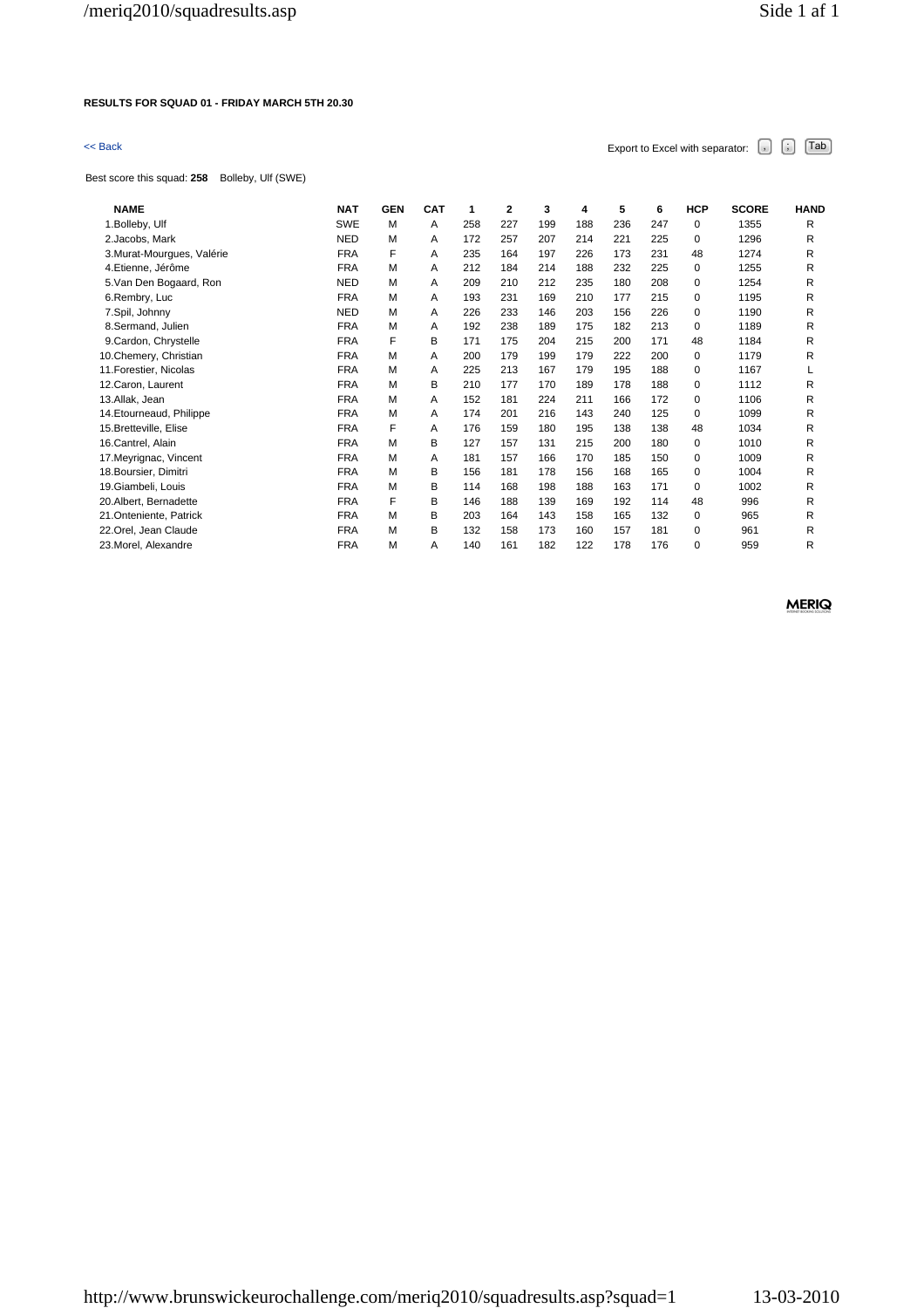# **RESULTS FOR SQUAD 02 - SATURDAY MARCH 6TH 13.00**

# $\leq$  Back Export to Excel with separator:  $\begin{bmatrix} . \end{bmatrix}$   $\begin{bmatrix} . \end{bmatrix}$   $\begin{bmatrix} \text{Tab} \end{bmatrix}$

Best score this squad: **279** Neumann, Norman (GER)

| <b>NAME</b>                 | <b>NAT</b> | <b>GEN</b> | <b>CAT</b> | 1   | $\overline{2}$ | 3   | 4   | 5   | 6   | <b>HCP</b>  | <b>SCORE</b> | <b>HAND</b> |     |
|-----------------------------|------------|------------|------------|-----|----------------|-----|-----|-----|-----|-------------|--------------|-------------|-----|
| 1.Sarmadi, Mohamade         | <b>FRA</b> | M          | Α          | 223 | 225            | 226 | 236 | 234 | 258 | $\pmb{0}$   | 1402         | L           |     |
| 2.Jacobs, Mark              | <b>NED</b> | М          | A          | 239 | 215            | 219 | 216 | 236 | 247 | $\mathbf 0$ | 1372         | R           | (R) |
| 3.Neumann, Norman           | <b>GER</b> | М          | Α          | 233 | 222            | 222 | 236 | 177 | 279 | 0           | 1369         | R           |     |
| 4. Gonze, Pierre-Yves       | <b>BEL</b> | М          | A          | 226 | 164            | 222 | 236 | 238 | 254 | $\mathbf 0$ | 1340         | R           |     |
| 5.Kok, Wendy                | <b>NED</b> | F          | Α          | 244 | 236            | 245 | 169 | 201 | 193 | 48          | 1336         | R           |     |
| 6.Samain, J Marc            | BEL        | М          | Α          | 150 | 238            | 201 | 233 | 263 | 247 | 0           | 1332         | R           |     |
| 7.Caron, Laurent            | <b>FRA</b> | М          | В          | 195 | 216            | 215 | 258 | 217 | 206 | $\mathbf 0$ | 1307         | R           | (R) |
| 8.Lotthe, Xavier            | <b>FRA</b> | М          | A          | 203 | 236            | 181 | 220 | 226 | 237 | 0           | 1303         | Г           |     |
| 9. Cayez, Vincent           | <b>FRA</b> | М          | Α          | 225 | 195            | 246 | 209 | 205 | 216 | 0           | 1296         | L           |     |
| 10. Van Den Bogaard, Ron    | <b>NED</b> | М          | Α          | 183 | 198            | 215 | 218 | 246 | 233 | 0           | 1293         | R           | (R) |
| 11. Grillot, Claude         | <b>FRA</b> | М          | A          | 239 | 232            | 232 | 206 | 170 | 213 | $\mathbf 0$ | 1292         | R           |     |
| 12. Sacco, Francois         | <b>FRA</b> | М          | A          | 213 | 216            | 215 | 181 | 203 | 263 | $\mathbf 0$ | 1291         | $\mathsf R$ |     |
| 13. Sacco, Thierry          | <b>FRA</b> | М          | Α          | 165 | 223            | 190 | 256 | 214 | 234 | 0           | 1282         | L           |     |
| 14.Spil, Johnny             | <b>NED</b> | М          | A          | 207 | 212            | 200 | 178 | 235 | 246 | $\mathbf 0$ | 1278         | R           | (R) |
| 15. Okorokov, Maxim         | <b>RUS</b> | М          | Α          | 210 | 223            | 229 | 221 | 191 | 204 | 0           | 1278         | R           |     |
| 16.Neumann, Jürgen          | <b>GER</b> | М          | Α          | 172 | 163            | 269 | 238 | 180 | 246 | $\mathbf 0$ | 1268         | R           |     |
| 17. Murat-Mourgues, Valérie | <b>FRA</b> | F          | Α          | 204 | 217            | 181 | 179 | 209 | 188 | 48          | 1226         | R           | (R) |
| 18. Goossens, Katrien       | <b>BEL</b> | F          | A          | 184 | 174            | 228 | 164 | 236 | 170 | 48          | 1204         | R           |     |
| 19.Sermand, Julien          | <b>FRA</b> | М          | Α          | 165 | 203            | 195 | 199 | 243 | 188 | $\mathbf 0$ | 1193         | ${\sf R}$   | (R) |
| 20. Winternheimer, Pascal   | <b>GER</b> | М          | Α          | 188 | 158            | 211 | 157 | 238 | 236 | $\mathbf 0$ | 1188         | R           |     |
| 21.Jacques, Amandine        | <b>FRA</b> | F          | A          | 196 | 184            | 198 | 192 | 168 | 199 | 48          | 1185         | R           |     |
| 22.Goto, Shigefumi          | <b>JPN</b> | М          | Α          | 201 | 199            | 194 | 188 | 173 | 216 | $\mathbf 0$ | 1171         | R           |     |
| 23.Onteniente, Patrick      | <b>FRA</b> | М          | В          | 217 | 254            | 151 | 151 | 192 | 204 | 0           | 1169         | R           | (R) |
| 24.Smith, Robbie            | <b>USA</b> | М          | Α          | 160 | 200            | 209 | 182 | 208 | 197 | 0           | 1156         | L           |     |
| 25.Audrain, Frédéric        | <b>FRA</b> | М          | A          | 203 | 191            | 188 | 166 | 174 | 215 | $\mathbf 0$ | 1137         | R           |     |
| 26.Morel, Alexandre         | <b>FRA</b> | М          | Α          | 161 | 214            | 204 | 176 | 196 | 179 | $\mathbf 0$ | 1130         | R           | (R) |
| 27. Fouquet, Didier         | <b>FRA</b> | М          | Α          | 168 | 202            | 205 | 191 | 164 | 199 | 0           | 1129         | R           |     |
| 28.Haest, Michael           | <b>BEL</b> | М          | Α          | 198 | 142            | 201 | 201 | 167 | 215 | 0           | 1124         | R           |     |
| 29. Walmsley, Scott         | <b>NED</b> | M          | A          | 200 | 134            | 197 | 223 | 169 | 181 | $\mathbf 0$ | 1104         | R           |     |
| 30.Merkel, Ralf             | <b>GER</b> | М          | A          | 195 | 148            | 201 | 211 | 165 | 179 | $\mathbf 0$ | 1099         | R           |     |
| 31.Cardon, Chrystelle       | <b>FRA</b> | F          | B          | 248 | 143            | 148 | 140 | 181 | 162 | 48          | 1070         | ${\sf R}$   | (R) |
| 32.Ramaniraka, Patrick      | <b>FRA</b> | М          | В          | 138 | 160            | 205 | 162 | 230 | 170 | 0           | 1065         | R           |     |
| 33.Kaiser, Laurent          | <b>BEL</b> | М          | A          | 183 | 190            | 177 | 215 | 139 | 156 | 0           | 1060         | R           |     |
| 34. Kovacic, Bojan          | <b>SRB</b> | М          | Α          | 153 | 181            | 104 | 221 | 189 | 205 | 0           | 1053         | R           |     |
| 35. Pickett Jr, Bernard     | <b>USA</b> | М          | Α          | 238 | 151            | 152 | 203 | 124 | 176 | 0           | 1044         | R           |     |
| 36.De Wandeleer, Jan        | <b>BEL</b> | М          | В          | 155 | 180            | 134 | 197 | 164 | 205 | $\mathbf 0$ | 1035         | R           |     |
| 37. Meyrignac, Vincent      | <b>FRA</b> | М          | Α          | 189 | 144            | 214 | 144 | 159 | 178 | $\mathbf 0$ | 1028         | R           | (R) |
| 38.Haest, Kylian            | <b>BEL</b> | М          | В          | 192 | 163            | 179 | 156 | 171 | 158 | $\mathbf 0$ | 1019         | Г           |     |
| 39.Desgoutte, Jean Pierre   | <b>FRA</b> | М          | Α          | 190 | 177            | 131 | 136 | 164 | 218 | $\mathbf 0$ | 1016         | L           |     |
| 40.Bretteville, Elise       | <b>FRA</b> | F          | A          | 139 | 175            | 158 | 182 | 142 | 166 | 48          | 1010         | R           | (R) |
| 41.Laurenson, Jerome        | <b>FRA</b> | М          | Α          | 170 | 123            | 160 | 170 | 184 | 183 | $\mathbf 0$ | 990          | R           |     |
| 42. Williams, Robert        | <b>USA</b> | М          | Α          | 151 | 176            | 177 | 175 | 150 | 154 | $\mathbf 0$ | 983          | R           |     |
| 43.Meerbeek, Dick           | <b>NED</b> | М          | A          | 186 | 170            | 183 | 122 | 134 | 164 | $\mathbf 0$ | 959          | L           |     |
| 44.Strbac, Vladimir         | <b>SRB</b> | М          | Α          | 147 | 105            | 133 | 172 | 203 | 162 | 0           | 922          | L           |     |
| 45.Blanchard, Ludovic       | <b>FRA</b> | М          | B          | 147 | 135            | 170 | 130 | 120 | 185 | 0           | 887          | R           |     |
| 46.Sabin, Cyril             | <b>FRA</b> | М          | B          | 147 | 185            | 136 | 133 | 140 | 111 | 0           | 852          | R           |     |
|                             |            |            |            |     |                |     |     |     |     |             |              |             |     |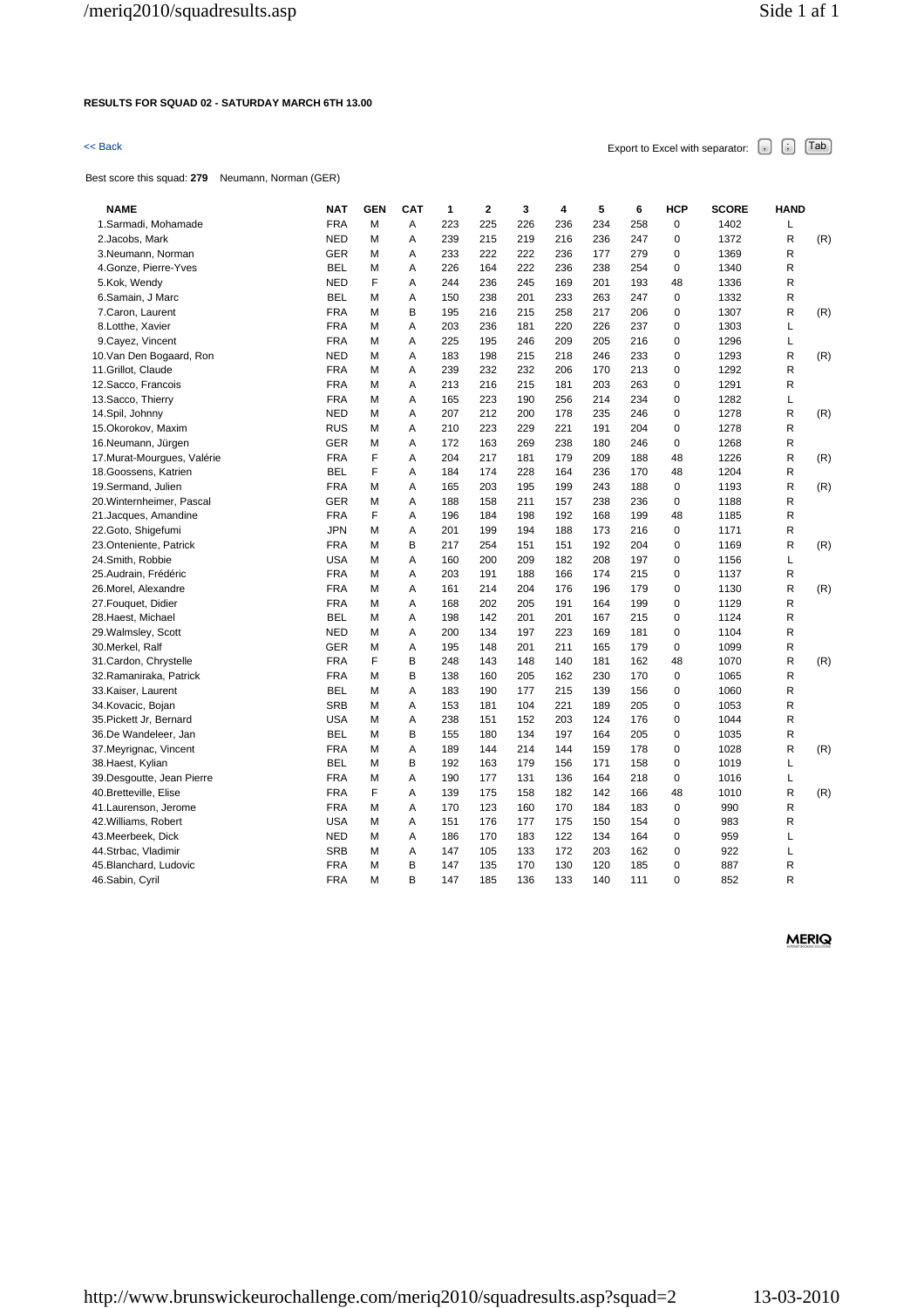# **RESULTS FOR SQUAD 03 - SATURDAY MARCH 6TH 17.00**

# $\leq$  Back Export to Excel with separator:  $\begin{bmatrix} . \ . \ . \end{bmatrix}$   $\begin{bmatrix} . \ . \ . \end{bmatrix}$   $\begin{bmatrix} . \ . \ . \end{bmatrix}$   $\begin{bmatrix} . \ . \ . \end{bmatrix}$   $\begin{bmatrix} . \ . \ . \end{bmatrix}$

Best score this squad: **278** Samain, J Marc (BEL)

| <b>NAME</b>                 | <b>NAT</b>        | <b>GEN</b> | <b>CAT</b> | 1          | $\mathbf{2}$ | 3          | 4          | 5          | 6   | <b>HCP</b>  | <b>SCORE</b> | <b>HAND</b> |     |
|-----------------------------|-------------------|------------|------------|------------|--------------|------------|------------|------------|-----|-------------|--------------|-------------|-----|
| 1. Wuylens, Vincent         | <b>BEL</b>        | М          | Α          | 234        | 192          | 232        | 245        | 235        | 214 | $\pmb{0}$   | 1352         | R           |     |
| 2. Michaud, Emmanuel        | <b>FRA</b>        | Μ          | Α          | 245        | 268          | 235        | 203        | 184        | 209 | $\mathbf 0$ | 1344         | R           |     |
| 3. Verbruggen, Gery         | <b>BEL</b>        | М          | Α          | 208        | 238          | 245        | 224        | 191        | 236 | 0           | 1342         | L           |     |
| 4. Nicolas, Alain           | <b>FRA</b>        | М          | Α          | 193        | 225          | 209        | 236        | 229        | 232 | 0           | 1324         | R           |     |
| 5.Herbin, Sophie            | <b>FRA</b>        | F          | Α          | 204        | 211          | 190        | 203        | 200        | 255 | 48          | 1311         | R           |     |
| 6.Neumann, Jürgen           | <b>GER</b>        | М          | Α          | 255        | 266          | 190        | 182        | 247        | 169 | 0           | 1309         | R           | (R) |
| 7.Samain, J Marc            | <b>BEL</b>        | М          | А          | 188        | 235          | 242        | 165        | 194        | 278 | $\mathbf 0$ | 1302         | R           | (R) |
| 8.Lebon, Jean Marc          | <b>BEL</b>        | Μ          | Α          | 214        | 236          | 258        | 236        | 163        | 186 | 0           | 1293         | R           |     |
| 9. Cayez, Vincent           | <b>FRA</b>        | М          | Α          | 168        | 266          | 207        | 253        | 214        | 180 | $\mathbf 0$ | 1288         | Г           | (R) |
| 10. Van Der Meer, Sophie    | <b>NED</b>        | F          | Α          | 212        | 176          | 234        | 201        | 190        | 216 | 48          | 1277         | R           |     |
| 11. Montagne, Pierre        | <b>FRA</b>        | Μ          | Α          | 168        | 177          | 223        | 254        | 230        | 223 | 0           | 1275         | R           |     |
| 12. Farmer, Garret          | <b>FRA</b>        | М          | Α          | 216        | 265          | 210        | 187        | 192        | 203 | $\mathbf 0$ | 1273         | R           |     |
| 13. Lepolard, Alexandre     | <b>FRA</b>        | М          | A          | 163        | 197          | 222        | 219        | 196        | 265 | $\mathbf 0$ | 1262         | R           |     |
| 14. Milet, Xavier           | <b>BEL</b>        | М          | Α          | 206        | 188          | 171        | 226        | 220        | 238 | $\mathbf 0$ | 1249         | R           |     |
| 15.Halluin, Mickael         | <b>FRA</b>        | М          | Α          | 177        | 204          | 211        | 232        | 208        | 217 | $\pmb{0}$   | 1249         | R           |     |
| 16. Winternheimer, Pascal   | <b>GER</b>        | М          | Α          | 223        | 221          | 202        | 182        | 201        | 214 | $\mathbf 0$ | 1243         | R           | (R) |
| 17.Etienne, Jérôme          | <b>FRA</b>        | М          | Α          | 217        | 204          | 202        | 234        | 150        | 235 | $\mathbf 0$ | 1242         | R           | (R) |
| 18. Pauwels, Bernard        | <b>FRA</b>        | М          | Α          | 213        | 207          | 207        | 194        | 194        | 225 | 0           | 1240         | R           |     |
| 19.Krämer, Dietmar          | <b>GER</b>        | Μ          | Α          | 224        | 210          | 214        | 224        | 170        | 194 | 0           | 1236         | R           |     |
| 20. Fronville, Johnny       | <b>BEL</b>        | М          | Α          | 151        | 177          | 256        | 179        | 191        | 277 | $\mathbf 0$ | 1231         | R           |     |
| 21. Landman, Marco          | <b>NED</b>        | М          | A          | 173        | 179          | 223        | 194        | 192        | 266 | $\mathbf 0$ | 1227         | R           |     |
| 22. Perniaux, Veronique     | <b>FRA</b>        | F          | Α          | 191        | 221          | 191        | 184        | 195        | 191 | 48          | 1221         | Г           |     |
| 23.Gendarme, Alain          | <b>FRA</b>        | Μ          | Α          | 231        | 164          | 143        | 200        | 235        | 234 | 0           | 1207         | R           |     |
|                             |                   | М          | Α          |            | 221          |            |            | 222        | 224 | $\mathbf 0$ |              | R           |     |
| 24. Brach, Patrick          | GER               |            | Α          | 182<br>196 | 184          | 175        | 181        |            | 245 | $\mathbf 0$ | 1205<br>1202 | R           |     |
| 25. Kaiser, Laurent         | BEL<br><b>GER</b> | Μ          | Α          | 153        | 202          | 176<br>202 | 256<br>188 | 145<br>245 | 208 | 0           | 1198         | R           | (R) |
| 26.Neumann, Norman          | <b>BEL</b>        | Μ          |            |            |              |            |            |            | 205 | $\mathbf 0$ |              |             | (R) |
| 27.Leroy, Olivier           |                   | Μ          | Α          | 172        | 210          | 163        | 209        | 237        |     | $\mathbf 0$ | 1196         | R           |     |
| 28. Riguet, Jean Pierre     | <b>FRA</b>        | М          | A          | 197        | 211          | 197        | 225        | 180        | 181 |             | 1191         | R           |     |
| 29. Gonze, Pierre-Yves      | <b>BEL</b>        | М          | Α          | 196        | 200          | 222        | 173        | 177        | 221 | $\mathbf 0$ | 1189         | R           | (R) |
| 30. Sacco, Thierry          | <b>FRA</b>        | м          | Α          | 192        | 220          | 225        | 182        | 199        | 170 | 0           | 1188         | L           | (R) |
| 31. Billaut, Yoni           | <b>FRA</b>        | М          | Α          | 180        | 188          | 163        | 176        | 257        | 223 | $\pmb{0}$   | 1187         | R           |     |
| 32. Saint Marc, Aude        | <b>FRA</b>        | F          | B          | 137        | 219          | 152        | 211        | 158        | 258 | 48          | 1183         | R           |     |
| 33. Okorokov, Maxim         | <b>RUS</b>        | М          | A          | 158        | 205          | 213        | 214        | 199        | 191 | $\mathbf 0$ | 1180         | R           | (R) |
| 34. Maffre, Bastien         | <b>FRA</b>        | М          | Α          | 137        | 189          | 187        | 187        | 212        | 266 | $\mathbf 0$ | 1178         | R           |     |
| 35.Lecomte, Laurent         | <b>BEL</b>        | Μ          | Α          | 182        | 213          | 183        | 182        | 242        | 175 | 0           | 1177         | R           |     |
| 36.Sallas, Damien           | <b>FRA</b>        | М          | Α          | 143        | 223          | 174        | 202        | 210        | 211 | 0           | 1163         | R           |     |
| 37. Jourdain, Jean-François | <b>FRA</b>        | М          | Α          | 189        | 215          | 199        | 201        | 150        | 204 | $\mathbf 0$ | 1158         | R           |     |
| 38.Audrain, Frédéric        | <b>FRA</b>        | М          | Α          | 191        | 168          | 202        | 206        | 184        | 205 | 0           | 1156         | R           | (R) |
| 39. Braine, Olivier         | <b>BEL</b>        | Μ          | Α          | 157        | 209          | 210        | 156        | 181        | 179 | 0           | 1092         | R           |     |
| 40. Francois, Kévin         | <b>FRA</b>        | М          | Α          | 192        | 173          | 167        | 185        | 200        | 170 | $\mathbf 0$ | 1087         | L           |     |
| 41. Mahieux, Serge          | <b>FRA</b>        | М          | A          | 173        | 165          | 141        | 168        | 178        | 255 | $\mathbf 0$ | 1080         | R           |     |
| 42. Saint Marc, Gildas      | <b>FRA</b>        | Μ          | Α          | 137        | 179          | 181        | 195        | 234        | 151 | 0           | 1077         | R           |     |
| 43. Heimann, Dietmar        | <b>GER</b>        | М          | Α          | 167        | 214          | 184        | 197        | 126        | 184 | 0           | 1072         | R           |     |
| 44. Van Glabbeek, Eric      | <b>NED</b>        | М          | B          | 164        | 202          | 175        | 190        | 170        | 171 | $\mathbf 0$ | 1072         | R           |     |
| 45.Kemps, Jelle             | <b>BEL</b>        | Μ          | Α          | 189        | 185          | 179        | 181        | 179        | 159 | $\mathbf 0$ | 1072         | R           |     |
| 46. Henry, Sébastien        | <b>FRA</b>        | Μ          | Α          | 164        | 203          | 158        | 245        | 162        | 140 | 0           | 1072         | R           |     |
| 47. Glorieux, Patrick       | <b>FRA</b>        | Μ          | Α          | 192        | 190          | 167        | 162        | 162        | 197 | $\mathbf 0$ | 1070         | R           |     |
| 48. Van Leeuw, Vincent      | <b>BEL</b>        | М          | B          | 124        | 132          | 221        | 170        | 193        | 208 | $\mathbf 0$ | 1048         | R           |     |
| 49. Franc, Svatopluk        | CZE               | М          | Α          | 198        | 177          | 148        | 181        | 160        | 156 | 0           | 1020         | R           |     |
| 50.Strbac, Vladimir         | <b>SRB</b>        | м          | Α          | 170        | 139          | 185        | 150        | 160        | 154 | $\mathbf 0$ | 958          | L           | (R) |
| 51.Hudik, Milos             | CZE               | М          | Α          | 170        | 163          | 117        | 160        | 132        | 145 | $\mathbf 0$ | 887          | R           |     |
| 52. Kovacic, Bojan          | <b>SRB</b>        | М          | Α          | 139        | 145          | 146        | 115        | 111        | 166 | $\Omega$    | 822          | R           | (R) |
|                             |                   |            |            |            |              |            |            |            |     |             |              |             |     |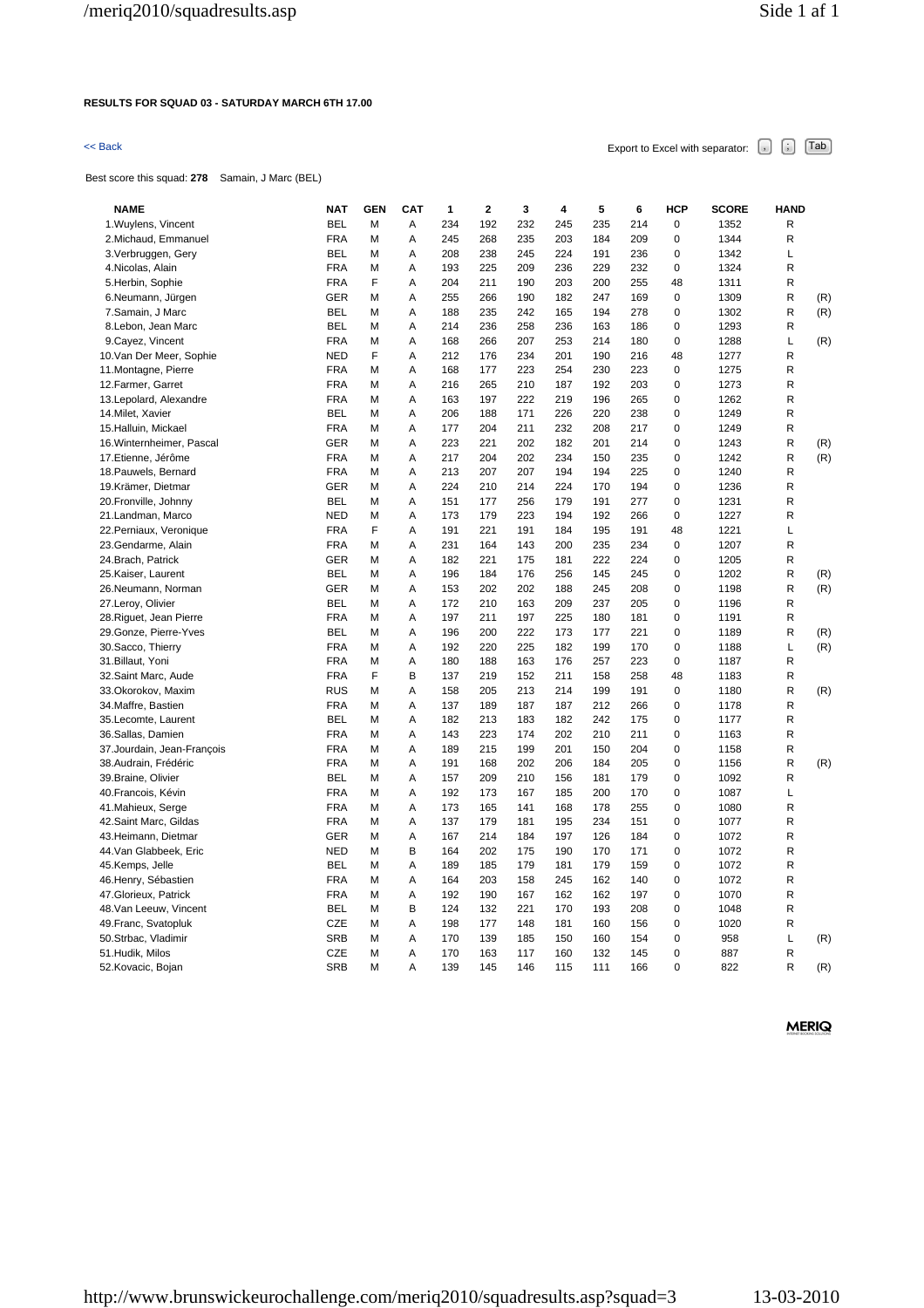# **RESULTS FOR SQUAD 03B - SUNDAY MARCH 7TH 09.00**

Best score this squad: **288** Joris, Nico (BEL)

| <b>NAME</b>                 | <b>NAT</b> | <b>GEN</b> | <b>CAT</b> | 1   | $\mathbf{2}$ | 3   | 4   | 5   | 6   | <b>HCP</b>  | <b>SCORE</b> | <b>HAND</b> |     |
|-----------------------------|------------|------------|------------|-----|--------------|-----|-----|-----|-----|-------------|--------------|-------------|-----|
| 1.Joris, Nico               | <b>BEL</b> | M          | A          | 248 | 288          | 211 | 248 | 268 | 255 | $\Omega$    | 1518         | R           |     |
| 2.Neumann, Jürgen           | <b>GER</b> | M          | A          | 206 | 227          | 236 | 255 | 212 | 199 | $\Omega$    | 1335         | R           | (R) |
| 3. Winternheimer, Pascal    | <b>GER</b> | M          | A          | 199 | 185          | 258 | 257 | 225 | 193 | $\mathbf 0$ | 1317         | R           | (R) |
| 4. Verbruggen, Gery         | <b>BEL</b> | M          | A          | 257 | 172          | 224 | 213 | 199 | 237 | 0           | 1302         | L           | (R) |
| 5.Kemps, Jelle              | <b>BEL</b> | M          | A          | 183 | 245          | 224 | 226 | 223 | 196 | 0           | 1297         | R           | (R) |
| 6.Cayez, Vincent            | <b>FRA</b> | M          | Α          | 211 | 247          | 214 | 227 | 225 | 170 | 0           | 1294         | L           | (R) |
| 7. Ravez, Jimmy             | <b>BEL</b> | М          | A          | 227 | 211          | 241 | 244 | 210 | 158 | 0           | 1291         | R           |     |
| 8.Henry, Sébastien          | <b>FRA</b> | M          | A          | 228 | 246          | 214 | 202 | 215 | 180 | 0           | 1285         | R           | (R) |
| 9. Billaut, Yoni            | <b>FRA</b> | M          | A          | 181 | 224          | 213 | 167 | 267 | 192 | $\Omega$    | 1244         | R           | (R) |
| 10. Kovalova, Darya         | <b>UKR</b> | F          | Α          | 226 | 204          | 171 | 176 | 195 | 219 | 48          | 1239         | R           |     |
| 11. Riquet, Nicolas         | <b>FRA</b> | M          | A          | 191 | 224          | 219 | 194 | 233 | 174 | $\Omega$    | 1235         | L           |     |
| 12. Jourdain, Jean-François | <b>FRA</b> | M          | A          | 182 | 178          | 224 | 219 | 195 | 205 | 0           | 1203         | R           | (R) |
| 13. Okorokov. Maxim         | <b>RUS</b> | M          | A          | 168 | 192          | 222 | 190 | 222 | 201 | $\Omega$    | 1195         | R           | (R) |
| 14.Sallas, Damien           | <b>FRA</b> | M          | A          | 199 | 151          | 238 | 210 | 185 | 202 | $\mathbf 0$ | 1185         | R           | (R) |
| 15.Krämer. Dietmar          | <b>GER</b> | M          | A          | 176 | 189          | 235 | 188 | 215 | 178 | 0           | 1181         | R           | (R) |
| 16. Montagne, Pierre        | <b>FRA</b> | M          | A          | 170 | 201          | 223 | 221 | 194 | 163 | 0           | 1172         | R           | (R) |
| 17. Van Imbeck, Sylvain     | <b>FRA</b> | M          | A          | 174 | 198          | 181 | 205 | 203 | 181 | $\Omega$    | 1142         | R           |     |
| 18. Ravez, Stephanie        | <b>FRA</b> | F          | B          | 178 | 177          | 191 | 179 | 187 | 166 | 48          | 1126         | R           |     |
| 19. Ricard, Nicolas         | <b>FRA</b> | M          | в          | 197 | 198          | 150 | 214 | 174 | 156 | 0           | 1089         | R           |     |
| 20.Aust, Michael            | <b>GER</b> | M          | Α          | 178 | 182          | 130 | 176 | 170 | 164 | 0           | 1000         | R           |     |
| 21. Heimann, Dietmar        | <b>GER</b> | М          | A          | 134 | 151          | 145 | 165 | 201 | 188 | $\Omega$    | 984          | R           | (R) |
| 22. Haest, Michael          | <b>BEL</b> | M          | Α          | 181 | 173          | 150 | 152 | 157 | 171 | 0           | 984          | R           | (R) |
| 23.Cat, Jean Francois       | <b>FRA</b> | M          | B          | 149 | 151          | 172 | 167 | 133 | 194 | $\mathbf 0$ | 966          | R           |     |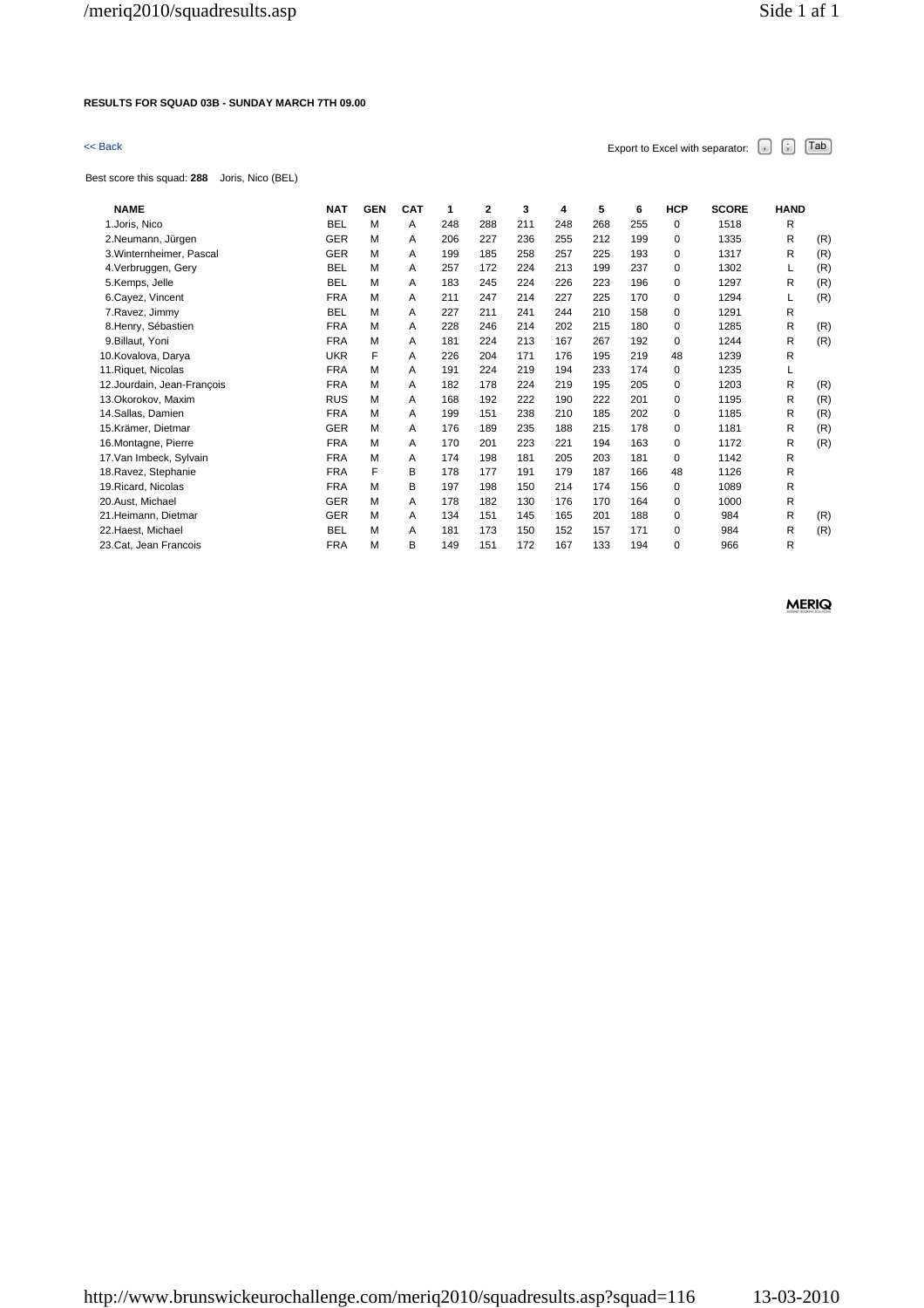### **RESULTS FOR SQUAD 04 - SUNDAY MARCH 7TH 13.00**

# $\leq$  Back Export to Excel with separator:  $\begin{bmatrix} . \end{bmatrix}$   $\begin{bmatrix} . \end{bmatrix}$   $\begin{bmatrix} \text{Tab} \end{bmatrix}$

Best score this squad: **278** Lotthe, Xavier (FRA)

| <b>NAME</b>                                    | <b>NAT</b> | <b>GEN</b> | CAT | 1   | $\mathbf{2}$ | 3   | 4   | 5   | 6   | <b>HCP</b>       | <b>SCORE</b> | <b>HAND</b> |     |
|------------------------------------------------|------------|------------|-----|-----|--------------|-----|-----|-----|-----|------------------|--------------|-------------|-----|
| 1. Gauton, Marie                               | <b>FRA</b> | F          | Α   | 258 | 255          | 214 | 211 | 201 | 210 | 48               | 1397         | R           |     |
| 2. Cayez, Vincent                              | <b>FRA</b> | М          | Α   | 195 | 236          | 277 | 238 | 221 | 222 | $\mathbf 0$      | 1389         | L           | (R) |
| 3. Sacco, Francois                             | <b>FRA</b> | M          | Α   | 226 | 207          | 229 | 248 | 201 | 235 | 0                | 1346         | R           | (R) |
| 4. Walmsley, Scott                             | <b>NED</b> | M          | Α   | 214 | 228          | 242 | 269 | 210 | 177 | 0                | 1340         | R           | (R) |
| 5.Coussens, Michael                            | BEL        | М          | Α   | 221 | 216          | 213 | 235 | 236 | 217 | 0                | 1338         | R           |     |
| 6. Machlitt, Patrick                           | <b>GER</b> | M          | Α   | 180 | 210          | 222 | 258 | 258 | 205 | 0                | 1333         | R           |     |
| 7.Sacco, Thierry                               | <b>FRA</b> | M          | Α   | 202 | 224          | 213 | 236 | 239 | 192 | 0                | 1306         | L           | (R) |
| 8.Nicolas, Alain                               | <b>FRA</b> | М          | Α   | 243 | 197          | 191 | 223 | 219 | 225 | 0                | 1298         | R           | (R) |
| 9.Landman, Marco                               | <b>NED</b> | M          | Α   | 215 | 127          | 236 | 266 | 216 | 220 | 0                | 1280         | R           | (R) |
| 10. Sacco, Isabelle                            | <b>FRA</b> | F          | Α   | 188 | 211          | 198 | 213 | 199 | 214 | 48               | 1271         | R           |     |
| 11. Rohde, Christian                           | GER        | М          | Α   | 199 | 156          | 246 | 212 | 194 | 248 | $\mathbf 0$      | 1255         | R           |     |
| 12. Broers, Sander                             | <b>NED</b> | M          | Α   | 199 | 174          | 201 | 273 | 190 | 203 | 0                | 1240         | R           |     |
| 13.Leroy, Olivier                              | <b>BEL</b> | M          | Α   | 199 | 203          | 193 | 161 | 269 | 212 | 0                | 1237         | R           | (R) |
| 14. Milet, Xavier                              | <b>BEL</b> | M          | Α   | 187 | 211          | 197 | 190 | 205 | 245 | 0                | 1235         | R           | (R) |
| 15. Goossens, Katrien                          | <b>BEL</b> | F          | Α   | 161 | 225          | 178 | 192 | 224 | 190 | 48               | 1218         | R           | (R) |
| 16. Farmer, Garret                             | <b>FRA</b> | M          | Α   | 247 | 211          | 237 | 169 | 158 | 189 | 0                | 1211         | R           | (R) |
| 17. Wuylens, Vincent                           | <b>BEL</b> | M          | А   | 203 | 163          | 183 | 238 | 208 | 202 | $\mathbf 0$      | 1197         | R           | (R) |
| 18.Kok, Wendy                                  | <b>NED</b> | F          | A   | 199 | 226          | 184 | 171 | 166 | 202 | 48               | 1196         | R           | (R) |
| 19.Jacques, Amandine                           | <b>FRA</b> | F          | A   | 157 | 202          | 166 | 215 | 184 | 208 | 48               | 1180         | R           | (R) |
| 20. Van Der Meer, Sophie                       | <b>NED</b> | F          | Α   | 202 | 269          | 137 | 203 | 135 | 184 | 48               | 1178         | R           | (R) |
| 21.Alix, Yoan                                  | <b>FRA</b> | M          | A   | 181 | 212          | 194 | 177 | 182 | 230 | 0                | 1176         | R           |     |
| 22.Lotthe, Xavier                              | <b>FRA</b> | M          | Α   | 206 | 195          | 125 | 216 | 155 | 278 | 0                | 1175         | L           | (R) |
| 23. Hilferink, Ramon                           | <b>NED</b> | М          | A   | 191 | 213          | 211 | 203 | 180 | 169 | $\mathbf 0$      | 1167         | R           |     |
| 24. Glorieux, Patrick                          | <b>FRA</b> | М          | Α   | 202 | 178          | 193 | 187 | 180 | 224 | 0                | 1164         | R           | (R) |
| 25.Hulst, Phil                                 | <b>NED</b> | M          | Α   | 202 | 235          | 207 | 205 | 170 | 145 | 0                | 1164         | R           |     |
| 26.Ravez, Jimmy                                | BEL        | M          | Α   | 189 | 187          | 202 | 194 | 192 | 195 | 0                | 1159         | R           | (R) |
| 27. Plantard, Laurent                          | <b>FRA</b> | M          | A   | 251 | 132          | 156 | 145 | 235 | 215 | 0                | 1134         | R           |     |
| 28. Michaud, Emmanuel                          | <b>FRA</b> | M          | Α   | 203 | 154          | 173 | 188 | 200 | 212 | 0                | 1130         | R           | (R) |
| 29.Saint Marc, Aude                            | <b>FRA</b> | F          | B   | 173 | 151          | 152 | 236 | 139 | 229 | 48               | 1128         | R           | (R) |
| 30.Van Eyken, Ives                             | BEL        | М          | Α   | 195 | 133          | 190 | 157 | 232 | 206 | 0                | 1113         | R           |     |
| 31. Pauwels, Bernard                           | <b>FRA</b> | М          | A   | 201 | 155          | 211 | 166 | 203 | 174 | 0                | 1110         | R           | (R) |
|                                                | <b>FRA</b> | F          | Α   | 170 | 183          | 157 | 190 | 173 | 184 | 48               | 1105         | L           |     |
| 32. Perniaux, Veronique<br>33.Lebon, Jean Marc | <b>BEL</b> | M          | A   | 157 | 173          | 208 | 192 | 194 | 177 | $\mathbf 0$      | 1101         | R           | (R) |
| 34.Janssens, Rafaël                            | <b>BEL</b> | М          | Α   | 171 | 162          | 229 | 188 | 159 | 191 | 0                | 1100         | L           | (R) |
| 35.Krämer, Dietmar                             | <b>GER</b> | M          | Α   | 178 | 157          | 217 | 182 | 168 | 190 | 0                | 1092         | R           | (R) |
|                                                | <b>BEL</b> |            |     |     |              |     |     |     |     |                  |              |             |     |
| 36.Haest, Kylian                               |            | M          | В   | 180 | 214          | 184 | 162 | 158 | 192 | 0<br>$\mathbf 0$ | 1090         | L           | (R) |
| 37. Goto, Shigefumi                            | <b>JPN</b> | M          | Α   | 161 | 176          | 161 | 193 | 193 | 201 |                  | 1085         | R           | (R) |
| 38.Extra, Michael                              | <b>NED</b> | M          | А   | 159 | 148          | 190 | 238 | 180 | 160 | 0                | 1075         | R           |     |
| 39. Fronville, Johnny                          | <b>BEL</b> | M          | Α   | 128 | 147          | 215 | 189 | 189 | 185 | 0                | 1053         | R           | (R) |
| 40.Merkel, Ralf                                | GER        | М          | А   | 166 | 118          | 179 | 188 | 162 | 222 | 0                | 1035         | R           | (R) |
| 41. Vallons, Robert                            | <b>BEL</b> | M          | B   | 194 | 160          | 156 | 173 | 161 | 188 | 0                | 1032         | R           |     |
| 42.Saint Marc, Gildas                          | <b>FRA</b> | M          | Α   | 186 | 204          | 128 | 176 | 171 | 166 | 0                | 1031         | R           | (R) |
| 43. Fabert, Florian                            | <b>FRA</b> | M          | А   | 172 | 175          | 157 | 150 | 205 | 167 | 0                | 1026         | R           |     |
| 44.Lenting, Ronnie                             | <b>NED</b> | M          | B   | 179 | 170          | 154 | 170 | 215 | 138 | 0                | 1026         | L           |     |
| 45.Leonard, Jean Michel                        | <b>BEL</b> | M          | Α   | 133 | 189          | 227 | 129 | 153 | 194 | 0                | 1025         | R           |     |
| 46.Cuvilliez, Laurent                          | <b>FRA</b> | M          | Α   | 145 | 187          | 169 | 190 | 181 | 153 | $\mathbf 0$      | 1025         | R           |     |
| 47.Carré, Adèle                                | <b>FRA</b> | F          | B   | 186 | 169          | 167 | 127 | 150 | 162 | 48               | 1009         | R           |     |
| 48.Audrain, Frédéric                           | <b>FRA</b> | M          | Α   | 225 | 157          | 121 | 196 | 156 | 148 | 0                | 1003         | R           | (R) |
| 49. Wallet, Dominique                          | <b>FRA</b> | M          | B   | 161 | 180          | 166 | 133 | 144 | 159 | 0                | 943          | R           |     |
| 50. Gigas, Pascal                              | <b>BEL</b> | M          | A   | 163 | 164          | 159 | 155 | 139 | 157 | 0                | 937          | R           |     |
| 51.Strbac, Vladimir                            | <b>SRB</b> | M          | А   | 175 | 127          | 166 | 161 | 172 | 131 | 0                | 932          | L           | (R) |
| 52.Kovacic, Bojan                              | <b>SRB</b> | M          | A   | 122 | 215          | 160 | 162 | 141 | 113 | 0                | 913          | R           | (R) |
| 53.Fouquet, Didier                             | <b>FRA</b> | M          | Α   | 189 | 161          | 181 |     |     |     | 0                | 531          | R           | (R) |
| 54.Aust, Michael                               | <b>GER</b> | M          | Α   | 117 | 213          | 163 |     |     |     | $\Omega$         | 493          | R           | (R) |
|                                                |            |            |     |     |              |     |     |     |     |                  |              |             |     |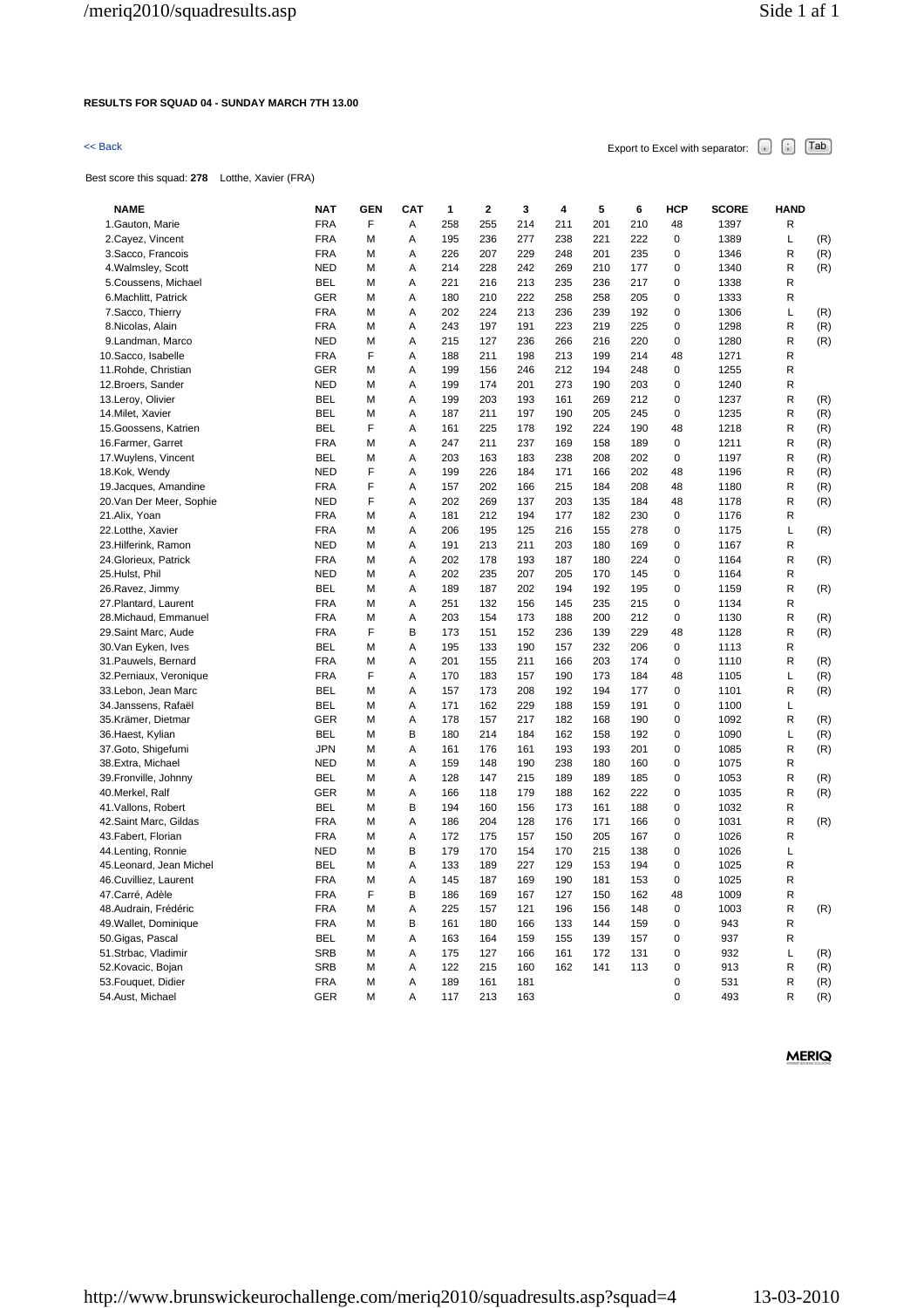### **RESULTS FOR SQUAD 05 - SUNDAY MARCH 7TH 17.00**

# $\leq$  Back Export to Excel with separator:  $\begin{bmatrix} . \ . \ . \end{bmatrix}$   $\begin{bmatrix} . \ . \ . \end{bmatrix}$   $\begin{bmatrix} . \ . \ . \end{bmatrix}$   $\begin{bmatrix} . \ . \ . \end{bmatrix}$   $\begin{bmatrix} . \ . \ . \end{bmatrix}$

Best score this squad: **289** Broers, Sander (NED)

| <b>NAME</b>             | <b>NAT</b> | <b>GEN</b> | <b>CAT</b> | 1   | 2   | 3   | 4   | 5   | 6   | <b>HCP</b>  | <b>SCORE</b> | <b>HAND</b> |     |
|-------------------------|------------|------------|------------|-----|-----|-----|-----|-----|-----|-------------|--------------|-------------|-----|
| 1. Verbruggen, Gery     | <b>BEL</b> | М          | A          | 226 | 258 | 238 | 218 | 246 | 244 | 0           | 1430         | L           | (R) |
| 2.Lebon, Jean Marc      | <b>BEL</b> | М          | Α          | 277 | 236 | 246 | 213 | 210 | 194 | 0           | 1376         | R           | (R) |
| 3. Broers, Sander       | <b>NED</b> | М          | Α          | 289 | 234 | 227 | 200 | 198 | 215 | 0           | 1363         | R           | (R) |
| 4. Maggi, Mats          | <b>BEL</b> | М          | A          | 178 | 246 | 280 | 200 | 193 | 247 | 0           | 1344         | R           |     |
| 5.Lotthe, Xavier        | <b>FRA</b> | М          | A          | 189 | 182 | 223 | 252 | 257 | 226 | 0           | 1329         | Г           | (R) |
| 6.Alsaud, Abdulhakim    | <b>KSA</b> | М          | Α          | 197 | 232 | 238 | 264 | 194 | 186 | 0           | 1311         | R           |     |
| 7. Fronville, Johnny    | <b>BEL</b> | М          | A          | 253 | 179 | 220 | 225 | 221 | 211 | 0           | 1309         | R           | (R) |
| 8. Machlitt, Patrick    | <b>GER</b> | м          | A          | 210 | 220 | 165 | 247 | 277 | 190 | $\Omega$    | 1309         | R           | (R) |
| 9.Alsaud, Mohammed      | <b>KSA</b> | м          | Α          | 200 | 275 | 239 | 224 | 185 | 168 | 0           | 1291         | R           |     |
| 10.Hilferink, Ramon     | <b>NED</b> | м          | Α          | 248 | 173 | 222 | 204 | 212 | 230 | 0           | 1289         | R           | (R) |
| 11. Van Leeuw, Vincent  | <b>BEL</b> | М          | B          | 208 | 230 | 226 | 225 | 192 | 198 | 0           | 1279         | R           | (R) |
| 12. Kovalova, Darya     | <b>UKR</b> | F          | Α          | 214 | 213 | 181 | 204 | 247 | 171 | 48          | 1278         | R           | (R) |
| 13.Hulst, Phil          | <b>NED</b> | М          | Α          | 197 | 203 | 213 | 201 | 214 | 236 | $\mathbf 0$ | 1264         | R           | (R) |
| 14. Lanos, Thibaut      | <b>FRA</b> | м          | Α          | 210 | 154 | 207 | 244 | 244 | 205 | 0           | 1264         | R           |     |
| 15. Rohde, Christian    | <b>GER</b> | м          | A          | 190 | 172 | 235 | 201 | 245 | 192 | 0           | 1235         | R           | (R) |
| 16. Ravez, Jimmy        | <b>BEL</b> | м          | Α          | 246 | 246 | 200 | 181 | 158 | 189 | 0           | 1220         | R           | (R) |
| 17. Van Dommelen, Remco | <b>NED</b> | М          | Α          | 169 | 172 | 213 | 180 | 246 | 235 | 0           | 1215         | R           |     |
| 18.Alix, Yoan           | <b>FRA</b> | м          | Α          | 217 | 255 | 190 | 202 | 179 | 164 | 0           | 1207         | R           | (R) |
| 19.Da Soledade, Eugénio | <b>FRA</b> | м          | A          | 236 | 212 | 168 | 196 | 168 | 222 | 0           | 1202         | R           |     |
| 20. Janssens, Rafaël    | <b>BEL</b> | м          | Α          | 185 | 228 | 199 | 198 | 229 | 159 | 0           | 1198         | Г           | (R) |
| 21. Lepolard, Alexandre | <b>FRA</b> | м          | A          | 237 | 215 | 189 | 176 | 192 | 188 | 0           | 1197         | R           | (R) |
| 22.Durupt, Jérome       | <b>FRA</b> | Μ          | Α          | 148 | 213 | 221 | 203 | 201 | 210 | 0           | 1196         | R           |     |
| 23.Leroy, Olivier       | <b>BEL</b> | м          | Α          | 193 | 227 | 205 | 192 | 194 | 180 | 0           | 1191         | R           | (R) |
| 24.Etienne, Jérôme      | <b>FRA</b> | м          | Α          | 211 | 192 | 207 | 184 | 174 | 214 | 0           | 1182         | R           | (R) |
| 25. Milet, Xavier       | <b>BEL</b> | м          | Α          | 200 | 209 | 211 | 176 | 161 | 221 | 0           | 1178         | R           | (R) |
| 26.Depy, Julien         | <b>FRA</b> | Μ          | Α          | 138 | 236 | 203 | 232 | 182 | 184 | 0           | 1175         | R           |     |
| 27. Vallons, Robert     | <b>BEL</b> | м          | в          | 204 | 202 | 167 | 194 | 180 | 217 | 0           | 1164         | R           | (R) |
| 28. Ramaniraka, Patrick | <b>FRA</b> | Μ          | B          | 154 | 218 | 151 | 185 | 226 | 221 | 0           | 1155         | R           | (R) |
| 29. Van Eyken, Ives     | <b>BEL</b> | М          | Α          | 148 | 200 | 219 | 179 | 204 | 205 | 0           | 1155         | R           | (R) |
| 30. Maloisel, Franck    | <b>FRA</b> | Μ          | Α          | 205 | 156 | 203 | 211 | 176 | 198 | 0           | 1149         | R           |     |
| 31. Landman, Marco      | <b>NED</b> | м          | Α          | 184 | 210 | 172 | 176 | 196 | 208 | 0           | 1146         | R           | (R) |
| 32.Dedenon, Thierry     | SUI        | М          | Α          | 205 | 149 | 179 | 183 | 203 | 214 | 0           | 1133         | Г           |     |
| 33.Rembry, Luc          | <b>FRA</b> | М          | Α          | 144 | 155 | 198 | 234 | 195 | 179 | 0           | 1105         | R           | (R) |
| 34. Marchand, Yvon      | <b>FRA</b> | М          | Α          | 188 | 195 | 194 | 179 | 180 | 167 | 0           | 1103         | R           |     |
| 35.Cuvilliez, Laurent   | <b>FRA</b> | М          | A          | 199 | 205 | 182 | 133 | 195 | 188 | 0           | 1102         | R           | (R) |
| 36. Farmer, Garret      | <b>FRA</b> | М          | Α          | 206 | 178 | 196 | 166 | 152 | 196 | 0           | 1094         | R           | (R) |
| 37. Vallons, Melissa    | <b>BEL</b> | F          | Α          | 199 | 149 | 179 | 152 | 189 | 176 | 48          | 1092         | R           |     |
| 38. Nicolas, Alain      | <b>FRA</b> | М          | Α          | 163 | 157 | 176 | 214 | 203 | 179 | 0           | 1092         | R           | (R) |
| 39. Coussens, Michael   | <b>BEL</b> | М          | Α          | 226 | 177 | 175 | 180 | 180 | 146 | 0           | 1084         | R           | (R) |
| 40. Ricard, Nicolas     | <b>FRA</b> | М          | В          | 191 | 159 | 184 | 144 | 208 | 182 | 0           | 1068         | R           | (R) |
| 41. Plantard, Laurent   | <b>FRA</b> | М          | Α          | 197 | 188 | 193 | 180 | 161 | 125 | 0           | 1044         | R           | (R) |
| 42.Strbac, Vladimir     | <b>SRB</b> | М          | Α          | 177 | 160 | 181 | 118 | 177 | 186 | 0           | 999          | Г           | (R) |
| 43.Brams, Mitch         | <b>BEL</b> | М          | Α          | 172 | 144 | 152 | 156 | 201 | 167 | 0           | 992          | R           |     |
| 44. Gigas, Pascal       | <b>BEL</b> | М          | Α          | 118 | 149 | 149 | 189 | 156 | 209 | 0           | 970          | R           | (R) |
|                         | <b>BEL</b> | М          | A          | 144 |     | 146 | 204 | 143 | 180 | $\Omega$    | 955          | R           |     |
| 45.Semmahi, Mohamed     |            |            |            |     | 138 |     |     |     |     |             |              |             |     |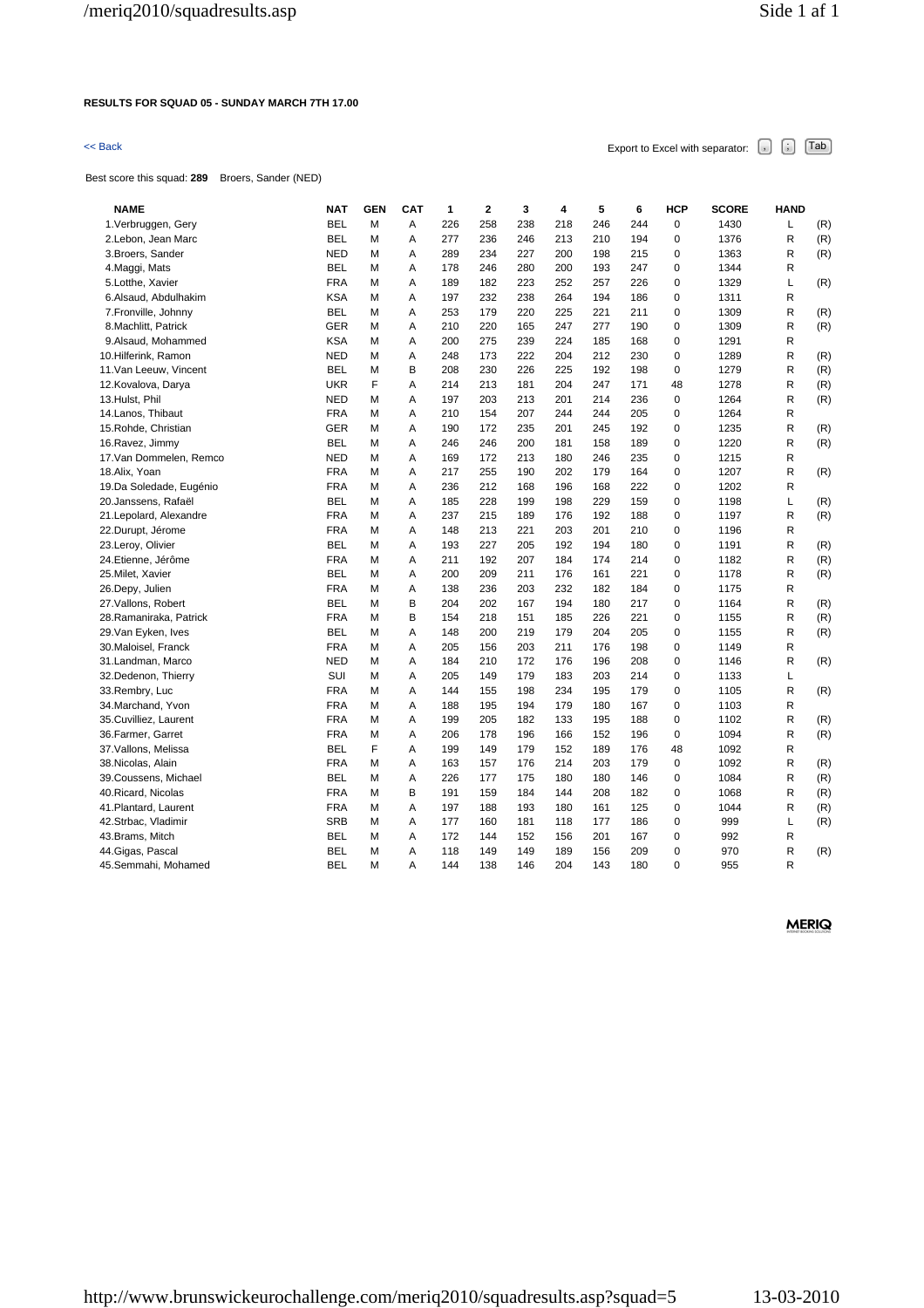### **RESULTS FOR SQUAD 06 - MONDAY MARCH 8TH 20.30**

# $\leq$  Back Export to Excel with separator:  $\begin{bmatrix} . \end{bmatrix}$   $\begin{bmatrix} . \end{bmatrix}$   $\begin{bmatrix} \text{Tab} \end{bmatrix}$

Best score this squad: **269** Hulst, Phil (NED)

| <b>NAME</b>               | <b>NAT</b> | <b>GEN</b> | <b>CAT</b> | 1   | 2   | 3   | 4   | 5   | 6   | <b>HCP</b> | <b>SCORE</b> | <b>HAND</b> |     |
|---------------------------|------------|------------|------------|-----|-----|-----|-----|-----|-----|------------|--------------|-------------|-----|
| 1.Alix, Yoan              | <b>FRA</b> | M          | A          | 221 | 268 | 236 | 255 | 259 | 256 | 0          | 1495         | R           | (R) |
| 2.Hulst, Phil             | <b>NED</b> | M          | A          | 198 | 269 | 238 | 183 | 204 | 192 | 0          | 1284         | R           | (R) |
| 3. Kovalova, Darya        | <b>UKR</b> | F          | A          | 214 | 220 | 163 | 190 | 190 | 219 | 48         | 1244         | R           | (R) |
| 4. Maloisel, Franck       | <b>FRA</b> | M          | A          | 155 | 210 | 218 | 244 | 212 | 192 | 0          | 1231         | R           | (R) |
| 5. Vandermeersch, Bernard | <b>FRA</b> | M          | A          | 214 | 241 | 216 | 175 | 169 | 177 | 0          | 1192         | L           |     |
| 6.Allak, Jean             | <b>FRA</b> | M          | A          | 220 | 219 | 195 | 213 | 149 | 186 | 0          | 1182         | R           | (R) |
| 7.Durupt, Jérome          | <b>FRA</b> | M          | A          | 213 | 201 | 214 | 167 | 213 | 157 | 0          | 1165         | R           | (R) |
| 8. Vahidi, Alexandre      | <b>IRI</b> | M          | Α          | 203 | 182 | 172 | 213 | 172 | 195 | 0          | 1137         | R           |     |
| 9.Lefevre, Jonathan       | <b>FRA</b> | M          | A          | 145 | 184 | 213 | 182 | 207 | 193 | 0          | 1124         | R           |     |
| 10.Lanos, Thibaut         | <b>FRA</b> | M          | A          | 175 | 136 | 219 | 243 | 181 | 167 | 0          | 1121         | R           | (R) |
| 11.Bonnevalle, Michael    | <b>BEL</b> | M          | A          | 196 | 163 | 180 | 184 | 213 | 180 | 0          | 1116         | R           |     |
| 12. Francois, Fabien      | <b>FRA</b> | M          | A          | 212 | 195 | 163 | 191 | 157 | 194 | 0          | 1112         | R           |     |
| 13. Marchand, Yvon        | <b>FRA</b> | M          | A          | 175 | 148 | 193 | 156 | 199 | 222 | 0          | 1093         | R           | (R) |
| 14.Le Brun, Dominique     | <b>FRA</b> | M          | A          | 182 | 193 | 147 | 179 | 190 | 187 | $\Omega$   | 1078         | R           |     |
| 15. Vanderhaeghen, Gino   | <b>BEL</b> | M          | A          | 171 | 195 | 178 | 159 | 175 | 175 | 0          | 1053         | R           |     |
| 16.Belhomme, Arnaud       | <b>FRA</b> | M          | A          | 143 | 153 | 203 | 195 | 127 | 229 | 0          | 1050         | R           |     |
| 17.Konstantin, Matvienko  | <b>RUS</b> | M          | A          | 156 | 139 | 190 | 203 | 181 | 175 | 0          | 1044         | R           |     |
| 18. Franc, Svatopluk      | <b>CZE</b> | M          | A          | 207 | 159 | 142 | 144 | 212 | 179 | 0          | 1043         | R           | (R) |
| 19. Robert, Nadine        | <b>FRA</b> | F          | B          | 132 | 123 | 178 | 198 | 179 | 157 | 48         | 1015         | R           |     |
| 20.Hudik, Milos           | CZE        | M          | A          | 173 | 123 | 159 | 145 | 115 | 140 | 0          | 855          | R           | (R) |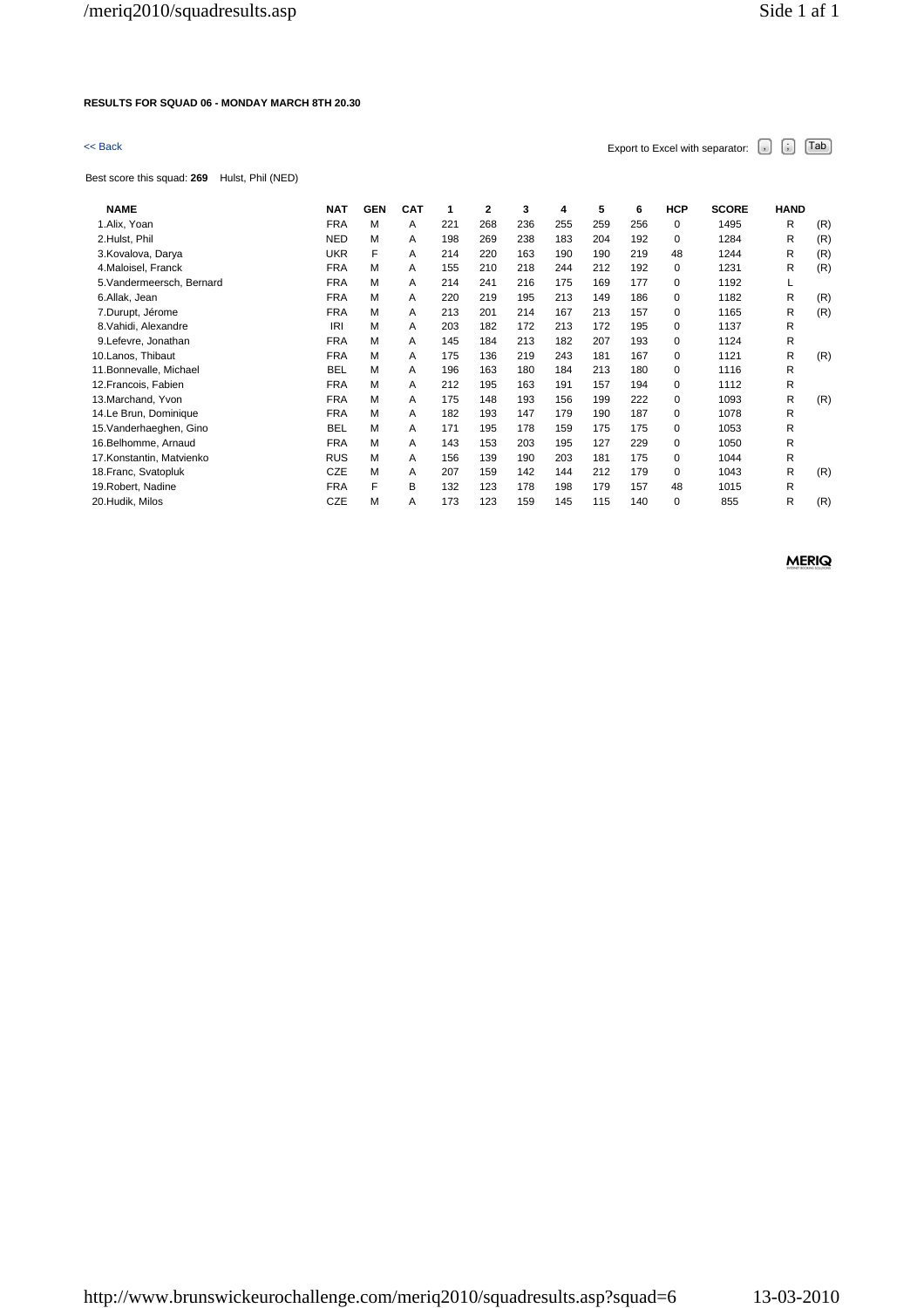### **RESULTS FOR SQUAD 07 - TUESDAY MARCH 9TH 20.30**

Best score this squad: **286** Dorin-Ballard, Carolyn (USA)

 $\leq$  Back Export to Excel with separator:  $\begin{bmatrix} . \end{bmatrix}$   $\begin{bmatrix} . \end{bmatrix}$   $\begin{bmatrix} \text{Tab} \end{bmatrix}$ 

| separator: | , | i dD |
|------------|---|------|
|            |   |      |
|            |   |      |
|            |   |      |

| <b>NAME</b>               | <b>NAT</b> | <b>GEN</b> | CAT | 1   | 2   | 3   | 4   | 5   | 6   | <b>HCP</b>  | <b>SCORE</b> | <b>HAND</b> |     |
|---------------------------|------------|------------|-----|-----|-----|-----|-----|-----|-----|-------------|--------------|-------------|-----|
| 1.Ang, Adrian             | <b>MAS</b> | м          | A   | 233 | 269 | 279 | 240 | 195 | 254 | $\mathbf 0$ | 1470         | R           |     |
| 2. Bohn III, Parker       | <b>USA</b> | м          | A   | 258 | 252 | 213 | 214 | 256 | 258 | $\Omega$    | 1451         | R           |     |
| 3.Zulkifli, Zulmazran     | <b>MAS</b> | M          | Α   | 206 | 278 | 209 | 204 | 245 | 269 | 0           | 1411         | R           |     |
| 4.Buffa, Mark             | CAN        | м          | A   | 226 | 238 | 219 | 247 | 247 | 224 | $\mathbf 0$ | 1401         | R           |     |
| 5. Dorin-Ballard, Carolyn | <b>USA</b> | F          | A   | 239 | 245 | 202 | 180 | 278 | 206 | 48          | 1398         | R           |     |
| 6.Aiman, Nur              | <b>MAS</b> | M          | Α   | 204 | 279 | 225 | 228 | 247 | 204 | $\mathbf 0$ | 1387         | Г           |     |
| 7. Ridhwan, Syafiq        | <b>MAS</b> | м          | A   | 264 | 269 | 166 | 258 | 228 | 168 | $\mathbf 0$ | 1353         | R           |     |
| 8.Zulkifli, Shalin        | <b>MAS</b> | F          | A   | 190 | 214 | 221 | 225 | 246 | 205 | 48          | 1349         | R           |     |
| 9.Kong, Aaron             | <b>MAS</b> | M          | A   | 212 | 182 | 258 | 238 | 244 | 207 | $\mathbf 0$ | 1341         | R           |     |
| 10.Aziela, Zandra         | <b>MAS</b> | F          | A   | 190 | 214 | 205 | 224 | 224 | 202 | 48          | 1307         | R           |     |
| 11. Halluin, Mickael      | <b>FRA</b> | M          | A   | 236 | 158 | 162 | 246 | 227 | 246 | $\Omega$    | 1275         | R           | (R) |
| 12.Grynyk, Yurii          | <b>UKR</b> | M          | A   | 224 | 238 | 221 | 194 | 170 | 215 | $\mathbf 0$ | 1262         | R           |     |
| 13.Koh, Sharon            | <b>MAS</b> | F          | A   | 177 | 189 | 236 | 167 | 243 | 198 | 48          | 1258         | R           |     |
| 14. Fedin, Alexey         | <b>RUS</b> | м          | A   | 146 | 166 | 267 | 165 | 258 | 233 | $\Omega$    | 1235         | R           |     |
| 15. Prevost, Yannick      | <b>FRA</b> | м          | A   | 215 | 176 | 166 | 197 | 276 | 186 | $\Omega$    | 1216         | L           |     |
| 16.Allak, Jean            | <b>FRA</b> | м          | A   | 191 | 196 | 204 | 215 | 226 | 183 | $\mathbf 0$ | 1215         | R           | (R) |
| 17.Safiyah, Siti          | <b>MAS</b> | F          | A   | 174 | 192 | 226 | 209 | 175 | 175 | 48          | 1199         | R           |     |
| 18.Chai, Wendy            | <b>MAS</b> | F          | A   | 194 | 181 | 157 | 224 | 177 | 212 | 48          | 1193         | R           |     |
| 19. Vahidi, Alexandre     | IRI        | м          | A   | 156 | 184 | 257 | 225 | 191 | 161 | $\mathbf 0$ | 1174         | R           | (R) |
| 20.Dedenon, Thierry       | SUI        | м          | A   | 195 | 203 | 235 | 174 | 170 | 190 | $\Omega$    | 1167         | L           | (R) |
| 21.Alsaud, Abdulhakim     | <b>KSA</b> | M          | A   | 190 | 172 | 171 | 165 | 225 | 223 | $\Omega$    | 1146         | R           | (R) |
| 22.Demoutiez, Jean Marie  | <b>BEL</b> | M          | A   | 223 | 139 | 202 | 234 | 157 | 189 | 0           | 1144         | R           |     |
| 23.Oseredko, Vyacheslav   | <b>UKR</b> | M          | A   | 185 | 171 | 168 | 194 | 199 | 225 | $\Omega$    | 1142         | R           |     |
| 24.Goto, Shigefumi        | <b>JPN</b> | M          | A   | 170 | 202 | 181 | 181 | 178 | 212 | $\Omega$    | 1124         | R           | (R) |
| 25. Moreau, Jean-Paul     | <b>FRA</b> | м          | B   | 162 | 246 | 170 | 155 | 187 | 190 | $\mathbf 0$ | 1110         | R           |     |
| 26.Hulst, Phil            | <b>NED</b> | м          | A   | 198 | 193 | 174 | 210 | 156 | 179 | $\Omega$    | 1110         | R           | (R) |
| 27.Desodt, Stijn          | <b>BEL</b> | M          | A   | 169 | 214 | 185 | 181 | 174 | 182 | $\mathbf 0$ | 1105         | R           |     |
| 28.Alsaud, Mohammed       | <b>KSA</b> | м          | A   | 220 | 133 | 174 | 178 | 188 | 188 | $\mathbf 0$ | 1081         | R           | (R) |
| 29. Prou, Pierre          | <b>FRA</b> | м          | A   | 223 | 177 | 164 | 180 | 129 | 145 | $\mathbf 0$ | 1018         | R           |     |
| 30.Bono, Luigi            | <b>FRA</b> | M          | Α   | 132 | 142 | 145 | 174 | 150 | 203 | $\mathbf 0$ | 946          | R           |     |
| 31. Bourdila, Christophe  | <b>FRA</b> | M          | B   | 183 | 188 | 128 | 173 | 139 | 126 | $\mathbf 0$ | 937          | L           |     |
| 32. Bormans, Marcelle     | <b>FRA</b> | F          | B   | 150 | 143 | 146 | 116 | 162 | 152 | 48          | 917          | R           |     |
| 33. Hudik, Milos          | CZE        | м          | A   | 119 | 115 | 155 | 138 | 176 | 204 | $\mathbf 0$ | 907          | R           | (R) |
| 34. Franc, Svatopluk      | CZE        | M          | A   | 163 | 156 | 159 | 128 | 164 | 135 | 0           | 905          | R           | (R) |
| 35. Halluin, Jean-Pascal  | <b>FRA</b> | м          | A   | 161 | 148 | 129 | 144 | 151 | 148 | $\Omega$    | 881          | R           |     |
|                           |            |            |     |     |     |     |     |     |     |             |              |             |     |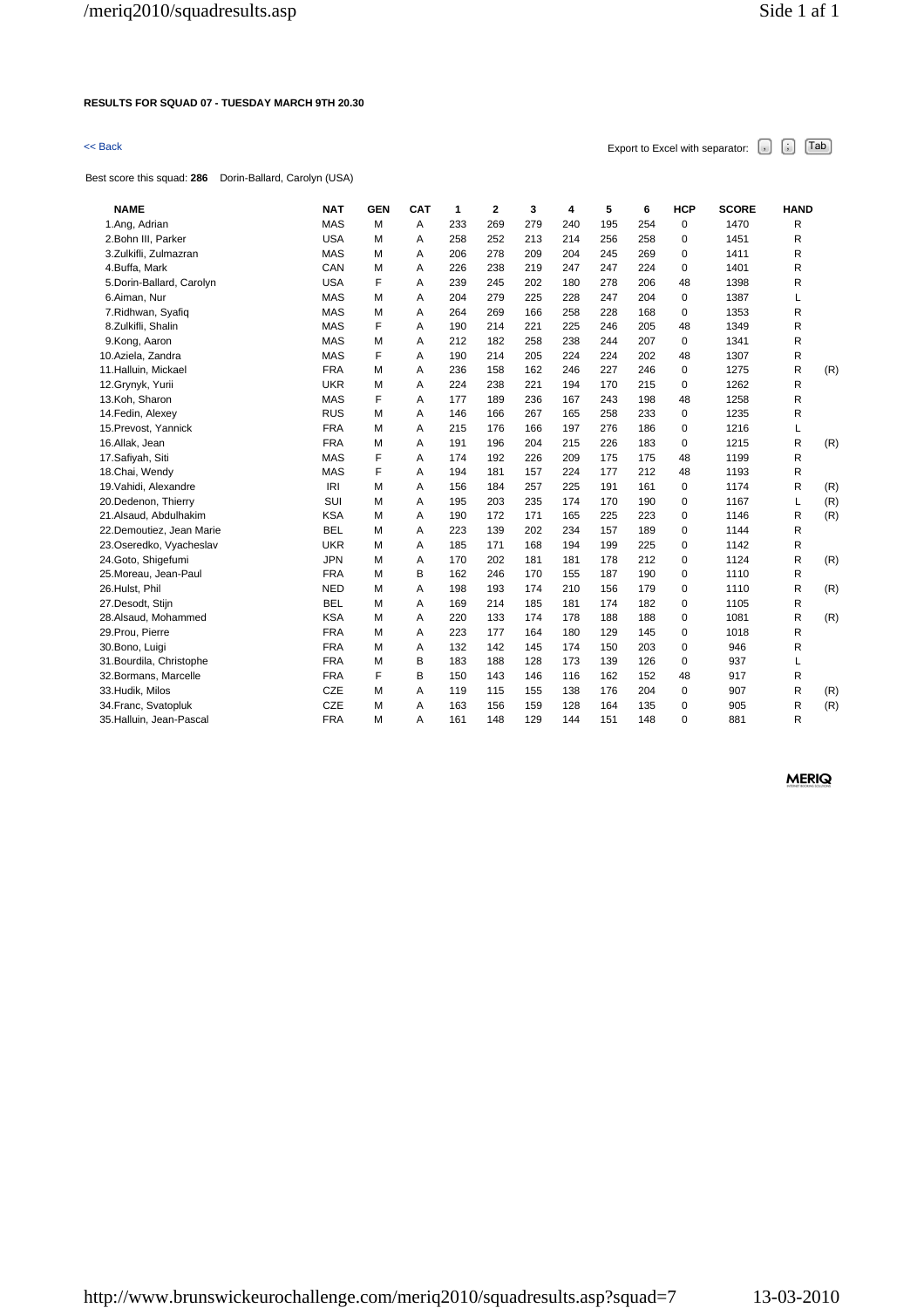### **RESULTS FOR SQUAD 08 - WEDNESDAY MARCH 10TH 17.00**

# $\leq$  Back Export to Excel with separator:  $\begin{bmatrix} . \ . \ . \end{bmatrix}$   $\begin{bmatrix} . \ . \ . \end{bmatrix}$   $\begin{bmatrix} . \ . \ . \end{bmatrix}$   $\begin{bmatrix} . \ . \ . \end{bmatrix}$   $\begin{bmatrix} . \ . \ . \end{bmatrix}$

Best score this squad: **289** Demierre, Nicolas (FRA)

| <b>NAME</b>                | <b>NAT</b> | <b>GEN</b> | <b>CAT</b> | 1   | $\mathbf 2$ | 3   | 4   | 5   | 6   | <b>HCP</b>  | <b>SCORE</b> | <b>HAND</b> |     |
|----------------------------|------------|------------|------------|-----|-------------|-----|-----|-----|-----|-------------|--------------|-------------|-----|
| 1. Dorin-Ballard, Carolyn  | <b>USA</b> | F          | Α          | 212 | 248         | 232 | 214 | 226 | 279 | 48          | 1459         | R           | (R) |
| 2.O'Neill, Bill            | <b>USA</b> | М          | A          | 234 | 225         | 224 | 248 | 248 | 258 | $\mathbf 0$ | 1437         | R           |     |
| 3. Bohn III, Parker        | <b>USA</b> | М          | Α          | 216 | 213         | 223 | 236 | 278 | 241 | $\mathbf 0$ | 1407         | R           | (R) |
| 4. Fagan, Mike             | <b>USA</b> | М          | A          | 202 | 223         | 265 | 209 | 202 | 235 | $\mathbf 0$ | 1336         | R           |     |
| 5.Nathan, Jason Yeong      | SIN        | М          | A          | 255 | 205         | 215 | 207 | 215 | 236 | $\mathbf 0$ | 1333         | R           |     |
| 6.Hoffman, Bill            | <b>USA</b> | М          | A          | 238 | 165         | 225 | 196 | 229 | 257 | $\mathbf 0$ | 1310         | R           |     |
| 7.Lavinal, Dimitri         | <b>FRA</b> | М          | Α          | 139 | 242         | 186 | 258 | 235 | 246 | 0           | 1306         | R           |     |
| 8.Albarez, Sebastien       | <b>FRA</b> | М          | A          | 215 | 204         | 162 | 245 | 233 | 221 | $\mathbf 0$ | 1280         | R           |     |
| 9.Lim, Justin              | SIN        | М          | Α          | 185 | 236         | 235 | 204 | 215 | 204 | $\mathbf 0$ | 1279         | R           |     |
| 10. Petrovskii, levgen     | <b>UKR</b> | М          | A          | 195 | 199         | 239 | 186 | 258 | 201 | 0           | 1278         | R           |     |
| 11. Long, James            | <b>GER</b> | М          | Α          | 266 | 192         | 170 | 229 | 194 | 217 | $\mathbf 0$ | 1268         | R           |     |
| 12. Haggerty, Pi           | <b>USA</b> | М          | A          | 169 | 227         | 229 | 169 | 214 | 248 | $\mathbf 0$ | 1256         | R           |     |
| 13. Rajaud, Pascal         | <b>FRA</b> | М          | Α          | 203 | 191         | 169 | 258 | 228 | 204 | $\mathbf 0$ | 1253         | R           |     |
| 14.Low, Basil              | SIN        | М          | A          | 211 | 204         | 165 | 224 | 206 | 242 | 0           | 1252         | R           |     |
| 15.Grynyk, Yurii           | <b>UKR</b> | М          | Α          | 214 | 213         | 215 | 213 | 199 | 194 | $\mathbf 0$ | 1248         | R           | (R) |
| 16. Maier, Emily           | <b>USA</b> | F          | A          | 209 | 190         | 222 | 156 | 202 | 209 | 48          | 1236         | R           |     |
| 17. Planchard, Marilyn     | <b>FRA</b> | F          | Α          | 189 | 221         | 190 | 191 | 200 | 193 | 48          | 1232         | R           |     |
| 18. Then, Oliver           | <b>GER</b> | М          | Α          | 236 | 152         | 192 | 225 | 212 | 214 | 0           | 1231         | R           |     |
| 19. Vandermeersch, Bernard | <b>FRA</b> | М          | Α          | 200 | 266         | 166 | 176 | 162 | 257 | 0           | 1227         | L           | (R) |
| 20.Demierre, Nicolas       | <b>FRA</b> | М          | Α          | 178 | 191         | 205 | 152 | 207 | 289 | 0           | 1222         | R           |     |
| 21. Gorbacheva, Yulia      | <b>RUS</b> | F          | Α          | 171 | 239         | 192 | 160 | 247 | 159 | 48          | 1216         | R           |     |
| 22.Detemmerman, Bruno      | <b>FRA</b> | М          | Α          | 147 | 199         | 221 | 218 | 172 | 246 | $\mathbf 0$ | 1203         | R           |     |
| 23.Seve, Daniel            | <b>FRA</b> | М          | A          | 206 | 203         | 218 | 188 | 182 | 205 | $\mathbf 0$ | 1202         | R           |     |
| 24. Fedin, Alexey          | <b>RUS</b> | м          | A          | 222 | 236         | 171 | 180 | 172 | 204 | $\mathbf 0$ | 1185         | R           | (R) |
| 25. Piquet, Yohann         | <b>FRA</b> | М          | A          | 190 | 163         | 172 | 151 | 280 | 222 | $\mathbf 0$ | 1178         | R           |     |
| 26. Roux, Catherine        | <b>FRA</b> | F          | Α          | 214 | 196         | 176 | 212 | 186 | 143 | 48          | 1175         | R           |     |
| 27. Umnyakova, Nadya       | <b>RUS</b> | F          | В          | 155 | 179         | 195 | 165 | 214 | 217 | 48          | 1173         | R           |     |
| 28.Vo, Thanh Thien         | <b>FRA</b> | М          | Α          | 165 | 178         | 205 | 213 | 157 | 243 | $\mathbf 0$ | 1161         | R           |     |
| 29. Grillot, Claude        | <b>FRA</b> | М          | A          | 226 | 194         | 154 | 200 | 192 | 193 | $\mathbf 0$ | 1159         | R           | (R) |
| 30. Pottier, Jean Paul     | <b>FRA</b> | М          | Α          | 159 | 218         | 213 | 238 | 192 | 135 | $\mathbf 0$ | 1155         | R           |     |
| 31. Yaroslavtsev, Alexey   | <b>RUS</b> | М          | A          | 198 | 200         | 192 | 164 | 190 | 207 | 0           | 1151         | R           |     |
| 32. Ratel, Daniel          | <b>FRA</b> | м          | A          | 194 | 151         | 173 | 192 | 254 | 175 | $\mathbf 0$ | 1139         | R           |     |
| 33. Vancell, Philippe      | <b>MLT</b> | М          | A          | 169 | 160         | 223 | 162 | 208 | 210 | $\mathbf 0$ | 1132         | R           |     |
| 34. Lopes, Vitor           | <b>POR</b> | М          | Α          | 171 | 174         | 191 | 186 | 210 | 177 | $\mathbf 0$ | 1109         | R           |     |
| 35. Rajaud, Catherine      | <b>FRA</b> | F          | В          | 181 | 181         | 179 | 184 | 178 | 158 | 48          | 1109         | R           |     |
| 36. Belhomme, Arnaud       | <b>FRA</b> | М          | Α          | 197 | 243         | 157 | 159 | 159 | 193 | $\mathbf 0$ | 1108         | R           | (R) |
| 37.Goglin, Guillaume       | <b>FRA</b> | М          | A          | 139 | 222         | 197 | 147 | 171 | 220 | $\mathbf 0$ | 1096         | R           |     |
| 38.Gillet, Romain          | <b>FRA</b> | М          | Α          | 156 | 181         | 179 | 203 | 201 | 164 | $\mathbf 0$ | 1084         | R           |     |
| 39. Cocco, Gino            | <b>FRA</b> | М          | A          | 182 | 127         | 183 | 165 | 199 | 212 | $\mathbf 0$ | 1068         | R           |     |
| 40. Balley, Jean Marc      | <b>FRA</b> | М          | Α          | 152 | 186         | 198 | 177 | 180 | 173 | $\mathbf 0$ | 1066         | R           |     |
| 41.Cordelet, Ambre         | <b>FRA</b> | F          | B          | 173 | 190         | 160 | 145 | 188 | 157 | 48          | 1061         | R           |     |
| 42.Oseredko, Vyacheslav    | <b>UKR</b> | М          | Α          | 167 | 191         | 215 | 169 | 169 | 149 | $\mathbf 0$ | 1060         | R           | (R) |
| 43.Strobbe, Yves           | <b>FRA</b> | М          | A          | 146 | 179         | 195 | 167 | 173 | 194 | $\mathbf 0$ | 1054         | R           |     |
| 44. Fourcade, Christian    | <b>FRA</b> | М          | Α          | 167 | 189         | 192 | 177 | 167 | 154 | 0           | 1046         | R           |     |
| 45. Lefrancois, Patrick    | <b>FRA</b> | М          | Α          | 162 | 165         | 149 | 182 | 225 | 155 | 0           | 1038         | R           |     |
| 46.Lebeau, Philippe        | <b>GER</b> | М          | Α          | 172 | 225         | 168 | 160 | 155 | 143 | 0           | 1023         | R           |     |
| 47. Chenayer, Christian    | <b>FRA</b> | М          | Α          | 158 | 176         | 161 | 135 | 182 | 168 | 0           | 980          | R           |     |
| 48.Croquison, Laura        | <b>FRA</b> | F          | В          | 145 | 145         | 163 | 135 | 177 | 166 | 48          | 979          | R           |     |
| 49. Francois, Michel       | BEL        | М          | В          | 132 | 170         | 167 | 166 | 153 | 165 | $\mathbf 0$ | 953          | R           |     |
| 50. Petit, Philippe        | <b>FRA</b> | М          | В          | 127 | 195         | 146 | 134 | 195 | 150 | $\mathbf 0$ | 947          | R           |     |
| 51.Claudel, John           | <b>FRA</b> | М          | B          | 158 | 135         | 201 | 149 | 113 | 178 | $\mathbf 0$ | 934          | R           |     |
| 52.Genard, Guillaume       | <b>FRA</b> | М          | Α          | 165 | 156         | 185 | 171 | 122 | 114 | $\mathbf 0$ | 913          | L           |     |
| 53. Pimenta, Manon         | <b>FRA</b> | F          | В          | 159 | 151         | 97  | 148 | 129 | 149 | 48          | 881          | R           |     |
|                            |            |            |            |     |             |     |     |     |     |             |              |             |     |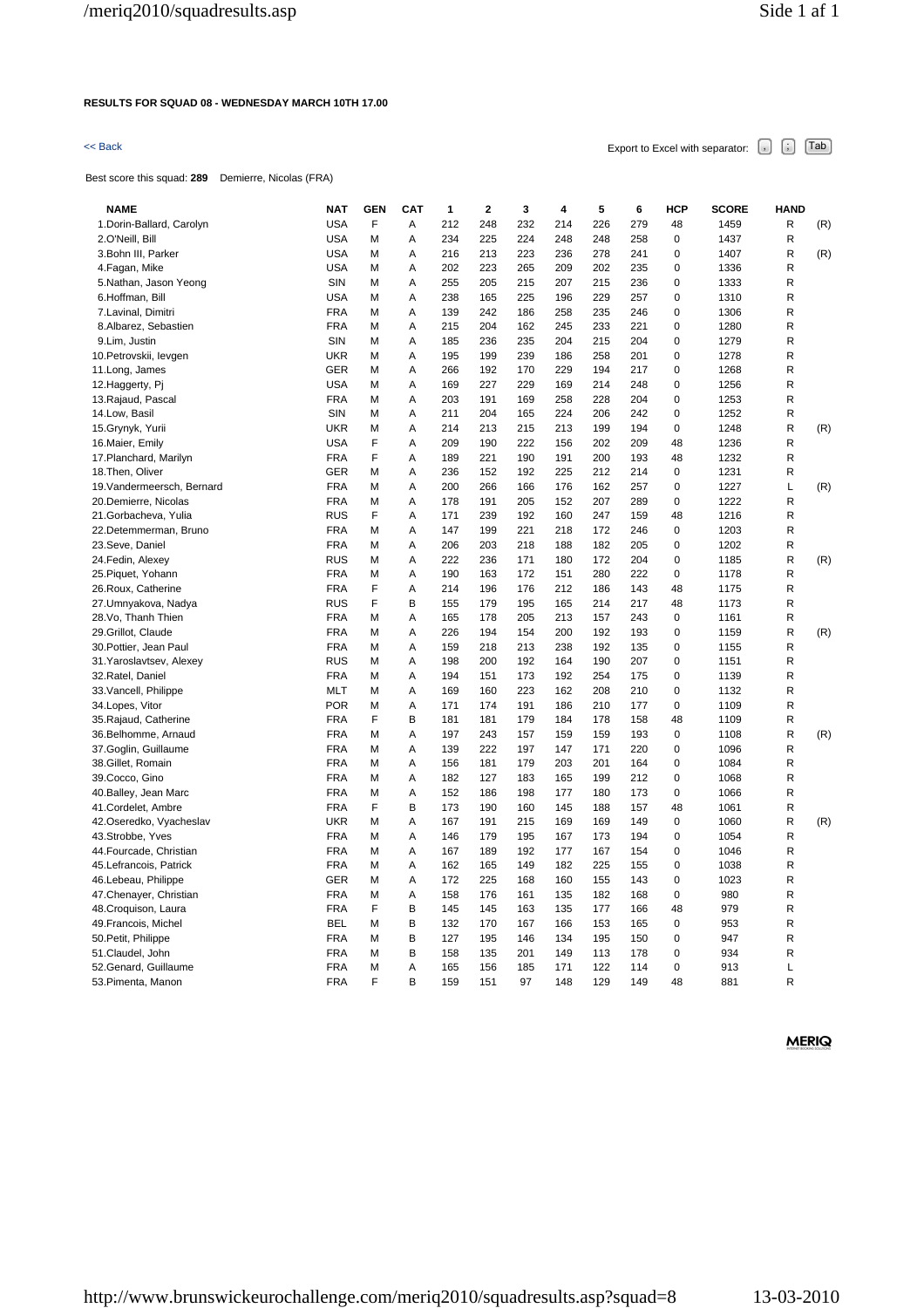### **RESULTS FOR SQUAD 09 - WEDNESDAY MARCH 10TH 21.00**

# $\leq$  Back Export to Excel with separator:  $\begin{bmatrix} . \end{bmatrix}$   $\begin{bmatrix} . \end{bmatrix}$   $\begin{bmatrix} \text{Tab} \end{bmatrix}$

Best score this squad: **290** Zulkifli, Zulmazran (MAS)

| <b>NAME</b>                | <b>NAT</b> | <b>GEN</b> | <b>CAT</b> | 1   | 2   | 3   | 4   | 5   | 6   | HCP         | <b>SCORE</b> | <b>HAND</b> |     |
|----------------------------|------------|------------|------------|-----|-----|-----|-----|-----|-----|-------------|--------------|-------------|-----|
| 1.Ang, Adrian              | <b>MAS</b> | M          | A          | 248 | 232 | 236 | 235 | 259 | 269 | $\mathbf 0$ | 1479         | R           | (R) |
| 2.Kong, Aaron              | <b>MAS</b> | M          | A          | 223 | 258 | 238 | 269 | 232 | 237 | $\mathbf 0$ | 1457         | R           | (R) |
| 3.Zulkifli, Zulmazran      | <b>MAS</b> | М          | Α          | 279 | 211 | 183 | 290 | 198 | 276 | $\mathbf 0$ | 1437         | R           | (R) |
| 4. Sacco, Isabelle         | <b>FRA</b> | F          | Α          | 244 | 247 | 199 | 201 | 194 | 258 | 48          | 1391         | R           | (R) |
| 5.Lotthe, Xavier           | <b>FRA</b> | М          | Α          | 235 | 221 | 244 | 212 | 236 | 237 | $\mathbf 0$ | 1385         | Г           | (R) |
| 6.Aiman, Nur               | MAS        | М          | Α          | 231 | 184 | 248 | 278 | 213 | 229 | $\mathbf 0$ | 1383         | L           | (R) |
| 7.Koh, Sharon              | MAS        | F          | A          | 216 | 237 | 212 | 231 | 246 | 186 | 48          | 1376         | R           | (R) |
| 8.Lehtonen, Kimmo          | <b>FIN</b> | М          | A          | 245 | 227 | 245 | 205 | 223 | 220 | $\mathbf 0$ | 1365         | L           |     |
| 9. Lagrange, Caroline      | CAN        | F          | Α          | 256 | 233 | 181 | 188 | 234 | 224 | 48          | 1364         | R           |     |
| 10. Ridhwan, Syafiq        | <b>MAS</b> | М          | Α          | 203 | 207 | 228 | 258 | 248 | 211 | $\pmb{0}$   | 1355         | R           | (R) |
| 11. Chai, Wendy            | MAS        | F          | Α          | 212 | 220 | 225 | 245 | 199 | 204 | 48          | 1353         | R           | (R) |
| 12. Canady, David          | <b>GER</b> | М          | A          | 222 | 241 | 210 | 225 | 195 | 232 | $\mathbf 0$ | 1325         | R           |     |
| 13.Aziela, Zandra          | <b>MAS</b> | F          | A          | 191 | 219 | 182 | 279 | 190 | 214 | 48          | 1323         | R           | (R) |
| 14.Bonnevalle, Michael     | <b>BEL</b> | М          | Α          | 204 | 187 | 212 | 208 | 240 | 268 | 0           | 1319         | R           | (R) |
| 15. Williams, Stuart       | <b>ENG</b> | М          | Α          | 205 | 237 | 190 | 235 | 212 | 234 | $\mathbf 0$ | 1313         | R           |     |
| 16.Safiyah, Siti           | <b>MAS</b> | F          | A          | 193 | 222 | 152 | 257 | 225 | 207 | 48          | 1304         | R           | (R) |
| 17. Vandermeersch, Bernard | <b>FRA</b> | М          | Α          | 223 | 225 | 206 | 208 | 233 | 178 | $\mathbf 0$ | 1273         | Г           | (R) |
| 18. Vahidi, Alexandre      | IRI        | М          | Α          | 177 | 217 | 245 | 226 | 204 | 181 | $\mathbf 0$ | 1250         | R           | (R) |
| 19.Alsaud, Abdulhakim      | <b>KSA</b> | М          | Α          | 168 | 211 | 201 | 203 | 210 | 231 | $\mathbf 0$ | 1224         | R           | (R) |
| 20.Zulkifli, Shalin        | <b>MAS</b> | F          | A          | 162 | 179 | 199 | 237 | 175 | 205 | 48          | 1205         | R           | (R) |
| 21.Houck, Olivia           | <b>FRA</b> | F          | B          | 191 | 233 | 188 | 213 | 174 | 155 | 48          | 1202         | R           |     |
| 22.Kondratyev, Olexandr    | <b>UKR</b> | М          | A          | 226 | 193 | 185 | 206 | 224 | 156 | $\mathbf 0$ | 1190         | R           |     |
| 23.Kabrhel, Petr           | <b>CZE</b> | М          | A          | 238 | 168 | 194 | 189 | 176 | 217 | $\mathbf 0$ | 1182         | R           |     |
| 24.Rembry, Luc             | <b>FRA</b> | М          | Α          | 179 | 152 | 204 | 219 | 233 | 181 | $\mathbf 0$ | 1168         | R           | (R) |
| 25.Gorbacheva, Yulia       | <b>RUS</b> | F          | Α          | 172 | 194 | 198 | 191 | 170 | 192 | 48          | 1165         | R           | (R) |
| 26.Strobbe, Yves           | <b>FRA</b> | М          | Α          | 189 | 175 | 157 | 203 | 245 | 174 | $\mathbf 0$ | 1143         | R           | (R) |
| 27.Allak, Jean             | <b>FRA</b> | М          | Α          | 200 | 168 | 185 | 185 | 178 | 223 | 0           | 1139         | R           | (R) |
| 28. Yaroslavtsev, Alexey   | <b>RUS</b> | М          | A          | 200 | 181 | 206 | 194 | 172 | 185 | $\mathbf 0$ | 1138         | R           | (R) |
| 29.Konstantin, Matvienko   | <b>RUS</b> | М          | Α          | 167 | 181 | 206 | 204 | 171 | 204 | $\mathbf 0$ | 1133         | R           | (R) |
| 30. Lupilin, Alexey        | <b>RUS</b> | М          | Α          | 183 | 146 | 189 | 190 | 190 | 232 | $\mathbf 0$ | 1130         | R           |     |
| 31.Leleu, François         | <b>FRA</b> | М          | В          | 171 | 205 | 200 | 168 | 204 | 181 | $\mathbf 0$ | 1129         | R           |     |
| 32.Dedenon, Thierry        | SUI        | М          | Α          | 262 | 173 | 182 | 162 | 189 | 156 | $\mathbf 0$ | 1124         | L           | (R) |
| 33.Kabrhel, Jiri           | <b>CZE</b> | М          | Α          | 197 | 197 | 189 | 157 | 191 | 187 | $\mathbf 0$ | 1118         | R           |     |
| 34.Ratel, Daniel           | <b>FRA</b> | М          | Α          | 228 | 208 | 181 | 173 | 182 | 146 | $\mathbf 0$ | 1118         | R           | (R) |
| 35. Boulot, Yohan          | <b>FRA</b> | М          | B          | 166 | 200 | 195 | 168 | 183 | 194 | $\mathbf 0$ | 1106         | R           |     |
| 36.Vo, Thanh Thien         | <b>FRA</b> | М          | Α          | 189 | 225 | 149 | 189 | 160 | 170 | 0           | 1082         | R           | (R) |
| 37.Depy, Julien            | <b>FRA</b> | M          | Α          | 147 | 208 | 146 | 154 | 235 | 189 | $\mathbf 0$ | 1079         | R           | (R) |
| 38.Gorg, Martin            | CZE        | М          | Α          | 150 | 199 | 190 | 214 | 153 | 160 | $\mathbf 0$ | 1066         | L           |     |
| 39.Alsaud, Mohammed        | <b>KSA</b> | М          | A          | 178 | 160 | 178 | 157 | 189 | 146 | $\mathbf 0$ | 1008         | R           | (R) |
| 40.Belhomme, Arnaud        | <b>FRA</b> | М          | Α          | 205 | 160 | 161 | 159 | 146 | 151 | 0           | 982          | R           | (R) |
| 41. Bourdila, Christophe   | <b>FRA</b> | М          | B          | 126 | 163 | 159 | 135 | 155 | 165 | $\mathbf 0$ | 903          | L           | (R) |
| 42. Soukup, Richard        | <b>CZE</b> | М          | A          | 121 | 163 | 142 | 142 | 176 | 145 | $\mathbf 0$ | 889          | R           |     |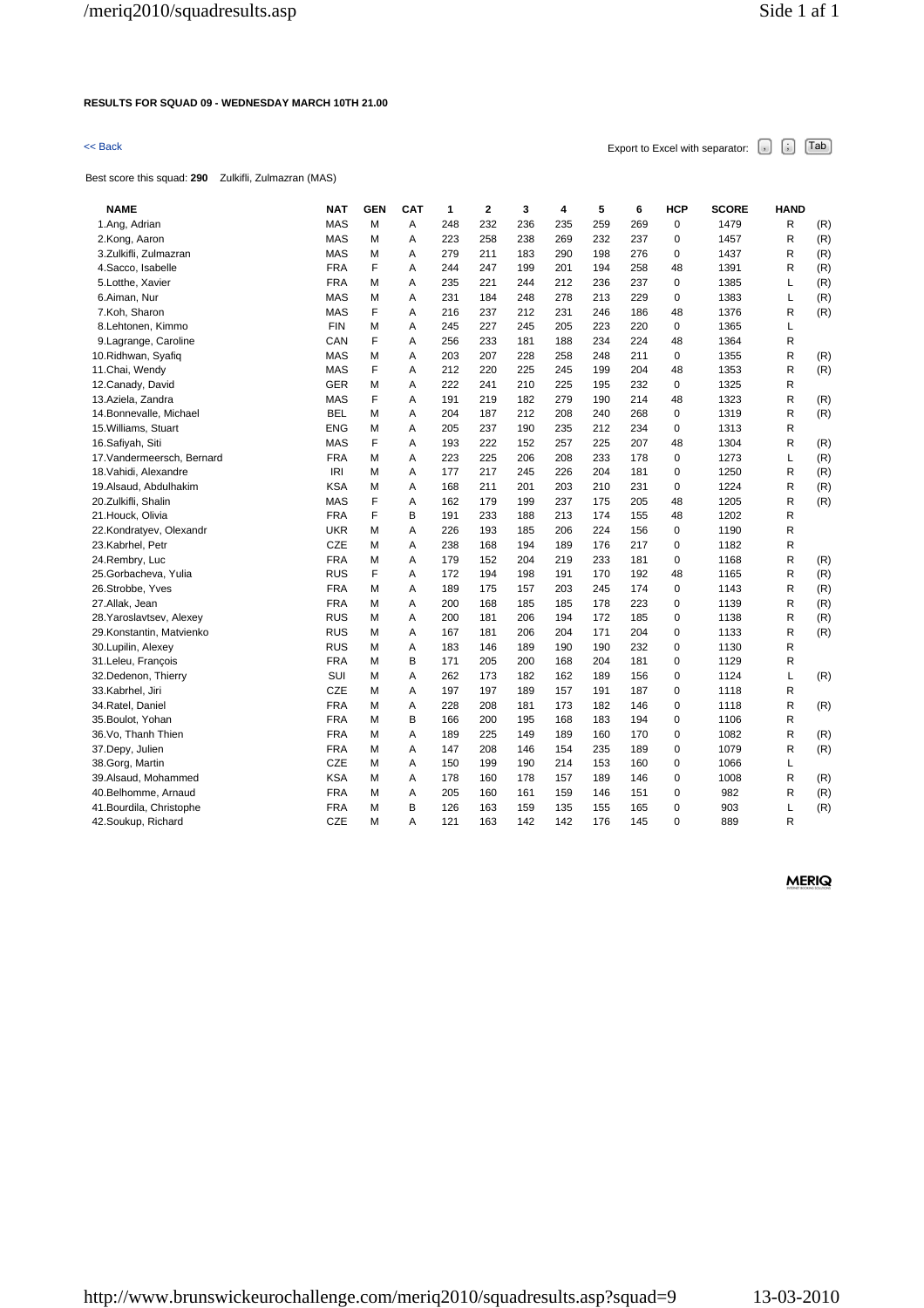### **RESULTS FOR SQUAD 10 - THURSDAY MARCH 11TH 08.00**

# $\leq$  Back Export to Excel with separator:  $\begin{bmatrix} . \ . \ . \end{bmatrix}$   $\begin{bmatrix} . \ . \ . \end{bmatrix}$   $\begin{bmatrix} . \ . \ . \end{bmatrix}$   $\begin{bmatrix} . \ . \ . \end{bmatrix}$   $\begin{bmatrix} . \ . \ . \end{bmatrix}$

Best score this squad: **299** Pepe, Anthony (USA)

| <b>NAME</b>              | <b>NAT</b> | GEN | CAT |     | 2   | 3   | 4   | 5   | 6   | <b>HCP</b> | <b>SCORE</b> | <b>HAND</b> |     |
|--------------------------|------------|-----|-----|-----|-----|-----|-----|-----|-----|------------|--------------|-------------|-----|
| 1. Pepe, Anthony         | USA        | М   | A   | 299 | 258 | 217 | 245 | 297 | 256 | 0          | 1572         |             |     |
| 2. Cavagnaro, Alex       | USA        | М   | A   | 234 | 237 | 247 | 193 | 203 | 265 | 0          | 1379         | R           |     |
| 3.Kendall, Robert        | <b>ENG</b> | М   | A   | 226 | 199 | 267 | 212 | 214 | 173 | $\Omega$   | 1291         | R           |     |
| 4.Kondratyev, Olexandr   | UKR        | М   | Α   | 241 | 221 | 225 | 196 | 196 | 177 | 0          | 1256         | R           | (R) |
| 5.Camilleri, Rankin Luke | <b>MLT</b> | M   | A   | 221 | 267 | 166 | 181 | 198 | 164 | 0          | 1197         | R           |     |
| 6. Yaroslavtsev, Alexey  | <b>RUS</b> | М   | A   | 175 | 221 | 211 | 174 | 176 | 195 | $\Omega$   | 1152         | R           | (R) |
| 7. Haest, Michael        | <b>BEL</b> | М   | A   | 175 | 195 | 167 | 183 | 161 | 268 | 0          | 1149         | R           | (R) |
| 8.Gorbacheva, Yulia      | <b>RUS</b> | F   | А   | 176 | 180 | 128 | 206 | 173 | 190 | 48         | 1101         | R           | (R) |
| 9.Grynyk, Yurii          | UKR        | М   | A   | 197 | 181 | 136 | 169 | 182 | 191 | $\Omega$   | 1056         | R           | (R) |
| 10.Oseredko, Vyacheslav  | UKR        | М   | A   | 143 | 156 | 165 | 211 | 147 | 176 | 0          | 998          | R           | (R) |
| 11. Lebeau, Philippe     | <b>GER</b> | М   | A   | 167 | 157 |     |     |     |     | 0          | 324          | R           | (R) |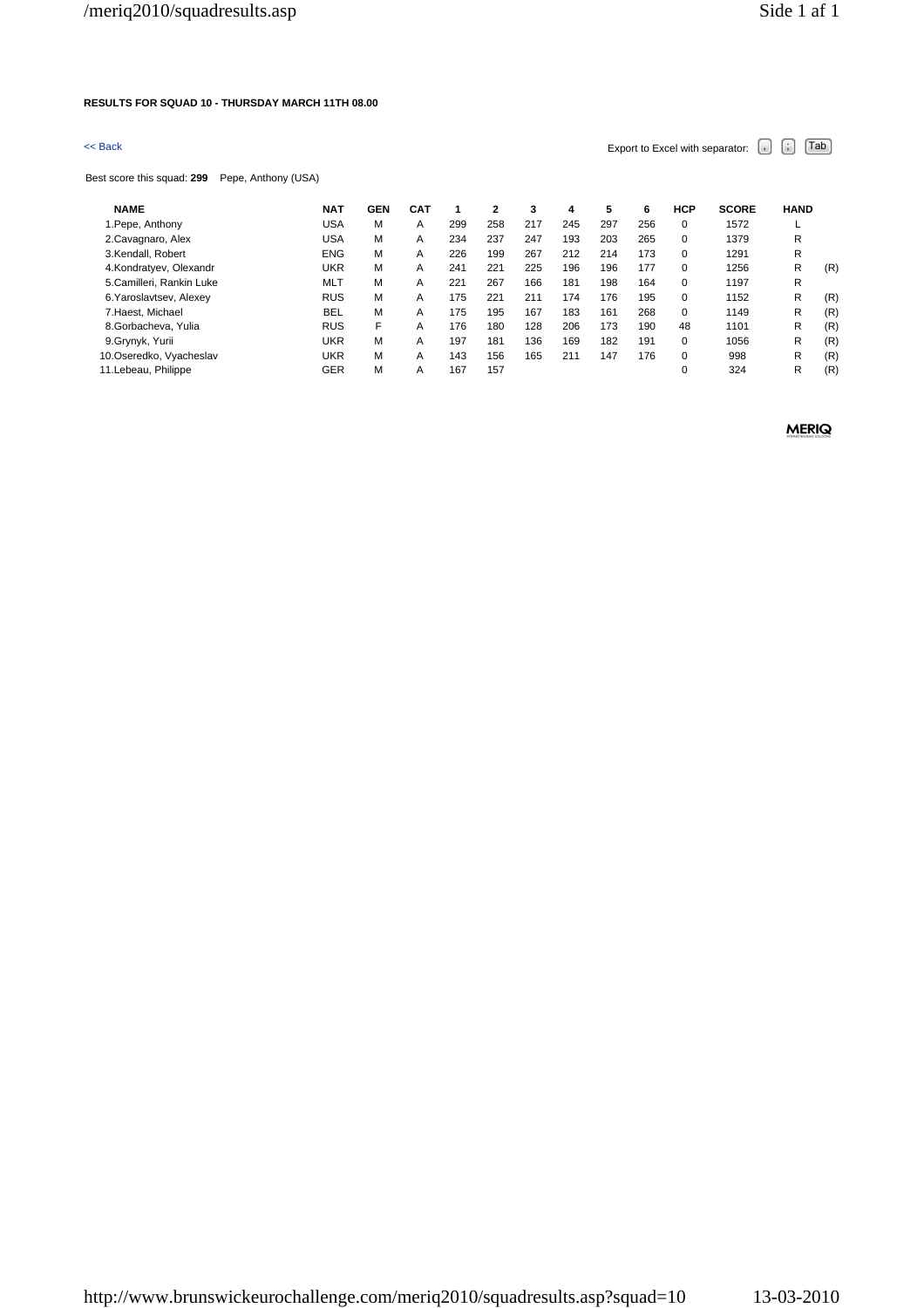### **RESULTS FOR SQUAD 11 - THURSDAY MARCH 11TH 12.00**

 $\leq$  Back Export to Excel with separator:  $\begin{bmatrix} . \end{bmatrix}$   $\begin{bmatrix} . \end{bmatrix}$   $\begin{bmatrix} \text{Tab} \end{bmatrix}$ 

Best score this squad: **300** Fagan, Mike (USA) Lehtonen, Kimmo (FIN)

| <b>NAME</b>             | <b>NAT</b> | <b>GEN</b> | <b>CAT</b> | 1   | $\overline{\mathbf{2}}$ | 3   | 4   | 5   | 6   | <b>HCP</b>     | <b>SCORE</b> | <b>HAND</b> |     |
|-------------------------|------------|------------|------------|-----|-------------------------|-----|-----|-----|-----|----------------|--------------|-------------|-----|
| 1. Fagan, Mike          | <b>USA</b> | M          | Α          | 221 | 260                     | 281 | 236 | 257 | 300 | 0              | 1555         | R           | (R) |
| 2.Lehtonen, Kimmo       | <b>FIN</b> | M          | Α          | 300 | 266                     | 202 | 227 | 224 | 267 | 0              | 1486         | Г           | (R) |
| 3. Rauth, Oliver        | <b>GER</b> | M          | Α          | 254 | 206                     | 222 | 246 | 257 | 247 | 0              | 1432         | Г           |     |
| 4. Williams, Stuart     | <b>ENG</b> | М          | A          | 246 | 247                     | 277 | 227 | 216 | 211 | 0              | 1424         | R           | (R) |
| 5. Baade, Marco         | <b>GER</b> | M          | Α          | 214 | 289                     | 221 | 232 | 258 | 207 | 0              | 1421         | R           |     |
| 6.Haandrikman, Carmen   | <b>NED</b> | F          | A          | 221 | 217                     | 227 | 218 | 214 | 275 | 48             | 1420         | R           |     |
| 7.Low, Basil            | SIN        | M          | Α          | 279 | 181                     | 235 | 226 | 217 | 258 | 0              | 1396         | R           | (R) |
| 8. Ridhwan, Syafiq      | <b>MAS</b> | М          | Α          | 222 | 215                     | 235 | 239 | 248 | 226 | 0              | 1385         | R           | (R) |
| 9.Nathan, Jason Yeong   | SIN        | M          | Α          | 190 | 227                     | 266 | 223 | 255 | 209 | 0              | 1370         | R           | (R) |
| 10.Koh, Sharon          | <b>MAS</b> | F          | Α          | 210 | 203                     | 191 | 228 | 267 | 213 | 48             | 1360         | R           | (R) |
| 11.Sigmond, Marco       | <b>NED</b> | М          | Α          | 214 | 233                     | 203 | 278 | 236 | 195 | 0              | 1359         | R           |     |
| 12.Chai, Wendy          | <b>MAS</b> | F          | Α          | 203 | 237                     | 237 | 196 | 220 | 214 | 48             | 1355         | R           | (R) |
| 13.Kabowski, Eike       | <b>GER</b> | М          | Α          | 189 | 247                     | 269 | 177 | 219 | 243 | 0              | 1344         | R           |     |
| 14. Wendlandt, Steffen  | GER        | M          | Α          | 256 | 233                     | 200 | 207 | 232 | 206 | 0              | 1334         | R           |     |
| 15.Zulkifli, Shalin     | <b>MAS</b> | F          | A          | 190 | 196                     | 185 | 224 | 266 | 219 | 48             | 1328         | R           | (R) |
| 16.Safiyah, Siti        | <b>MAS</b> | F          | A          | 257 | 189                     | 212 | 214 | 166 | 213 | 48             | 1299         | R           | (R) |
| 17.Aziela, Zandra       | <b>MAS</b> | F          | Α          | 191 | 180                     | 211 | 205 | 185 | 278 | 48             | 1298         | R           | (R) |
| 18. Haggerty, Pi        | <b>USA</b> | M          | Α          | 146 | 233                     | 207 | 238 | 213 | 253 | 0              | 1290         | R           | (R) |
| 19.Glendert, Malin      | <b>SWE</b> | F          | Α          | 160 | 203                     | 189 | 224 | 236 | 223 | 48             | 1283         | R           |     |
| 20.Lim, Justin          | SIN        | M          | Α          | 188 | 178                     | 226 | 223 | 248 | 214 | 0              | 1277         | R           | (R) |
| 21. Medveditskov, Alex  | <b>RUS</b> | M          | Α          | 182 | 246                     | 191 | 214 | 204 | 237 | 0              | 1274         | Г           |     |
| 22.Janssens, Rafaël     | <b>BEL</b> | M          | Α          | 175 | 229                     | 257 | 235 | 166 | 198 | 0              | 1260         | Г           | (R) |
| 23. Francois, Fabien    | <b>FRA</b> | M          | A          | 163 | 235                     | 164 | 278 | 191 | 222 | 0              | 1253         | R           | (R) |
| 24. Pöppler, Birgit     | <b>GER</b> | F          | Α          | 220 | 168                     | 209 | 222 | 192 | 192 | 48             | 1251         | R           |     |
| 25. Maier, Emily        | <b>USA</b> | F          | A          | 185 | 217                     | 221 | 171 | 181 | 224 | 48             | 1247         | R           | (R) |
| 26. Voelkel, Dirk       | <b>GER</b> | M          | Α          | 138 | 176                     | 230 | 227 | 232 | 226 | 0              | 1229         | R           |     |
| 27.Aiman, Nur           | <b>MAS</b> | М          | Α          | 202 | 204                     | 172 | 183 | 214 | 242 | 0              | 1217         | Г           | (R) |
| 28.Long, James          | <b>GER</b> | M          | Α          | 207 | 227                     | 200 | 157 | 214 | 209 | 0              | 1214         | R           | (R) |
| 29. Prou, Pierre        | <b>FRA</b> | M          | Α          | 241 | 168                     | 182 | 194 | 215 | 201 | 0              | 1201         | R           | (R) |
| 30.Sigmond, Ronald      | <b>NED</b> | M          | Α          | 212 | 214                     | 198 | 169 | 203 | 194 | 0              | 1190         | R           |     |
| 31.Ten, Oleg            | KAZ        | M          | B          | 182 | 170                     | 179 | 224 | 244 | 191 | 0              | 1190         | R           |     |
| 32. Unger, Stephan      | <b>GER</b> | M          | Α          | 211 | 170                     | 177 | 155 | 223 | 242 | 0              | 1178         | Г           |     |
| 33. Bland Jr., Ken      | <b>NOR</b> | M          | Α          | 222 | 174                     | 194 | 175 | 191 | 221 | 0              | 1177         | R           |     |
| 34.Dolinsek, Mojca      | <b>SLO</b> | F          | A          | 158 | 179                     | 226 | 163 | 199 | 204 | 48             | 1177         | R           |     |
| 35. Renier, Michel      | <b>FRA</b> | М          | Α          | 223 | 203                     | 223 | 159 | 204 | 164 | 0              | 1176         | Г           |     |
| 36.Muth, Jens           | <b>GER</b> | M          | Α          | 191 | 144                     | 199 | 254 | 174 | 204 | 0              | 1166         | R           |     |
| 37. Araujo, Antonio     | <b>POR</b> | M          | Α          | 255 | 176                     | 189 | 166 | 191 | 189 | 0              | 1166         | R           |     |
| 38.Dubien, Phillipe     | <b>FRA</b> | M          | Α          | 175 | 181                     | 223 | 190 | 213 | 176 | 0              | 1158         | R           |     |
| 39.Shin, John Hyun      | KAZ        | M          | Α          | 172 | 150                     | 216 | 171 | 222 | 209 | 0              | 1140         | R           |     |
| 40. Then, Oliver        | <b>GER</b> | M          | А          | 173 | 179                     | 152 | 166 | 201 | 246 | 0              | 1117         | R           | (R) |
| 41.Ahmetov, Saken       | KAZ        | M          | В          | 219 | 189                     | 170 | 164 | 183 | 191 | 0              | 1116         | R           |     |
| 42. Ramaniraka, Patrick | <b>FRA</b> | M          | B          | 103 | 162                     | 182 | 204 | 201 | 256 | 0              | 1108         | R           | (R) |
| 43. Lupilin, Alexey     | <b>RUS</b> | M          | A          | 195 | 197                     | 182 | 192 | 156 | 178 | 0              | 1100         | R           | (R) |
| 44. Basle, Pascal       | <b>FRA</b> | M          | В          | 160 | 182                     | 222 | 147 | 171 | 215 | 0              | 1097         | R           |     |
| 45.Umnyakova, Nadya     | <b>RUS</b> | F          | В          | 185 | 170                     | 179 | 194 | 149 | 135 | 48             | 1060         | R           | (R) |
| 46.Kuznetsov, Yevgeniy  | KAZ        | М          | В          | 155 | 156                     | 138 | 207 | 175 | 203 | 0              | 1034         | R           |     |
| 47. Medveditskov, Uriy  | <b>RUS</b> | M          | В          | 171 | 155                     | 193 | 157 | 179 | 176 | 0              | 1031         | R           |     |
| 48. Gouveia, Natercia   | <b>POR</b> | F          | Α          | 152 | 180                     | 90  | 147 | 255 | 139 | 48             | 1011         | R           |     |
| 49.Lebeau, Philippe     | <b>GER</b> | M          | Α          | 167 | 157                     | 152 | 171 | 162 | 175 | 0              | 984          | R           | (R) |
| 50.Derambure, Bernard   | <b>FRA</b> | М          | B          | 160 | 151                     | 158 | 129 | 231 | 152 | 0              | 981          | R           |     |
| 51.Suslov, Pavel        | <b>RUS</b> | M          | В          | 149 | 160                     | 156 | 151 | 191 | 150 | 0              | 957          | R           |     |
| 52. Tyan, Dmitriy       | KAZ        | M          | B          | 155 | 141                     | 145 | 172 | 159 | 158 | $\overline{0}$ | 930          | R           |     |
| 53. Poulin, Florian     | <b>FRA</b> | M          | B          | 149 | 153                     | 149 | 157 | 173 | 143 | $\Omega$       | 924          | R           |     |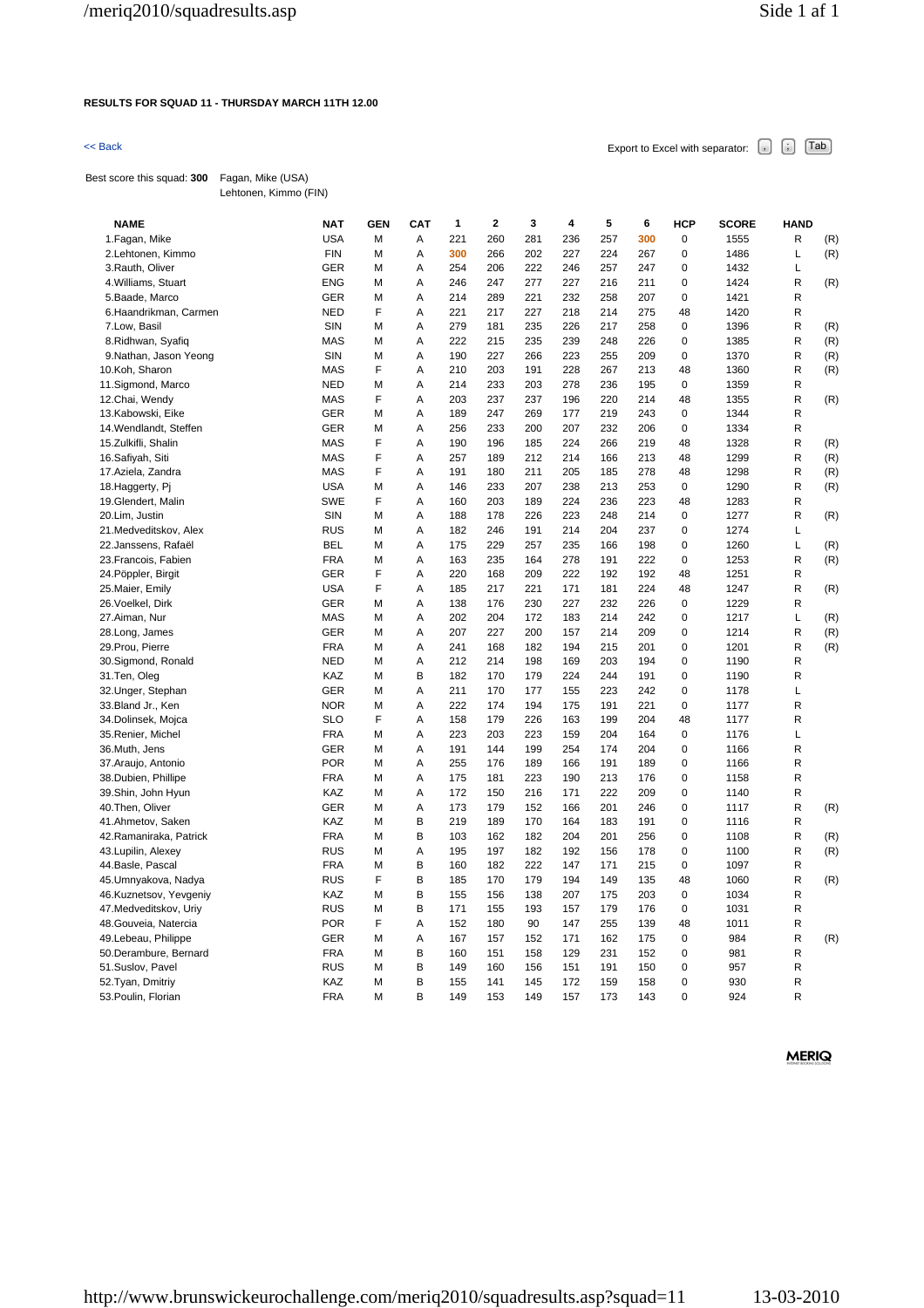### **RESULTS FOR SQUAD 12 - THURSDAY MARCH 11TH 16.00**

# $\leq$  Back Export to Excel with separator:  $\begin{bmatrix} . \ . \ . \end{bmatrix}$   $\begin{bmatrix} . \ . \ . \end{bmatrix}$   $\begin{bmatrix} . \ . \ . \end{bmatrix}$   $\begin{bmatrix} . \ . \ . \end{bmatrix}$   $\begin{bmatrix} . \ . \ . \end{bmatrix}$

Best score this squad: **290** Hutchinson, Paul (DEN)

| <b>NAME</b>               | NAT        | <b>GEN</b> | <b>CAT</b> | 1   | 2   | 3   | 4   | 5   | 6   | HCP | <b>SCORE</b> | HAND        |            |
|---------------------------|------------|------------|------------|-----|-----|-----|-----|-----|-----|-----|--------------|-------------|------------|
| 1. Pöllänen, Krista       | <b>FIN</b> | F          | Α          | 193 | 220 | 246 | 268 | 269 | 233 | 48  | 1477         | R           |            |
| 2. Penny, Kirsten         | <b>ENG</b> | F          | Α          | 256 | 239 | 210 | 211 | 244 | 224 | 48  | 1432         | R           |            |
| 3. Haggerty, Pj           | <b>USA</b> | M          | Α          | 225 | 212 | 257 | 276 | 258 | 195 | 0   | 1423         | R           | (R)        |
| 4.Chai, Wendy             | <b>MAS</b> | F          | Α          | 180 | 269 | 240 | 223 | 222 | 238 | 48  | 1420         | R           | (R)        |
| 5.Hutchinson, Paul        | <b>DEN</b> | M          | Α          | 290 | 224 | 237 | 198 | 234 | 225 | 0   | 1408         | R           |            |
| 6.Ginge Jensen, Mai       | <b>DEN</b> | F          | Α          | 163 | 250 | 253 | 248 | 237 | 193 | 48  | 1392         | R           |            |
| 7.Zavjalova, Diana        | LAT        | F          | Α          | 171 | 236 | 244 | 214 | 247 | 222 | 48  | 1382         | R           |            |
| 8.Krämer, Michael         | GER        | M          | Α          | 211 | 216 | 237 | 278 | 212 | 222 | 0   | 1376         | R           |            |
| 9.Ainge, Nicki            | <b>ENG</b> | F          | Α          | 223 | 227 | 246 | 206 | 198 | 227 | 48  | 1375         | R           |            |
| 10.Ginge Jensen, Anja     | <b>DEN</b> | F          | Α          | 223 | 193 | 194 | 259 | 233 | 223 | 48  | 1373         | R           |            |
| 11. Canady, David         | GER        | M          | Α          | 204 | 247 | 254 | 200 | 223 | 244 | 0   | 1372         | R           | (R)        |
| 12.Aziela, Zandra         | <b>MAS</b> | F          | Α          | 206 | 245 | 197 | 215 | 213 | 245 | 48  | 1369         | R           | (R)        |
| 13.Günther, Kai           | <b>GER</b> | м          | Α          | 223 | 248 | 199 | 238 | 252 | 199 | 0   | 1359         | Г           |            |
| 14. Koivuniemi, Mika      | <b>FIN</b> | M          | Α          | 197 | 225 | 206 | 259 | 259 | 209 | 0   | 1355         | R           |            |
| 15. Williams, Stuart      | <b>ENG</b> | M          | Α          | 195 | 240 | 223 | 226 | 203 | 264 | 0   | 1351         | R           | (R)        |
| 16. Wedel, Sascha         | <b>DEN</b> | F          | Α          | 224 | 180 | 212 | 233 | 180 | 255 | 48  | 1332         | R           |            |
| 17. Wells, John           | <b>ENG</b> | M          | Α          | 252 | 187 | 191 | 279 | 199 | 218 | 0   | 1326         | R           |            |
| 18. Broendsted, Britt     | <b>DEN</b> | F          | Α          | 215 | 195 | 206 | 222 | 178 | 256 | 48  | 1320         | R           |            |
| 19. Giles, Zara           | <b>ENG</b> | F          | Α          | 177 | 222 | 208 | 249 | 219 | 193 | 48  | 1316         | R           |            |
| 20. Vorborg, Anders       | <b>DEN</b> | M          | Α          | 199 | 257 | 213 | 255 | 186 | 193 | 0   | 1303         | R           |            |
| 21. Maier, Emily          | <b>USA</b> | F          | Α          | 183 | 233 | 194 | 225 | 195 | 224 | 48  | 1302         | R           | (R)        |
| 22. Ruiz, Ildemaro        | <b>VEN</b> | м          | Α          | 147 | 259 | 212 | 279 | 223 | 182 | 0   | 1302         | R           |            |
| 23. Bai Ernst, Michael    | DEN        | M          | Α          | 213 | 247 | 185 | 225 | 224 | 191 | 0   | 1285         | R           |            |
| 24.Larsen, Thomas         | <b>DEN</b> | M          | А          | 186 | 218 | 187 | 257 | 214 | 219 | 0   | 1281         | R           |            |
| 25.Safiyah, Siti          | <b>MAS</b> | F          | Α          | 172 | 215 | 217 | 183 | 228 | 211 | 48  | 1274         | R           | (R)        |
| 26.Hoffman, Bill          | <b>USA</b> | M          | Α          | 202 | 226 | 178 | 203 | 238 | 223 | 0   | 1270         | R           | (R)        |
| 27.Zulkifli, Shalin       | <b>MAS</b> | F          | Α          | 174 | 167 | 201 | 224 | 230 | 221 | 48  | 1265         | R           | (R)        |
| 28.Hulsch, Tina           | GER        | F          | Α          | 226 | 198 | 173 | 189 | 233 | 195 | 48  | 1262         | R           |            |
| 29. Lupilin, Alexey       | <b>RUS</b> | м          | Α          | 209 | 237 | 205 | 180 | 202 | 217 | 0   | 1250         | R           | (R)        |
| 30.Lousdal, Anders        | <b>DEN</b> | M          | Α          | 210 | 191 | 279 | 198 | 189 | 178 | 0   | 1245         | R           |            |
| 31.Algreen-Ussing, Rasmus | <b>DEN</b> | M          | Α          | 187 | 185 | 202 | 224 | 208 | 233 | 0   | 1239         | R           |            |
| 32. Giles, Matt           | <b>ENG</b> | M          | Α          | 195 | 178 | 184 | 247 | 225 | 210 | 0   | 1239         | R           |            |
| 33. Pöntinen, Marjo       | <b>FIN</b> | F          | Α          | 189 | 194 | 203 | 225 | 176 | 197 | 48  | 1232         | R           |            |
| 34.Schneider, Ilja        | GER        | M          | Α          | 167 | 173 | 279 | 227 | 199 | 184 | 0   | 1229         | R           |            |
| 35.Adsbøl, Johnni         | <b>DEN</b> | M          | Α          | 223 | 213 | 179 | 201 | 182 | 219 | 0   | 1217         | L           |            |
| 36. Houbo Pedersen, Lotte | <b>DEN</b> | F          | Α          | 197 | 197 | 237 | 174 | 168 | 185 | 48  | 1206         | R           |            |
| 37.Landman, Marco         | <b>NED</b> | M          | Α          | 215 | 167 | 189 | 183 | 235 | 213 | 0   | 1202         | R           | (R)        |
| 38. Petrovskii, levgen    | <b>UKR</b> | M          | Α          | 189 | 204 | 232 | 175 | 214 | 168 | 0   | 1182         | R           | (R)        |
| 39.Guldbaek, John         | <b>DEN</b> | M          | Α          | 164 | 207 | 171 | 247 | 200 | 183 | 0   | 1172         | R           |            |
| 40.Kabrhel, Petr          | <b>CZE</b> | M          | Α          | 179 | 215 | 204 | 214 | 192 | 158 | 0   | 1162         | R           | (R)        |
| 41. Mortensen, Jimmy Dan  | <b>DEN</b> | M          | Α          | 190 | 151 | 187 | 181 | 215 | 228 | 0   | 1152         | R           |            |
| 42.Gorg, Martin           | <b>CZE</b> | M          | Α          | 148 | 182 | 216 | 189 | 247 | 170 | 0   | 1152         | L           | (R)        |
| 43.Kabowski, Eike         | GER        | M          | Α          | 195 | 177 | 226 | 181 | 166 | 206 | 0   | 1151         | R           | (R)        |
| 44.Guldbaek, Heidi        | <b>DEN</b> | F          | Α          | 135 | 165 | 224 | 176 | 183 | 216 | 48  | 1147         | R           |            |
| 45. Erzen, Tomaz          | <b>SLO</b> | М          | Α          | 144 | 206 | 258 | 230 | 165 | 135 | 0   | 1138         | R           |            |
| 46.Korkiamäki, Petra      | <b>FIN</b> | F          | Α          | 162 | 192 | 185 | 171 | 211 | 151 | 48  | 1120         | R           |            |
| 47.Gillet, Romain         | <b>FRA</b> | М          | Α          | 149 | 212 | 237 | 181 | 171 | 165 | 0   | 1115         | R           | (R)        |
| 48.Cordelet, Ambre        | <b>FRA</b> | F          | В          | 192 | 204 | 193 | 139 | 138 | 190 | 48  | 1104         | $\mathsf R$ | (R)        |
| 49.Kabrhel, Jiri          | CZE        | M          | Α          | 211 | 184 | 205 | 146 | 174 | 178 | 0   | 1098         | R           | (R)        |
| 50.Janssens, Rafaël       | BEL        | M          | Α          | 169 | 200 | 178 | 188 | 203 | 160 | 0   | 1098         | L           | (R)        |
| 51. Soukup, Richard       | CZE        | M          | А          | 212 | 177 | 152 | 213 | 161 | 164 | 0   | 1079         | $\mathsf R$ | (R)        |
| 52. Medveditskov, Uriy    | <b>RUS</b> | M          | В          | 171 | 187 | 177 | 171 | 179 | 193 | 0   | 1078         | R           | (R)        |
| 53. Plantard, Laurent     | <b>FRA</b> | M          | А          | 176 | 201 | 161 | 166 | 154 | 166 | 0   | 1024         | R           | (R)        |
| 54. Medveditskov, Alex    | <b>RUS</b> | M          | Α          | 166 | 144 | 142 | 153 | 191 | 200 | 0   | 996          | L           |            |
| 55.Leonard, Jean Michel   | BEL        | M          | Α          | 150 | 141 | 164 | 135 | 164 | 156 | 0   | 910          | R           | (R)<br>(R) |
|                           |            |            |            |     |     |     |     |     |     |     |              |             |            |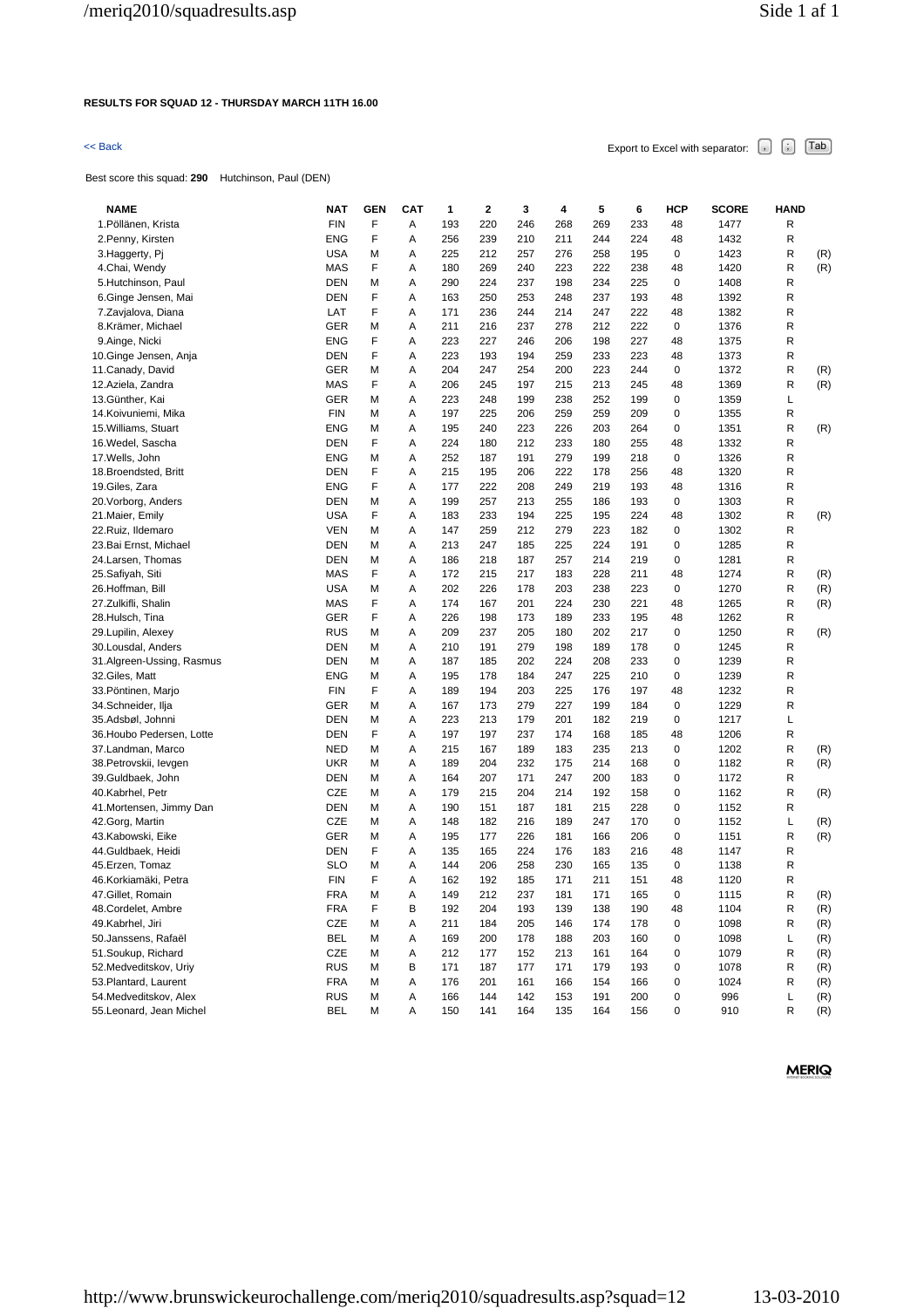### **RESULTS FOR SQUAD 13 - THURSDAY MARCH 11TH 20.00**

 $\leq$  Back Export to Excel with separator:  $\begin{bmatrix} . \end{bmatrix}$   $\begin{bmatrix} . \end{bmatrix}$   $\begin{bmatrix} \text{Tab} \end{bmatrix}$ 

Best score this squad: **286** Larsen, Martin (SWE) Karlsson, Tobias (SWE)

| <b>NAME</b>               | <b>NAT</b> | <b>GEN</b> | CAT | 1   | 2   | 3   | 4   | 5   | 6   | <b>HCP</b>  | <b>SCORE</b> | <b>HAND</b> |     |
|---------------------------|------------|------------|-----|-----|-----|-----|-----|-----|-----|-------------|--------------|-------------|-----|
| 1.Andersson, Robert       | <b>SWE</b> | M          | A   | 236 | 246 | 268 | 218 | 248 | 228 | $\mathbf 0$ | 1444         | R           |     |
| 2.Larsen, Martin          | <b>SWE</b> | M          | Α   | 234 | 286 | 268 | 223 | 226 | 203 | $\mathbf 0$ | 1440         | R           |     |
| 3. Lagrange, Caroline     | CAN        | F          | A   | 244 | 214 | 191 | 270 | 208 | 237 | 48          | 1412         | R           | (R) |
| 4.Duke, Norm              | <b>USA</b> | M          | Α   | 204 | 235 | 204 | 248 | 238 | 257 | $\mathbf 0$ | 1386         | R           |     |
| 5.Kjeldsen, Kamilla       | <b>DEN</b> | F          | Α   | 247 | 231 | 213 | 195 | 213 | 226 | 48          | 1373         | R           |     |
| 6.Helminen, Jouni         | <b>FIN</b> | M          | A   | 177 | 279 | 258 | 233 | 216 | 192 | $\mathbf 0$ | 1355         | R           |     |
| 7.Salonen, Petteri        | <b>FIN</b> | M          | Α   | 234 | 232 | 196 | 269 | 209 | 203 | $\mathbf 0$ | 1343         | R           |     |
| 8. Virtanen, Kai          | <b>FIN</b> | M          | Α   | 245 | 245 | 227 | 195 | 226 | 203 | 0           | 1341         | R           |     |
| 9.Karlsson, Tobias        | <b>SWE</b> | M          | Α   | 235 | 188 | 286 | 245 | 208 | 179 | 0           | 1341         | R           |     |
| 10. Palermaa, Toni        | <b>FIN</b> | M          | Α   | 233 | 236 | 211 | 221 | 240 | 196 | $\mathbf 0$ | 1337         | R           |     |
| 11. Ratia, Jari           | <b>FIN</b> | M          | Α   | 215 | 255 | 233 | 257 | 136 | 226 | 0           | 1322         | R           |     |
| 12.Grabowski, Achim       | <b>GER</b> | M          | A   | 259 | 247 | 203 | 217 | 217 | 178 | $\mathbf 0$ | 1321         | R           |     |
| 13. Holm Rasmussen, Rikke | <b>DEN</b> | F          | A   | 204 | 248 | 189 | 200 | 213 | 217 | 48          | 1319         | R           |     |
| 14. Lönnroth, Magnus      | <b>FIN</b> | M          | Α   | 238 | 209 | 256 | 214 | 245 | 156 | 0           | 1318         | R           |     |
| 15. Barrett, Dominic      | <b>ENG</b> | M          | A   | 247 | 235 | 219 | 212 | 267 | 138 | $\mathbf 0$ | 1318         | R           |     |
| 16. Frouvelle, Serge      | <b>FRA</b> | M          | Α   | 184 | 224 | 238 | 214 | 207 | 247 | 0           | 1314         | R           |     |
| 17. Ljung, Peter          | <b>SWE</b> | M          | A   | 249 | 216 | 191 | 245 | 207 | 202 | $\mathbf 0$ | 1310         | Г           |     |
| 18. Palermaa, Osku        | <b>FIN</b> | M          | Α   | 255 | 210 | 204 | 213 | 234 | 192 | 0           | 1308         | R           |     |
| 19.Eklund, Dennis         | <b>SWE</b> | M          | Α   | 267 | 188 | 141 | 208 | 214 | 280 | 0           | 1298         | R           |     |
| 20.Leandersson, Tomas     | <b>SWE</b> | M          | A   | 188 | 216 | 236 | 219 | 221 | 215 | $\mathbf 0$ | 1295         | R           |     |
| 21. Moor, Paul            | <b>ENG</b> | M          | Α   | 202 | 248 | 185 | 228 | 193 | 235 | 0           | 1291         | Г           |     |
| 22. Jussila, Perttu       | <b>FIN</b> | M          | Α   | 217 | 224 | 234 | 223 | 203 | 190 | $\mathbf 0$ | 1291         | R           |     |
| 23.Heinila, Sami          | <b>FIN</b> | M          | A   | 173 | 240 | 194 | 229 | 234 | 219 | 0           | 1289         | R           |     |
| 24.Kanold, Mikael         | <b>SWE</b> | M          | Α   | 258 | 198 | 245 | 200 | 204 | 177 | 0           | 1282         | R           |     |
| 25.Jähi, Joonas           | <b>FIN</b> | M          | Α   | 238 | 220 | 247 | 191 | 184 | 191 | 0           | 1271         | R           |     |
| 26.Cundy, Darren          | ENG        | M          | A   | 220 | 193 | 191 | 194 | 237 | 226 | $\mathbf 0$ | 1261         | R           |     |
| 27. Voss, Brian           | <b>USA</b> | M          | A   | 178 | 232 | 175 | 202 | 227 | 246 | $\mathbf 0$ | 1260         | R           |     |
| 28.Koshelev, Oleg         | <b>RUS</b> | M          | Α   | 228 | 208 | 222 | 191 | 217 | 193 | $\mathbf 0$ | 1259         | R           |     |
| 29. Ranta, Tony           | <b>FIN</b> | M          | A   | 242 | 156 | 193 | 215 | 258 | 194 | $\mathbf 0$ | 1258         | R           |     |
| 30.Buffa, Mark            | CAN        | M          | Α   | 222 | 205 | 233 | 165 | 224 | 205 | $\mathbf 0$ | 1254         | R           | (R) |
| 31. Flack, Nina           | <b>SWE</b> | F          | Α   | 205 | 193 | 216 | 206 | 147 | 237 | 48          | 1252         | R           |     |
| 32. Teece, Richard        | <b>ENG</b> | M          | A   | 204 | 202 | 257 | 189 | 208 | 175 | 0           | 1235         | R           |     |
| 33. Arup, Mathias         | <b>SWE</b> | M          | Α   | 216 | 245 | 175 | 184 | 203 | 210 | 0           | 1233         | R           |     |
| 34.Shin, John Hyun        | KAZ        | M          | A   | 235 | 248 | 194 | 193 | 184 | 174 | $\mathbf 0$ | 1228         | R           | (R) |
| 35.Sanders, Nicole        | <b>NED</b> | F          | A   | 180 | 191 | 190 | 230 | 202 | 183 | 48          | 1224         | L           |     |
| 36. Thurlby, Rob          | <b>ENG</b> | M          | Α   | 202 | 246 | 196 | 177 | 178 | 221 | $\mathbf 0$ | 1220         | R           |     |
| 37.Agerbo, Jesper         | <b>DEN</b> | M          | Α   | 202 | 225 | 214 | 165 | 175 | 218 | 0           | 1199         | R           |     |
| 38.Ocando, Melvin         | <b>ESP</b> | M          | A   | 200 | 163 | 204 | 190 | 219 | 206 | $\mathbf 0$ | 1182         | R           |     |
| 39.Andersin, Erik         | <b>SWE</b> | M          | Α   | 152 | 219 | 160 | 214 | 203 | 223 | $\mathbf 0$ | 1171         | R           |     |
| 40. Rodriguez, Paco       | <b>ESP</b> | M          | A   | 149 | 177 | 186 | 215 | 198 | 242 | 0           | 1167         | R           |     |
| 41. Torgersen, Tore       | <b>NOR</b> | M          | A   | 150 | 189 | 205 | 170 | 194 | 246 | $\mathbf 0$ | 1154         | R           |     |
| 42. Milkovich, Slavolub   | <b>SRB</b> | M          | В   | 211 | 202 | 158 | 198 | 173 | 211 | $\mathbf 0$ | 1153         | R           |     |
| 43.Schneider, Ilja        | <b>GER</b> | M          | Α   | 178 | 146 | 153 | 217 | 223 | 214 | $\mathbf 0$ | 1131         | R           | (R) |
| 44. Moreau, Jean-Paul     | <b>FRA</b> | M          | В   | 253 | 169 | 181 | 182 | 176 | 157 | $\mathbf 0$ | 1118         | R           | (R) |
| 45.Dolginov, Alexandr     | <b>RUS</b> | M          | Α   | 155 | 139 | 215 | 213 | 218 | 156 | 0           | 1096         | R           |     |
| 46. Vahidi, Alexandre     | <b>IRI</b> | M          | Α   | 163 | 144 | 196 | 165 | 236 | 183 | 0           | 1087         | R           | (R) |
| 47. Lupilin, Alexey       | <b>RUS</b> | M          | Α   | 202 | 214 | 180 | 169 | 150 | 163 | 0           | 1078         | R           | (R) |
| 48.Kuznetsov, Yevgeniy    | KAZ        | M          | В   | 165 | 188 | 178 | 168 | 175 | 166 | 0           | 1040         | R           | (R) |
| 49. Shershakov, Nikolay   | <b>RUS</b> | M          | A   | 180 | 203 | 162 | 167 | 141 | 143 | 0           | 996          | ${\sf R}$   |     |
| 50.Ankerdal, Michael      | <b>DEN</b> | M          | Α   | 153 | 181 | 168 | 158 | 148 | 161 | 0           | 969          | R           |     |
| 51.Segura, Asuncion       | <b>ESP</b> | F          | B   | 139 | 94  | 153 | 123 | 135 | 120 | 48          | 812          | R           |     |
|                           |            |            |     |     |     |     |     |     |     |             |              |             |     |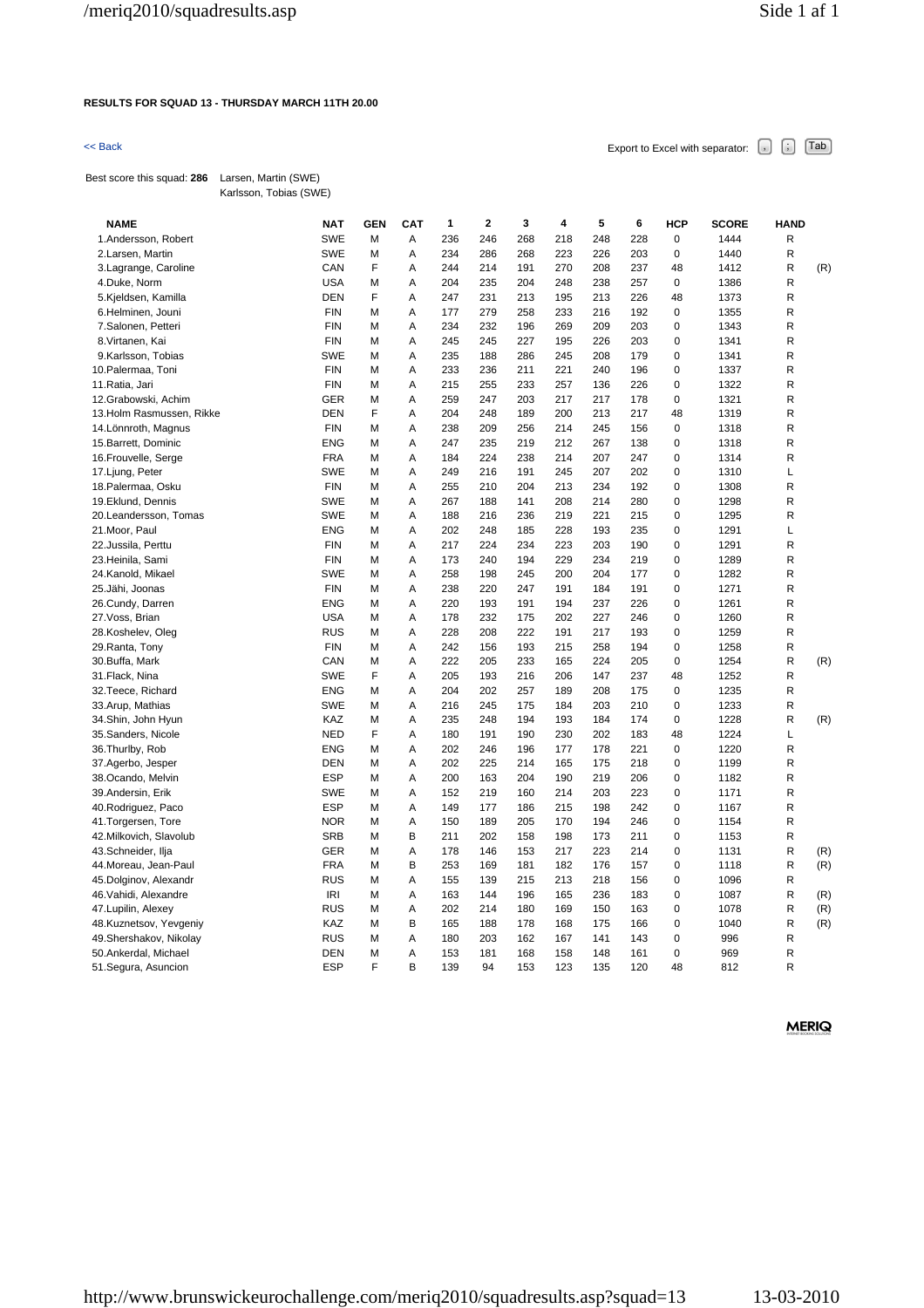### **RESULTS FOR SQUAD 14 - FRIDAY MARCH 12TH 00.00**

# $\leq$  Back Export to Excel with separator:  $\begin{bmatrix} . \ . \ . \end{bmatrix}$   $\begin{bmatrix} . \ . \ . \end{bmatrix}$   $\begin{bmatrix} . \ . \ . \end{bmatrix}$   $\begin{bmatrix} . \ . \ . \end{bmatrix}$   $\begin{bmatrix} . \ . \ . \end{bmatrix}$

Best score this squad: **249** Araujo, Antonio (POR)

| <b>NAME</b>                    | <b>NAT</b> | <b>GEN</b> | <b>CAT</b> | 1   | $\overline{2}$ | 3   | 4   | 5   | 6   | HCP      | <b>SCORE</b> | <b>HAND</b> |     |
|--------------------------------|------------|------------|------------|-----|----------------|-----|-----|-----|-----|----------|--------------|-------------|-----|
| 1. Frouvelle, Serge            | <b>FRA</b> | M          | A          | 214 | 188            | 245 | 210 | 184 | 224 | 0        | 1265         | R           | (R) |
| 2. Teece, Raymond              | <b>ENG</b> | M          | A          | 196 | 212            | 225 | 235 | 173 | 215 | 0        | 1256         | R           |     |
| 3. Teece, Richard              | <b>ENG</b> | M          | A          | 226 | 243            | 205 | 171 | 217 | 190 | 0        | 1252         | R           | (R) |
| 4.Kabrhel, Petr                | <b>CZE</b> | м          | A          | 213 | 202            | 241 | 223 | 178 | 192 | 0        | 1249         | R           | (R) |
| 5. Araujo, Antonio             | <b>POR</b> | M          | A          | 206 | 195            | 249 | 198 | 184 | 214 | 0        | 1246         | R           | (R) |
| 6.Neplyakha, Konstantin        | <b>RUS</b> | M          | A          | 207 | 160            | 190 | 193 | 182 | 244 | 0        | 1176         | R           |     |
| 7. Jourdain, Jean-Francois     | <b>FRA</b> | M          | A          | 225 | 185            | 166 | 182 | 212 | 205 | 0        | 1175         | R           | (R) |
| 8.Gorg, Martin                 | CZE        | M          | A          | 189 | 187            | 238 | 185 | 170 | 200 | 0        | 1169         | L           | (R) |
| 9. Cardona Rosel, Alvaro-José  | <b>ESP</b> | M          | A          | 174 | 207            | 168 | 201 | 225 | 167 | $\Omega$ | 1142         | R           |     |
| 10.Alsaud, Mohammed            | <b>KSA</b> | M          | A          | 152 | 214            | 245 | 143 | 194 | 191 | 0        | 1139         | R           | (R) |
| 11.Alsaud, Abdulhakim          | <b>KSA</b> | М          | A          | 223 | 183            | 147 | 214 | 201 | 171 | 0        | 1139         | R           | (R) |
| 12. Cantrel, Alain             | <b>FRA</b> | M          | в          | 206 | 168            | 197 | 149 | 170 | 215 | 0        | 1105         | R           | (R) |
| 13. Vahidi, Alexandre          | IRI        | M          | A          | 191 | 188            | 192 | 160 | 182 | 184 | 0        | 1097         | R           | (R) |
| 14.Semmahi, Mohamed            | <b>BEL</b> | М          | A          | 182 | 144            | 183 | 181 | 192 | 152 | 0        | 1034         | R           | (R) |
| 15. Ramaniraka, Patrick        | <b>FRA</b> | M          | в          | 149 | 168            | 240 | 174 | 166 | 124 | 0        | 1021         | R           | (R) |
| 16. Bourdila, Christophe       | <b>FRA</b> | M          | В          | 142 | 218            | 156 | 106 | 196 | 146 | $\Omega$ | 964          | L           | (R) |
| 17. Kabbaj Azifar, Salaheddine | <b>MAR</b> | M          | A          | 147 | 162            | 170 | 139 | 150 | 160 | 0        | 928          | R           |     |
| 18. Efimova, Zaryana           | <b>RUS</b> | F          | A          | 130 | 131            | 142 | 155 | 149 | 149 | 48       | 904          | R           |     |
| 19. Orel, Jean Claude          | <b>FRA</b> | M          | в          | 152 | 127            | 175 | 147 | 165 | 129 | 0        | 895          | R           | (R) |
| 20. Pruvost, Bernard           | <b>FRA</b> | М          | в          | 155 | 133            | 145 | 133 | 172 | 144 | 0        | 882          | R           |     |
| 21. Gouveia, Natercia          | <b>POR</b> | F          | A          | 143 | 120            | 156 | 166 | 115 | 134 | 48       | 882          | R           | (R) |
| 22.Saadaoui, Khalid            | <b>MAR</b> | М          | В          | 117 | 121            | 123 | 133 | 142 | 134 | 0        | 770          | R           |     |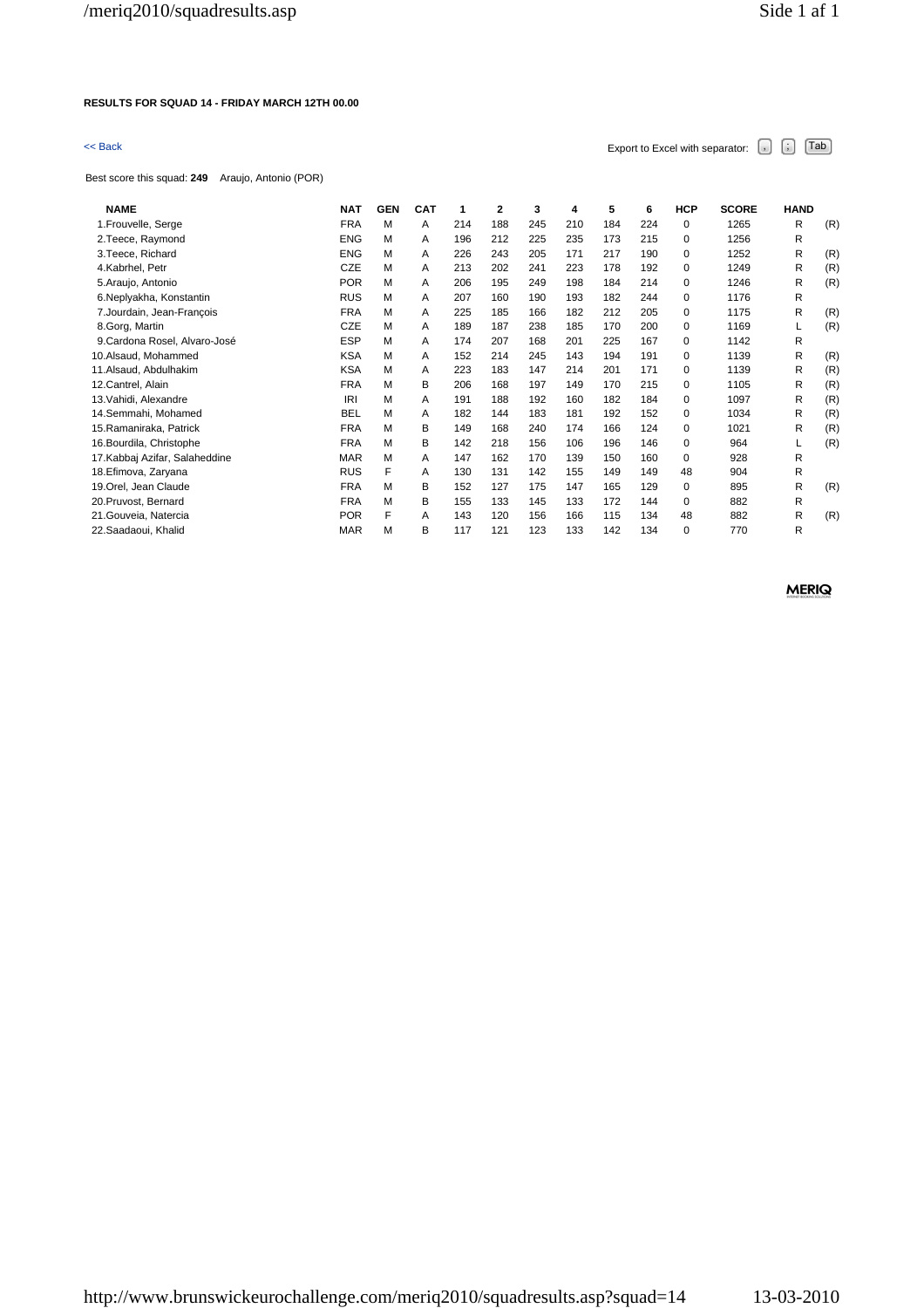## **RESULTS FOR SQUAD 15 - FRIDAY MARCH 12TH 08.00**

# $\leq$  Back Export to Excel with separator:  $\begin{bmatrix} . \ . \ . \end{bmatrix}$   $\begin{bmatrix} . \ . \ . \end{bmatrix}$   $\begin{bmatrix} . \ . \ . \end{bmatrix}$   $\begin{bmatrix} . \ . \ . \end{bmatrix}$   $\begin{bmatrix} . \ . \ . \end{bmatrix}$

Best score this squad: **284** Safiyah, Siti (MAS)

| <b>NAME</b>               | <b>NAT</b> | <b>GEN</b> | CAT | 1   | $\mathbf 2$ | 3   | 4   | 5   | 6   | <b>HCP</b>  | <b>SCORE</b> | <b>HAND</b> |     |
|---------------------------|------------|------------|-----|-----|-------------|-----|-----|-----|-----|-------------|--------------|-------------|-----|
| 1.Ang, Adrian             | <b>MAS</b> | M          | Α   | 258 | 244         | 268 | 245 | 255 | 210 | $\mathbf 0$ | 1480         | R           | (R) |
| 2.Koivuniemi, Mika        | <b>FIN</b> | М          | Α   | 223 | 279         | 234 | 249 | 247 | 227 | 0           | 1459         | R           | (R) |
| 3. Wendlandt, Steffen     | <b>GER</b> | M          | A   | 247 | 245         | 246 | 226 | 221 | 265 | $\mathbf 0$ | 1450         | R           | (R) |
| 4. Zulkifli, Zulmazran    | <b>MAS</b> | М          | A   | 225 | 230         | 237 | 248 | 267 | 238 | $\mathbf 0$ | 1445         | R           | (R) |
| 5. Larsen, Thomas         | <b>DEN</b> | М          | Α   | 197 | 279         | 220 | 216 | 255 | 246 | $\mathbf 0$ | 1413         | R           | (R) |
| 6.Cavagnaro, Alex         | <b>USA</b> | М          | Α   | 238 | 211         | 247 | 232 | 277 | 197 | 0           | 1402         | R           | (R) |
| 7.Aziela, Zandra          | <b>MAS</b> | F          | Α   | 202 | 226         | 225 | 216 | 222 | 259 | 48          | 1398         | R           | (R) |
| 8. Lousdal, Anders        | <b>DEN</b> | М          | Α   | 222 | 242         | 190 | 258 | 232 | 233 | $\mathbf 0$ | 1377         | R           | (R) |
| 9.Koh, Sharon             | <b>MAS</b> | F          | A   | 198 | 212         | 192 | 233 | 256 | 214 | 48          | 1353         | R           | (R) |
| 10.Maier, Emily           | <b>USA</b> | F          | А   | 226 | 227         | 205 | 199 | 209 | 222 | 48          | 1336         | R           | (R) |
| 11. Unger, Stephan        | <b>GER</b> | М          | Α   | 242 | 218         | 191 | 235 | 267 | 180 | 0           | 1333         | Г           | (R) |
| 12.Aiman, Nur             | <b>MAS</b> | М          | Α   | 265 | 258         | 172 | 202 | 212 | 209 | 0           | 1318         | Г           | (R) |
| 13.Zulkifli, Shalin       | <b>MAS</b> | F          | A   | 197 | 238         | 189 | 193 | 233 | 202 | 48          | 1300         | R           | (R) |
| 14. Gorbacheva, Yulia     | <b>RUS</b> | F          | A   | 170 | 191         | 237 | 211 | 187 | 248 | 48          | 1292         | R           | (R) |
| 15.Andersen, Louise       | <b>DEN</b> | F          | В   | 226 | 245         | 169 | 202 | 191 | 207 | 48          | 1288         | R           |     |
| 16. Pöppler, Birgit       | <b>GER</b> | F          | Α   | 155 | 207         | 237 | 214 | 202 | 224 | 48          | 1287         | R           | (R) |
| 17. Fedin, Alexey         | <b>RUS</b> | М          | Α   | 197 | 205         | 279 | 175 | 195 | 235 | 0           | 1286         | R           | (R) |
| 18. Ridhwan, Syafiq       | <b>MAS</b> | М          | A   | 248 | 193         | 201 | 232 | 208 | 198 | $\mathbf 0$ | 1280         | R           | (R) |
| 19.Kong, Aaron            | <b>MAS</b> | М          | Α   | 211 | 205         | 241 | 174 | 244 | 185 | $\mathbf 0$ | 1260         | R           | (R) |
| 20.Sazonov, Oleg          | <b>RUS</b> | М          | Α   | 243 | 210         | 193 | 245 | 193 | 169 | $\mathbf 0$ | 1253         | R           |     |
| 21. Marchenko, Petr       | <b>RUS</b> | M          | B   | 200 | 240         | 234 | 183 | 171 | 223 | $\mathbf 0$ | 1251         | R           |     |
| 22.Sanders, Nicole        | <b>NED</b> | F          | Α   | 208 | 225         | 192 | 202 | 170 | 192 | 48          | 1237         | L           | (R) |
| 23.Safiyah, Siti          | <b>MAS</b> | F          | A   | 169 | 221         | 276 | 211 | 149 | 157 | 48          | 1231         | R           | (R) |
| 24. Houbo Pedersen, Lotte | <b>DEN</b> | F          | Α   | 175 | 234         | 184 | 193 | 201 | 192 | 48          | 1227         | R           | (R) |
| 25. Lapshinskiy, Dmitriy  | <b>RUS</b> | М          | Α   | 209 | 201         | 223 | 191 | 202 | 193 | $\mathbf 0$ | 1219         | R           |     |
| 26.Ravez, Jimmy           | <b>BEL</b> | М          | Α   | 204 | 169         | 181 | 235 | 219 | 203 | $\mathbf 0$ | 1211         | R           | (R) |
| 27.Medveditskov, Alex     | <b>RUS</b> | М          | Α   | 222 | 201         | 221 | 159 | 139 | 243 | 0           | 1185         | Г           | (R) |
| 28.Algreen-Ussing, Rasmus | <b>DEN</b> | М          | Α   | 209 | 180         | 180 | 182 | 226 | 207 | $\mathbf 0$ | 1184         | R           | (R) |
| 29. Vaynman, Marina       | <b>RUS</b> | F          | B   | 189 | 199         | 182 | 211 | 187 | 156 | 48          | 1172         | R           |     |
| 30.Korkiamäki, Petra      | <b>FIN</b> | F          | Α   | 205 | 176         | 174 | 213 | 163 | 184 | 48          | 1163         | R           | (R) |
| 31. Gillet, Romain        | <b>FRA</b> | М          | A   | 245 | 168         | 164 | 188 | 203 | 191 | $\mathbf 0$ | 1159         | R           | (R) |
| 32.Kondratyev, Olexandr   | <b>UKR</b> | М          | Α   | 159 | 189         | 174 | 238 | 222 | 176 | 0           | 1158         | R           | (R) |
| 33.Likholay, Alla         | <b>RUS</b> | F          | В   | 192 | 195         | 162 | 204 | 172 | 184 | 48          | 1157         | R           |     |
| 34. Petrovskii, levgen    | <b>UKR</b> | М          | Α   | 193 | 184         | 197 | 198 | 207 | 178 | 0           | 1157         | R           | (R) |
| 35.Chumak, Oleg           | <b>RUS</b> | М          | Α   | 190 | 225         | 152 | 199 | 232 | 159 | 0           | 1157         | R           |     |
| 36. Prohan, Sergey        | <b>RUS</b> | М          | A   | 172 | 181         | 236 | 179 | 206 | 181 | $\mathbf 0$ | 1155         | R           |     |
| 37. Pöntinen, Marjo       | <b>FIN</b> | F          | Α   | 152 | 152         | 208 | 192 | 175 | 214 | 48          | 1141         | R           | (R) |
| 38. Garcia, Cornelio      | <b>DEN</b> | М          | Α   | 180 | 194         | 172 | 209 | 194 | 178 | 0           | 1127         | R           |     |
| 39. Bogachev, Sergey      | <b>RUS</b> | М          | Α   | 150 | 169         | 221 | 184 | 194 | 172 | 0           | 1090         | R           |     |
| 40.Madsen, Malene         | <b>DEN</b> | F          | В   | 151 | 177         | 208 | 170 | 170 | 149 | 48          | 1073         | R           |     |
| 41.Ahmetov, Saken         | KAZ        | М          | B   | 197 | 130         | 168 | 195 | 211 | 171 | 0           | 1072         | R           | (R) |
| 42. Vaynman, Aleksey      | <b>RUS</b> | М          | B   | 185 | 136         | 136 | 241 | 178 | 195 | $\mathbf 0$ | 1071         | R           |     |
| 43.Medveditskov, Uriy     | <b>RUS</b> | М          | В   | 170 | 153         | 169 | 187 | 218 | 156 | 0           | 1053         | R           | (R) |
| 44.Apanyakina, Kseniya    | <b>RUS</b> | F          | В   | 166 | 143         | 180 | 163 | 159 | 187 | 48          | 1046         | R           |     |
| 45.Istomina, Kseniya      | <b>RUS</b> | F          | B   | 133 | 155         | 148 | 167 | 194 | 165 | 48          | 1010         | R           |     |
| 46. Mackey, Conan         | <b>IRL</b> | М          | A   | 118 | 199         | 209 | 149 | 148 | 161 | $\mathbf 0$ | 984          | R           |     |
| 47. Tyan, Dmitriy         | KAZ        | М          | B   | 137 | 111         | 194 | 160 | 162 | 126 | $\Omega$    | 890          | R           | (R) |
|                           |            |            |     |     |             |     |     |     |     |             |              |             |     |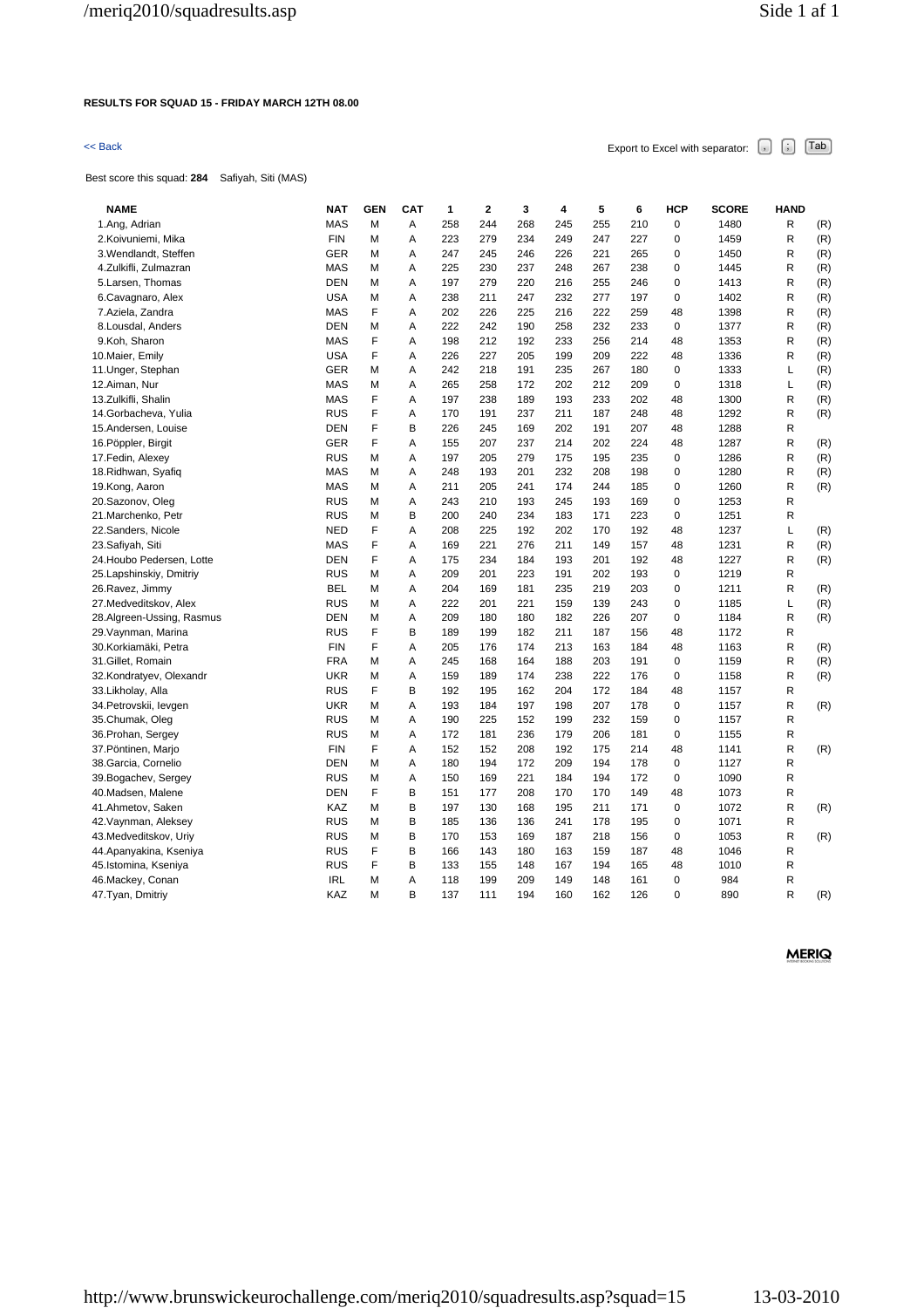### **RESULTS FOR SQUAD 16 - FRIDAY MARCH 12TH 12.00**

# $\leq$  Back Export to Excel with separator:  $\begin{bmatrix} . \ . \ . \end{bmatrix}$   $\begin{bmatrix} . \ . \ . \end{bmatrix}$   $\begin{bmatrix} . \ . \ . \end{bmatrix}$   $\begin{bmatrix} . \ . \ . \end{bmatrix}$   $\begin{bmatrix} . \ . \ . \end{bmatrix}$

Best score this squad: **308** Smirnova, Evgeniya (RUS)

| <b>NAME</b>                 | <b>NAT</b> | <b>GEN</b> | <b>CAT</b> | 1   | 2   | 3   | 4   | 5   | 6   | HCP         | <b>SCORE</b> | <b>HAND</b> |     |
|-----------------------------|------------|------------|------------|-----|-----|-----|-----|-----|-----|-------------|--------------|-------------|-----|
| 1. Palermaa, Osku           | <b>FIN</b> | М          | А          | 277 | 247 | 266 | 249 | 245 | 248 | 0           | 1532         | R           | (R) |
| 2. Ranta, Tony              | <b>FIN</b> | М          | Α          | 245 | 225 | 246 | 289 | 253 | 214 | 0           | 1472         | R           | (R) |
| 3. Torgersen, Tore          | <b>NOR</b> | М          | Α          | 202 | 245 | 255 | 270 | 268 | 215 | 0           | 1455         | R           | (R) |
| 4.Luoto, Patricia           | <b>GER</b> | F          | Α          | 193 | 244 | 240 | 235 | 215 | 226 | 48          | 1401         | R           |     |
| 5. Wells, John              | <b>ENG</b> | М          | Α          | 265 | 215 | 211 | 264 | 211 | 232 | 0           | 1398         | R           | (R) |
| 6.Jussila, Perttu           | <b>FIN</b> | М          | Α          | 211 | 192 | 289 | 268 | 214 | 222 | 0           | 1396         | R           | (R) |
| 7.Zavjalova, Diana          | LAT        | F          | Α          | 210 | 223 | 240 | 215 | 217 | 236 | 48          | 1389         | R           | (R) |
| 8. Ljung, Peter             | <b>SWE</b> | М          | Α          | 222 | 246 | 239 | 202 | 227 | 248 | 0           | 1384         | L           | (R) |
| 9.Glendert, Malin           | <b>SWE</b> | F          | Α          | 212 | 258 | 226 | 236 | 177 | 225 | 48          | 1382         | R           | (R) |
| 10.Luoto, Mika              | <b>FIN</b> | М          | Α          | 265 | 229 | 238 | 245 | 184 | 221 | 0           | 1382         | L           |     |
| 11. Van Der Tol, Ghislaine  | NED        | F          | Α          | 222 | 173 | 215 | 238 | 227 | 252 | 48          | 1375         | L           |     |
| 12. Ginge Jensen, Mai       | <b>DEN</b> | F          | Α          | 228 | 222 | 200 | 249 | 176 | 232 | 48          | 1355         | R           | (R) |
| 13. Berges, Mathieu         | <b>SUI</b> | М          | Α          | 188 | 256 | 300 | 269 | 193 | 148 | 0           | 1354         | R           |     |
| 14.Smirnova, Evgeniya       | <b>RUS</b> | F          | Α          | 190 | 214 | 191 | 300 | 190 | 216 | 48          | 1349         | R           |     |
| 15.Guldbaek, John           | <b>DEN</b> | М          | Α          | 261 | 232 | 193 | 259 | 245 | 159 | 0           | 1349         | R           | (R) |
| 16.Holm Rasmussen, Rikke    | <b>DEN</b> | F          | Α          | 246 | 199 | 175 | 196 | 259 | 222 | 48          | 1345         | R           | (R) |
| 17. Larsen, Martin          | <b>SWE</b> | М          | Α          | 268 | 219 | 232 | 224 | 192 | 199 | 0           | 1334         | R           | (R) |
|                             | SIN        | M          | Α          | 235 | 235 | 257 | 212 | 189 | 198 | 0           | 1326         | R           |     |
| 18. Nathan, Jason Yeong     |            |            |            |     |     |     |     |     |     |             |              |             | (R) |
| 19. Gross, Thomas           | AUT        | М          | Α          | 237 | 161 | 227 | 256 | 192 | 250 | 0           | 1323         | R           |     |
| 20. Mortensen, Jimmy Dan    | <b>DEN</b> | М          | Α          | 188 | 216 | 236 | 222 | 206 | 246 | 0           | 1314         | R           | (R) |
| 21.Kanold, Mikael           | <b>SWE</b> | М          | Α          | 202 | 215 | 214 | 236 | 226 | 221 | 0           | 1314         | R           | (R) |
| 22.Shin, John Hyun          | KAZ        | М          | Α          | 245 | 277 | 135 | 211 | 176 | 258 | 0           | 1302         | R           | (R) |
| 23.Ohrgaard, Fredrik        | <b>DEN</b> | М          | Α          | 199 | 221 | 231 | 189 | 215 | 244 | 0           | 1299         | R           |     |
| 24.Johansson, Victoria      | <b>SWE</b> | F          | Α          | 192 | 176 | 223 | 237 | 182 | 234 | 48          | 1292         | R           |     |
| 25.Stampe, Mik              | DEN        | М          | Α          | 227 | 233 | 186 | 223 | 236 | 183 | 0           | 1288         | R           |     |
| 26.Andersson, Sandra        | <b>SWE</b> | F          | Α          | 238 | 227 | 200 | 154 | 197 | 213 | 48          | 1277         | R           |     |
| 27. Maaswinkel, Priscilla   | NED        | F          | Α          | 176 | 244 | 188 | 214 | 219 | 181 | 48          | 1270         | R           |     |
| 28. Vorborg, Anders         | DEN        | М          | Α          | 181 | 255 | 216 | 219 | 231 | 168 | 0           | 1270         | R           | (R) |
| 29.Agerbo, Jesper           | DEN        | М          | Α          | 202 | 136 | 239 | 197 | 221 | 259 | 0           | 1254         | R           | (R) |
| 30. Van Der List, Wendy     | <b>NED</b> | F          | Α          | 255 | 225 | 172 | 171 | 192 | 186 | 48          | 1249         | L           |     |
| 31.Grundschober, Leopold    | AUT        | М          | Α          | 233 | 152 | 215 | 205 | 215 | 223 | 0           | 1243         | R           |     |
| 32.Adsbøl, Johnni           | DEN        | М          | Α          | 233 | 197 | 198 | 216 | 221 | 170 | 0           | 1235         | L           | (R) |
| 33. Wiekeraad, Bianca       | <b>NED</b> | F          | Α          | 231 | 199 | 183 | 238 | 169 | 165 | 48          | 1233         | R           |     |
| 34. Wedel, Sascha           | DEN        | F          | Α          | 192 | 131 | 231 | 231 | 207 | 185 | 48          | 1225         | R           | (R) |
| 35.Koshelev, Oleg           | <b>RUS</b> | М          | Α          | 206 | 226 | 194 | 204 | 179 | 212 | 0           | 1221         | R           | (R) |
| 36. Vaynman, Marina         | <b>RUS</b> | F          | В          | 187 | 159 | 151 | 259 | 211 | 204 | 48          | 1219         | R           | (R) |
| 37.Tybl, Thomas             | AUT        | М          | Α          | 159 | 190 | 235 | 193 | 199 | 241 | 0           | 1217         | R           |     |
| 38. Canady, David           | <b>GER</b> | М          | Α          | 191 | 207 | 223 | 181 | 201 | 211 | $\mathbf 0$ | 1214         | R           | (R) |
| 39. Breeschoten, Lisanne    | <b>NED</b> | F          | Α          | 176 | 180 | 171 | 223 | 196 | 216 | 48          | 1210         | R           |     |
| 40. Warming Hansen, Carsten | <b>DEN</b> | М          | Α          | 160 | 245 | 177 | 170 | 236 | 222 | 0           | 1210         | R           |     |
| 41.Karlsson, Tobias         | <b>SWE</b> | М          | Α          | 197 | 247 | 182 | 178 | 215 | 191 | 0           | 1210         | R           | (R) |
| 42.Johansen, Stine          | <b>DEN</b> | F          | В          | 140 | 181 | 184 | 187 | 233 | 195 | 48          | 1168         | R           |     |
| 43.Ainge, Nicki             | ENG        | F          | Α          | 163 | 197 | 193 | 165 | 160 | 218 | 48          | 1144         | R           | (R) |
| 44.Dugan, Grant             | <b>NIR</b> | М          | Α          | 179 | 168 | 188 | 184 | 215 | 210 | 0           | 1144         | R           |     |
| 45. Ecoffey, Xavier         | SUI        | М          | Α          | 176 | 170 | 223 | 184 | 244 | 130 | 0           | 1127         | R           |     |
| 46. Yaroslavtsev, Alexey    | <b>RUS</b> | М          | Α          | 187 | 212 | 173 | 170 | 156 | 211 | $\mathbf 0$ | 1109         | R           | (R) |
| 47.Krasavkin, Victor        | <b>RUS</b> | М          | Α          | 147 | 204 | 215 | 170 | 179 | 194 | 0           | 1109         | R           |     |
| 48.Dolginov, Alexandr       | <b>RUS</b> | M          | А          | 139 | 208 | 175 | 172 | 221 | 181 | $\pmb{0}$   | 1096         | R           | (R) |
| 49.Hundeboll, Louise        | <b>DEN</b> | F          | А          | 144 | 177 | 156 | 168 | 161 | 198 | 48          | 1052         | R           |     |
| 50. Apanyakin, Anatoliy     | <b>RUS</b> | М          | В          | 175 | 169 | 171 | 162 | 193 | 177 | 0           | 1047         | R           |     |
| 51.Starchenkov, Sergey      | <b>RUS</b> | М          | А          | 167 | 187 | 155 | 180 | 193 | 163 | 0           | 1045         | R           |     |
| 52.Likholay, Alla           | <b>RUS</b> | F          | В          | 159 | 160 | 181 | 144 | 164 | 176 | 48          | 1032         | R           | (R) |
| 53.Kuznetsov, Yevgeniy      | KAZ        | М          | В          | 157 | 160 | 180 | 164 | 148 | 185 | 0           | 994          | R           | (R) |
| 54. Segura, Asuncion        | ESP        | F          | В          | 133 | 117 | 127 | 129 | 144 | 137 | 48          | 835          | R           | (R) |
| 55.Low, Basil               | SIN        | М          | А          | 188 | 248 | 184 |     |     |     | 0           | 620          | R           | (R) |
|                             |            |            |            |     |     |     |     |     |     |             |              |             |     |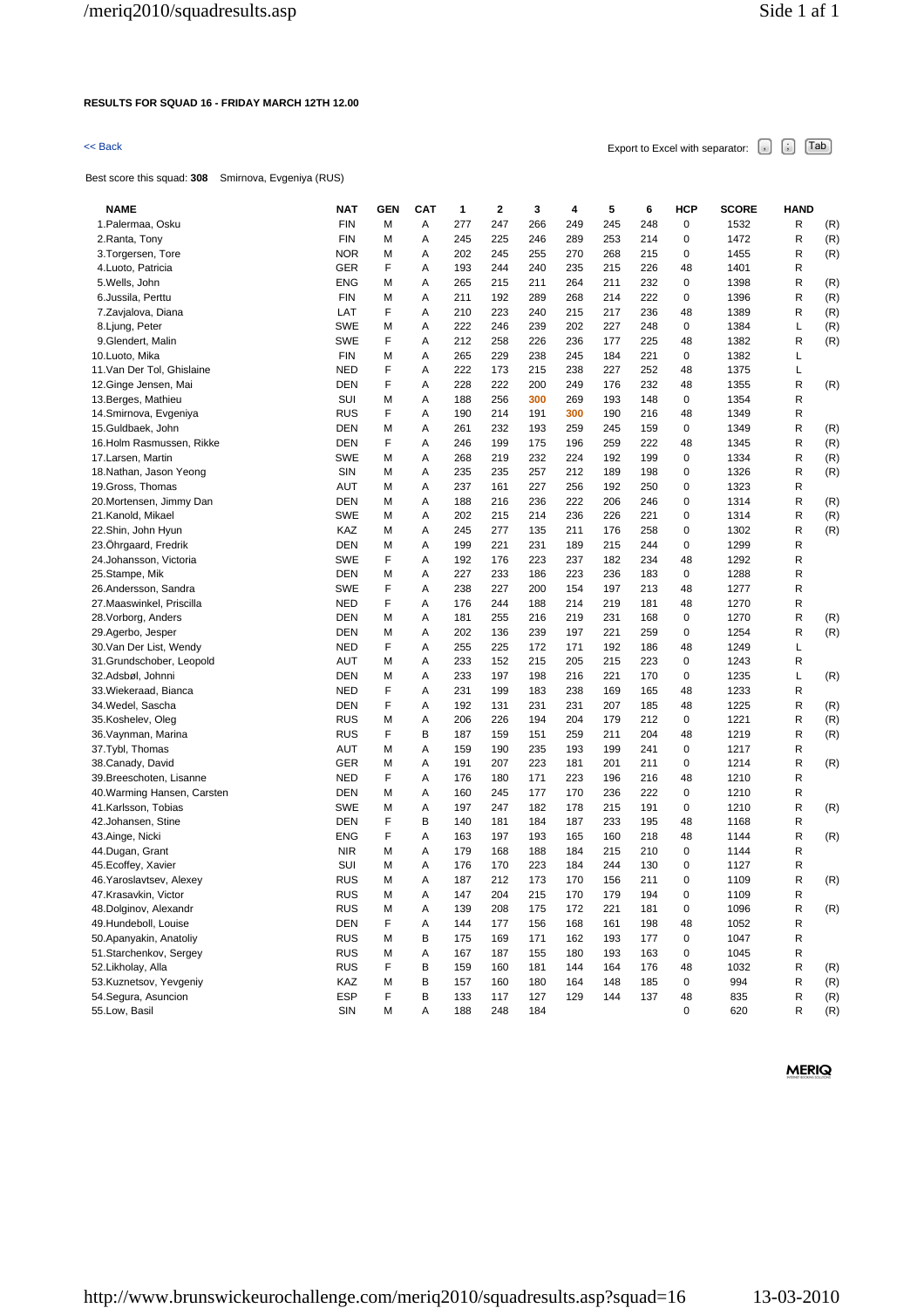## **RESULTS FOR SQUAD 17 - FRIDAY MARCH 12TH 16.00**

# $\leq$  Back Export to Excel with separator:  $\begin{bmatrix} . \ . \ . \end{bmatrix}$   $\begin{bmatrix} . \ . \ . \end{bmatrix}$   $\begin{bmatrix} . \ . \ . \end{bmatrix}$   $\begin{bmatrix} . \ . \ . \end{bmatrix}$   $\begin{bmatrix} . \ . \ . \end{bmatrix}$

Best score this squad: **289** Levikin, Artur (LAT)

| <b>NAME</b>                                  | <b>NAT</b>               | <b>GEN</b> | <b>CAT</b> | 1          | $\mathbf{2}$ | 3          | 4          | 5          | 6          | HCP         | <b>SCORE</b> | <b>HAND</b>  |            |
|----------------------------------------------|--------------------------|------------|------------|------------|--------------|------------|------------|------------|------------|-------------|--------------|--------------|------------|
| 1. Vrabac, Dennis                            | <b>SWE</b>               | М          | Α          | 246        | 246          | 231        | 236        | 256        | 209        | $\pmb{0}$   | 1424         | R            |            |
| 2.Bohm, Patrick                              | <b>SWE</b>               | М          | Α          | 194        | 248          | 245        | 209        | 248        | 250        | 0           | 1394         | R            |            |
| 3.Luoto, Mika                                | <b>FIN</b>               | М          | Α          | 241        | 237          | 190        | 223        | 266        | 230        | 0           | 1387         | L            | (R)        |
| 4. Leandersson, Tomas                        | <b>SWE</b>               | М          | Α          | 257        | 223          | 240        | 206        | 204        | 255        | 0           | 1385         | R            | (R)        |
| 5. Frouvelle, Serge                          | <b>FRA</b>               | M          | Α          | 232        | 238          | 233        | 201        | 259        | 214        | 0           | 1377         | R            | (R)        |
| 6.Broendsted, Britt                          | DEN                      | F          | A          | 222        | 225          | 201        | 234        | 194        | 249        | 48          | 1373         | R            | (R)        |
| 7.Cundy, Darren                              | <b>ENG</b>               | M          | Α          | 184        | 228          | 279        | 203        | 243        | 235        | $\pmb{0}$   | 1372         | R            | (R)        |
| 8.Jähi, Joonas                               | <b>FIN</b>               | M          | Α          | 258        | 225          | 214        | 236        | 225        | 214        | 0           | 1372         | R            | (R)        |
| 9.Kjeldsen, Kamilla                          | <b>DEN</b>               | F          | Α          | 236        | 185          | 191        | 225        | 234        | 225        | 48          | 1344         | R            | (R)        |
| 10.Lim, Justin                               | SIN                      | M          | Α          | 248        | 226          | 214        | 182        | 278        | 196        | 0           | 1344         | R            | (R)        |
| 11. Beckel, Martina                          | <b>GER</b>               | F          | Α          | 203        | 181          | 229        | 213        | 227        | 231        | 48          | 1332         | Г            |            |
| 12. Fuerbacher, Roman                        | AUT                      | M          | Α          | 235        | 213          | 237        | 203        | 245        | 190        | 0           | 1323         | L            |            |
| 13. Lönnroth, Magnus                         | <b>FIN</b>               | М          | Α          | 209        | 269          | 245        | 238        | 189        | 173        | 0           | 1323         | R            | (R)        |
| 14.Helminen, Jouni                           | <b>FIN</b>               | M          | Α          | 243        | 193          | 239        | 213        | 215        | 218        | 0           | 1321         | R            | (R)        |
| 15.Larsen, Nicolaj                           | <b>DEN</b>               | M          | Α          | 191        | 268          | 156        | 257        | 199        | 248        | 0           | 1319         | R            |            |
| 16.Andersson, Robert                         | <b>SWE</b>               | М          | Α          | 191        | 180          | 248        | 187        | 266        | 247        | 0           | 1319         | R            | (R)        |
| 17. Hutchinson, Paul                         | <b>DEN</b>               | M          | Α          | 151        | 235          | 222        | 255        | 215        | 239        | 0           | 1317         | R            | (R)        |
| 18.Ginge Jensen, Anja                        | <b>DEN</b>               | F          | Α          | 191        | 204          | 243        | 212        | 256        | 162        | 48          | 1316         | R            | (R)        |
| 19. Theissen, Tanja                          | <b>GER</b>               | F          | Α          | 229        | 206          | 168        | 209        | 223        | 232        | 48          | 1315         | $\mathsf R$  |            |
| 20.Moor, Paul                                | <b>ENG</b>               | М          | Α          | 224        | 232          | 277        | 179        | 194        | 205        | $\mathbf 0$ | 1311         | Г            | (R)        |
| 21. Zulkifli, Shalin                         | <b>MAS</b>               | F          | Α          | 173        | 176          | 189        | 235        | 243        | 245        | 48          | 1309         | $\mathsf R$  | (R)        |
| 22.Salonen, Petteri                          | <b>FIN</b>               | М          | Α          | 222        | 200          | 246        | 185        | 183        | 265        | 0           | 1301         | R            | (R)        |
| 23.Grabowski, Achim                          | <b>GER</b>               | M          | Α          | 249        | 203          | 236        | 174        | 226        | 213        | 0           | 1301         | R            | (R)        |
| 24.Arup, Mathias                             | <b>SWE</b>               | М          | Α          | 222        | 224          | 203        | 195        | 245        | 208        | 0           | 1297         | R            | (R)        |
| 25.Hulsch, Tina                              | <b>GER</b>               | F          | Α          | 204        | 223          | 196        | 185        | 216        | 221        | 48          | 1293         | R            | (R)        |
| 26.Erzen, Tomaz                              | <b>SLO</b>               | М          | A          | 184        | 248          | 220        | 233        | 198        | 205        | 0           | 1288         | R            | (R)        |
| 27.Scherlund, Lasse                          | DEN                      | M          | Α          | 220        | 214          | 213        | 209        | 192        | 233        | 0           | 1281         | R            |            |
| 28.Gross, Thomas                             | <b>AUT</b>               | M          | Α          | 249        | 225          | 218        | 192        | 210        | 184        | 0           | 1278         | R            | (R)        |
| 29. Parapini, Marco                          | <b>ITA</b>               | M          | Α          | 204        | 244          | 221        | 157        | 234        | 209        | 0           | 1269         | R            |            |
| 30. Henry, Sébastien                         | <b>FRA</b>               | M          | A          | 195        | 209          | 181        | 220        | 247        | 216        | 0           | 1268         | R            | (R)        |
| 31.Levikin, Artur                            | LAT                      | M          | Α          | 203        | 289          | 218        | 188        | 187        | 181        | 0           | 1266         | R            |            |
| 32. Johanson jr., Magnus                     | <b>SWE</b>               | M          | A          | 194        | 246          | 171        | 223        | 203        | 219        | 0           | 1256         | $\mathsf{R}$ |            |
| 33. Foley, Barry                             | <b>IRL</b>               | M          | Α          | 212        | 166          | 236        | 194        | 209        | 235        | 0           | 1252         | R            |            |
| 34. Palermaa, Toni                           | <b>FIN</b>               | М          | A          | 224        | 225          | 238        | 216        | 175        | 168        | 0           | 1246         | R            | (R)        |
| 35. Ratia, Jari                              | <b>FIN</b>               | М          | Α          | 213        | 191          | 210        | 222        | 194        | 202        | 0           | 1232         | R            | (R)        |
| 36.Krämer, Michael                           | GER                      | M          | Α          | 213        | 187          | 221        | 201        | 218        | 191        | 0           | 1231         | R            | (R)        |
| 37. Tomas, Cheska                            | <b>NED</b>               | F          | Α          | 172        | 202          | 172        | 232        | 180        | 193        | 48          | 1199         | R            |            |
|                                              | <b>FRA</b>               | F          | Α          | 174        | 237          | 137        | 190        | 236        |            | 48          | 1189         | R            |            |
| 38. Derynck, Isabelle                        | <b>FRA</b>               |            | Α          | 157        | 211          | 171        | 201        | 203        | 167<br>213 | 0           | 1156         | R            |            |
| 39.Quittelier, Laurent                       | DEN                      | M<br>F     | Α          | 222        | 145          | 159        | 203        | 191        | 180        | 48          | 1148         | R            |            |
| 40.Guldbaek, Heidi<br>41. Chemery, Christian | <b>FRA</b>               | M          | Α          | 152        | 222          | 178        | 155        | 257        | 182        | 0           | 1146         | R            | (R)<br>(R) |
|                                              | <b>ENG</b>               |            | Α          | 189        | 227          |            | 194        |            |            | 0           |              | R            | (R)        |
| 42. Thurlby, Rob<br>43.Bland Jr., Ken        | <b>NOR</b>               | M<br>М     | Α          | 153        | 181          | 167<br>159 | 234        | 181<br>225 | 182<br>172 | 0           | 1140<br>1124 | R            |            |
|                                              | <b>BEL</b>               | М          | Α          | 167        | 205          | 188        | 213        | 177        | 169        | 0           | 1119         | R            | (R)<br>(R) |
| 44.Semmahi, Mohamed<br>45.Ankerdal, Michael  | <b>DEN</b>               |            | Α          | 201        | 171          | 193        | 192        | 164        | 193        | 0           | 1114         | R            | (R)        |
|                                              |                          | M<br>F     |            |            |              |            |            |            |            |             |              |              |            |
| 46.Maslova, Galina                           | <b>RUS</b><br><b>RUS</b> |            | Α          | 172<br>147 | 159          | 235<br>189 | 179<br>199 | 178        | 143        | 48          | 1114         | R<br>R       |            |
| 47.Shershakov, Nikolay                       |                          | M          | Α          |            | 142          |            |            | 179        | 231        | 0           | 1087         | $\mathsf R$  | (R)        |
| 48. Chatfield, Lee                           | <b>ENG</b>               | M          | Α          | 157        | 137          | 161        | 160        | 215        | 195        | 0           | 1025         |              |            |
| 49.Ten, Oleg                                 | KAZ                      | M          | В          | 188        | 160          | 206        | 159        | 143        | 154        | 0           | 1010         | R            | (R)        |
| 50.Dugan, Lauren                             | <b>NIR</b>               | F          | В          | 148        | 176          | 158        | 147        | 123        | 140        | 48          | 940          | $\mathsf R$  |            |
| 51.Kabbaj Azifar, Salaheddine                | <b>MAR</b>               | M          | Α          | 136        | 121          | 174        | 205        | 150        | 144        | 0           | 930          | R            | (R)        |
| 52. Pilotti, Roberto                         | ITA                      | M          | В          | 137        | 132          | 139        | 158        | 171        | 155        | 0           | 892          | L            |            |
| 53. Rauscher, Alexander                      | AUT                      | M          | Α          | 179        | 201          | 232        |            |            |            | 0           | 612          | R            |            |
| 54.De Jong, Mark                             | <b>NED</b>               | М          | A          | 148        | 168          |            |            |            |            | 0           | 316          | R            |            |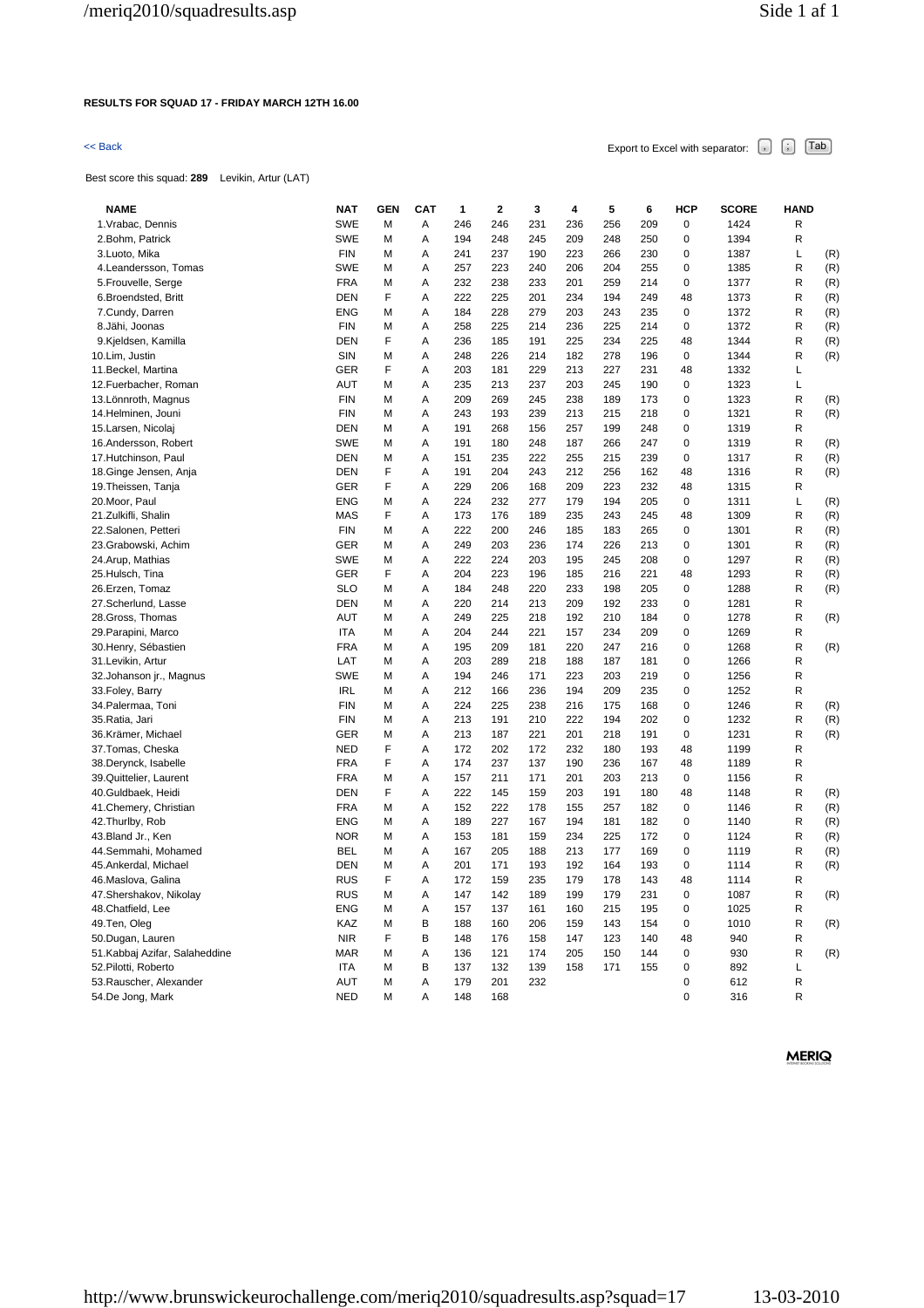### **RESULTS FOR SQUAD 18 - FRIDAY MARCH 12TH 20.00**

Best score this squad: **300** Duke, Norm (USA)

 $\leq$  Back Export to Excel with separator:  $\begin{bmatrix} . \ . \ . \end{bmatrix}$   $\begin{bmatrix} . \ . \ . \end{bmatrix}$   $\begin{bmatrix} . \ . \ . \end{bmatrix}$   $\begin{bmatrix} . \ . \ . \end{bmatrix}$   $\begin{bmatrix} . \ . \ . \end{bmatrix}$ 

| <b>NAME</b>                | <b>NAT</b> | GEN | <b>CAT</b> | 1   | 2   | 3   | 4   | 5   | 6   | <b>HCP</b>  | <b>SCORE</b> | <b>HAND</b> |     |
|----------------------------|------------|-----|------------|-----|-----|-----|-----|-----|-----|-------------|--------------|-------------|-----|
| 1.Duke, Norm               | <b>USA</b> | М   | Α          | 234 | 279 | 259 | 300 | 236 | 207 | $\mathbf 0$ | 1515         | R           | (R) |
| 2.Ratia, Jari              | <b>FIN</b> | М   | Α          | 257 | 248 | 279 | 219 | 208 | 279 | 0           | 1490         | R           | (R) |
| 3.Arup, Mathias            | <b>SWE</b> | М   | Α          | 218 | 225 | 254 | 258 | 269 | 237 | 0           | 1461         | R           | (R) |
| 4. Nickel, Jens            | GER        | M   | Α          | 213 | 239 | 207 | 299 | 226 | 235 | 0           | 1419         | R           |     |
| 5.Kanold, Mikael           | <b>SWE</b> | М   | Α          | 212 | 237 | 247 | 279 | 207 | 225 | $\mathbf 0$ | 1407         | R           | (R) |
| 6. Teece, Raymond          | <b>ENG</b> | М   | Α          | 247 | 224 | 197 | 255 | 266 | 212 | 0           | 1401         | R           | (R) |
| 7.Kjeldsen, Kamilla        | <b>DEN</b> | F   | Α          | 202 | 238 | 198 | 233 | 225 | 244 | 48          | 1388         | R           | (R) |
| 8.Blase, Oliver            | GER        | M   | Α          | 219 | 238 | 221 | 215 | 265 | 220 | 0           | 1378         | R           |     |
| 9. Leandersson, Tomas      | <b>SWE</b> | М   | Α          | 221 | 211 | 236 | 231 | 253 | 224 | 0           | 1376         | R           | (R) |
| 10.Ocando, Melvin          | <b>ESP</b> | M   | Α          | 216 | 236 | 244 | 234 | 247 | 195 | 0           | 1372         | R           | (R) |
| 11. Lousdal, Anders        | <b>DEN</b> | М   | Α          | 224 | 245 | 195 | 233 | 196 | 266 | 0           | 1359         | R           | (R) |
| 12. Nathan, Jason Yeong    | SIN        | M   | Α          | 190 | 274 | 237 | 227 | 223 | 201 | 0           | 1352         | R           | (R) |
| 13. Canady, David          | GER        | M   | Α          | 266 | 184 | 238 | 224 | 192 | 245 | $\mathbf 0$ | 1349         | R           | (R) |
| 14. Jussila, Perttu        | <b>FIN</b> | М   | Α          | 216 | 257 | 235 | 244 | 217 | 171 | 0           | 1340         | R           | (R) |
| 15. Stathatos, Ioannis     | <b>GRE</b> | М   | Α          | 205 | 234 | 205 | 234 | 169 | 290 | 0           | 1337         | R           |     |
| 16.Giles, Zara             | <b>ENG</b> | F   | Α          | 175 | 224 | 180 | 246 | 226 | 237 | 48          | 1336         | R           | (R) |
| 17. Ginge Jensen, Anja     | <b>DEN</b> | F   | Α          | 203 | 194 | 203 | 241 | 245 | 200 | 48          | 1334         | R           | (R) |
| 18.Giles, Matt             | <b>ENG</b> | М   | Α          | 202 | 175 | 211 | 265 | 212 | 268 | 0           | 1333         | R           | (R) |
| 19.Eklund, Dennis          | <b>SWE</b> | M   | Α          | 186 | 234 | 232 | 232 | 240 | 205 | 0           | 1329         | R           | (R) |
| 20. Voss, Brian            | <b>USA</b> | М   | Α          | 210 | 225 | 223 | 253 | 256 | 157 | $\mathbf 0$ | 1324         | R           | (R) |
| 21.Andersin, Erik          | <b>SWE</b> | М   | Α          | 190 | 245 | 197 | 258 | 217 | 213 | $\mathbf 0$ | 1320         | R           | (R) |
| 22. Maragos, Leonidas      | GRE        | М   | Α          | 189 | 258 | 216 | 214 | 184 | 254 | 0           | 1315         | R           |     |
| 23. Teece, Richard         | <b>ENG</b> | М   | Α          | 248 | 245 | 228 | 193 | 210 | 180 | 0           | 1304         | R           | (R) |
| 24.Camilleri, Rankin Luke  | <b>MLT</b> | M   | Α          | 190 | 215 | 201 | 231 | 224 | 235 | $\mathbf 0$ | 1296         | R           | (R) |
| 25. Wedel, Sascha          | <b>DEN</b> | F   | Α          | 231 | 225 | 204 | 205 | 181 | 196 | 48          | 1290         | R           | (R) |
| 26. Weidl, Sebastian       | GER        | M   | Α          | 223 | 233 | 192 | 200 | 213 | 222 | 0           | 1283         | R           |     |
| 27. Ruiz, Ildemaro         | <b>VEN</b> | М   | Α          | 175 | 221 | 233 | 187 | 257 | 202 | 0           | 1275         | R           | (R) |
| 28.Starchenkov, Sergey     | <b>RUS</b> | М   | Α          | 231 | 186 | 242 | 201 | 201 | 204 | 0           | 1265         | R           | (R) |
| 29. Gales, Anne L          | <b>DEN</b> | F   | Α          | 259 | 162 | 214 | 201 | 211 | 167 | 48          | 1262         | R           |     |
| 30.Karlsson, Tobias        | <b>SWE</b> | М   | Α          | 195 | 225 | 238 | 181 | 207 | 192 | 0           | 1238         | R           | (R) |
| 31.Louridas, Mike          | <b>USA</b> | М   | Α          | 214 | 152 | 226 | 224 | 233 | 187 | 0           | 1236         | R           |     |
| 32. Forestier, Nicolas     | <b>FRA</b> | М   | Α          | 235 | 201 | 185 | 227 | 215 | 168 | 0           | 1231         | L           | (R) |
| 33. Lyratzis, Konstantinos | GRE        | M   | Α          | 179 | 186 | 248 | 216 | 185 | 200 | $\mathbf 0$ | 1214         | R           |     |
| 34. Mcloughlin, Daz        | IRL        | М   | Α          | 183 | 213 | 218 | 175 | 207 | 200 | $\mathbf 0$ | 1196         | L           |     |
| 35. Pikkarainen, Miro      | <b>FIN</b> | M   | Α          | 246 | 209 | 202 | 181 | 176 | 178 | $\mathbf 0$ | 1192         | R           |     |
| 36. Trouniac, Elise        | <b>FRA</b> | F   | Α          | 158 | 192 | 201 | 174 | 212 | 201 | 48          | 1186         | R           |     |
| 37. Heberle, Nicole        | GER        | F   | Α          | 207 | 173 | 174 | 179 | 204 | 197 | 48          | 1182         | L           |     |
| 38. Milkovich, Slavolub    | <b>SRB</b> | М   | B          | 153 | 215 | 196 | 176 | 256 | 181 | 0           | 1177         | R           | (R) |
| 39. Boulot, Yohan          | <b>FRA</b> | М   | B          | 199 | 195 | 172 | 173 | 201 | 233 | 0           | 1173         | R           | (R) |
| 40.Marchenko, Petr         | <b>RUS</b> | М   | B          | 127 | 176 | 206 | 224 | 246 | 192 | 0           | 1171         | R           | (R) |
| 41. Rodriguez, Paco        | ESP        | М   | Α          | 192 | 211 | 155 | 204 | 195 | 212 | 0           | 1169         | R           | (R) |
| 42. Vaynman, Aleksey       | <b>RUS</b> | М   | В          | 172 | 183 | 268 | 202 | 174 | 164 | 0           | 1163         | R           | (R) |
| 43. Hendriks, Louis        | <b>NED</b> | M   | Α          | 177 | 182 | 180 | 208 | 214 | 199 | $\mathbf 0$ | 1160         | R           |     |
| 44. Vancell, Philippe      | <b>MLT</b> | М   | Α          | 154 | 218 | 213 | 200 | 190 | 171 | 0           | 1146         | R           | (R) |
| 45.Bland Jr., Ken          | <b>NOR</b> | М   | Α          | 155 | 193 | 157 | 242 | 201 | 189 | $\mathbf 0$ | 1137         | R           | (R) |
| 46.Knöbl, Werner           | <b>GER</b> | М   | Α          | 137 | 204 | 200 | 192 | 191 | 202 | 0           | 1126         | R           |     |
| 47. Belgar, Rene           | GER        | М   | Α          | 187 | 195 | 227 | 169 | 169 | 174 | 0           | 1121         | R           |     |
| 48. Rolland, Patrick       | <b>FRA</b> | М   | Α          | 170 | 154 | 205 | 177 | 210 | 203 | 0           | 1119         | L           |     |
| 49. Maffre, Bastien        | <b>FRA</b> | M   | Α          | 202 | 162 | 182 | 202 | 182 | 188 | 0           | 1118         | R           | (R) |
| 50.Chumak, Oleg            | <b>RUS</b> | M   | Α          | 138 | 196 | 160 | 215 | 180 | 219 | 0           | 1108         | R           | (R) |
| 51.Lavrut, Armand          | <b>FRA</b> | M   | Α          | 170 | 184 | 176 | 157 | 192 | 211 | 0           | 1090         | R           |     |
| 52. Lapshinskiy, Dmitriy   | <b>RUS</b> | M   | Α          | 149 | 178 | 158 | 169 | 160 | 221 | 0           | 1035         | R           | (R) |
| 53.Knöbl, Carina           | GER        | F   | В          | 169 | 159 | 139 | 179 | 158 | 163 | 48          | 1015         | R           |     |
| 54. Mataich, Hafid         | <b>MAR</b> | M   | Α          | 142 | 151 | 124 | 225 | 181 | 165 | 0           | 988          | R           |     |
| 55.Knöbl, Franziska        | <b>GER</b> | F   | В          | 139 | 133 | 152 | 138 | 186 | 188 | 48          | 984          | R           |     |
| 56. Milkovich, Elena       | <b>RUS</b> | F   | B          | 128 | 159 | 144 | 184 | 183 | 115 | 48          | 961          | R           |     |
|                            |            |     |            |     |     |     |     |     |     |             |              |             |     |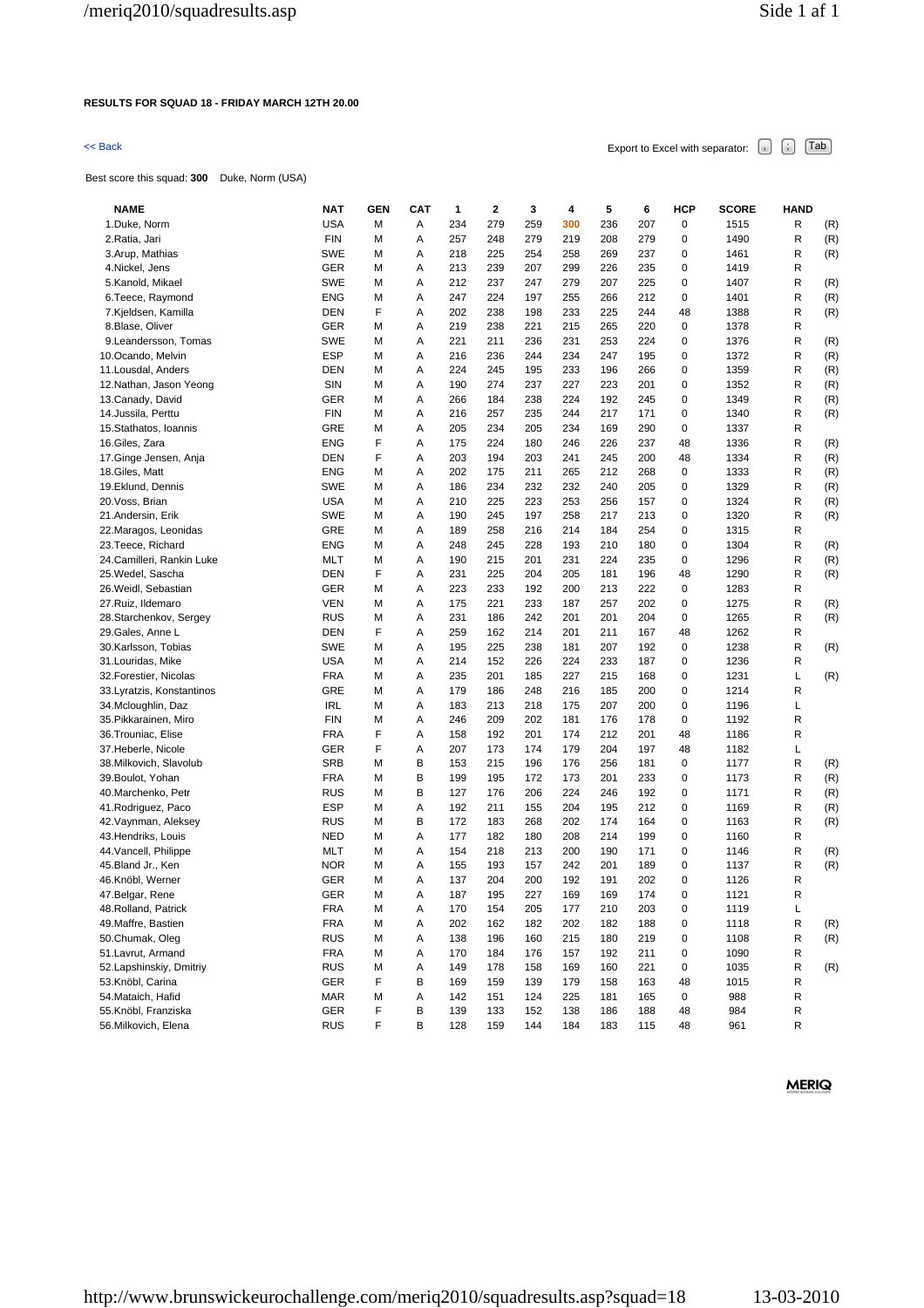# **RESULTS FOR SQUAD 19 - SATURDAY MARCH 13TH 00.00**

# $\leq$  Back Export to Excel with separator:  $\begin{bmatrix} . \ . \ . \end{bmatrix}$   $\begin{bmatrix} . \ . \ . \end{bmatrix}$   $\begin{bmatrix} . \ . \ . \end{bmatrix}$   $\begin{bmatrix} . \ . \ . \end{bmatrix}$   $\begin{bmatrix} . \ . \ . \end{bmatrix}$

Best score this squad: **289** Guldbaek, John (DEN)

| <b>NAME</b><br><b>NAT</b><br><b>GEN</b><br><b>CAT</b>  | 1   | $\overline{2}$ | 3   | 4   | 5   | 6   | <b>HCP</b>  | <b>SCORE</b> | <b>HAND</b>  |     |
|--------------------------------------------------------|-----|----------------|-----|-----|-----|-----|-------------|--------------|--------------|-----|
| <b>USA</b><br>1. Voss, Brian<br>M<br>A                 | 213 | 216            | 279 | 258 | 200 | 235 | 0           | 1401         | R            | (R) |
| <b>ENG</b><br>M<br>Α<br>2. Moor, Paul                  | 227 | 215            | 204 | 256 | 234 | 244 | $\mathbf 0$ | 1380         | Г            | (R) |
| <b>ESP</b><br>M<br>Α<br>3.Ocando, Melvin               | 213 | 179            | 288 | 258 | 234 | 186 | $\mathbf 0$ | 1358         | R            | (R) |
| <b>VEN</b><br>M<br>4.Ruiz, Ildemaro<br>Α               | 233 | 236            | 212 | 221 | 227 | 204 | 0           | 1333         | R            | (R) |
| <b>RUS</b><br>M<br>5.Sazonov, Oleg<br>Α                | 226 | 266            | 185 | 238 | 177 | 234 | 0           | 1326         | R            | (R) |
| <b>ENG</b><br>M<br>6.Cundy, Darren<br>A                | 200 | 242            | 222 | 233 | 205 | 224 | $\mathbf 0$ | 1326         | R            | (R) |
| GER<br>7.Tscharke, Uwe<br>M<br>Α                       | 259 | 206            | 215 | 179 | 236 | 205 | 0           | 1300         | Г            |     |
| <b>DEN</b><br>8.Agerbo, Jesper<br>M<br>A               | 196 | 219            | 231 | 210 | 229 | 199 | $\mathbf 0$ | 1284         | R            | (R) |
| 9. Michaels, Adam<br><b>ENG</b><br>M<br>A              | 227 | 214            | 214 | 249 | 216 | 164 | $\mathbf 0$ | 1284         | Г            |     |
| <b>ENG</b><br>M<br>Α<br>10. Thurlby, Rob               | 210 | 225            | 246 | 191 | 248 | 159 | 0           | 1279         | R            | (R) |
| <b>KSA</b><br>11.Alsaud, Mohammed<br>M<br>A            | 147 | 203            | 251 | 267 | 206 | 200 | $\mathbf 0$ | 1274         | R            | (R) |
| <b>NED</b><br>M<br>Α<br>12. Sigmond, Marco             | 235 | 186            | 190 | 248 | 201 | 211 | $\mathbf 0$ | 1271         | R            | (R) |
| <b>POR</b><br>M<br>13. Araujo, Antonio<br>Α            | 191 | 213            | 183 | 218 | 216 | 227 | 0           | 1248         | R            | (R) |
| <b>DEN</b><br>14.Guldbaek, John<br>M<br>A              | 224 | 167            | 156 | 181 | 226 | 289 | $\mathbf 0$ | 1243         | R            | (R) |
| <b>FIN</b><br>15.Heinila, Sami<br>M<br>Α               | 183 | 222            | 200 | 235 | 223 | 175 | 0           | 1238         | R            | (R) |
| <b>ESP</b><br>M<br>Α<br>16. Rodriguez, Paco            | 237 | 232            | 247 | 161 | 158 | 192 | 0           | 1227         | R            | (R) |
| <b>IRL</b><br>M<br>17. Foley, Barry<br>A               | 158 | 184            | 212 | 256 | 216 | 199 | $\mathbf 0$ | 1225         | R            | (R) |
| F<br><b>ENG</b><br>18.Ainge, Nicki<br>A                | 201 | 212            | 215 | 196 | 168 | 166 | 48          | 1206         | R            | (R) |
| <b>FRA</b><br>19. Cayez, Vincent<br>M<br>Α             | 184 | 266            | 170 | 173 | 170 | 234 | 0           | 1197         | Г            | (R) |
| 20.Küppers, Heiko<br><b>GER</b><br>M<br>В              | 174 | 212            | 181 | 252 | 205 | 161 | $\mathbf 0$ | 1185         | R            |     |
| IRI<br>21. Vahidi, Alexandre<br>M<br>Α                 | 196 | 191            | 183 | 216 | 201 | 195 | 0           | 1182         | R            | (R) |
| F<br><b>DEN</b><br>22.Guldbaek, Heidi<br>A             | 201 | 184            | 205 | 169 | 209 | 164 | 48          | 1180         | $\mathsf{R}$ | (R) |
| <b>FRA</b><br>23. Frouvelle, Serge<br>M<br>A           | 181 | 172            | 171 | 224 | 206 | 222 | $\mathbf 0$ | 1176         | R            | (R) |
| <b>ESP</b><br>Α<br>24. Cardona Rosel, Alvaro-José<br>M | 207 | 167            | 222 | 172 | 215 | 176 | 0           | 1159         | R            | (R) |
| <b>FRA</b><br>25.Maffre, Bastien<br>M<br>A             | 155 | 183            | 159 | 234 | 202 | 224 | $\mathbf 0$ | 1157         | R            | (R) |
| <b>RUS</b><br>M<br>26.Krasavkin, Victor<br>Α           | 156 | 217            | 202 | 196 | 169 | 177 | 0           | 1117         | R            | (R) |
| <b>RUS</b><br>M<br>27.Shershakov, Nikolay<br>Α         | 193 | 197            | 171 | 213 | 180 | 147 | 0           | 1101         | R            | (R) |
| <b>NED</b><br>28.Sigmond, Ronald<br>M<br>A             | 197 | 195            | 188 | 163 | 168 | 188 | $\mathbf 0$ | 1099         | R            | (R) |
| 29.Mcloughlin, Daz<br><b>IRL</b><br>M<br>Α             | 170 | 203            | 143 | 187 | 214 | 177 | $\mathbf 0$ | 1094         | Г            | (R) |
| <b>IRL</b><br>30. Mackey, Conan<br>M<br>Α              | 195 | 199            | 170 | 171 | 138 | 188 | 0           | 1061         | R            | (R) |
| <b>KSA</b><br>31.Alsaud, Abdulhakim<br>M<br>A          | 200 | 148            | 180 | 165 | 185 | 181 | $\mathbf 0$ | 1059         | R            | (R) |
| <b>POR</b><br>M<br>Α<br>32.Lopes, Vitor                | 198 | 152            | 177 | 204 | 114 | 212 | $\mathbf 0$ | 1057         | R            | (R) |
| <b>FRA</b><br>33. Ratel, Daniel<br>M<br>A              | 177 | 199            | 162 | 189 | 148 | 165 | $\mathbf 0$ | 1040         | R            | (R) |
| <b>FRA</b><br>M<br>В<br>34.Moreau, Jean-Paul           | 187 | 203            | 149 | 195 | 149 | 143 | $\mathbf 0$ | 1026         | R            | (R) |
| F<br><b>RUS</b><br>В<br>35.Milkovich, Elena            | 161 | 124            | 182 | 155 | 180 | 168 | 48          | 1018         | R            | (R) |
| <b>BEL</b><br>M<br>В<br>36.Aernoudt, Jacky             | 155 | 174            | 171 | 130 | 213 | 156 | $\mathbf 0$ | 999          | R            |     |
| <b>BEL</b><br>M<br>В<br>37. Haest, Kylian              | 165 | 130            | 155 | 197 | 149 | 156 | 0           | 952          | Г            | (R) |
| <b>RUS</b><br>38.Dolginov, Pavel<br>M<br>Α             | 115 | 148            | 105 | 186 | 211 | 171 | 0           | 936          | R            |     |
| <b>BEL</b><br>39.Aernoudt, Marawan<br>M<br>В           | 141 | 156            | 142 | 146 | 134 | 135 | $\mathbf 0$ | 854          | R            |     |
| F<br>B<br><b>ESP</b><br>40. Segura, Asuncion           | 127 | 120            | 130 | 147 | 169 | 113 | 48          | 854          | R            | (R) |
| <b>RUS</b><br>M<br>A<br>41. Neplyakha, Konstantin      | 161 | 208            | 160 | 167 | 56  |     | $\mathbf 0$ | 752          | R            | (R) |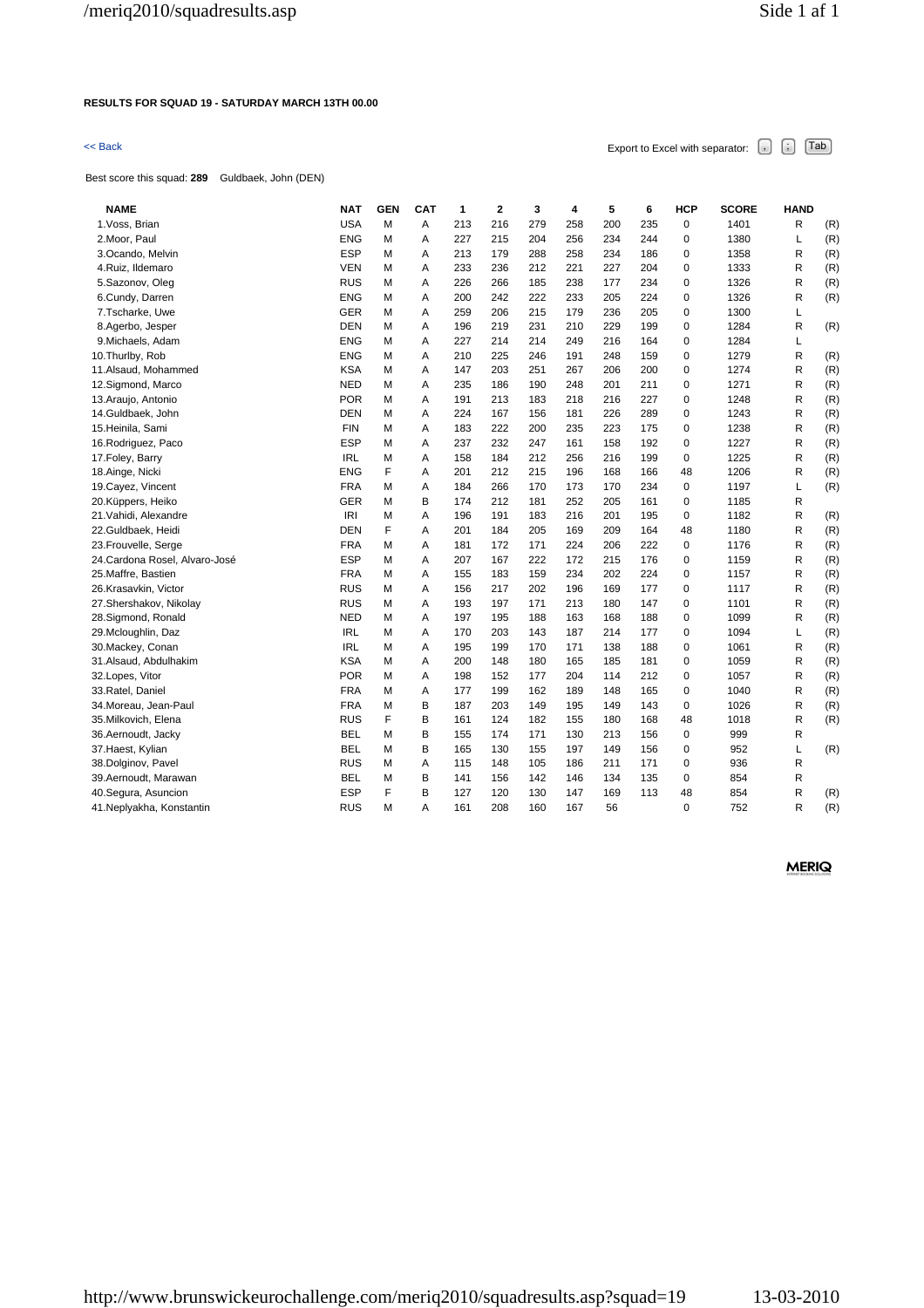### **RESULTS FOR SQUAD 20 - SATURDAY MARCH 13TH 08.00**

 $\leq$  Back Export to Excel with separator:  $\begin{bmatrix} . \end{bmatrix}$   $\begin{bmatrix} . \end{bmatrix}$   $\begin{bmatrix} \text{Tab} \end{bmatrix}$ 

Best score this squad: **300** Bohn III, Parker (USA) Öhrgaard, Fredrik (DEN)

| <b>NAME</b>                   | <b>NAT</b> | <b>GEN</b> | <b>CAT</b> | 1   | $\overline{\mathbf{2}}$ | 3   | 4   | 5   | 6   | <b>HCP</b>  | SCORE | <b>HAND</b> |     |
|-------------------------------|------------|------------|------------|-----|-------------------------|-----|-----|-----|-----|-------------|-------|-------------|-----|
| 1. Bohn III, Parker           | <b>USA</b> | М          | Α          | 179 | 288                     | 224 | 207 | 279 | 300 | 0           | 1477  | R           | (R) |
| 2.Zavjalova, Diana            | LAT        | F          | Α          | 174 | 255                     | 237 | 234 | 220 | 248 | 48          | 1416  | R           | (R) |
| 3. Dorin-Ballard, Carolyn     | <b>USA</b> | F          | Α          | 235 | 215                     | 210 | 280 | 215 | 213 | 48          | 1416  | R           | (R) |
| 4.Karlsson, Tobias            | <b>SWE</b> | Μ          | Α          | 255 | 228                     | 226 | 266 | 217 | 213 | 0           | 1405  | R           | (R) |
| 5. Palermaa, Toni             | <b>FIN</b> | М          | Α          | 193 | 246                     | 256 | 225 | 247 | 235 | 0           | 1402  | R           | (R) |
| 6.Andersin, Erik              | <b>SWE</b> | М          | Α          | 191 | 269                     | 257 | 211 | 247 | 226 | 0           | 1401  | R           | (R) |
| 7.Hulsch, Tina                | <b>GER</b> | F          | Α          | 210 | 258                     | 248 | 227 | 218 | 179 | 48          | 1388  | R           | (R) |
| 8.Ohrgaard, Fredrik           | <b>DEN</b> | М          | Α          | 192 | 213                     | 300 | 182 | 246 | 243 | 0           | 1376  | R           | (R) |
| 9.Eklund, Dennis              | <b>SWE</b> | Μ          | Α          | 223 | 245                     | 228 | 245 | 245 | 187 | 0           | 1373  | R           | (R) |
| 10.Maragos, Leonidas          | <b>GRE</b> | М          | Α          | 180 | 259                     | 244 | 215 | 266 | 206 | 0           | 1370  | R           | (R) |
| 11. Larsen, Thomas            | <b>DEN</b> | М          | Α          | 231 | 223                     | 234 | 258 | 211 | 209 | 0           | 1366  | R           | (R) |
| 12. Manico, Bigi              | SUI        | F          | Α          | 201 | 246                     | 243 | 248 | 197 | 182 | 48          | 1365  | Г           |     |
| 13. Pöppler, Birgit           | GER        | F          | Α          | 190 | 254                     | 186 | 205 | 256 | 225 | 48          | 1364  | R           | (R) |
| 14. Unger, Stephan            | <b>GER</b> | М          | Α          | 268 | 169                     | 203 | 208 | 231 | 279 | 0           | 1358  | L           | (R) |
| 15. Lyratzis, Konstantinos    | GRE        | М          | Α          | 266 | 209                     | 239 | 188 | 237 | 210 | 0           | 1349  | R           | (R) |
| 16.Adsbøl, Johnni             | <b>DEN</b> | М          | Α          | 254 | 195                     | 219 | 279 | 193 | 208 | 0           | 1348  | L           | (R) |
| 17.Smirnova, Evgeniya         | <b>RUS</b> | F          | Α          | 234 | 153                     | 203 | 229 | 246 | 234 | 48          | 1347  | R           | (R) |
| 18.Krasavkin, Victor          | <b>RUS</b> | М          | Α          | 190 | 243                     | 239 | 226 | 225 | 215 | 0           | 1338  | R           | (R) |
| 19. Korkiamäki, Petra         | <b>FIN</b> | F          | A          | 228 | 215                     | 216 | 223 | 189 | 216 | 48          | 1335  | R           | (R) |
| 20.Sazonov, Oleg              | <b>RUS</b> | М          | Α          | 213 | 227                     | 236 | 185 | 241 | 213 | $\mathbf 0$ | 1315  | R           | (R) |
| 21.Kjeldsen, Kamilla          | <b>DEN</b> | F          | Α          | 172 | 199                     | 207 | 244 | 226 | 208 | 48          | 1304  | R           | (R) |
| 22.Silletti, Alessandro       | ITA        | М          | Α          | 214 | 203                     | 228 | 202 | 213 | 241 | 0           | 1301  | R           |     |
| 23.Muth, Jens                 | <b>GER</b> | М          | Α          | 166 | 247                     | 212 | 230 | 171 | 263 | 0           | 1289  | R           | (R) |
| 24.Grabowski, Achim           | GER        | Μ          | Α          | 213 | 166                     | 269 | 234 | 184 | 223 | 0           | 1289  | R           | (R) |
| 25. Yaroslavtsev, Alexey      | <b>RUS</b> | Μ          | Α          | 178 | 222                     | 249 | 226 | 190 | 217 | 0           | 1282  | R           | (R) |
| 26.Gorbacheva, Yulia          | <b>RUS</b> | F          | Α          | 206 | 202                     | 179 | 258 | 193 | 190 | 48          | 1276  | R           | (R) |
| 27.Ljung, Peter               | <b>SWE</b> | М          | Α          | 159 | 204                     | 247 | 191 | 248 | 208 | 0           | 1257  | L           | (R) |
| 28. Marcellon Bertrand, Alain | <b>FRA</b> | М          | Α          | 172 | 223                     | 192 | 248 | 225 | 193 | 0           | 1253  | R           |     |
| 29.Quittelier, Laurent        | <b>FRA</b> | Μ          | Α          | 257 | 192                     | 210 | 194 | 200 | 194 | 0           | 1247  | R           | (R) |
| 30.Algreen-Ussing, Rasmus     | <b>DEN</b> | М          | Α          | 175 | 207                     | 211 | 221 | 197 | 234 | 0           | 1245  | R           | (R) |
| 31. Gales, Anne L             | <b>DEN</b> | F          | Α          | 215 | 198                     | 170 | 165 | 255 | 194 | 48          | 1245  | R           | (R) |
| 32. Virtanen, Kai             | <b>FIN</b> | М          | Α          | 180 | 191                     | 201 | 219 | 259 | 194 | 0           | 1244  | R           | (R) |
| 33.Shin, John Hyun            | KAZ        | М          | Α          | 160 | 186                     | 214 | 199 | 203 | 279 | 0           | 1241  | R           | (R) |
| 34.Cuva, Tanya                | GER        | F          | Α          | 179 | 201                     | 178 | 202 | 210 | 223 | 48          | 1241  | R           |     |
| 35.Di Martino, Nathalie       | <b>FRA</b> | F          | Α          | 165 | 198                     | 122 | 201 | 235 | 268 | 48          | 1237  | R           |     |
| 36. Bogachev, Sergey          | <b>RUS</b> | М          | Α          | 170 | 232                     | 225 | 167 | 238 | 203 | 0           | 1235  | R           | (R) |
| 37.Lapshinskiy, Dmitriy       | <b>RUS</b> | М          | Α          | 187 | 198                     | 204 | 168 | 192 | 277 | 0           | 1226  | R           | (R) |
| 38. Pöntinen, Marjo           | <b>FIN</b> | F          | Α          | 195 | 207                     | 179 | 227 | 181 | 179 | 48          | 1216  | R           | (R) |
| 39. Ancarani, Sandro          | SUI        | М          | Α          | 200 | 179                     | 226 | 225 | 204 | 182 | 0           | 1216  | R           |     |
| 40.Chumak, Oleg               | <b>RUS</b> | М          | Α          | 208 | 206                     | 182 | 265 | 152 | 199 | 0           | 1212  | R           | (R) |
| 41. Gäbler, Tobias            | GER        | Μ          | Α          | 212 | 207                     | 155 | 180 | 220 | 235 | 0           | 1209  | R           |     |
| 42.Medveditskov, Alex         | <b>RUS</b> | м          | Α          | 205 | 161                     | 162 | 241 | 233 | 203 | 0           | 1205  | L           | (R) |
| 43.Starchenkov, Sergey        | <b>RUS</b> | м          | Α          | 216 | 213                     | 176 | 181 | 167 | 245 | 0           | 1198  | R           | (R) |
| 44. Fedin, Alexey             | <b>RUS</b> | М          | Α          | 186 | 203                     | 152 | 195 | 195 | 264 | 0           | 1195  | R           | (R) |
| 45.Stathatos, Ioannis         | GRE        | М          | Α          | 144 | 232                     | 170 | 207 | 237 | 184 | 0           | 1174  | R           | (R) |
| 46.Beckel, Martina            | GER        | F          | A          | 181 | 193                     | 178 | 208 | 222 | 143 | 48          | 1173  | L           | (R) |
| 47. Efimova, Zaryana          | <b>RUS</b> | F          | Α          | 191 | 230                     | 184 | 135 | 191 | 188 | 48          | 1167  | R           | (R) |
| 48. Houbo Pedersen, Lotte     | DEN        | F          | Α          | 181 | 191                     | 186 | 137 | 177 | 233 | 48          | 1153  | R           | (R) |
| 49. Cardi, Laetitia           | <b>FRA</b> | F          | Α          | 185 | 146                     | 188 | 172 | 145 | 234 | 48          | 1118  | R           |     |
| 50.Ahmetov, Saken             | KAZ        | М          | В          | 173 | 170                     | 171 | 180 | 188 | 184 | 0           | 1066  | R           | (R) |
| 51. Medveditskov, Uriy        | <b>RUS</b> | М          | В          | 189 | 192                     | 136 | 190 | 193 | 164 | 0           | 1064  | R           | (R) |
| 52. Apanyakin, Anatoliy       | <b>RUS</b> | Μ          | В          | 168 | 189                     | 171 | 130 | 172 | 203 | 0           | 1033  | R           | (R) |
| 53. Tyan, Dmitriy             | KAZ        | М          | В          | 180 | 132                     | 168 | 200 | 163 | 132 | 0           | 975   | R           | (R) |
| 54.Aernoudt, Jacky            | <b>BEL</b> | М          | В          | 146 | 157                     | 159 | 139 | 188 | 165 | 0           | 954   | R           | (R) |
| 55. Martin, Frédérique        | <b>FRA</b> | F          | В          | 107 | 159                     | 184 | 150 | 123 | 157 | 48          | 928   | R           |     |
| 56.Aernoudt, Marawan          | <b>BEL</b> | М          | в          | 171 | 165                     | 149 | 158 | 121 | 155 | 0           | 919   | R           | (R) |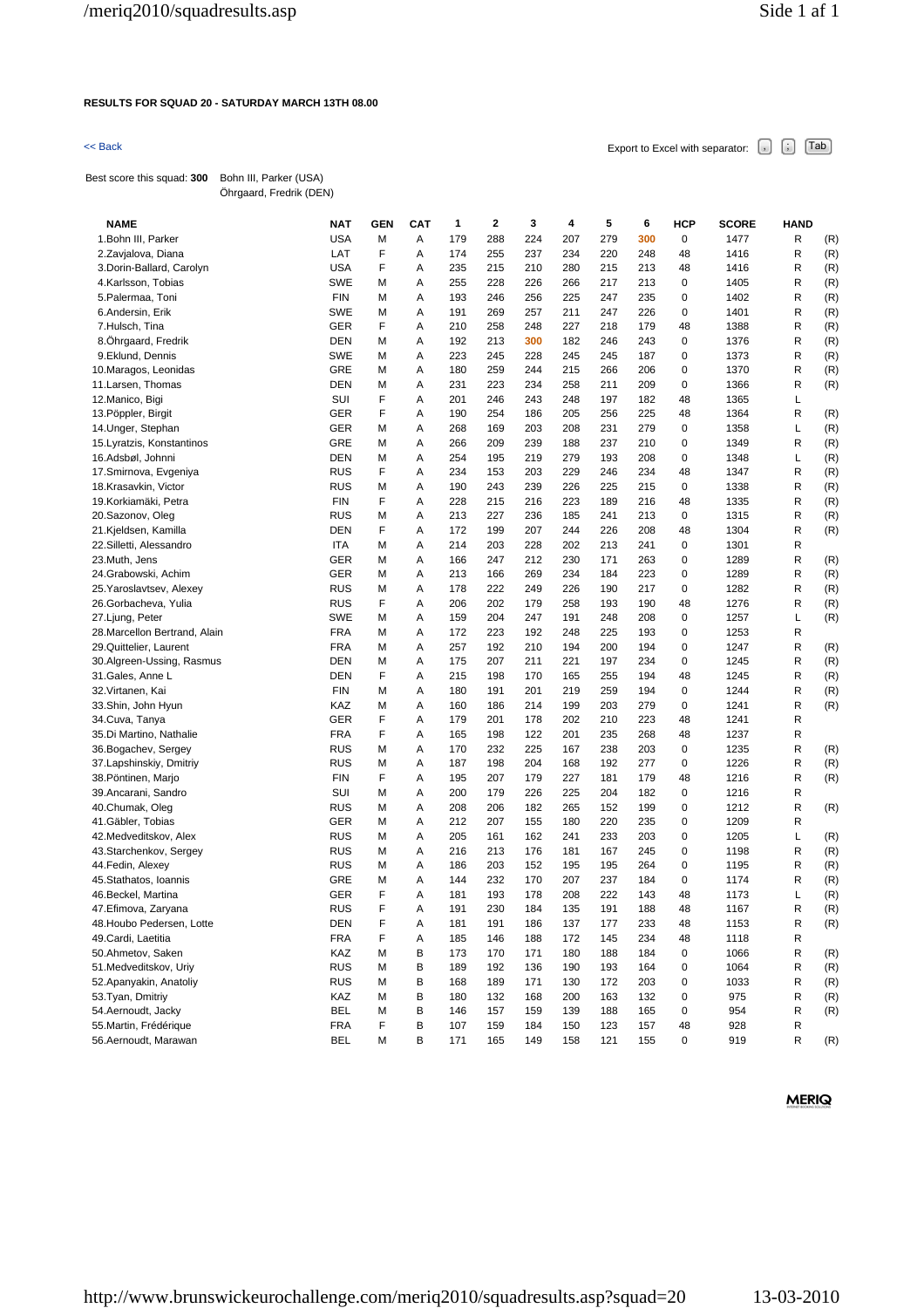### **RESULTS FOR SQUAD 21 - SATURDAY MARCH 13TH 12.00**

# $\leq$  Back Export to Excel with separator:  $\begin{bmatrix} . \end{bmatrix}$   $\begin{bmatrix} . \end{bmatrix}$   $\begin{bmatrix} \text{Tab} \end{bmatrix}$

Best score this squad: **293** Maaswinkel, Priscilla (NED)

| <b>NAME</b>                              | <b>NAT</b>               | <b>GEN</b> | САТ    | 1          | 2          | 3          | 4          | 5          | 6          | HCP     | <b>SCORE</b> | <b>HAND</b> |            |
|------------------------------------------|--------------------------|------------|--------|------------|------------|------------|------------|------------|------------|---------|--------------|-------------|------------|
| 1.Ginge Jensen, Mai                      | <b>DEN</b>               | F          | Α      | 224        | 193        | 279        | 237        | 255        | 244        | 48      | 1480         | R           | (R)        |
| 2. Thurlby, Rob                          | <b>ENG</b>               | Μ          | Α      | 276        | 209        | 256        | 257        | 232        | 232        | 0       | 1462         | R           | (R)        |
| 3. Koivuniemi, Mika                      | <b>FIN</b>               | М          | Α      | 233        | 233        | 248        | 253        | 279        | 212        | 0       | 1458         | R           | (R)        |
| 4. Williams, Stuart                      | <b>ENG</b>               | М          | Α      | 236        | 279        | 242        | 203        | 248        | 248        | 0       | 1456         | R           | (R)        |
| 5. Gross, Thomas                         | AUT                      | М          | Α      | 270        | 269        | 248        | 186        | 246        | 237        | 0       | 1456         | R           | (R)        |
| 6.Glendert, Malin                        | <b>SWE</b>               | F          | Α      | 247        | 223        | 214        | 246        | 227        | 247        | 48      | 1452         | R           | (R)        |
| 7. Rolland, Patrick                      | <b>FRA</b>               | Μ          | Α      | 246        | 264        | 188        | 222        | 289        | 230        | 0       | 1439         | Г           | (R)        |
| 8. Maaswinkel, Priscilla                 | <b>NED</b>               | F          | Α      | 194        | 243        | 186        | 213        | 285        | 237        | 48      | 1406         | R           | (R)        |
| 9. Moor, Paul                            | <b>ENG</b>               | М          | Α      | 256        | 212        | 245        | 239        | 211        | 234        | 0       | 1397         | L           | (R)        |
| 10.Luoto, Mika                           | <b>FIN</b>               | М          | Α      | 204        | 259        | 258        | 225        | 215        | 221        | 0       | 1382         | L           | (R)        |
| 11. Bai Ernst, Michael                   | DEN                      | М          | Α      | 235        | 233        | 239        | 221        | 194        | 256        | 0       | 1378         | R           | (R)        |
| 12.Andersson, Sandra                     | <b>SWE</b>               | F          | Α      | 170        | 194        | 221        | 203        | 255        | 279        | 48      | 1370         | R           | (R)        |
| 13.Flack, Nina                           | <b>SWE</b>               | F          | Α      | 242        | 202        | 238        | 214        | 204        | 220        | 48      | 1368         | R           | (R)        |
| 14. Vorborg, Anders                      | <b>DEN</b>               | М          | Α      | 244        | 197        | 202        | 258        | 203        | 257        | 0       | 1361         | R           | (R)        |
| 15.Dugan, Grant                          | <b>NIR</b>               | М          | Α      | 246        | 221        | 184        | 246        | 236        | 227        | 0       | 1360         | R           | (R)        |
| 16.Cundy, Darren                         | <b>ENG</b>               | Μ          | Α      | 268        | 227        | 243        | 224        | 218        | 176        | 0       | 1356         | R           | (R)        |
| 17.Cuva, Tanya                           | GER                      | F          | Α      | 224        | 242        | 195        | 256        | 210        | 179        | 48      | 1354         | R           | (R)        |
| 18. Ljung, Peter                         | <b>SWE</b>               | М          | Α      | 223        | 235        | 237        | 181        | 221        | 249        | 0       | 1346         | L           | (R)        |
| 19. Mortensen, Jimmy Dan                 | DEN                      | М          | Α      | 233        | 209        | 183        | 232        | 223        | 258        | 0       | 1338         | R           | (R)        |
| 20.Johansson, Victoria                   | <b>SWE</b>               | F          | Α      | 200        | 277        | 200        | 178        | 197        | 234        | 48      | 1334         | R           | (R)        |
| 21.O'Neill, Bill                         | <b>USA</b>               | М          | Α      | 170        | 201        | 224        | 257        | 256        | 225        | 0       | 1333         | R           | (R)        |
| 22.Van Der Tol, Ghislaine                | <b>NED</b>               | F          | Α      | 176        | 221        | 222        | 210        | 227        | 228        | 48      | 1332         | Г           | (R)        |
| 23.Lotthe, Xavier                        | <b>FRA</b>               | М          | Α      | 205        | 221        | 202        | 211        | 279        | 209        | 0       | 1327         | L           | (R)        |
| 24.Michaels, Adam                        | <b>ENG</b>               | Μ          | Α      | 217        | 214        | 249        | 233        | 193        | 214        | 0       | 1320         | L           | (R)        |
| 25.Derynck, Isabelle                     | <b>FRA</b>               | F          | Α      | 185        | 211        | 184        | 221        | 224        | 226        | 48      | 1299         | R           | (R)        |
| 26.Breeschoten, Lisanne                  | NED                      | F          | Α      | 205        | 211        | 195        | 199        | 238        | 199        | 48      | 1295         | R           | (R)        |
| 27.Maslova, Galina                       | <b>RUS</b>               | F          | Α      | 198        | 189        | 182        | 234        | 209        | 234        | 48      | 1294         | R           | (R)        |
| 28.Berges, Mathieu                       | SUI                      | М          | Α      | 184        | 246        | 225        | 186        | 255        | 198        | 0       | 1294         | R           | (R)        |
| 29.Henry, Sébastien                      | <b>FRA</b>               | М          | Α      | 236        | 202        | 197        | 210        | 215        | 228        | 0       | 1288         | R           | (R)        |
| 30.Holm Rasmussen, Rikke                 | <b>DEN</b>               | F          | Α      | 220        | 191        | 226        | 191        | 189        | 220        | 48      | 1285         | R           | (R)        |
| 31.Barrett, Dominic                      | ENG                      | М          | Α      | 214        | 234        | 193        | 224        | 190        | 226        | 0       | 1281         | R           | (R)        |
| 32.Ecoffey, Xavier                       | SUI                      | Μ          | Α      | 195        | 208        | 193        | 225        | 266        | 189        | 0       | 1276         | R           | (R)        |
| 33.Trouniac, Elise<br>34.Kendall, Robert | <b>FRA</b><br><b>ENG</b> | F<br>Μ     | Α<br>Α | 180<br>219 | 222<br>231 | 244<br>225 | 180<br>182 | 191<br>226 | 202<br>171 | 48<br>0 | 1267<br>1254 | R<br>R      | (R)<br>(R) |
| 35.Tomas, Cheska                         | <b>NED</b>               | F          | Α      | 183        | 186        | 237        | 194        | 170        | 232        | 48      | 1250         | R           | (R)        |
| 36.Leroy, Olivier                        | <b>BEL</b>               | М          | Α      | 195        | 195        | 167        | 196        | 269        | 216        | 0       | 1238         | R           | (R)        |
| 37.Van Der List, Wendy                   | <b>NED</b>               | F          | Α      | 162        | 209        | 189        | 183        | 210        | 235        | 48      | 1236         | L           | (R)        |
| 38.Wiekeraad, Bianca                     | <b>NED</b>               | F          | Α      | 213        | 209        | 193        | 173        | 203        | 195        | 48      | 1234         | R           | (R)        |
| 39.Günther, Kai                          | GER                      | Μ          | Α      | 201        | 156        | 165        | 269        | 256        | 184        | 0       | 1231         | Г           | (R)        |
| 40.Theissen, Tanja                       | GER                      | F          | Α      | 185        | 199        | 212        | 193        | 193        | 191        | 48      | 1221         | R           | (R)        |
| 41.Gäbler, Tobias                        | GER                      | М          | Α      | 180        | 193        | 215        | 238        | 172        | 220        | 0       | 1218         | R           | (R)        |
| 42.Johansen, Stine                       | DEN                      | F          | В      | 211        | 182        | 168        | 149        | 247        | 203        | 48      | 1208         | R           | (R)        |
| 43.Broendsted, Britt                     | <b>DEN</b>               | F          | Α      | 182        | 171        | 225        | 202        | 179        | 178        | 48      | 1185         | R           | (R)        |
| 44.Andersen, Louise                      | <b>DEN</b>               | F          | В      | 193        | 199        | 185        | 183        | 201        | 169        | 48      | 1178         | R           | (R)        |
| 45.Fuerbacher, Roman                     | <b>AUT</b>               | М          | Α      | 146        | 206        | 221        | 176        | 215        | 191        | 0       | 1155         | L           | (R)        |
| 46.Parapini, Marco                       | ITA                      | М          | Α      | 182        | 176        | 178        | 214        | 163        | 226        | 0       | 1139         | R           | (R)        |
| 47.Knöbl, Werner                         | <b>GER</b>               | М          | A      | 208        | 171        | 172        | 160        | 205        | 209        | 0       | 1125         | R           | (R)        |
| 48.Ten, Oleg                             | KAZ                      | М          | В      | 159        | 178        | 155        | 227        | 140        | 252        | 0       | 1111         | R           | (R)        |
| 49.Kuznetsov, Yevgeniy                   | KAZ                      | М          | В      | 167        | 213        | 150        | 200        | 170        | 209        | 0       | 1109         | R           | (R)        |
| 50.Rajaud, Catherine                     | <b>FRA</b>               | F          | В      | 163        | 192        | 188        | 174        | 167        | 172        | 48      | 1104         | R           | (R)        |
| 51.Hundeboll, Louise                     | DEN                      | F          | Α      | 166        | 157        | 165        | 174        | 152        | 201        | 48      | 1063         | R           | (R)        |
| 52.Larsen, Nicolaj                       | <b>DEN</b>               | М          | Α      | 205        | 168        | 151        | 234        | 144        | 161        | 0       | 1063         | R           | (R)        |
| 53.Van Zandwijk, Dwayne                  | <b>NED</b>               | M          | Α      | 157        | 194        | 148        | 183        | 178        | 199        | 0       | 1059         | R           |            |
| 54.Efimova, Zaryana                      | <b>RUS</b>               | F          | Α      | 111        | 169        | 207        | 177        | 147        | 192        | 48      | 1051         | R           | (R)        |
| 55.Knöbl, Franziska                      | GER                      | F          | В      | 145        | 171        | 184        | 175        | 162        | 149        | 48      | 1034         | R           | (R)        |
| 56.Madsen, Malene                        | <b>DEN</b>               | F          | В      | 141        | 175        | 179        | 163        | 152        | 160        | 48      | 1018         | R           | (R)        |
|                                          |                          |            |        |            |            |            |            |            |            |         |              |             |            |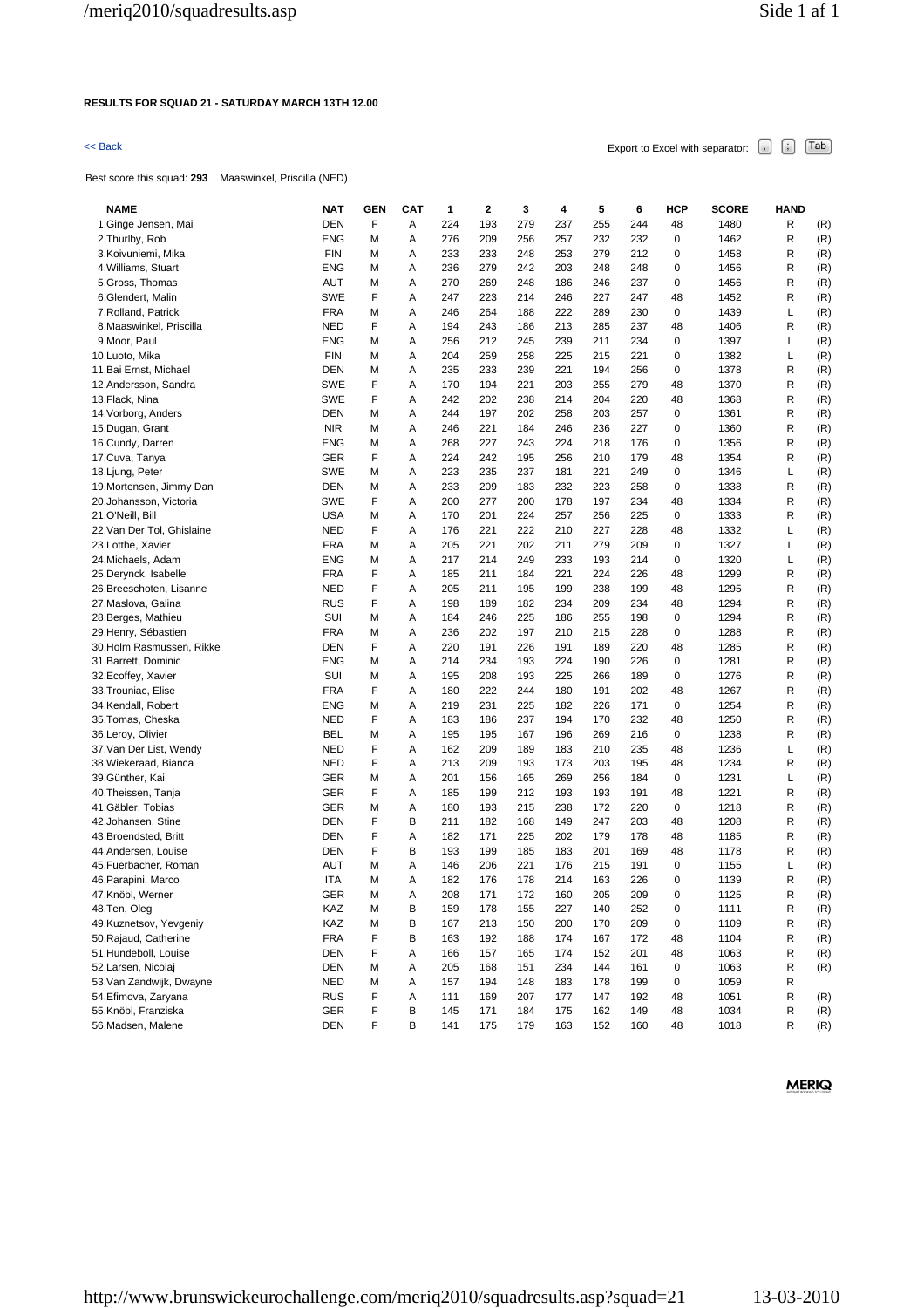# **RESULTS FOR SQUAD 22 - SATURDAY MARCH 13TH 16.00**

# $\leq$  Back Export to Excel with separator:  $\begin{bmatrix} . \ . \ . \end{bmatrix}$   $\begin{bmatrix} . \ . \ . \end{bmatrix}$   $\begin{bmatrix} . \ . \ . \end{bmatrix}$   $\begin{bmatrix} . \ . \ . \end{bmatrix}$   $\begin{bmatrix} . \ . \ . \end{bmatrix}$

Best score this squad: **299** Stampe, Mik (DEN)

| <b>NAME</b>                                | <b>NAT</b>               | <b>GEN</b> | <b>CAT</b> | 1   | 2   | 3   | 4   | 5   | 6   | HCP         | <b>SCORE</b> | <b>HAND</b> |     |
|--------------------------------------------|--------------------------|------------|------------|-----|-----|-----|-----|-----|-----|-------------|--------------|-------------|-----|
| 1. Michaels, Adam                          | <b>ENG</b>               | M          | Α          | 234 | 225 | 245 | 278 | 203 | 274 | 0           | 1459         | L           | (R) |
| 2.Ruiz, Ildemaro                           | <b>VEN</b>               | M          | Α          | 225 | 256 | 248 | 268 | 193 | 265 | 0           | 1455         | R           | (R) |
| 3.Stampe, Mik                              | <b>DEN</b>               | М          | Α          | 276 | 299 | 188 | 233 | 245 | 204 | 0           | 1445         | R           | (R) |
| 4.Smirnova, Evgeniya                       | <b>RUS</b>               | F          | Α          | 226 | 183 | 221 | 279 | 258 | 224 | 48          | 1439         | R           | (R) |
| 5.Eklund, Dennis                           | <b>SWE</b>               | м          | Α          | 226 | 268 | 215 | 219 | 233 | 269 | 0           | 1430         | R           | (R) |
| 6.Canady, David                            | GER                      | M          | Α          | 211 | 253 | 259 | 204 | 247 | 249 | 0           | 1423         | R           | (R) |
| 7.Jähi, Joonas                             | <b>FIN</b>               | М          | Α          | 234 | 213 | 288 | 223 | 246 | 192 | 0           | 1396         | R           | (R) |
| 8. Wedel, Sascha                           | DEN                      | F          | Α          | 215 | 218 | 194 | 257 | 214 | 244 | 48          | 1390         | R           | (R) |
| 9. Vrabac, Dennis                          | <b>SWE</b>               | М          | Α          | 257 | 269 | 248 | 225 | 190 | 196 | 0           | 1385         | R           | (R) |
| 10.Adsbøl, Johnni                          | DEN                      | M          | Α          | 247 | 237 | 252 | 277 | 171 | 196 | 0           | 1380         | L           | (R) |
| 11.Ainge, Nicki                            | <b>ENG</b>               | F          | Α          | 202 | 241 | 191 | 233 | 205 | 257 | 48          | 1377         | R           | (R) |
| 12. Jussila, Perttu                        | <b>FIN</b>               | M          | Α          | 238 | 222 | 211 | 214 | 183 | 278 | 0           | 1346         | R           | (R) |
| 13.Salonen, Petteri                        | <b>FIN</b>               | М          | Α          | 231 | 247 | 214 | 246 | 187 | 209 | 0           | 1334         | R           | (R) |
| 14.Shin, John Hyun                         | KAZ                      | M          | Α          | 218 | 178 | 256 | 222 | 245 | 213 | 0           | 1332         | R           | (R) |
| 15.Buffa, Mark                             | CAN                      | M          | Α          | 222 | 201 | 258 | 247 | 201 | 202 | 0           | 1331         | R           | (R) |
| 16.Hutchinson, Paul                        | DEN                      | М          | Α          | 191 | 197 | 210 | 269 | 275 | 180 | 0           | 1322         | R           | (R) |
| 17. Lönnroth, Magnus                       | <b>FIN</b>               | M          | Α          | 222 | 212 | 205 | 235 | 266 | 177 | 0           | 1317         | R           | (R) |
| 18.Guldbaek, John                          | DEN                      | M          | Α          | 277 | 178 | 192 | 259 | 194 | 214 | 0           | 1314         | R           | (R) |
| 19. Penny, Kirsten                         | <b>ENG</b>               | F          | Α          | 226 | 213 | 223 | 170 | 235 | 195 | 48          | 1310         | R           | (R) |
| 20.Lagrange, Caroline                      | CAN                      | F          | Α          | 212 | 203 | 235 | 207 | 182 | 222 | 48          | 1309         | R           | (R) |
| 21. Wells, John                            | <b>ENG</b>               | M          | Α          | 190 | 244 | 249 | 210 | 214 | 200 | 0           | 1307         | R           | (R) |
| 22.Sarmadi, Mohamade                       | FRA                      | M          | Α          | 220 | 234 | 220 | 224 | 208 | 200 | 0           | 1306         | L           | (R) |
| 23.Grundschober, Leopold                   | AUT                      | М          | Α          | 182 | 257 | 267 | 234 | 216 | 149 | 0           | 1305         | R           | (R) |
| 24. Silletti, Alessandro                   | <b>ITA</b>               | M          | Α          | 231 | 221 | 242 | 212 | 244 | 149 | 0           | 1299         | R           | (R) |
| 25. Leandersson, Tomas                     | <b>SWE</b>               | М          | Α          | 204 | 225 | 244 | 211 | 213 | 200 | 0           | 1297         | R           | (R) |
| 26. Sacco, Francois                        | <b>FRA</b>               | M          | Α          | 280 | 201 | 185 | 180 | 222 | 227 | 0           | 1295         | R           | (R) |
| 27.Camilleri, Rankin Luke                  | MLT                      | M          | Α          | 187 | 217 | 199 | 215 | 208 | 267 | 0           | 1293         | R           | (R) |
| 28. Bohm, Patrick                          | <b>SWE</b>               | М          | Α          | 258 | 209 | 235 | 183 | 187 | 214 | 0           | 1286         | R           | (R) |
| 29. Sacco, Isabelle                        | <b>FRA</b>               | F          | Α          | 214 | 225 | 205 | 217 | 184 | 191 | 48          | 1284         | R           | (R) |
| 30.Agerbo, Jesper                          | DEN                      | М          | Α          | 234 | 193 | 220 | 208 | 224 | 202 | 0           | 1281         | R           | (R) |
| 31. Warming Hansen, Carsten                | DEN                      | M          | Α          | 209 | 219 | 224 | 204 | 220 | 203 | 0           | 1279         | R           | (R) |
| 32. Verbruggen, Gery                       | <b>BEL</b>               | М          | Α          | 246 | 232 | 223 | 173 | 181 | 223 | 0           | 1278         | Г           | (R) |
| 33.Helminen, Jouni                         | <b>FIN</b>               | M          | Α          | 214 | 216 | 204 | 266 | 194 | 184 | 0           | 1278         | R           | (R) |
| 34. Belgar, Rene                           | GER                      | М          | Α          | 214 | 210 | 236 | 184 | 242 | 190 | 0           | 1276         | R           | (R) |
| 35. Virtanen, Kai                          | <b>FIN</b>               | М          | Α          | 213 | 149 | 223 | 223 | 226 | 237 | 0           | 1271         | R           | (R) |
| 36.Kaiser, Laurent                         | <b>BEL</b>               | М          | Α          | 191 | 226 | 191 | 247 | 199 | 211 | 0           | 1265         | R           | (R) |
| 37. Chemery, Christian                     | <b>FRA</b>               | M          | Α          | 187 | 234 | 194 | 198 | 242 | 205 | 0           | 1260         | R           | (R) |
| 38. Palermaa, Toni                         | <b>FIN</b>               | М          | Α          | 201 | 186 | 232 | 203 | 176 | 261 | 0           | 1259         | R           | (R) |
| 39. Johanson jr., Magnus                   | SWE                      | М          | Α          | 178 | 225 | 186 | 189 | 226 | 242 | 0           | 1246         | R           | (R) |
| 40.Korablinova, Nadejda                    | <b>RUS</b>               | F          | Α          | 223 | 237 | 195 | 210 | 174 | 156 | 48          | 1243         | R           |     |
| 41.Krämer, Michael                         | GER                      | M          | Α          | 195 | 175 | 232 | 178 | 197 | 264 | 0           | 1241         | R           | (R) |
|                                            | <b>IRL</b>               | M          | Α          | 182 | 185 | 178 | 215 | 267 | 205 | 0           | 1232         | L           | (R) |
| 42.Mcloughlin, Daz<br>43.Ankerdal, Michael | DEN                      | M          | Α          | 242 | 179 | 157 | 220 | 217 | 214 | 0           | 1229         | R           | (R) |
|                                            | MLT                      |            | Α          | 199 |     | 217 |     |     |     | 0           |              | R           |     |
| 44. Vancell, Philippe                      |                          | M          |            |     | 179 |     | 185 | 215 | 231 | 0           | 1226         |             | (R) |
| 45. Erzen, Tomaz                           | <b>SLO</b><br><b>FRA</b> | М<br>F     | Α          | 194 | 212 | 200 | 196 | 178 | 214 |             | 1194         | R           | (R) |
| 46.Cardi, Laetitia                         |                          |            | Α          | 212 | 193 | 183 | 176 | 166 | 199 | 48          | 1177         | R           | (R) |
| 47. Cardona, Alvar                         | <b>ESP</b>               | м          | Α          | 153 | 203 | 212 | 203 | 196 | 209 | $\mathbf 0$ | 1176         | R           |     |
| 48.Tybl, Thomas                            | AUT                      | M          | Α          | 170 | 176 | 201 | 203 | 226 | 192 | 0           | 1168         | R           | (R) |
| 49.Scherlund, Lasse                        | <b>DEN</b>               | M          | Α          | 226 | 160 | 233 | 163 | 212 | 173 | 0           | 1167         | R           | (R) |
| 50. Pikkarainen, Miro                      | FIN                      | M          | Α          | 214 | 205 | 185 | 159 | 184 | 213 | 0           | 1160         | R           | (R) |
| 51. Bland Jr., Ken                         | <b>NOR</b>               | M          | Α          | 178 | 176 | 192 | 202 | 201 | 196 | 0           | 1145         | R           | (R) |
| 52.Kuznetsov, Yevgeniy                     | KAZ                      | M          | В          | 204 | 196 | 194 | 194 | 196 | 150 | 0           | 1134         | R           | (R) |
| 53. Mataich, Hafid                         | <b>MAR</b>               | M          | Α          | 164 | 172 | 178 | 198 | 142 | 235 | 0           | 1089         | R           | (R) |
| 54. Jacques, Pepita                        | <b>FRA</b>               | F          | Α          | 154 | 211 | 149 | 192 | 143 | 168 | 48          | 1065         | R           |     |
| 55.Surmilin, Oleg                          | <b>RUS</b>               | М          | В          | 190 | 168 | 162 | 212 | 144 | 157 | 0           | 1033         | R           |     |
| 56.Di Martino, Nathalie                    | <b>FRA</b>               | F          | Α          | 181 | 159 | 184 | 165 | 147 | 129 | 48          | 1013         | R           | (R) |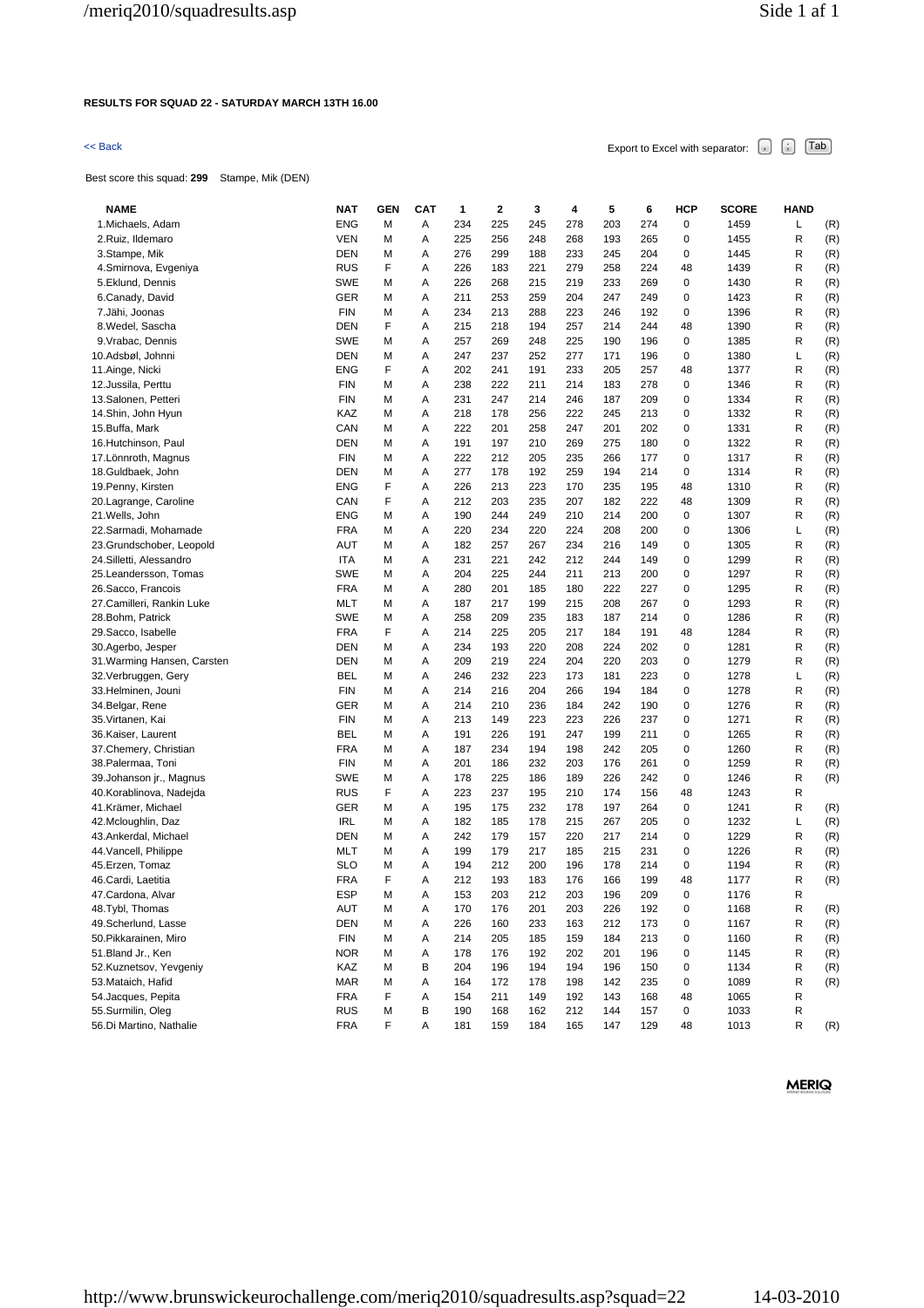### **RESULTS FOR SQUAD 23 - SATURDAY MARCH 13TH 20.00**

Best score this squad: **299** Buffa, Mark (CAN)

 $\leq$  Back Export to Excel with separator:  $\begin{bmatrix} . \end{bmatrix}$   $\begin{bmatrix} . \end{bmatrix}$   $\begin{bmatrix} \text{Tab} \end{bmatrix}$ 

| <b>NAME</b>                | NAT        | GEN | <b>CAT</b> | 1   | 2   | 3   | 4   | 5   | 6   | HCP | <b>SCORE</b> | <b>HAND</b> |     |
|----------------------------|------------|-----|------------|-----|-----|-----|-----|-----|-----|-----|--------------|-------------|-----|
| 1. Flack, Nina             | <b>SWE</b> | F   | Α          | 289 | 258 | 216 | 223 | 235 | 222 | 48  | 1491         | R           | (R) |
| 2. Teece, Raymond          | <b>ENG</b> | М   | Α          | 238 | 196 | 237 | 237 | 278 | 251 | 0   | 1437         | R           | (R) |
| 3. Ohrgaard, Fredrik       | <b>DEN</b> | М   | Α          | 225 | 259 | 248 | 168 | 268 | 268 | 0   | 1436         | R           | (R) |
| 4. Voss, Brian             | <b>USA</b> | M   | Α          | 217 | 205 | 256 | 245 | 213 | 289 | 0   | 1425         | R           | (R) |
| 5.Giles, Zara              | <b>ENG</b> | F   | Α          | 254 | 201 | 190 | 238 | 246 | 225 | 48  | 1402         | R           | (R) |
| 6.Levikin, Artur           | LAT        | М   | Α          | 236 | 204 | 258 | 246 | 244 | 213 | 0   | 1401         | R           | (R) |
| 7.Stathatos, Ioannis       | <b>GRE</b> | М   | Α          | 257 | 247 | 177 | 217 | 216 | 278 | 0   | 1392         | R           | (R) |
| 8. Ljung, Peter            | <b>SWE</b> | M   | Α          | 238 | 247 | 248 | 218 | 193 | 245 | 0   | 1389         | L           | (R) |
| 9. Wedel, Sascha           | <b>DEN</b> | F   | Α          | 227 | 187 | 249 | 207 | 243 | 228 | 48  | 1389         | R           | (R) |
| 10. Maragos, Leonidas      | <b>GRE</b> | M   | Α          | 258 | 205 | 224 | 217 | 231 | 247 | 0   | 1382         | R           | (R) |
| 11. Mortensen, Jimmy Dan   | DEN        | M   | Α          | 210 | 199 | 226 | 268 | 219 | 235 | 0   | 1357         | R           | (R) |
| 12.Ginge Jensen, Anja      | DEN        | F   | Α          | 202 | 217 | 217 | 248 | 182 | 230 | 48  | 1344         | R           | (R) |
| 13. Garcia, Cornelio       | DEN        | М   | Α          | 178 | 204 | 265 | 214 | 266 | 200 | 0   | 1327         | R           | (R) |
| 14. Foley, Barry           | <b>IRL</b> | M   | Α          | 235 | 218 | 237 | 191 | 219 | 220 | 0   | 1320         | R           | (R) |
| 15. Mackey, Conan          | <b>IRL</b> | M   | A          | 225 | 210 | 234 | 185 | 233 | 232 | 0   | 1319         | R           | (R) |
| 16.Ainge, Nicki            | <b>ENG</b> | F   | Α          | 244 | 237 | 191 | 166 | 213 | 215 | 48  | 1314         | R           | (R) |
| 17.Buffa, Mark             | CAN        | M   | Α          | 200 | 204 | 299 | 214 | 216 | 178 | 0   | 1311         | R           | (R) |
| 18. Nathan, Jason Yeong    | SIN        | М   | Α          | 239 | 231 | 234 | 196 | 197 | 193 | 0   | 1290         | R           | (R) |
| 19. Leandersson, Tomas     | <b>SWE</b> | M   | Α          | 186 | 290 | 267 | 187 | 187 | 168 | 0   | 1285         | R           | (R) |
| 20.Dugan, Grant            | <b>NIR</b> | М   | Α          | 159 | 203 | 192 | 245 | 245 | 232 | 0   | 1276         | R           | (R) |
| 21. Voelkel, Dirk          | GER        | M   | Α          | 191 | 226 | 183 | 207 | 254 | 211 | 0   | 1272         | R           | (R) |
| 22. Lousdal, Anders        | DEN        | M   | Α          | 202 | 215 | 211 | 184 | 258 | 191 | 0   | 1261         | R           | (R) |
| 23.Kabowski, Eike          | <b>GER</b> | М   | Α          | 194 | 229 | 203 | 191 | 227 | 215 | 0   | 1259         | R           | (R) |
| 24. Luoto, Patricia        | <b>GER</b> | F   | Α          | 227 | 187 | 210 | 209 | 184 | 192 | 48  | 1257         | R           | (R) |
| 25. Giles, Matt            | <b>ENG</b> | м   | Α          | 205 | 199 | 221 | 181 | 223 | 225 | 0   | 1254         | R           | (R) |
| 26.Koshelev, Oleg          | <b>RUS</b> | М   | Α          | 212 | 201 | 203 | 226 | 207 | 189 | 0   | 1238         | R           | (R) |
| 27. Moor, Paul             | <b>ENG</b> | M   | Α          | 188 | 234 | 223 | 225 | 179 | 187 | 0   | 1236         | L           | (R) |
| 28.Gäbler, Tobias          | GER        | M   | Α          | 225 | 195 | 213 | 214 | 161 | 227 | 0   | 1235         | R           | (R) |
| 29.Günther, Kai            | GER        | М   | Α          | 199 | 212 | 192 | 225 | 189 | 213 | 0   | 1230         | L           | (R) |
| 30.Luoto, Mika             | <b>FIN</b> | M   | Α          | 225 | 217 | 206 | 233 | 179 | 166 | 0   | 1226         | L           | (R) |
| 31. Ancarani, Sandro       | SUI        | M   | Α          | 206 | 189 | 182 | 245 | 226 | 167 | 0   | 1215         | R           | (R) |
| 32. Lyratzis, Konstantinos | <b>GRE</b> | м   | Α          | 179 | 161 | 224 | 201 | 203 | 242 | 0   | 1210         | R           | (R) |
| 33. Silletti, Alessandro   | <b>ITA</b> | M   | Α          | 185 | 201 | 223 | 179 | 209 | 212 | 0   | 1209         | R           | (R) |
| 34. Theissen, Tanja        | <b>GER</b> | F   | Α          | 160 | 221 | 213 | 202 | 183 | 177 | 48  | 1204         | R           | (R) |
| 35. Sanders, Nicole        | <b>NED</b> | F   | Α          | 200 | 152 | 224 | 186 | 192 | 198 | 48  | 1200         | L           | (R) |
| 36. Bolleby, Ulf           | <b>SWE</b> | М   | Α          | 211 | 196 | 135 | 239 | 205 | 213 | 0   | 1199         | R           | (R) |
| 37.Lim, Justin             | SIN        | M   | Α          | 201 | 160 | 185 | 188 | 231 | 222 | 0   | 1187         | R           | (R) |
| 38. Broendsted, Britt      | DEN        | F   | A          | 201 | 161 | 200 | 219 | 172 | 185 | 48  | 1186         | R           | (R) |
| 39. Frouvelle, Serge       | <b>FRA</b> | М   | Α          | 179 | 235 | 188 | 224 | 172 | 181 | 0   | 1179         | R           | (R) |
| 40. Van Zandwijk, Dwayne   | <b>NED</b> | М   | Α          | 183 | 160 | 182 | 266 | 208 | 175 | 0   | 1174         | R           | (R) |
| 41. Hendriks, Louis        | <b>NED</b> | М   | Α          | 184 | 178 | 192 | 181 | 236 | 201 | 0   | 1172         | R           | (R) |
| 42.Blase, Oliver           | <b>GER</b> | M   | Α          | 180 | 170 | 185 | 203 | 194 | 222 | 0   | 1154         | R           | (R) |
| 43. Rodriguez, Paco        | ESP        | М   | Α          | 180 | 183 | 149 | 187 | 225 | 225 | 0   | 1149         | R           | (R) |
| 44.Smith, Allan            | <b>USA</b> | M   | Α          | 192 | 200 | 195 | 181 | 182 | 199 | 0   | 1149         | L           |     |
| 45.Korablinova, Nadejda    | <b>RUS</b> | F   | Α          | 205 | 179 | 190 | 162 | 188 | 172 | 48  | 1144         | R           | (R) |
| 46. Milet, Xavier          | BEL        | М   | A          | 213 | 176 | 193 | 208 | 191 | 154 | 0   | 1135         | R           | (R) |
| 47. Then, Oliver           | GER        | M   | Α          | 194 | 204 | 204 | 210 | 173 | 149 | 0   | 1134         | R           | (R) |
| 48. Weidl, Sebastian       | GER        | M   | Α          | 181 | 205 | 192 | 159 | 184 | 210 | 0   | 1131         | R           | (R) |
| 49. Tscharke, Uwe          | GER        | M   | Α          | 210 | 200 | 180 | 175 | 176 | 179 | 0   | 1120         | L           | (R) |
| 50.Bland Jr., Ken          | <b>NOR</b> | M   | Α          | 175 | 156 | 208 | 189 | 158 | 222 | 0   | 1108         | R           | (R) |
| 51.Depy, Julien            | <b>FRA</b> | M   | Α          | 215 | 186 | 169 | 170 | 147 | 202 | 0   | 1089         | R           | (R) |
| 52. Shershakov, Nikolay    | <b>RUS</b> | M   | Α          | 160 | 156 | 233 | 141 | 150 | 203 | 0   | 1043         | R           | (R) |
| 53.Surmilin, Oleg          | <b>RUS</b> | M   | В          | 156 | 173 | 137 | 170 | 180 | 194 | 0   | 1010         | R           | (R) |
| 54.Küppers, Heiko          | GER        | м   | В          | 158 | 149 | 141 | 183 | 171 | 184 | 0   | 986          | R           | (R) |
| 55. Ricard, Nicolas        | FRA        | M   | В          | 158 | 189 | 189 | 112 | 160 | 138 | 0   | 946          | R           | (R) |
| 56.Onteniente, Patrick     | <b>FRA</b> | М   | в          | 128 | 155 | 164 | 170 |     |     | 0   | 617          | R           | (R) |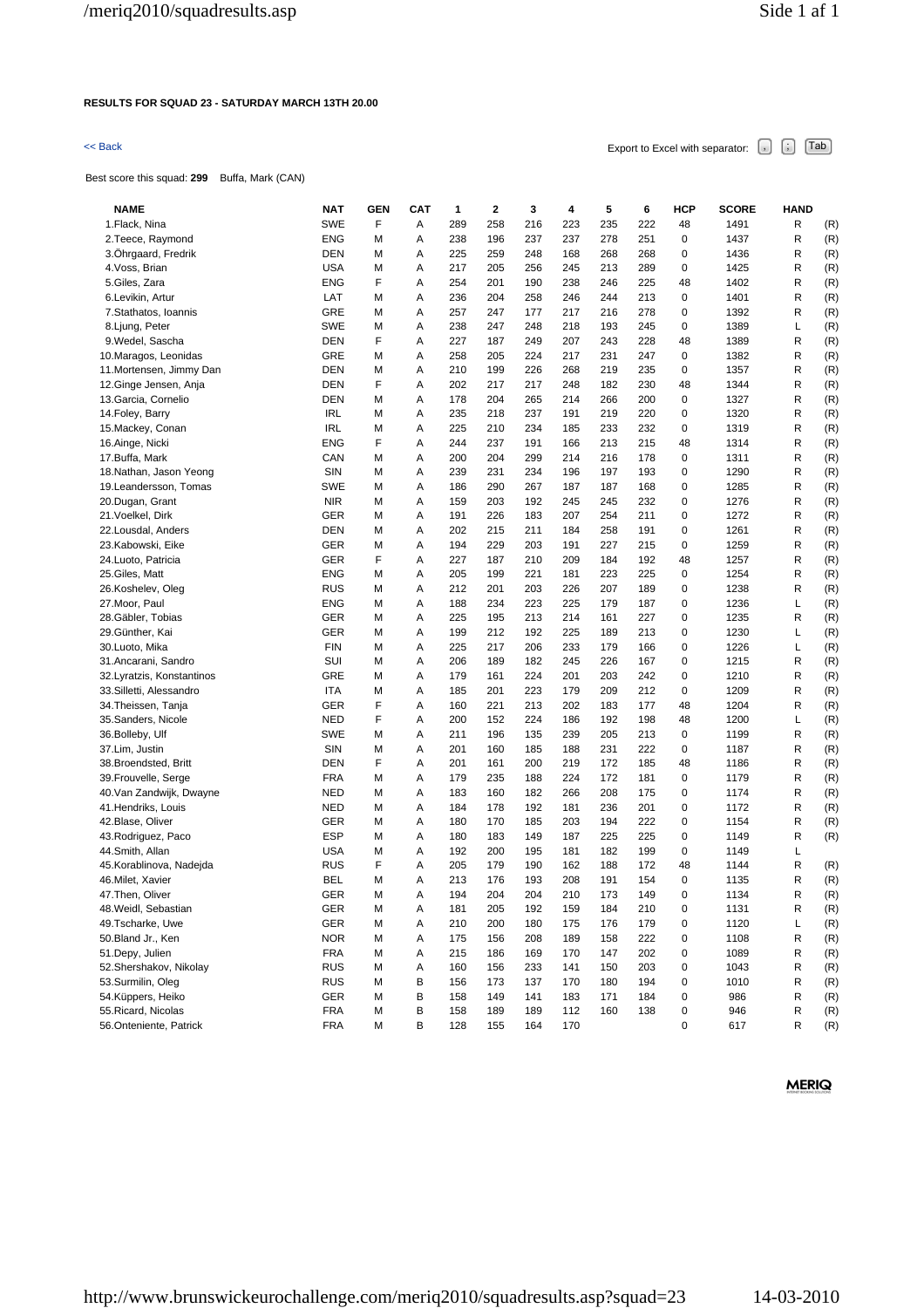## **RESULTS FOR DESPERADO**

Best score this squad: **277** Nathan, Jason Yeong (SIN) Foley, Barry (IRL)

| <b>NAME</b>                                      | NAT                      | <b>GEN</b> | <b>CAT</b> | 1          | HCP    | <b>SCORE</b> | <b>HAND</b> |            |
|--------------------------------------------------|--------------------------|------------|------------|------------|--------|--------------|-------------|------------|
| 1.Nathan, Jason Yeong                            | <b>SIN</b>               | M          | Α          | 277        | 0      | 277          | R           | (R)        |
| 2. Foley, Barry                                  | <b>IRL</b>               | M          | Α          | 277        | 0      | 277          | R           | (R)        |
| 3.Muth, Jens                                     | GER                      | M          | А          | 276        | 0      | 276          | R           | (R)        |
| 4.Jähi, Joonas                                   | <b>FIN</b>               | M          | Α          | 269        | 0      | 269          | R           | (R)        |
| 5. Voelkel, Dirk                                 | GER                      | M          | Α          | 259        | 0      | 259          | R           | (R)        |
| 6.Buffa, Mark                                    | CAN                      | M          | Α          | 259        | 0      | 259          | R           | (R)        |
| 7. Mortensen, Jimmy Dan                          | DEN                      | M          | Α          | 258        | 0      | 258          | R           | (R)        |
| 8. Lousdal, Anders                               | DEN                      | M          | Α          | 249        | 0      | 249          | R           | (R)        |
| 9.Ankerdal, Michael                              | DEN                      | M          | Α          | 245        | 0      | 245          | R           | (R)        |
| 10.Grabowski, Achim                              | GER                      | М          | Α          | 244        | 0      | 244          | R           | (R)        |
| 11. Johansson, Victoria                          | <b>SWE</b>               | F          | Α          | 236        | 8      | 244          | R           | (R)        |
| 12. Mackey, Conan                                | <b>IRL</b>               | M          | А          | 244        | 0      | 244          | R           | (R)        |
| 13. Berges, Mathieu                              | SUI                      | M          | Α          | 242        | 0      | 242          | R           | (R)        |
| 14. Bolleby, Ulf                                 | <b>SWE</b>               | M          | А          | 240        | 0      | 240          | R           | (R)        |
| 15. Virtanen, Kai                                | <b>FIN</b>               | M          | Α          | 239        | 0      | 239          | R           | (R)        |
| 16.Andersson, Sandra                             | <b>SWE</b>               | F          | Α          | 230        | 8      | 238          | R           | (R)        |
| 17. Wells, John                                  | <b>ENG</b>               | M          | А          | 236        | 0      | 236          | R           | (R)        |
| 18. Petrovskii, levgen                           | <b>UKR</b>               | М          | Α          | 235        | 0      | 235          | R           | (R)        |
| 19. Beckel, Martina                              | <b>GER</b><br><b>ESP</b> | F<br>М     | Α<br>А     | 226<br>233 | 8<br>0 | 234<br>233   | L<br>R      | (R)        |
| 20.Ocando, Melvin<br>21.Lotthe, Xavier           | <b>FRA</b>               | M          | А          | 231        | 0      | 231          | L           | (R)<br>(R) |
| 22.Chumak, Oleg                                  | <b>RUS</b>               | M          | Α          | 227        | 0      | 227          | R           |            |
| 23.Bohm, Patrick                                 | <b>SWE</b>               | M          | Α          | 227        | 0      | 227          | R           | (R)<br>(R) |
| 24.Salonen, Petteri                              | <b>FIN</b>               | M          | А          | 225        | 0      | 225          | R           | (R)        |
| 25.Ainge, Nicki                                  | <b>ENG</b>               | F          | А          | 216        | 8      | 224          | R           | (R)        |
| 26.Moor, Paul                                    | <b>ENG</b>               | M          | Α          | 223        | 0      | 223          | L           | (R)        |
| 27. Rodriguez, Paco                              | <b>ESP</b>               | М          | Α          | 223        | 0      | 223          | R           | (R)        |
| 28. Frouvelle, Serge                             | <b>FRA</b>               | M          | А          | 223        | 0      | 223          | R           | (R)        |
| 29.Kabowski, Eike                                | GER                      | M          | Α          | 223        | 0      | 223          | R           | (R)        |
| 30. Johanson jr., Magnus                         | <b>SWE</b>               | M          | А          | 223        | 0      | 223          | R           | (R)        |
| 31.Giles, Matt                                   | <b>ENG</b>               | M          | Α          | 222        | 0      | 222          | R           | (R)        |
| 32.Leroy, Olivier                                | <b>BEL</b>               | М          | Α          | 222        | 0      | 222          | R           | (R)        |
| 33.Sigmond, Marco                                | <b>NED</b>               | M          | А          | 222        | 0      | 222          | R           | (R)        |
| 34. Van Der Tol, Ghislaine                       | <b>NED</b>               | F          | Α          | 213        | 8      | 221          | L           | (R)        |
| 35.Agerbo, Jesper                                | <b>DEN</b>               | M          | Α          | 221        | 0      | 221          | R           | (R)        |
| 36.Starchenkov, Sergey                           | <b>RUS</b>               | M          | Α          | 217        | 0      | 217          | R           | (R)        |
| 37. Lapshinskiy, Dmitriy                         | RUS                      | M          | Α          | 217        | 0      | 217          | R           | (R)        |
| 38.Sanders, Nicole                               | <b>NED</b>               | F          | Α          | 208        | 8      | 216          | L           | (R)        |
| 39. Vorborg, Anders                              | <b>DEN</b>               | M          | Α          | 216        | 0      | 216          | R           | (R)        |
| 40.Mcloughlin, Daz                               | <b>IRL</b>               | M          | А          | 216        | 0      | 216          | L           | (R)        |
| 41.Shin, John Hyun                               | KAZ                      | М          | Α          | 216        | 0      | 216          | R           | (R)        |
| 42.Luoto, Patricia                               | <b>GER</b>               | F          | Α          | 204        | 8      | 212          | R           | (R)        |
| 43. Cavagnaro, Alex                              | <b>USA</b>               | M          | Α          | 211        | 0      | 211          | R           | (R)        |
| 44. Unger, Stephan                               | <b>GER</b>               | M          | А          | 211        | 0      | 211          | L           | (R)        |
| 45.Guldbaek, Heidi                               | DEN                      | F          | Α          | 203        | 8      | 211          | R           | (R)        |
| 46.Dugan, Grant                                  | <b>NIR</b>               | M          | Α          | 209        | 0      | 209          | R           | (R)        |
| 47.Quittelier, Laurent                           | FRA                      | М          | Α          | 208        | 0      | 208          | R           | (R)        |
| 48.Lim, Justin                                   | SIN                      | M          | А          | 208        | 0      | 208          | R           | (R)        |
| 49. Walmsley, Scott                              | <b>NED</b>               | M          | А          | 206        | 0      | 206          | R           | (R)        |
| 50.Kjeldsen, Kamilla                             | DEN<br>SUI               | F          | А          | 198        | 8      | 206          | R<br>R      | (R)        |
| 51. Ecoffey, Xavier                              |                          | M          | Α          | 205        | 0      | 205          |             | (R)        |
| 52.Holm Rasmussen, Rikke<br>53.Krasavkin, Victor | DEN<br><b>RUS</b>        | F          | Α<br>А     | 197<br>205 | 8<br>0 | 205<br>205   | R<br>R      | (R)        |
| 54. Algreen-Ussing, Rasmus                       | DEN                      | M<br>M     | Α          | 203        | 0      | 203          | R           | (R)<br>(R) |
| 55. Parapini, Marco                              | <b>ITA</b>               | M          | Α          | 202        | 0      | 202          | R           | (R)        |
| 56. Palermaa, Toni                               | <b>FIN</b>               | М          | Α          | 201        | 0      | 201          | R           | (R)        |
| 57.Küppers, Heiko                                | GER                      | M          | В          | 201        | 0      | 201          | R           | (R)        |
| 58. Maaswinkel, Priscilla                        | <b>NED</b>               | F          | Α          | 192        | 8      | 200          | R           | (R)        |
| 59.Adsbøl, Johnni                                | DEN                      | M          | А          | 200        | 0      | 200          | L           | (R)        |
| 60.Maslova, Galina                               | <b>RUS</b>               | F          | А          | 192        | 8      | 200          | R           | (R)        |
| 61.Milet, Xavier                                 | <b>BEL</b>               | M          | Α          | 199        | 0      | 199          | R           | (R)        |
| 62. Broers, Sander                               | NED                      | M          | А          | 199        | 0      | 199          | R           | (R)        |
| 63.Kuznetsov, Yevgeniy                           | KAZ                      | M          | В          | 198        | 0      | 198          | R           | (R)        |
| 64.Giles, Zara                                   | <b>ENG</b>               | F          | А          | 189        | 8      | 197          | R           | (R)        |
| 65.Larsen, Nicolaj                               | <b>DEN</b>               | М          | А          | 197        | 0      | 197          | R           | (R)        |
| 66.Kondratyev, Olexandr                          | <b>UKR</b>               | M          | Α          | 197        | 0      | 197          | R           | (R)        |
| 67. Sacco, Francois                              | <b>FRA</b>               | М          | Α          | 193        | 0      | 193          | R           | (R)        |

 $\leq$  Back Export to Excel with separator:  $\begin{bmatrix} . \ . \ . \end{bmatrix}$   $\begin{bmatrix} . \ . \ . \end{bmatrix}$   $\begin{bmatrix} . \ . \ . \end{bmatrix}$   $\begin{bmatrix} . \ . \ . \end{bmatrix}$   $\begin{bmatrix} . \ . \ . \end{bmatrix}$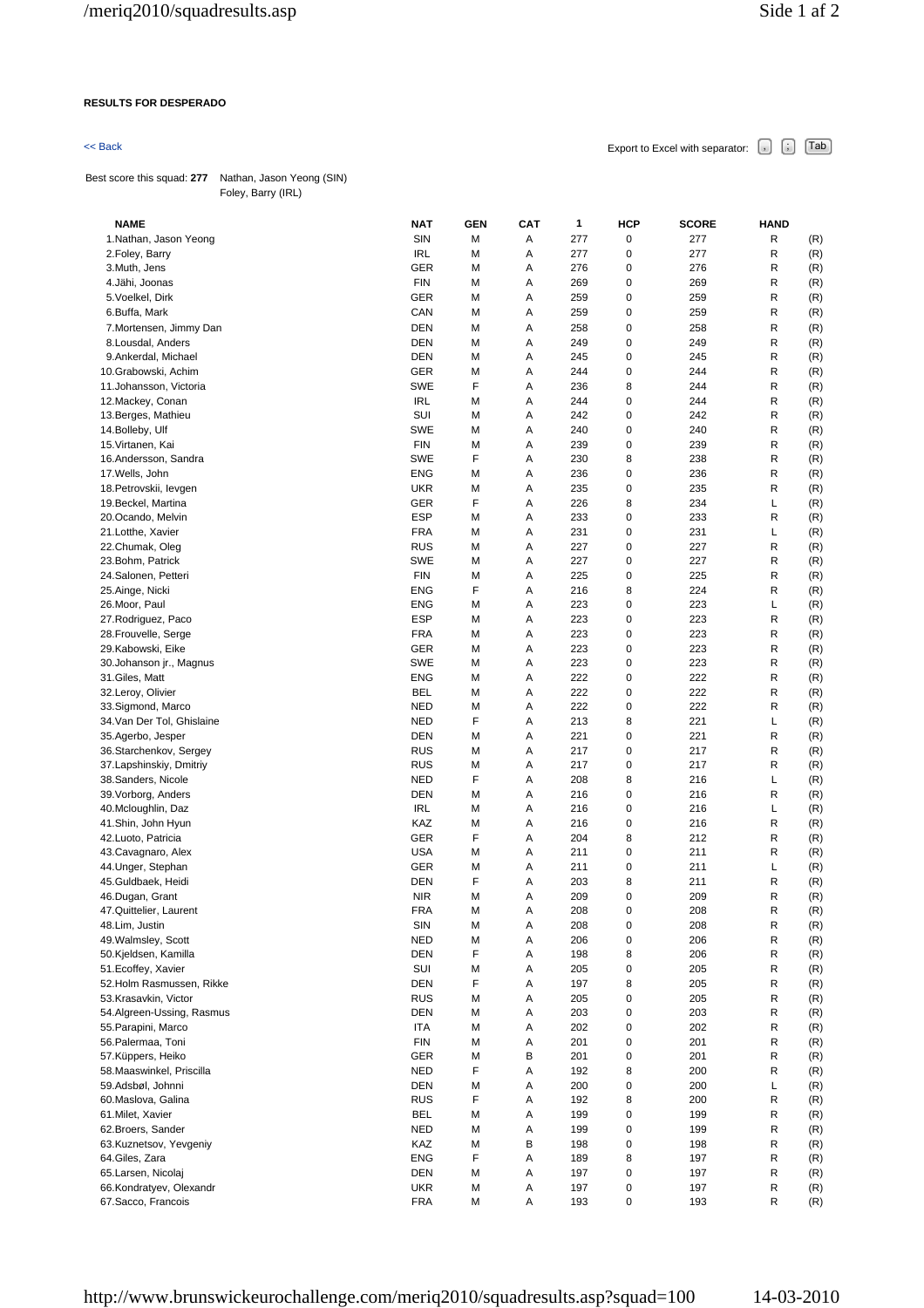| 68.Caron, Laurent           | <b>FRA</b> | M | В | 193 | $\mathbf 0$ | 193 | R | (R) |
|-----------------------------|------------|---|---|-----|-------------|-----|---|-----|
| 69.Krämer, Michael          | <b>GER</b> | M | A | 191 | 0           | 191 | R | (R) |
| 70. Ravez, Jimmy            | <b>BEL</b> | M | Α | 190 | $\mathbf 0$ | 190 | R | (R) |
| 71. Ratel, Daniel           | <b>FRA</b> | м | A | 190 | 0           | 190 | R | (R) |
| 72. Neplyakha, Konstantin   | <b>RUS</b> | M | Α | 188 | 0           | 188 | R | (R) |
| 73.Erzen, Tomaz             | <b>SLO</b> | M | A | 185 | 0           | 185 | R | (R) |
| 74. Ridhwan, Syafiq         | <b>MAS</b> | M | A | 185 | 0           | 185 | R | (R) |
| 75.Bonnevalle, Michael      | <b>BEL</b> | M | A | 179 | 0           | 179 | R | (R) |
| 76.Camilleri, Rankin Luke   | <b>MLT</b> | M | A | 178 | $\mathbf 0$ | 178 | R | (R) |
| 77. Bogachev, Sergey        | <b>RUS</b> | M | Α | 172 | 0           | 172 | R | (R) |
| 78. Silletti, Alessandro    | <b>ITA</b> | м | A | 170 | 0           | 170 | R | (R) |
| 79.Aiman, Nur               | <b>MAS</b> | M | Α | 168 | 0           | 168 |   | (R) |
| 80.Van Zandwijk, Dwayne     | <b>NED</b> | M | A | 165 | 0           | 165 | R | (R) |
| 81.Ten, Oleg                | <b>KAZ</b> | M | B | 161 | 0           | 161 | R | (R) |
| 82.Low, Basil               | <b>SIN</b> | M | A | 156 | 0           | 156 | R | (R) |
| 83. Araujo, Antonio         | <b>POR</b> | M | Α | 152 | 0           | 152 | R | (R) |
| 84. Wedel, Sascha           | <b>DEN</b> | F | A | 141 | 8           | 149 | R | (R) |
| 85.Scherlund, Lasse         | <b>DEN</b> | M | A | 147 | 0           | 147 | R | (R) |
| 86. Warming Hansen, Carsten | <b>DEN</b> | M | A | 145 | 0           | 145 | R | (R) |
| 87.Guldbaek, John           | <b>DEN</b> | M | Α | 138 | 0           | 138 | R | (R) |
| 88. Ricard, Nicolas         | <b>FRA</b> | M | В | 121 | 0           | 121 | R | (R) |
| 89.Heinila, Sami            | <b>FIN</b> | M | Α |     | $\mathbf 0$ | 0   | R | (R) |
| 90.Stathatos, Ioannis       | <b>GRE</b> | М | Α |     | 0           | 0   | R | (R) |
| 91. Lönnroth, Magnus        | <b>FIN</b> | М | Α |     | 0           | 0   | R | (R) |
| 92.Gales, Anne L            | <b>DEN</b> | F | Α |     | 0           | 0   | R | (R) |
| 93. Garcia, Cornelio        | <b>DEN</b> | M | A |     | 0           | 0   | R | (R) |
|                             |            |   |   |     |             |     |   |     |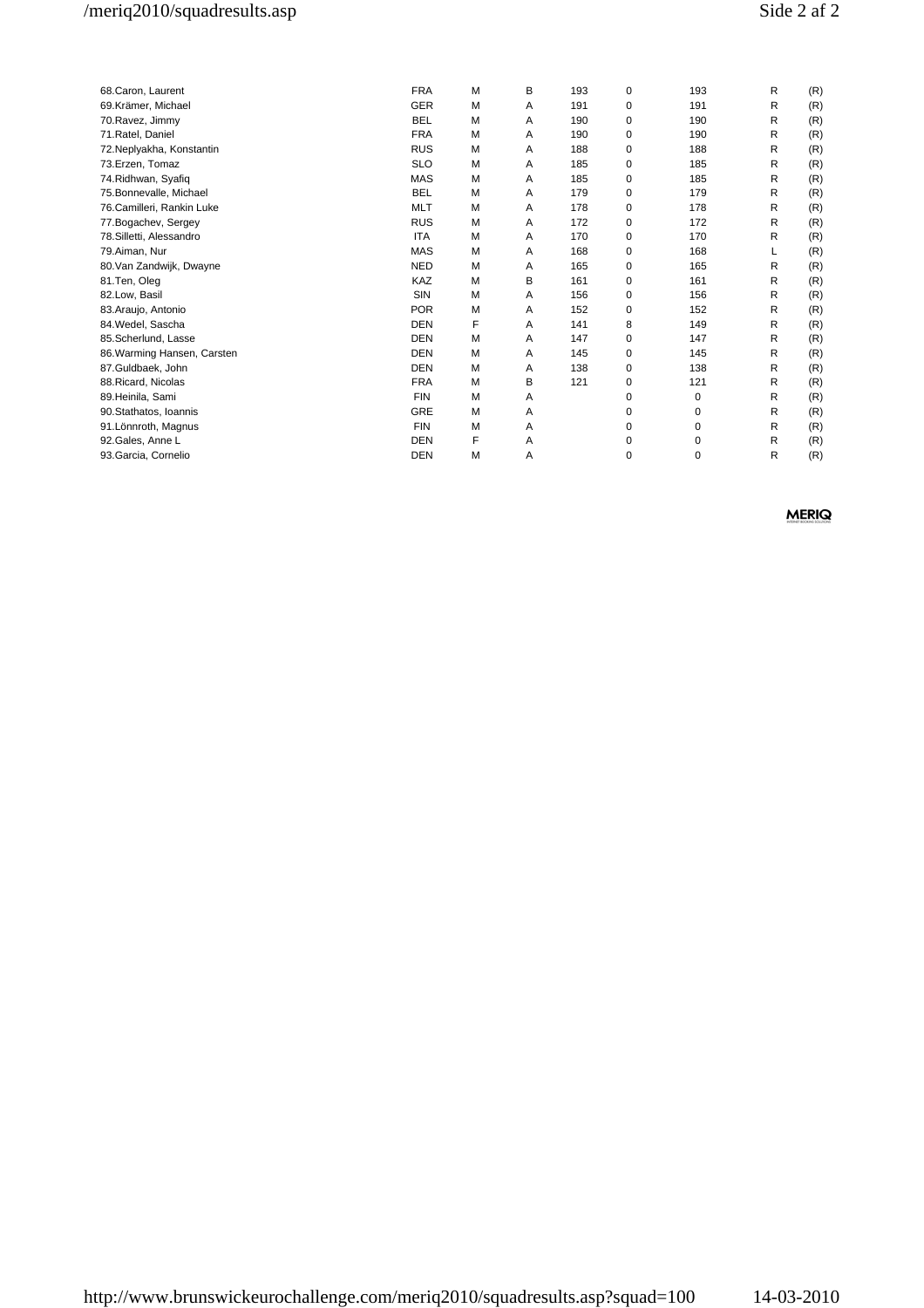### **TOTAL QUALIFICATION RESULTS**

# $\leq$  Back Export to Excel with separator:  $\begin{bmatrix} . \end{bmatrix}$   $\begin{bmatrix} . \end{bmatrix}$   $\begin{bmatrix} \text{Tab} \end{bmatrix}$

### How many players qualify for the finals?

### **QUALIFIED DIRECTLY TO FINAL STEP 2 (POSITION 1 - 16)**

| <b>RANK</b>    | <b>NAME</b>       | <b>NAT</b> | <b>GEN</b> | <b>CAT</b> | <b>BEST</b><br><b>PINS</b> | <b>LAST</b><br><b>GAME</b> | <b>SQUAD#</b> | <b>SQUAD</b><br><b>COUNT</b> | <b>HAND</b> |
|----------------|-------------------|------------|------------|------------|----------------------------|----------------------------|---------------|------------------------------|-------------|
| 1              | Pepe, Anthony     | <b>USA</b> | M          | Α          | 1572                       | 256                        | 10            | 1                            | L           |
| 2              | Fagan, Mike       | <b>USA</b> | M          | Α          | 1555                       | 300                        | 11            | 2                            | R           |
| 3              | Palermaa, Osku    | <b>FIN</b> | м          | Α          | 1532                       | 248                        | 16            | 2                            | R           |
| 4              | Joris, Nico       | <b>BEL</b> | м          | Α          | 1518                       | 255                        | 03            | 1                            | R           |
| 5              | Duke, Norm        | <b>USA</b> | M          | A          | 1515                       | 207                        | 18            | $\overline{2}$               | R           |
| 6              | Alix, Yoan        | <b>FRA</b> | M          | Α          | 1495                       | 256                        | 06            | 3                            | R.          |
| $\overline{7}$ | Flack, Nina       | <b>SWE</b> | F          | Α          | 1491                       | 230                        | 23            | 3                            | R           |
| 8              | Ratia, Jari       | <b>FIN</b> | M          | Α          | 1490                       | 279                        | 18            | 3                            | R           |
| 9              | Lehtonen, Kimmo   | <b>FIN</b> | M          | A          | 1486                       | 267                        | 11            | $\overline{2}$               |             |
| 10             | Ginge Jensen, Mai | <b>DEN</b> | F          | Α          | 1480                       | 252                        | 21            | 3                            | R           |
| 11             | Ang, Adrian       | <b>MAS</b> | M          | Α          | 1480                       | 210                        | 15            | 3                            | R           |
| 12             | Bohn III, Parker  | <b>USA</b> | M          | A          | 1477                       | 300                        | 20            | 3                            | R           |
| 13             | Pöllänen, Krista  | <b>FIN</b> | F          | A          | 1477                       | 241                        | 12            | 1                            | R.          |
| 14             | Ranta, Tony       | <b>FIN</b> | M          | Α          | 1472                       | 214                        | 16            | $\overline{2}$               | R.          |
| 15             | Thurlby, Rob      | <b>ENG</b> | M          | Α          | 1462                       | 232                        | 21            | $\overline{4}$               | R           |
| 16             | Arup, Mathias     | <b>SWE</b> | M          | Α          | 1461                       | 237                        | 18            | 3                            | R           |

## **QUALIFIED TO FINAL STEP 1 (POSITION 17 - 52)**

|             |                        |            |            |            | <b>BEST</b> | <b>LAST</b> |        | <b>SQUAD</b>            |              |
|-------------|------------------------|------------|------------|------------|-------------|-------------|--------|-------------------------|--------------|
| <b>RANK</b> | <b>NAME</b>            | <b>NAT</b> | <b>GEN</b> | <b>CAT</b> | <b>PINS</b> | <b>GAME</b> | SQUAD# | <b>COUNT</b>            | <b>HAND</b>  |
| 17          | Dorin-Ballard, Carolyn | <b>USA</b> | F          | Α          | 1459        | 287         | 08     | 3                       | $\mathsf{R}$ |
| 18          | Michaels, Adam         | ENG        | M          | Α          | 1459        | 274         | 22     | 5                       | L            |
| 19          | Koivuniemi, Mika       | <b>FIN</b> | M          | Α          | 1459        | 227         | 15     | 3                       | R            |
| 20          | Kong, Aaron            | MAS        | м          | Α          | 1457        | 237         | 09     | 3                       | R            |
| 21          | Williams, Stuart       | <b>ENG</b> | М          | Α          | 1456        | 248         | 21     | $\overline{\mathbf{4}}$ | R            |
| 22          | Gross, Thomas          | AUT        | М          | Α          | 1456        | 237         | 21     | 3                       | R            |
| 23          | Ruiz, Ildemaro         | VEN        | M          | Α          | 1455        | 265         | 22     | 4                       | R            |
| 24          | Torgersen, Tore        | <b>NOR</b> | M          | Α          | 1455        | 215         | 16     | $\overline{2}$          | R            |
| 25          | Glendert, Malin        | SWE        | F          | Α          | 1452        | 255         | 21     | 3                       | R            |
| 26          | Wendlandt, Steffen     | GER        | М          | Α          | 1450        | 265         | 15     | $\overline{c}$          | R            |
| 27          | Zulkifli, Zulmazran    | <b>MAS</b> | м          | Α          | 1445        | 238         | 15     | 3                       | R            |
| 28          | Stampe, Mik            | <b>DEN</b> | M          | Α          | 1445        | 204         | 22     | $\overline{2}$          | R            |
| 29          | Andersson, Robert      | <b>SWE</b> | М          | Α          | 1444        | 228         | 13     | $\overline{2}$          | R            |
| 30          | Larsen, Martin         | SWE        | М          | Α          | 1440        | 203         | 13     | $\overline{2}$          | R            |
| 31          | Smirnova, Evgeniya     | <b>RUS</b> | F          | Α          | 1439        | 232         | 22     | 3                       | R            |
| 32          | Rolland, Patrick       | <b>FRA</b> | M          | Α          | 1439        | 230         | 21     | $\overline{2}$          | L            |
| 33          | O'Neill, Bill          | <b>USA</b> | M          | Α          | 1437        | 258         | 08     | $\overline{2}$          | R            |
| 34          | Teece, Raymond         | <b>ENG</b> | M          | Α          | 1437        | 251         | 23     | 3                       | $\mathsf{R}$ |
| 35          | Öhrgaard, Fredrik      | DEN        | M          | Α          | 1436        | 268         | 23     | 3                       | R            |
| 36          | Rauth, Oliver          | <b>GER</b> | M          | Α          | 1432        | 247         | 11     | 1                       | L            |
| 37          | Penny, Kirsten         | <b>ENG</b> | F          | Α          | 1432        | 232         | 12     | $\overline{2}$          | $\mathsf{R}$ |
| 38          | Eklund, Dennis         | SWE        | М          | Α          | 1430        | 269         | 22     | 4                       | R            |
| 39          | Verbruggen, Gery       | <b>BEL</b> | М          | Α          | 1430        | 244         | 05     | $\overline{4}$          | L            |
| 40          | Voss, Brian            | <b>USA</b> | м          | Α          | 1425        | 289         | 23     | 4                       | R            |
| 41          | Vrabac, Dennis         | SWE        | М          | Α          | 1424        | 209         | 17     | $\overline{2}$          | R            |
| 42          | Canady, David          | <b>GER</b> | м          | Α          | 1423        | 249         | 22     | 5                       | R            |
| 43          | Haggerty, Pj           | <b>USA</b> | М          | Α          | 1423        | 195         | 12     | 3                       | R            |
| 44          | Baade, Marco           | <b>GER</b> | м          | Α          | 1421        | 207         | 11     | $\mathbf{1}$            | R            |
| 45          | Haandrikman, Carmen    | NED        | F          | Α          | 1420        | 283         | 11     | $\mathbf{1}$            | R            |
| 46          | Chai, Wendy            | MAS        | F          | Α          | 1420        | 246         | 12     | 4                       | R            |
| 47          | Nickel, Jens           | GER        | М          | Α          | 1419        | 235         | 18     | $\mathbf{1}$            | R            |
| 48          | Zavjalova, Diana       | LAT        | F          | Α          | 1416        | 256         | 20     | 3                       | R            |
| 49          | Larsen, Thomas         | DEN        | M          | Α          | 1413        | 246         | 15     | 3                       | $\mathsf{R}$ |
| 50          | Lagrange, Caroline     | CAN        | F          | Α          | 1412        | 245         | 13     | 3                       | R            |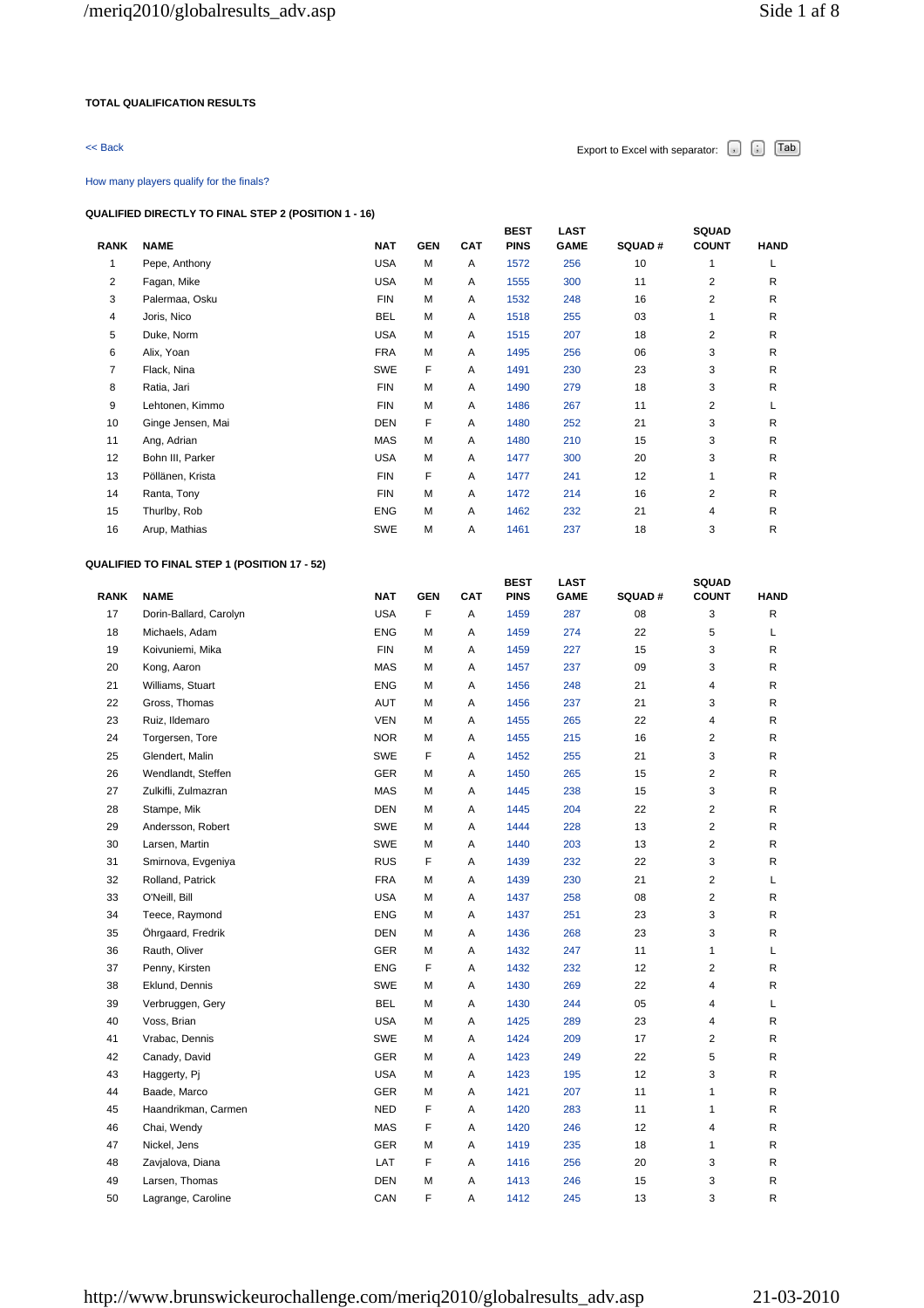| 51   | Hutchinson, Paul | DEN     | M A | 1408 | 225 | 12 |  |
|------|------------------|---------|-----|------|-----|----|--|
| - 52 | Kanold. Mikael   | SWE M A |     | 1407 | 225 | 18 |  |

## **SIX PLAYERS FROM THE FIRST WEEKEND (POSITION 53 - 58)**

The best six players from the first weekend not already qualified for the finals are shown here. These names can change until the last qualifying squad has been played.

### COMPLETE RESULTS FOR POSITION 53-58 >>

|             |                   |            |            |     | <b>BEST</b> | <b>LAST</b> |               | <b>SQUAD</b>   |             |
|-------------|-------------------|------------|------------|-----|-------------|-------------|---------------|----------------|-------------|
| <b>RANK</b> | <b>NAME</b>       | NAT        | <b>GEN</b> | CAT | <b>PINS</b> | <b>GAME</b> | <b>SQUAD#</b> | <b>COUNT</b>   | <b>HAND</b> |
| 53          | Sarmadi, Mohamade | <b>FRA</b> | М          | A   | 1402        | 258         | 02            | 2              | ┕           |
| 54          | Gauton, Marie     | <b>FRA</b> | F          | Α   | 1397        | 218         | 04            |                | R           |
| 55          | Cayez, Vincent    | <b>FRA</b> | М          | Α   | 1389        | 222         | 04            | 5              |             |
| 56          | Lebon, Jean Marc  | <b>BEL</b> | M          | A   | 1376        | 194         | 05            | 3              | R           |
| 57          | Jacobs, Mark      | <b>NED</b> | М          | A   | 1372        | 247         | 02            | $\overline{2}$ | R           |
| 58          | Neumann, Norman   | <b>GER</b> | М          | Α   | 1369        | 279         | 02            | $\overline{c}$ | R           |

## **SIX PLAYERS FROM THE DESPERADO (POSITION 59 - 64)**

The best six players from the Desperado on Saturday night will qualify for the final step 1.

|             |                     |            |            |            | <b>BEST</b> | <b>LAST</b> |               | <b>SQUAD</b> |             |
|-------------|---------------------|------------|------------|------------|-------------|-------------|---------------|--------------|-------------|
| <b>RANK</b> | <b>NAME</b>         | <b>NAT</b> | <b>GEN</b> | <b>CAT</b> | <b>PINS</b> | <b>GAME</b> | <b>SQUAD#</b> | <b>COUNT</b> | <b>HAND</b> |
| 59          | Nathan, Jason Yeong | SIN        | M          | A          | 277         |             |               |              | R           |
| 60          | Foley, Barry        | <b>IRL</b> | M          | Α          | 277         |             |               |              | R           |
| 61          | Muth, Jens          | <b>GER</b> | M          | Α          | 276         |             |               |              | R           |
| 62          | Jähi, Joonas        | <b>FIN</b> | M          | A          | 269         |             |               |              | R           |
| 63          | Voelkel, Dirk       | <b>GER</b> | M          | A          | 259         |             |               |              | R           |
| 64          | Buffa, Mark         | CAN        | M          | A          | 259         |             |               |              | R           |

### **POSITION 65 -**

| <b>RANK</b> | <b>NAME</b>           | <b>NAT</b> | <b>GEN</b> | <b>CAT</b> | <b>BEST</b><br><b>PINS</b> | <b>LAST</b><br><b>GAME</b> | SQUAD# | SQUAD<br><b>COUNT</b>   | <b>HAND</b>  |
|-------------|-----------------------|------------|------------|------------|----------------------------|----------------------------|--------|-------------------------|--------------|
| 65          | Maaswinkel, Priscilla | <b>NED</b> | F          | A          | 1406                       | 245                        | 21     | $\overline{c}$          | $\mathsf{R}$ |
| 66          | Karlsson, Tobias      | SWE        | М          | Α          | 1405                       | 213                        | 20     | 4                       | R            |
| 67          | Palermaa, Toni        | <b>FIN</b> | M          | Α          | 1402                       | 235                        | 20     | 4                       | R            |
| 68          | Giles, Zara           | <b>ENG</b> | F          | Α          | 1402                       | 233                        | 23     | 3                       | R            |
| 69          | Cavagnaro, Alex       | <b>USA</b> | M          | Α          | 1402                       | 197                        | 15     | $\overline{\mathbf{c}}$ | R            |
| 70          | Luoto, Patricia       | <b>GER</b> | F          | Α          | 1401                       | 234                        | 16     | $\overline{c}$          | R            |
| 71          | Andersin, Erik        | SWE        | M          | Α          | 1401                       | 226                        | 20     | 3                       | R            |
| 72          | Levikin, Artur        | LAT        | M          | Α          | 1401                       | 213                        | 23     | $\overline{c}$          | R            |
| 73          | Aziela, Zandra        | MAS        | F          | Α          | 1398                       | 267                        | 15     | 5                       | R            |
| 74          | Wells, John           | <b>ENG</b> | M          | Α          | 1398                       | 232                        | 16     | 3                       | R            |
| 75          | Moor, Paul            | <b>ENG</b> | M          | Α          | 1397                       | 234                        | 21     | 5                       | L            |
| 76          | Low, Basil            | SIN        | M          | Α          | 1396                       | 258                        | 11     | 3                       | R            |
| 77          | Jussila, Perttu       | <b>FIN</b> | M          | Α          | 1396                       | 222                        | 16     | 4                       | R            |
| 78          | Bohm, Patrick         | SWE        | M          | Α          | 1394                       | 250                        | 17     | $\overline{c}$          | R            |
| 79          | Stathatos, Ioannis    | GRE        | М          | Α          | 1392                       | 278                        | 23     | 3                       | R            |
| 80          | Sacco, Isabelle       | <b>FRA</b> | F          | Α          | 1391                       | 266                        | 09     | 4                       | R            |
| 81          | Wedel, Sascha         | <b>DEN</b> | F          | Α          | 1390                       | 252                        | 22     | 5                       | R            |
| 82          | Ljung, Peter          | SWE        | М          | Α          | 1389                       | 245                        | 23     | 5                       | L            |
| 83          | Kjeldsen, Kamilla     | <b>DEN</b> | F          | Α          | 1388                       | 252                        | 18     | 4                       | R            |
| 84          | Hulsch, Tina          | GER        | F          | Α          | 1388                       | 187                        | 20     | 3                       | R            |
| 85          | Luoto, Mika           | <b>FIN</b> | M          | Α          | 1387                       | 230                        | 17     | 4                       | L            |
| 86          | Aiman, Nur            | MAS        | M          | Α          | 1387                       | 204                        | 07     | 4                       | L            |
| 87          | Leandersson, Tomas    | <b>SWE</b> | M          | Α          | 1385                       | 255                        | 17     | 5                       | R            |
| 88          | Lotthe, Xavier        | <b>FRA</b> | M          | Α          | 1385                       | 237                        | 09     | 5                       | Г            |
| 89          | Ridhwan, Syafiq       | MAS        | M          | Α          | 1385                       | 226                        | 11     | 4                       | R            |
| 90          | Maragos, Leonidas     | GRE        | M          | Α          | 1382                       | 247                        | 23     | 3                       | R            |
| 91          | Adsbøl, Johnni        | <b>DEN</b> | M          | Α          | 1380                       | 196                        | 22     | 4                       | Г            |
| 92          | Bai Ernst, Michael    | <b>DEN</b> | м          | A          | 1378                       | 256                        | 21     | $\overline{c}$          | R            |
| 93          | Blase, Oliver         | GER        | М          | Α          | 1378                       | 220                        | 18     | $\overline{\mathbf{c}}$ | R            |
| 94          | Ainge, Nicki          | <b>ENG</b> | F          | Α          | 1377                       | 265                        | 22     | 5                       | R            |
| 95          | Lousdal, Anders       | <b>DEN</b> | M          | Α          | 1377                       | 233                        | 15     | 4                       | R            |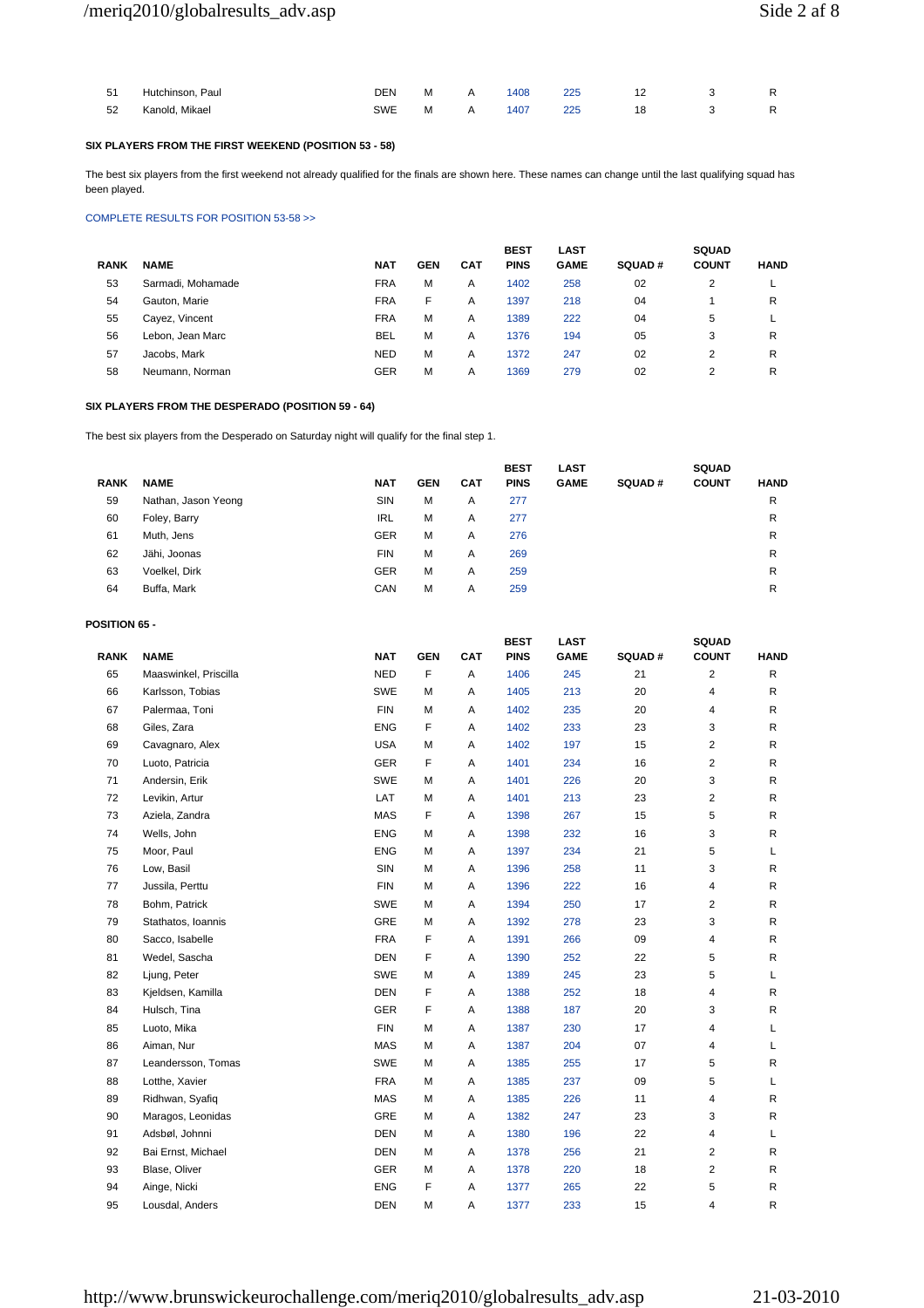| 96  | Frouvelle, Serge       | <b>FRA</b> | М | Α | 1377 | 214 | 17 | 5                       | R |
|-----|------------------------|------------|---|---|------|-----|----|-------------------------|---|
| 97  | Krämer, Michael        | <b>GER</b> | М | Α | 1376 | 222 | 12 | 3                       | R |
| 98  | Koh, Sharon            | MAS        | F | Α | 1376 | 194 | 09 | 4                       | R |
| 99  | Van Der Tol, Ghislaine | <b>NED</b> | F | Α | 1375 | 260 | 16 | $\overline{\mathbf{c}}$ | L |
| 100 | Broendsted, Britt      | <b>DEN</b> | F | Α | 1373 | 257 | 17 | 4                       | R |
| 101 | Ginge Jensen, Anja     | <b>DEN</b> | F | Α | 1373 | 231 | 12 | 4                       | R |
|     |                        |            |   |   |      |     |    |                         |   |
| 102 | Cundy, Darren          | <b>ENG</b> | М | Α | 1372 | 235 | 17 | 4                       | R |
| 103 | Ocando, Melvin         | <b>ESP</b> | М | Α | 1372 | 195 | 18 | 3                       | R |
| 104 | Andersson, Sandra      | SWE        | F | Α | 1370 | 287 | 21 | $\overline{c}$          | R |
| 105 | Manico, Bigi           | SUI        | F | Α | 1365 | 190 | 20 | 1                       | Г |
| 106 | Pöppler, Birgit        | GER        | F | Α | 1364 | 233 | 20 | 3                       | R |
| 107 | Barrett, Dom           | <b>ENG</b> | М | Α | 1364 | 187 | 19 | 6                       | R |
|     | Broers, Sander         |            |   |   |      |     |    |                         |   |
| 108 |                        | <b>NED</b> | М | Α | 1363 | 215 | 05 | $\overline{c}$          | R |
| 109 | Vorborg, Anders        | <b>DEN</b> | М | Α | 1361 | 257 | 21 | 3                       | R |
| 110 | Dugan, Grant           | <b>NIR</b> | М | Α | 1360 | 227 | 21 | 3                       | R |
| 111 | Günther, Kai           | GER        | М | Α | 1359 | 199 | 12 | 3                       | L |
| 112 | Sigmond, Marco         | <b>NED</b> | М | Α | 1359 | 195 | 11 | $\overline{2}$          | R |
| 113 | Unger, Stephan         | GER        | М | Α | 1358 | 279 | 20 | 3                       | Г |
| 114 | Mortensen, Jimmy Dan   | <b>DEN</b> | м | Α | 1357 | 235 | 23 | 4                       | R |
| 115 | Bolleby, Ulf           | <b>SWE</b> | м | Α | 1355 | 247 | 01 | $\overline{2}$          | R |
|     |                        |            |   |   |      |     |    |                         |   |
| 116 | Helminen, Jouni        | <b>FIN</b> | М | Α | 1355 | 192 | 13 | 3                       | R |
| 117 | Cuva, Tanya            | <b>GER</b> | F | Α | 1354 | 187 | 21 | 2                       | R |
| 118 | Berges, Mathieu        | SUI        | М | Α | 1354 | 148 | 16 | $\overline{c}$          | R |
| 119 | Wuylens, Vincent       | BEL        | М | Α | 1352 | 214 | 03 | $\mathbf{2}$            | R |
| 120 | Zulkifli, Shalin       | MAS        | F | Α | 1349 | 213 | 07 | 6                       | R |
| 121 | Lyratzis, Konstantinos | GRE        | М | Α | 1349 | 210 | 20 | 3                       | R |
| 122 | Guldbaek, John         | <b>DEN</b> | М | Α | 1349 | 159 | 16 | 4                       | R |
|     |                        |            |   |   |      |     |    |                         |   |
| 123 | Sacco, Francois        | <b>FRA</b> | М | Α | 1346 | 235 | 04 | 3                       | R |
| 124 | Holm Rasmussen, Rikke  | <b>DEN</b> | F | Α | 1345 | 230 | 16 | 3                       | R |
| 125 | Maggi, Mats            | <b>BEL</b> | М | Α | 1344 | 247 | 05 | 1                       | R |
| 126 | Kabowski, Eike         | GER        | М | Α | 1344 | 243 | 11 | 3                       | R |
| 127 | Michaud, Emmanuel      | <b>FRA</b> | М | Α | 1344 | 209 | 03 | $\overline{2}$          | R |
| 128 | Lim, Justin            | SIN        | М | Α | 1344 | 196 | 17 | 4                       | R |
| 129 | Salonen, Petteri       | <b>FIN</b> | М | Α | 1343 | 203 | 13 | 3                       | R |
| 130 | Virtanen, Kai          | <b>FIN</b> | М | Α | 1341 | 203 | 13 | 3                       | R |
|     |                        |            |   |   |      |     |    |                         |   |
| 131 | Gonze, Pierre-Yves     | <b>BEL</b> | М | Α | 1340 | 254 | 02 | $\overline{c}$          | R |
| 132 | Walmsley, Scott        | <b>NED</b> | М | Α | 1340 | 177 | 04 | $\overline{2}$          | R |
| 133 | Coussens, Michael      | BEL        | м | Α | 1338 | 217 | 04 | $\overline{c}$          | R |
| 134 | Krasavkin, Victor      | <b>RUS</b> | М | Α | 1338 | 215 | 20 | 3                       | R |
| 135 | Maier, Emily           | <b>USA</b> | F | Α | 1336 | 230 | 15 | 4                       | R |
| 136 | Kok, Wendy             | NED        | F |   |      |     |    |                         |   |
| 137 | Korkiamäki, Petra      |            |   |   |      | 201 | 02 | $\overline{\mathbf{c}}$ | R |
| 138 |                        |            |   | Α | 1336 |     |    |                         |   |
|     |                        | <b>FIN</b> | F | Α | 1335 | 224 | 20 | 3                       | R |
|     | Neumann, Jürgen        | GER        | М | Α | 1335 | 199 | 03 | 3                       | R |
| 139 | Johansson, Victoria    | <b>SWE</b> | F | Α | 1334 | 242 | 21 | $\overline{\mathbf{c}}$ | R |
| 140 | Giles, Matt            | <b>ENG</b> | М | Α | 1333 | 268 | 18 | 3                       | R |
| 141 | Machlitt, Patrick      | GER        | М | Α | 1333 | 205 | 04 | $\overline{\mathbf{c}}$ | R |
| 142 | Samain, J Marc         | <b>BEL</b> | М | Α | 1332 | 247 | 02 | $\mathbf{2}$            | R |
| 143 | Beckel, Martina        | GER        | F | Α | 1332 | 239 | 17 | $\overline{\mathbf{c}}$ | L |
|     |                        |            |   |   |      |     |    |                         |   |
| 144 | Shin, John Hyun        | KAZ        | М | Α | 1332 | 213 | 22 | 5                       | R |
| 145 | Garcia, Cornelio       | <b>DEN</b> | М | Α | 1327 | 200 | 23 | $\overline{\mathbf{c}}$ | R |
| 146 | Sazonov, Oleg          | <b>RUS</b> | м | Α | 1326 | 234 | 19 | 3                       | R |
| 147 | Nicolas, Alain         | <b>FRA</b> | м | Α | 1324 | 232 | 03 | 3                       | R |
| 148 | Fuerbacher, Roman      | AUT        | м | Α | 1323 | 190 | 17 | $\overline{\mathbf{c}}$ | L |
| 149 | Lönnroth, Magnus       | <b>FIN</b> | М | Α | 1323 | 173 | 17 | 3                       | R |
| 150 | Grabowski, Achim       | GER        | М | Α | 1321 | 178 | 13 | 3                       | R |
|     |                        |            |   |   |      |     |    |                         | R |
| 151 | Bonnevalle, Michael    | <b>BEL</b> | М | Α | 1319 | 268 | 09 | $\overline{\mathbf{c}}$ |   |
| 152 | Larsen, Nicolaj        | <b>DEN</b> | М | Α | 1319 | 248 | 17 | $\overline{\mathbf{c}}$ | R |
| 153 | Mackey, Conan          | IRL        | М | Α | 1319 | 232 | 23 | 3                       | R |
| 154 | Winternheimer, Pascal  | GER        | М | Α | 1317 | 193 | 03 | 3                       | R |
| 155 | Theissen, Tanja        | GER        | F | Α | 1315 | 240 | 17 | 3                       | R |
| 156 | Herbin, Sophie         | <b>FRA</b> | F | Α | 1311 | 263 | 03 | $\mathbf{1}$            | R |
| 157 | Alsaud, Abdulhakim     | <b>KSA</b> | М | Α | 1311 | 186 | 05 | 5                       | R |
| 158 | Hoffman, Bill          | <b>USA</b> | М | Α | 1310 | 257 | 08 | $\overline{\mathbf{c}}$ | R |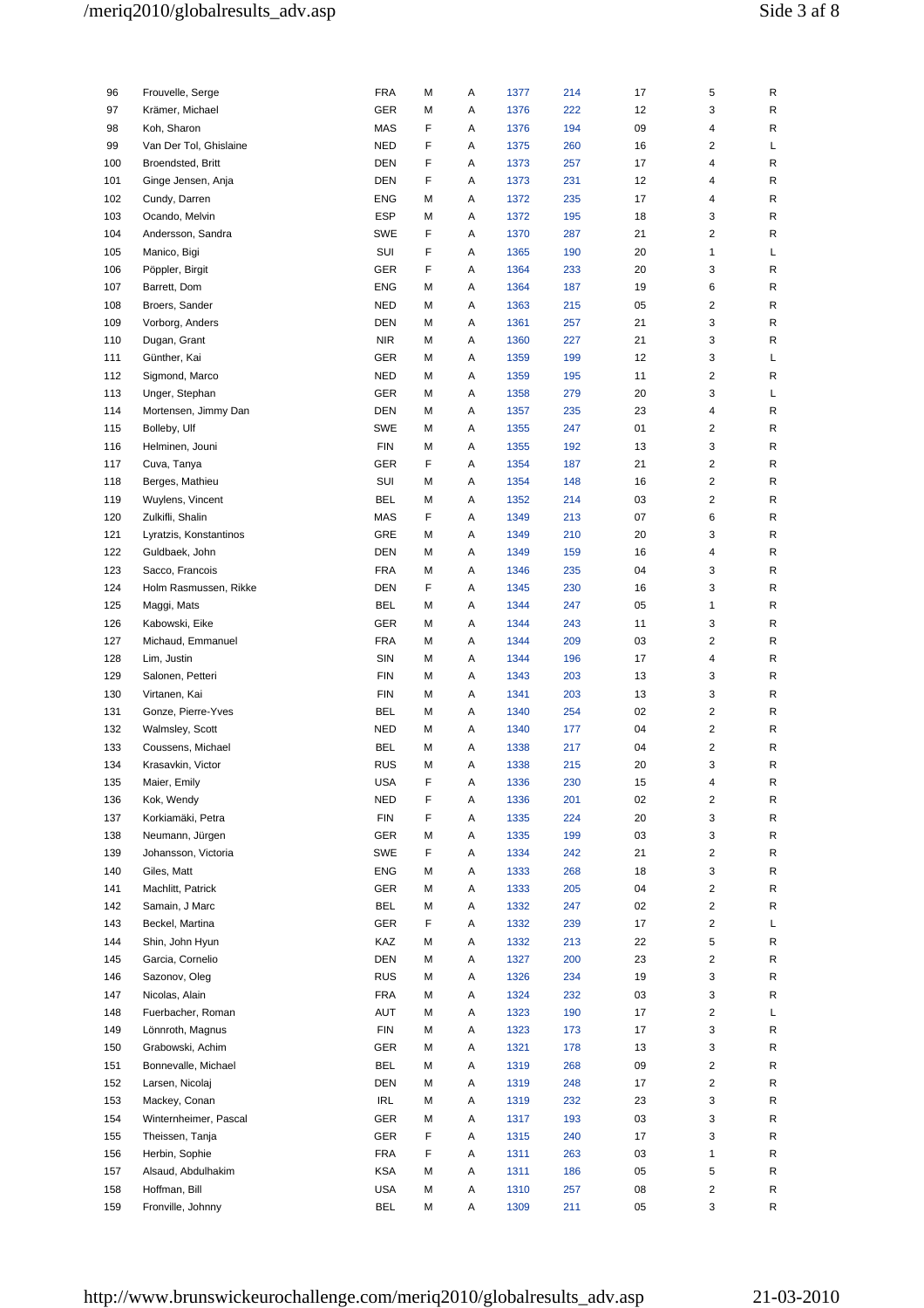# /meriq2010/globalresults\_adv.asp Side 4 af 8

|     | Caron, Laurent          | <b>FRA</b> | М | В | 1307 | 206 | 02 | 2                       | R |
|-----|-------------------------|------------|---|---|------|-----|----|-------------------------|---|
| 161 | Lavinal, Dimitri        | <b>FRA</b> | М | Α | 1306 | 246 | 08 | 1                       | R |
| 162 | Sacco, Thierry          | <b>FRA</b> | M | Α | 1306 | 192 | 04 | 3                       | L |
| 163 | Grundschober, Leopold   | AUT        | M | Α | 1305 | 149 | 22 | 2                       | R |
| 164 | Safiyah, Siti           | MAS        | F | Α | 1304 | 215 | 09 | 5                       | R |
| 165 | Teece, Richard          | <b>ENG</b> | M | Α | 1304 | 180 | 18 | 3                       | R |
| 166 | Silletti, Alessandro    | <b>POL</b> | М | Α | 1301 | 241 | 20 | 3                       | R |
| 167 | Tscharke, Uwe           | <b>GER</b> | M | Α | 1300 | 205 | 19 | 2                       | L |
| 168 | Derynck, Isabelle       | <b>FRA</b> | F | А | 1299 | 234 | 21 | 2                       | R |
| 169 | Kemps, Jelle            | <b>BEL</b> | М | Α | 1297 | 196 | 03 | $\overline{c}$          | R |
| 170 | Camilleri, Rankin Luke  | MLT        | M | Α | 1296 | 235 | 18 | 3                       | R |
| 171 | Breeschoten, Lisanne    | <b>NED</b> | F | Α | 1295 | 207 | 21 | $\overline{\mathbf{c}}$ | R |
| 172 | Maslova, Galina         | <b>RUS</b> | F | Α | 1294 | 242 | 21 | 2                       | R |
| 173 | Van Den Bogaard, Ron    | <b>NED</b> | М | Α | 1293 | 233 | 02 | $\overline{\mathbf{c}}$ | R |
| 174 | Gorbacheva, Yulia       | <b>RUS</b> | F | Α | 1292 | 256 | 15 | 5                       | R |
| 175 | Grillot, Claude         | <b>FRA</b> | M | Α | 1292 | 213 | 02 | $\overline{\mathbf{c}}$ | R |
| 176 | Kendall, Robert         | ENG        | M | Α | 1291 | 173 | 10 | $\overline{\mathbf{c}}$ | R |
| 177 | Alsaud, Mohammed        | <b>KSA</b> | М | Α | 1291 | 168 | 05 | 5                       | R |
| 178 | Ravez, Jimmy            | BEL        | М | Α | 1291 | 158 | 03 | 4                       | R |
| 179 | Hilferink, Ramon        | <b>NED</b> | М | Α | 1289 | 230 | 05 | 2                       | R |
| 180 | Heinila, Sami           | <b>FIN</b> | М | Α | 1289 | 219 | 13 | 2                       | R |
| 181 | Henry, Sébastien        | <b>FRA</b> | M | Α | 1288 | 228 | 21 | 4                       | R |
| 182 | Andersen, Louise        | DEN        | F | В | 1288 | 215 | 15 | 2                       | R |
| 183 | Erzen, Tomaz            | <b>SLO</b> | М | Α | 1288 | 205 | 17 | 3                       | R |
| 184 | Fedin, Alexey           | <b>RUS</b> | M | Α | 1286 | 235 | 15 | 4                       | R |
| 185 | Agerbo, Jesper          | <b>DEN</b> | М | А | 1284 | 199 | 19 | 4                       | R |
| 186 | Hulst, Phil             | <b>NED</b> | M | Α | 1284 | 192 | 06 | 4                       | R |
| 187 | Weidl, Sebastian        | <b>GER</b> | М | Α | 1283 | 222 | 18 | $\overline{c}$          | R |
| 188 | Yaroslavtsev, Alexey    | <b>RUS</b> | М | Α | 1282 | 217 | 20 | 5                       | R |
| 189 | Scherlund, Lasse        | DEN        | М | Α | 1281 | 233 | 17 | 2                       | R |
| 190 | Cardona, Alvar          | <b>ESP</b> | М | Α | 1281 | 216 | 15 | 4                       | R |
| 191 | Albarez, Sebastien      | <b>FRA</b> | M | Α | 1280 | 221 | 08 | 1                       | R |
| 192 | Landman, Marco          | <b>NED</b> | M | А | 1280 | 220 | 04 | 4                       | R |
| 193 | Warming Hansen, Carsten | <b>DEN</b> | M | Α | 1279 | 203 | 22 | 2                       | R |
| 194 | Van Leeuw, Vincent      | <b>BEL</b> | M | В | 1279 | 198 | 05 | $\overline{c}$          | R |
| 195 | Spil, Johnny            | <b>NED</b> | M | А | 1278 | 246 | 02 | 2                       | R |
| 196 | Okorokov, Maxim         | <b>RUS</b> | M | Α | 1278 | 204 | 02 | 3                       | R |
| 197 | Petrovskii, levgen      | <b>UKR</b> | M | Α | 1278 | 201 | 08 | 3                       | R |
| 198 | Kovalova, Darya         | <b>UKR</b> | F | Α | 1278 | 179 | 05 | 3                       | R |
| 199 | Van Der Meer, Sophie    | <b>NED</b> | F | Α | 1277 | 224 | 03 | $\overline{c}$          | R |
| 200 | Belgar, Rene            | GER        | М | Α | 1276 | 190 | 22 | $\overline{\mathbf{c}}$ | R |
| 201 | Ecoffey, Xavier         | SUI        | M | Α | 1276 | 189 | 21 | $\overline{\mathbf{c}}$ | R |
| 202 | Halluin, Mickael        | <b>FRA</b> | М | Α | 1275 | 246 | 07 | $\overline{c}$          | R |
| 203 | Montagne, Pierre        | <b>FRA</b> | M | Α | 1275 | 223 | 03 | $\overline{\mathbf{c}}$ | R |
| 204 | Murat-Mourgues, Valérie | <b>FRA</b> | F | Α | 1274 | 239 | 01 | $\overline{2}$          | R |
| 205 | Medveditskov, Alex      | <b>RUS</b> | М | Α | 1274 | 237 | 11 | 4                       | L |
| 206 | Farmer, Garret          | <b>FRA</b> | М | Α | 1273 | 203 | 03 | 3                       | R |
| 207 | Vandermeersch, Bernard  | <b>FRA</b> | М | Α | 1273 | 178 | 09 | 3                       | L |
| 208 | Parapini, Marco         | ITA        | М | Α | 1269 | 209 | 17 | $\overline{\mathbf{c}}$ | R |
| 209 | Long, James             | GER        | М | Α | 1268 | 217 | 08 | $\overline{c}$          | R |
| 210 | Trouniac, Elise         | <b>FRA</b> | F | Α | 1267 | 210 | 21 | $\overline{\mathbf{c}}$ | R |
| 211 | Kaiser, Laurent         | BEL        | М | Α | 1265 | 211 | 22 | 3                       | R |
| 212 | Starchenkov, Sergey     | <b>RUS</b> | М | Α | 1265 | 204 | 18 | 3                       | R |
| 213 | Lanos, Thibaut          | <b>FRA</b> | М | Α | 1264 | 205 | 05 | $\overline{\mathbf{c}}$ | R |
| 214 | Lepolard, Alexandre     | <b>FRA</b> | М | Α | 1262 | 265 | 03 | $\overline{2}$          | R |
| 215 | Grynyk, Yurii           | <b>UKR</b> | М | Α | 1262 | 215 | 07 | 3                       | R |
| 216 | Gales, Anne L           | <b>DEN</b> | F | Α | 1262 | 175 | 18 | $\overline{2}$          | R |
| 217 | Chemery, Christian      | <b>FRA</b> | М | Α | 1260 | 205 | 22 | 3                       | R |
| 218 | Janssens, Rafaël        | BEL        | М | Α | 1260 | 198 | 11 | 4                       | L |
| 219 | Koshelev, Oleg          | <b>RUS</b> | М | Α | 1259 | 193 | 13 | 3                       | R |
| 220 | Johanson jr., Magnus    | <b>SWE</b> | М | Α | 1256 | 219 | 17 | $\overline{\mathbf{c}}$ | R |
| 221 | Kondratyev, Olexandr    | <b>UKR</b> | М | Α | 1256 | 177 | 10 | 3                       | R |
| 222 | Rohde, Christian        | GER        | М | Α | 1255 | 248 | 04 | $\overline{c}$          | R |
| 223 | Etienne, Jérôme         | FRA        | М | Α | 1255 | 225 | 01 | 3                       | R |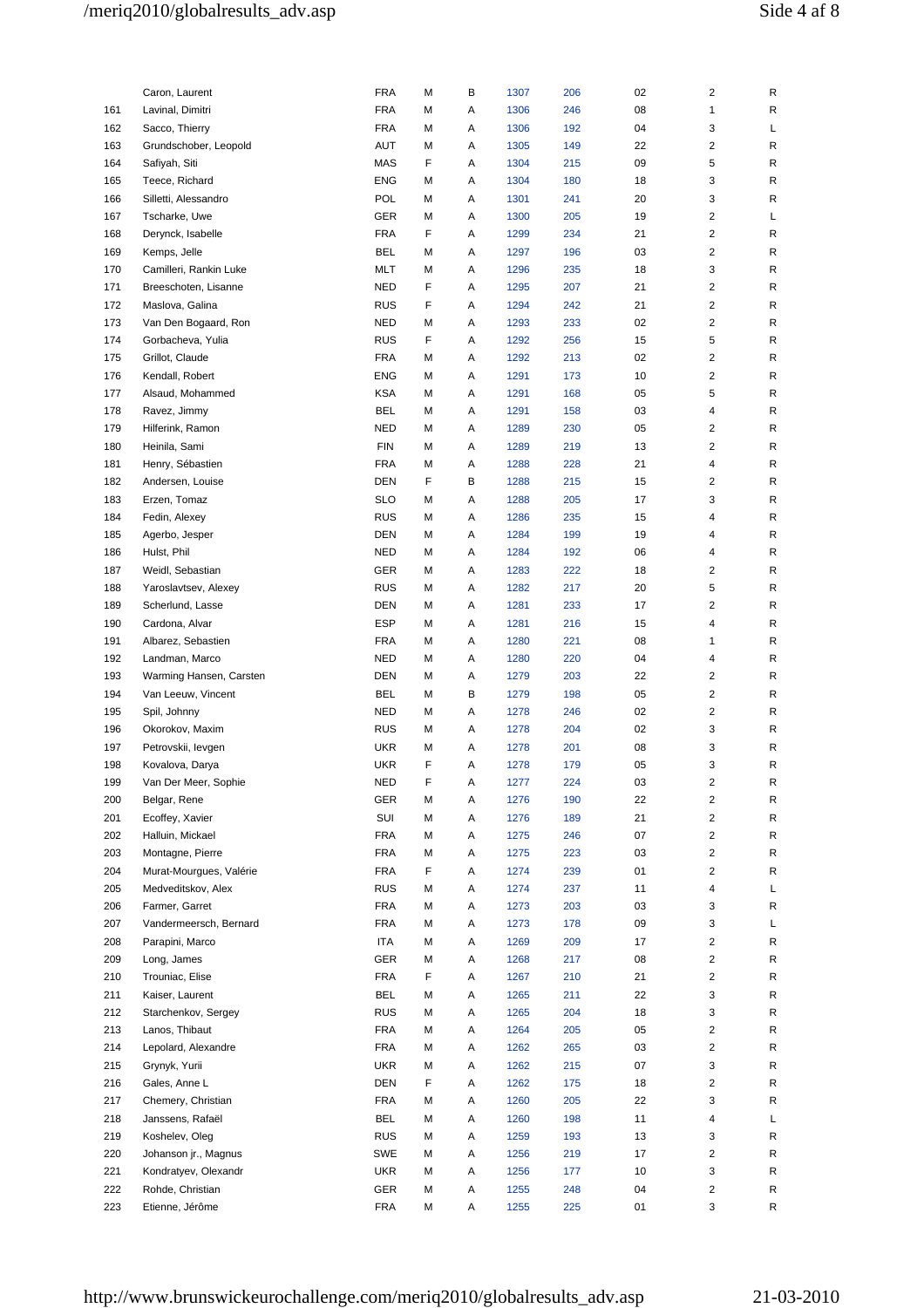# /meriq2010/globalresults\_adv.asp Side 5 af 8

|            | Francois, Fabien          | <b>FRA</b>               | М | Α | 1253         | 222 | 11       | 2              | R      |
|------------|---------------------------|--------------------------|---|---|--------------|-----|----------|----------------|--------|
| 225        | Rajaud, Pascal            | <b>FRA</b>               | М | Α | 1253         | 204 | 08       | 1              | R      |
| 226        | Marcellon Bertrand, Alain | <b>FRA</b>               | М | Α | 1253         | 193 | 20       | 1              | R      |
| 227        | Marchenko, Petr           | <b>RUS</b>               | M | В | 1251         | 223 | 15       | 2              | R      |
| 228        | Tomas, Cheska             | NED                      | F | Α | 1250         | 240 | 21       | 2              | R      |
| 229        | Lupilin, Alexey           | <b>RUS</b>               | М | Α | 1250         | 217 | 12       | 4              | R      |
| 230        | Vahidi, Alexandre         | IRI                      | M | Α | 1250         | 181 | 09       | 6              | R      |
| 231        | Milet, Xavier             | <b>BEL</b>               | M | Α | 1249         | 238 | 03       | 4              | R      |
| 232        | Van Der List, Wendy       | NED                      | F | Α | 1249         | 194 | 16       | 2              | L      |
| 233        | Kabrhel, Petr             | CZE                      | M | Α | 1249         | 192 | 14       | 3              | R      |
| 234        | Araujo, Antonio           | <b>POR</b>               | M | Α | 1248         | 227 | 19       | 3              | R      |
| 235        | Braine, Olivier           | <b>BEL</b>               | M | Α | 1247         | 227 | 05       | 3              | R      |
| 236        | Quittelier, Laurent       | <b>FRA</b>               | M | Α | 1247         | 194 | 20       | 2              | R      |
| 237        | Algreen-Ussing, Rasmus    | DEN                      | M | Α | 1245         | 234 | 20       | 3              | R      |
|            |                           |                          |   |   |              |     |          | 2              |        |
| 238        | Billaut, Yoni             | FRA                      | M | Α | 1244         | 192 | 03       |                | R      |
| 239        | Korablinova, Nadejda      | <b>RUS</b>               | F | Α | 1243         | 164 | 22       | 2              | R      |
| 240        | Pauwels, Bernard          | <b>FRA</b>               | M | Α | 1240         | 225 | 03       | 2              | R      |
| 241        | Leroy, Olivier            | <b>BEL</b>               | M | Α | 1238         | 216 | 21       | 4              | R      |
| 242        | Di Martino, Nathalie      | <b>FRA</b>               | F | Α | 1237         | 276 | 20       | 2              | R      |
| 243        | Sanders, Nicole           | NED                      | F | Α | 1237         | 200 | 15       | 3              | L      |
| 244        | Krämer, Dietmar           | GER                      | M | Α | 1236         | 194 | 03       | 3              | R      |
| 245        | Louridas, Mike            | <b>USA</b>               | M | Α | 1236         | 187 | 18       | 1              | R      |
| 246        | Gäbler, Tobias            | GER                      | M | Α | 1235         | 227 | 23       | 3              | R      |
| 247        | Bogachev, Sergey          | <b>RUS</b>               | M | Α | 1235         | 203 | 20       | 2              | R      |
| 248        | Riquet, Nicolas           | <b>FRA</b>               | M | Α | 1235         | 174 | 03       | 1              | Г      |
| 249        | Wiekeraad, Bianca         | <b>NED</b>               | F | Α | 1234         | 203 | 21       | 2              | R      |
| 250        | Mcloughlin, Daz           | IRL                      | M | Α | 1232         | 205 | 22       | 3              | L      |
| 251        | Pöntinen, Marjo           | <b>FIN</b>               | F | Α | 1232         | 205 | 12       | 3              | R      |
| 252        | Planchard, Marilyn        | <b>FRA</b>               | F | Α | 1232         | 201 | 08       | 1              | R      |
| 253        | Then, Oliver              | GER                      | M | Α | 1231         | 214 | 08       | 3              | R      |
| 254        | Maloisel, Franck          | <b>FRA</b>               | M | Α | 1231         | 192 | 06       | 2              | R      |
| 255        | Forestier, Nicolas        | <b>FRA</b>               | M | Α | 1231         | 168 | 18       | 2              | L      |
| 256        | Ankerdal, Michael         | DEN                      | M | Α | 1229         | 214 | 22       | 3              | R      |
| 257        | Schneider, Ilja           | GER                      | M | Α | 1229         | 184 | 12       | 2              | R      |
| 258        | Houbo Pedersen, Lotte     | DEN                      | F | Α | 1227         | 200 | 15       | 3              | R      |
| 259        | Rodriguez, Paco           | <b>ESP</b>               | M | Α | 1227         | 192 | 19       | 4              | R      |
| 260        | Lapshinskiy, Dmitriy      | <b>RUS</b>               | М | Α | 1226         | 277 | 20       | 3              | R      |
| 261        | Vancell, Philippe         | MLT                      | M | Α | 1226         | 231 | 22       | 3              | R      |
| 262        | Demierre, Nicolas         | <b>FRA</b>               | М | Α | 1222         | 289 | 08       | 1              | R      |
| 263        | Perniaux, Veronique       | <b>FRA</b>               | F | A | 1221         | 199 | 03       | 2              | L      |
| 264        | Vaynman, Marina           | RUS                      | F | В | 1219         | 212 | 16       | 2              | R      |
| 265        | Goossens, Katrien         | <b>BEL</b>               | F | Α | 1218         | 198 | 04       | 2              | R      |
| 266        | Tybl, Thomas              | AUT                      | M | Α | 1217         | 241 | 16       | $\overline{2}$ | R      |
| 267        | Prevost, Yannick          | <b>FRA</b>               | М | Α | 1216         | 186 | 07       | 1              | L      |
| 268        | Ancarani, Sandro          | SUI                      | М | Α | 1216         | 182 | 20       | 2              | R      |
| 269        | Van Dommelen, Remco       | NED                      | М | Α | 1215         | 235 | 05       | 1              | R      |
| 270        | Allak, Jean               | <b>FRA</b>               | М | Α | 1215         | 183 | 07       | 4              | R      |
| 271        | Chumak, Oleg              | <b>RUS</b>               | М | Α | 1212         | 199 | 20       | 3              | R      |
| 272        | Johansen, Stine           | DEN                      | F | в | 1208         | 211 | 21       | 2              | R      |
| 273        | Gendarme, Alain           | FRA                      | М | Α | 1207         | 234 | 03       | 1              | R      |
| 274        | Brach, Patrick            | GER                      | М | Α | 1205         | 224 | 03       | 1              | R      |
| 275        | Detemmerman, Bruno        | <b>FRA</b>               | М | Α | 1203         | 246 | 08       | $\mathbf{1}$   | R      |
| 276        | Jourdain, Jean-François   | <b>FRA</b>               | М | Α | 1203         | 205 | 03       | 3              | R      |
| 277        | Da Soledade, Eugénio      | <b>FRA</b>               | М | Α | 1202         | 222 | 05       | 1              | R      |
| 278        | Seve, Daniel              | <b>FRA</b>               | М | Α | 1202         | 205 | 08       | 1              | R      |
|            |                           |                          | F |   |              |     |          |                |        |
| 279<br>280 | Houck, Olivia             | <b>FRA</b><br><b>FRA</b> |   | в | 1202<br>1201 | 163 | 09<br>11 | 1<br>2         | R<br>R |
|            | Prou, Pierre              |                          | М | Α |              | 201 |          |                |        |
| 281        | Durupt, Jérome            | <b>FRA</b>               | М | Α | 1196         | 210 | 05       | $\overline{c}$ | R      |
| 282        | Rembry, Luc               | <b>FRA</b>               | М | Α | 1195         | 215 | 01       | 3              | R      |
| 283        | Sermand, Julien           | <b>FRA</b>               | М | Α | 1193         | 188 | 02       | 2              | R      |
| 284        | Pikkarainen, Miro         | FIN                      | М | Α | 1192         | 178 | 18       | 3              | R      |
| 285        | Riguet, Jean Pierre       | <b>FRA</b>               | М | Α | 1191         | 181 | 03       | 1              | R      |
| 286        | Sigmond, Ronald           | NED                      | М | Α | 1190         | 194 | 11       | $\overline{c}$ | R      |
| 287        | Ten, Oleg                 | KAZ                      | М | в | 1190         | 191 | 11       | 3              | R      |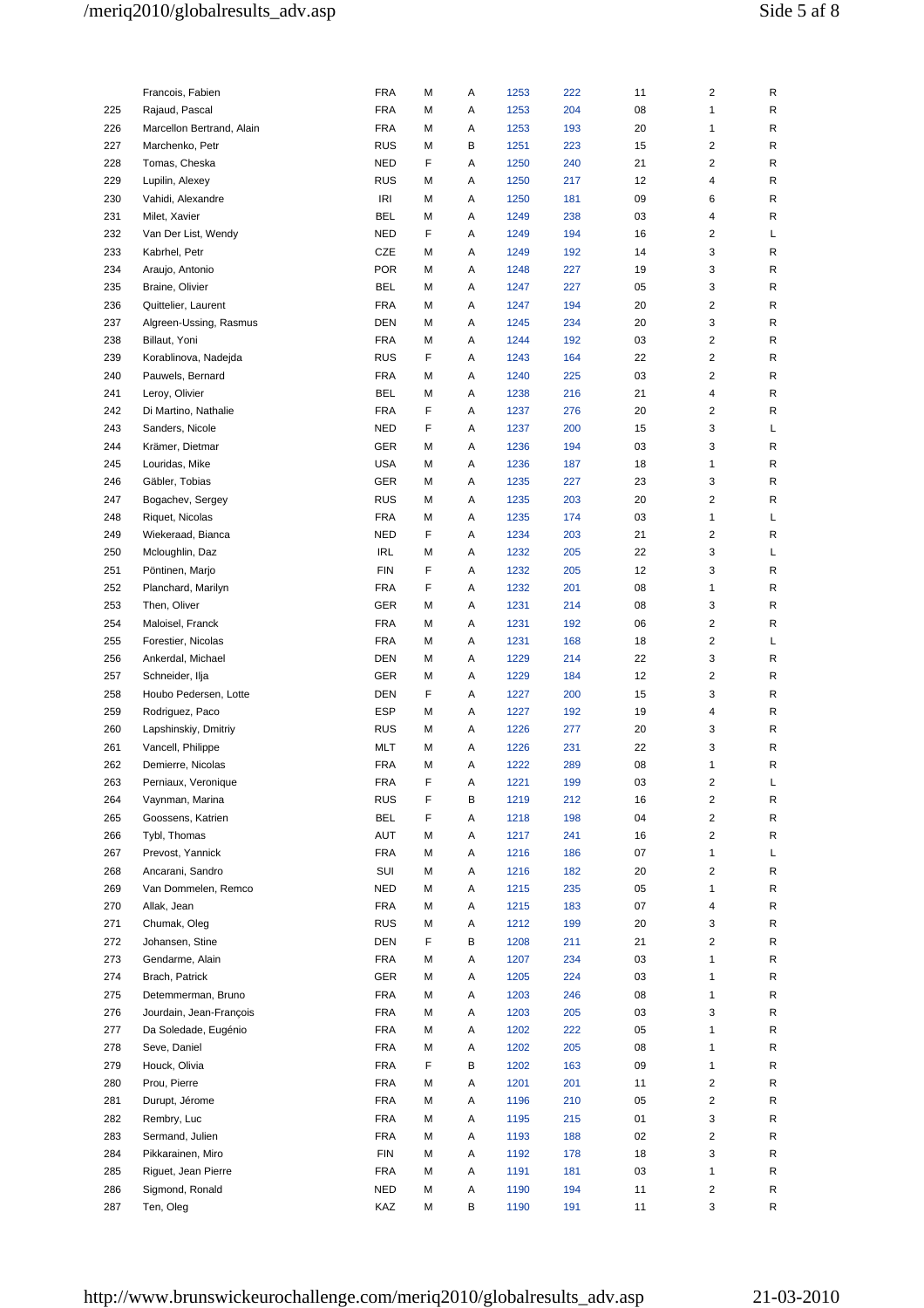|     | Jacques, Amandine                    | <b>FRA</b> | F      | Α | 1185 | 207 | 02 | $\overline{\mathbf{c}}$ | R |
|-----|--------------------------------------|------------|--------|---|------|-----|----|-------------------------|---|
| 289 | Sallas, Damien                       | <b>FRA</b> | М      | Α | 1185 | 202 | 03 | $\overline{\mathbf{c}}$ | R |
| 290 | Küppers, Heiko                       | GER        | М      | В | 1185 | 161 | 19 | $\overline{\mathbf{c}}$ | R |
| 291 | Cardon, Chrystelle                   | <b>FRA</b> | F      | В | 1184 | 179 | 01 | $\overline{\mathbf{c}}$ | R |
| 292 | Saint Marc, Aude                     | FRA        | F      | В | 1183 | 266 | 03 | $\overline{c}$          | R |
| 293 | Heberle, Nicole                      | GER        | F      | Α | 1182 | 205 | 18 | $\mathbf{1}$            | Г |
| 294 | Guldbaek, Heidi                      | DEN        | F      | Α | 1180 | 172 | 19 | 3                       | R |
| 295 | Maffre, Bastien                      | FRA        | М      | Α | 1178 | 266 | 03 | 3                       | R |
| 296 | Piquet, Yohann                       | FRA        | М      | Α | 1178 | 222 | 08 | 1                       | R |
| 297 | Bland Jr., Ken                       | <b>NOR</b> | М      | Α | 1177 | 221 | 11 | 5                       | R |
| 298 | Dolinsek, Mojca                      | <b>SLO</b> | F      | Α | 1177 | 212 | 11 | 1                       | R |
| 299 | Cardi, Laetitia                      | FRA        | F      | Α | 1177 | 207 | 22 | 2                       | R |
| 300 | Milkovich, Slavolub                  | <b>SRB</b> | М      | В | 1177 | 181 | 18 | $\overline{c}$          | R |
| 301 | Lecomte, Laurent                     | BEL        | М      | Α | 1177 | 175 | 03 | 1                       | R |
| 302 | Neplyakha, Konstantin                | <b>RUS</b> | М      | Α | 1176 | 244 | 14 | $\overline{\mathbf{c}}$ | R |
| 303 | Renier, Michel                       | FRA        | М      | Α | 1176 | 164 | 11 | $\mathbf{1}$            | Г |
| 304 | Depy, Julien                         | FRA        | М      | Α | 1175 | 184 | 05 | 3                       | R |
| 305 | Roux, Catherine                      | FRA        | F      | Α | 1175 | 151 | 08 | 1                       | R |
| 306 | Van Zandwijk, Dwayne                 | <b>NED</b> | М      | Α | 1174 | 175 | 23 | $\overline{\mathbf{c}}$ | R |
| 307 | Boulot, Yohan                        | <b>FRA</b> | М      | В | 1173 | 233 | 18 | $\overline{c}$          | R |
| 308 | Umnyakova, Nadya                     | <b>RUS</b> | F      | В | 1173 | 225 | 08 | $\overline{\mathbf{c}}$ | R |
| 309 | Hendriks, Louis                      | <b>NED</b> | М      | Α | 1172 | 201 | 23 | $\overline{c}$          | R |
| 310 | Goto, Shigefumi                      | JPN        | М      | Α | 1171 | 216 | 02 | 3                       | R |
| 311 | Onteniente, Patrick                  | FRA        | М      | в | 1169 | 204 | 02 | 3                       | R |
| 312 | Gorg, Martin                         | CZE        | М      | Α | 1169 | 200 | 14 | 3                       | L |
| 313 | Efimova, Zaryana                     | <b>RUS</b> | F      | Α | 1167 | 196 | 20 | 3                       | R |
| 314 | Dedenon, Thierry                     | SUI        | М      | Α | 1167 | 190 | 07 | 3                       | L |
| 315 | Glorieux, Patrick                    | FRA        | М      | Α | 1164 | 224 | 04 | $\overline{\mathbf{c}}$ | R |
| 316 | Vallons, Robert                      | BEL        | М      | В | 1164 | 217 | 05 | $\overline{c}$          | R |
| 317 | Vaynman, Aleksey                     | <b>RUS</b> | М      | В | 1163 | 164 | 18 | $\overline{\mathbf{c}}$ | R |
| 318 | Vo, Thanh Thien                      | FRA        | М      | Α | 1161 | 243 | 08 | $\overline{\mathbf{c}}$ | R |
| 319 | Gillet, Romain                       | FRA        | М      | Α | 1159 | 191 | 15 | 3                       | R |
| 320 | Cardona Rosel, Alvaro-José           | ESP        | М      | Α | 1159 | 176 | 19 | $\overline{\mathbf{c}}$ | R |
| 321 |                                      | FRA        |        | Α | 1158 | 176 | 11 | 1                       |   |
| 322 | Dubien, Phillipe<br>Likholay, Alla   | <b>RUS</b> | М<br>F | B |      |     | 15 | $\overline{c}$          | R |
|     |                                      |            |        |   | 1157 | 192 |    |                         | R |
| 323 | Audrain, Frédéric                    | FRA        | М      | Α | 1156 | 205 | 03 | 3<br>1                  | R |
| 324 | Smith, Robbie                        | <b>USA</b> | М      | Α | 1156 | 197 | 02 |                         | L |
| 325 | Ramaniraka, Patrick                  | FRA        | М      | В | 1155 | 221 | 05 | 4                       | R |
| 326 | Van Eyken, Ives                      | BEL        | М      | Α | 1155 | 205 | 05 | $\overline{\mathbf{c}}$ | R |
| 327 | Prohan, Sergey<br>Pottier, Jean Paul | <b>RUS</b> | м      | Α | 1155 | 181 | 15 | 1                       | R |
| 328 |                                      | FRA        | М      | Α | 1155 | 135 | 08 | $\mathbf{1}$            | R |
| 329 | Haest, Michael                       | BEL        | М      | Α | 1149 | 268 | 10 | 3                       | R |
| 330 | Smith, Allan                         | <b>USA</b> | М      | Α | 1149 | 199 | 23 | $\mathbf{1}$            | L |
| 331 | Demoutiez, Jean Marie                | BEL        | М      | Α | 1144 | 189 | 07 | 1                       | R |
| 332 | Strobbe, Yves                        | FRA        | М      | Α | 1143 | 174 | 09 | $\overline{\mathbf{c}}$ | R |
| 333 | Oseredko, Vyacheslav                 | <b>UKR</b> | М      | Α | 1142 | 225 | 07 | 3                       | R |
| 334 | Van Imbeck, Sylvain                  | FRA        | М      | Α | 1142 | 181 | 03 | 1                       | R |
| 335 | Ratel, Daniel                        | FRA        | М      | Α | 1139 | 175 | 08 | 5                       | R |
| 336 | Plantard, Laurent                    | FRA        | М      | Α | 1134 | 215 | 04 | 3                       | R |
| 337 | Kuznetsov, Yevgeniy                  | KAZ        | М      | в | 1134 | 150 | 22 | 5                       | R |
| 338 | Konstantin, Matvienko                | <b>RUS</b> | М      | Α | 1133 | 204 | 09 | $\overline{\mathbf{c}}$ | R |
| 339 | Morel, Alexandre                     | FRA        | М      | Α | 1130 | 179 | 02 | $\overline{c}$          | R |
| 340 | Fouquet, Didier                      | FRA        | М      | Α | 1129 | 199 | 02 | $\overline{\mathbf{c}}$ | R |
| 341 | Leleu, François                      | FRA        | М      | В | 1129 | 181 | 09 | 1                       | R |
| 342 | Knöbl, Werner                        | GER        | М      | Α | 1126 | 202 | 18 | $\overline{c}$          | R |
| 343 | Ravez, Stephanie                     | FRA        | F      | В | 1126 | 174 | 03 | 1                       | R |
| 344 | Lefevre, Jonathan                    | FRA        | М      | Α | 1124 | 193 | 06 | 1                       | R |
| 345 | Semmahi, Mohamed                     | BEL        | М      | Α | 1119 | 169 | 17 | 3                       | R |
| 346 | Kabrhel, Jiri                        | CZE        | М      | Α | 1118 | 187 | 09 | $\overline{\mathbf{c}}$ | R |
| 347 | Moreau, Jean-Paul                    | FRA        | М      | в | 1118 | 157 | 13 | 4                       | R |
| 348 | Ahmetov, Saken                       | KAZ        | М      | В | 1116 | 191 | 11 | 3                       | R |
| 349 | Lopes, Vitor                         | <b>POR</b> | М      | Α | 1109 | 177 | 08 | $\overline{\mathbf{c}}$ | R |
| 350 | Rajaud, Catherine                    | FRA        | F      | В | 1109 | 166 | 08 | $\overline{\mathbf{c}}$ | R |
| 351 | Belhomme, Arnaud                     | FRA        | М      | Α | 1108 | 193 | 08 | 3                       | R |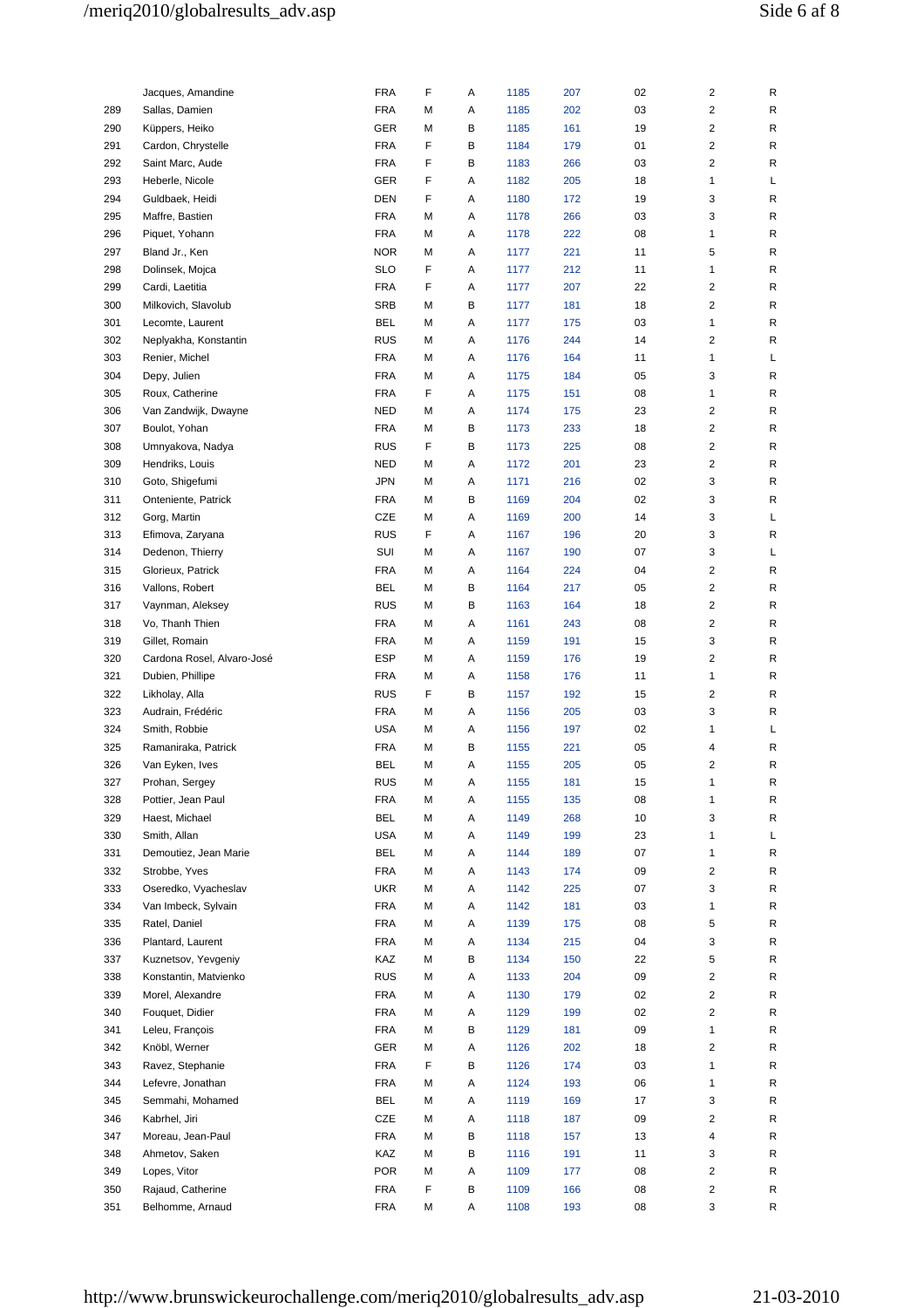|            | Cantrel, Alain                     | FRA                      | М      | В | 1105 | 215        | 14       | 2              | R      |
|------------|------------------------------------|--------------------------|--------|---|------|------------|----------|----------------|--------|
| 353        | Desodt, Stijn                      | BEL                      | М      | Α | 1105 | 182        | 07       | 1              | R      |
| 354        | Cordelet, Ambre                    | <b>FRA</b>               | F      | В | 1104 | 198        | 12       | 2              | R      |
| 355        | Marchand, Yvon                     | <b>FRA</b>               | М      | Α | 1103 | 167        | 05       | 2              | R      |
| 356        | Cuvilliez, Laurent                 | <b>FRA</b>               | М      | Α | 1102 | 188        | 05       | 2              | R      |
| 357        | Shershakov, Nikolay                | <b>RUS</b>               | М      | Α | 1101 | 147        | 19       | 4              | R      |
| 358        | Merkel, Ralf                       | GER                      | M      | Α | 1099 | 179        | 02       | 2              | R      |
| 359        | Etourneaud, Philippe               | <b>FRA</b>               | М      | Α | 1099 | 125        | 01       | $\mathbf{1}$   | R      |
| 360        |                                    | <b>FRA</b>               | М      | В | 1097 | 215        | 11       | 1              | R      |
|            | Basle, Pascal<br>Goglin, Guillaume |                          |        |   |      |            |          |                |        |
| 361<br>362 | Dolginov, Alexandr                 | <b>FRA</b><br><b>RUS</b> | М<br>М | Α | 1096 | 220<br>181 | 08<br>16 | 1<br>2         | R<br>R |
|            |                                    |                          |        | Α | 1096 |            |          |                |        |
| 363        | Vallons, Melissa                   | BEL                      | F      | Α | 1092 | 184        | 05       | 1              | R      |
| 364        | Lavrut, Armand                     | <b>FRA</b>               | М      | Α | 1090 | 211        | 18       | $\mathbf{1}$   | R      |
| 365        | Haest, Kylian                      | BEL                      | М      | В | 1090 | 192        | 04       | 3              | L      |
| 366        | Mataich, Hafid                     | MAR                      | М      | А | 1089 | 235        | 22       | 2              | R      |
| 367        | Ricard, Nicolas                    | <b>FRA</b>               | М      | В | 1089 | 156        | 03       | 3              | R      |
| 368        | Francois, Kévin                    | <b>FRA</b>               | м      | Α | 1087 | 170        | 03       | 1              | L      |
| 369        | Mahieux, Serge                     | <b>FRA</b>               | M      | Α | 1080 | 255        | 03       | $\mathbf{1}$   | R      |
| 370        | Soukup, Richard                    | CZE                      | M      | Α | 1079 | 164        | 12       | 2              | R      |
| 371        | Medveditskov, Uriy                 | <b>RUS</b>               | М      | В | 1078 | 193        | 12       | 4              | R      |
| 372        | Le Brun, Dominique                 | <b>FRA</b>               | М      | Α | 1078 | 187        | 06       | 3              | R      |
| 373        | Saint Marc, Gildas                 | <b>FRA</b>               | М      | Α | 1077 | 151        | 03       | 2              | R      |
| 374        | Extra, Michael                     | <b>NED</b>               | М      | Α | 1075 | 160        | 04       | 1              | R      |
| 375        | Madsen, Malene                     | <b>DEN</b>               | F      | В | 1073 | 157        | 15       | 2              | R      |
| 376        | Heimann, Dietmar                   | GER                      | М      | Α | 1072 | 184        | 03       | $\overline{c}$ | R      |
| 377        | Van Glabbeek, Eric                 | <b>NED</b>               | М      | В | 1072 | 171        | 03       | 1              | R      |
| 378        | Cocco, Gino                        | <b>FRA</b>               | M      | Α | 1068 | 212        | 08       | 1              | R      |
| 379        | Balley, Jean Marc                  | <b>FRA</b>               | M      | Α | 1066 | 173        | 08       | $\mathbf{1}$   | R      |
| 380        | Jacques, Pepita                    | <b>FRA</b>               | F      | Α | 1065 | 176        | 22       | 1              | R      |
| 381        | Hundeboll, Louise                  | <b>DEN</b>               | F      | Α | 1063 | 209        | 21       | 2              | R      |
| 382        | Kovacic, Bojan                     | <b>SRB</b>               | М      | Α | 1053 | 205        | 02       | 3              | R      |
| 383        | Vanderhaeghen, Gino                | BEL                      | М      | А | 1053 | 175        | 06       | $\mathbf{1}$   | R      |
| 384        | Apanyakin, Anatoliy                | <b>RUS</b>               | М      | В | 1047 | 177        | 16       | 2              | R      |
| 385        | Apanyakina, Kseniya                | <b>RUS</b>               | F      | В | 1046 | 195        | 15       | 1              | R      |
| 386        | Fourcade, Christian                | <b>FRA</b>               | М      | Α | 1046 | 154        | 08       | 1              | R      |
| 387        | Pickett Jr, Bernard                | <b>USA</b>               | м      | Α | 1044 | 176        | 02       | 1              | R      |
| 388        | Franc, Svatopluk                   | CZE                      | M      | Α | 1043 | 179        | 06       | 3              | R      |
| 389        | Lefrancois, Patrick                | FRA                      | М      | Α | 1038 | 155        | 08       | 1              | R      |
| 390        | De Wandeleer, Jan                  | BEL                      | М      | В | 1035 | 205        | 02       | 1              | R      |
| 391        | Knöbl, Franziska                   | GER                      | F      | в | 1034 | 157        | 21       | 2              | R      |
| 392        | Bretteville, Elise                 | <b>FRA</b>               | F      | Α | 1034 | 146        | 01       | 2              | R      |
| 393        | Surmilin, Oleg                     | <b>RUS</b>               | М      | В | 1033 | 157        | 22       | 2              | R      |
| 394        | Meyrignac, Vincent                 | <b>FRA</b>               | M      | Α | 1028 | 178        | 02       | 2              | R      |
| 395        | Fabert, Florian                    | <b>FRA</b>               | M      | Α | 1026 | 167        | 04       | $\mathbf{1}$   | R      |
| 396        | Lenting, Ronnie                    | NED                      | М      | В | 1026 | 138        | 04       | $\mathbf{1}$   | L      |
| 397        | Chatfield, Lee                     | <b>ENG</b>               | М      | Α | 1025 | 195        | 17       | 1              | R      |
| 398        | Leonard, Jean Michel               | <b>BEL</b>               | М      | Α | 1025 | 194        | 04       | 2              | R      |
| 399        | Lebeau, Philippe                   | GER                      | М      | Α | 1023 | 143        | 08       | 3              | R      |
| 400        | Milkovich, Elena                   | <b>RUS</b>               | F.     | В | 1018 | 176        | 19       | 2              | R      |
| 401        | Desgoutte, Jean Pierre             | <b>FRA</b>               | М      | Α | 1016 | 218        | 02       | $\mathbf{1}$   | L      |
| 402        | Knöbl, Carina                      | GER                      | F      | В | 1015 | 171        | 18       | 1              | R      |
| 403        | Robert, Nadine                     | <b>FRA</b>               | F      | В | 1015 | 165        | 06       | 1              | R      |
| 404        | Gouveia, Natercia                  | <b>POR</b>               | F      | Α | 1011 | 147        | 11       | 2              | R      |
| 405        | Istomina, Kseniya                  | <b>RUS</b>               | F      | В | 1010 | 173        | 15       | 1              | R      |
| 406        | Carré, Adèle                       | <b>FRA</b>               | F      | В | 1009 | 170        | 04       | $\mathbf{1}$   | R      |
| 407        | Boursier, Dimitri                  | <b>FRA</b>               | M      | В | 1004 | 165        | 01       | 1              | R      |
| 408        | Giambeli, Louis                    | <b>FRA</b>               | М      | В | 1002 | 171        | 01       | $\mathbf{1}$   | R      |
| 409        | Aust, Michael                      | GER                      | М      | Α | 1000 | 164        | 03       | 2              | R      |
| 410        | Strbac, Vladimir                   | <b>SRB</b>               | М      | Α | 999  | 186        | 05       | 4              | L      |
| 411        | Aernoudt, Jacky                    | BEL                      | М      | В | 999  | 156        | 19       | 2              | R      |
| 412        | Albert, Bernadette                 | <b>FRA</b>               | F      | В | 996  | 122        | 01       | 1              | R      |
| 413        | Brams, Mitch                       | BEL                      | М      | Α | 992  | 167        | 05       | $\mathbf{1}$   | R      |
| 414        | Laurenson, Jerome                  | <b>FRA</b>               | M      | Α | 990  | 183        | 02       | $\mathbf{1}$   | R      |
| 415        | Williams, Robert                   | <b>USA</b>               | М      | А | 983  | 154        | 02       | 1              | R      |
|            |                                    |                          |        |   |      |            |          |                |        |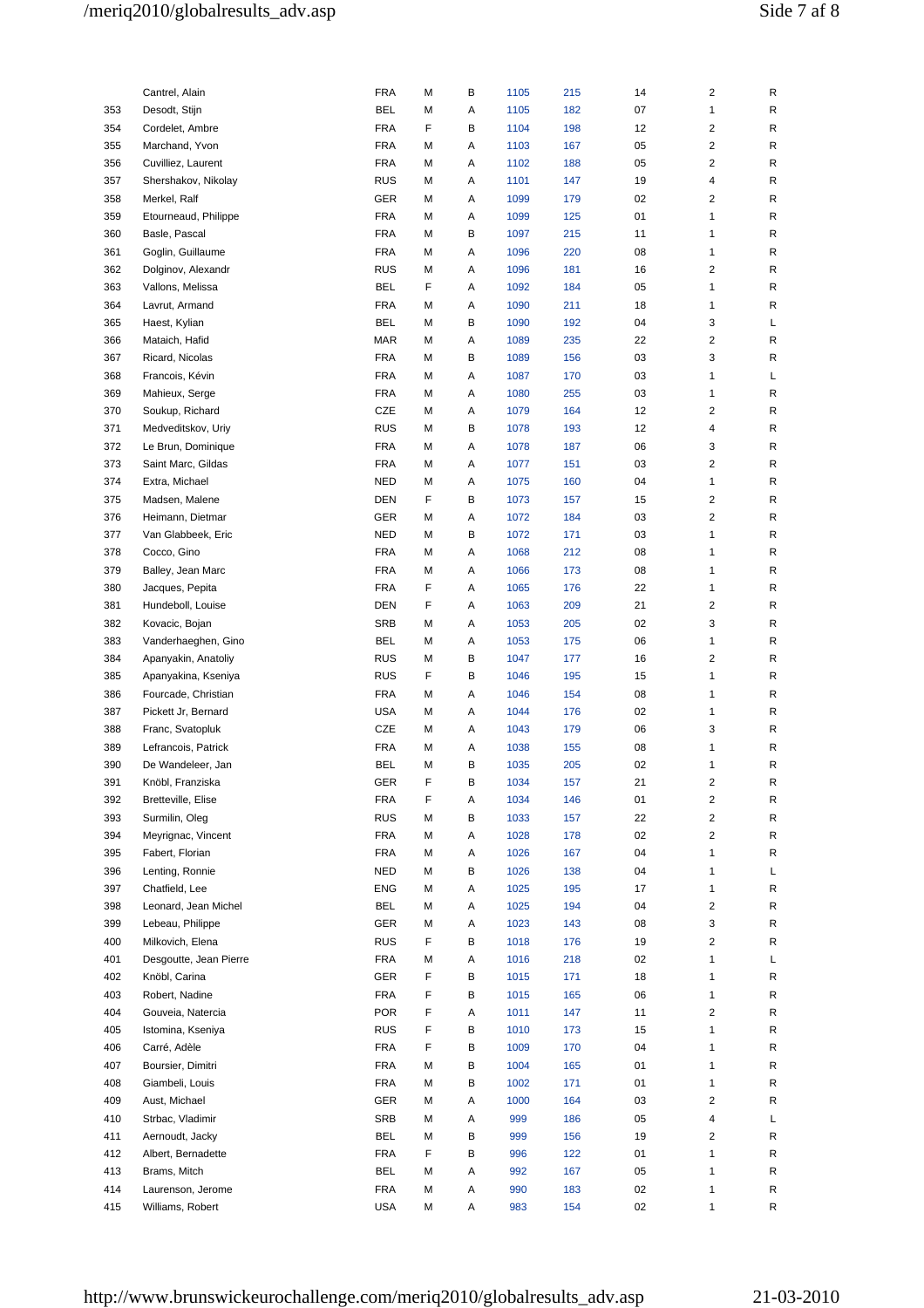# /meriq2010/globalresults\_adv.asp Side 8 af 8

|     | Derambure, Bernard         | <b>FRA</b> | М | В | 981 | 152 | 11 | 1                       | R            |
|-----|----------------------------|------------|---|---|-----|-----|----|-------------------------|--------------|
| 417 | Chenayer, Christian        | <b>FRA</b> | М | Α | 980 | 168 | 08 | $\mathbf{1}$            | $\mathsf{R}$ |
| 418 | Croquison, Laura           | <b>FRA</b> | F | В | 979 | 174 | 08 | 1                       | R            |
| 419 | Tyan, Dmitriy              | KAZ        | М | В | 975 | 132 | 20 | 3                       | R            |
| 420 | Gigas, Pascal              | <b>BEL</b> | М | Α | 970 | 209 | 05 | $\overline{2}$          | R            |
| 421 | Cat, Jean Francois         | <b>FRA</b> | М | В | 966 | 194 | 03 | 1                       | R            |
| 422 | Bourdila, Christophe       | <b>FRA</b> | М | B | 964 | 146 | 14 | 3                       | Г            |
| 423 | Orel, Jean Claude          | <b>FRA</b> | М | B | 961 | 181 | 01 | $\overline{2}$          | R            |
| 424 | Meerbeek, Dick             | <b>NED</b> | М | Α | 959 | 164 | 02 | 1                       | L            |
| 425 | Suslov, Pavel              | <b>RUS</b> | М | В | 957 | 150 | 11 | 1                       | R            |
| 426 | Francois, Michel           | <b>BEL</b> | М | B | 953 | 165 | 08 | 1                       | $\mathsf{R}$ |
| 427 | Petit, Philippe            | <b>FRA</b> | М | В | 947 | 150 | 08 | 1                       | R            |
| 428 | Bono, Luigi                | <b>FRA</b> | М | Α | 946 | 203 | 07 | 1                       | R            |
| 429 | Wallet, Dominique          | <b>FRA</b> | М | В | 943 | 159 | 04 | 1                       | $\mathsf{R}$ |
| 430 | Dugan, Lauren              | <b>NIR</b> | F | В | 940 | 148 | 17 | 1                       | R            |
| 431 | Dolginov, Pavel            | <b>RUS</b> | М | Α | 936 | 171 | 19 | 1                       | R            |
| 432 | Claudel, John              | <b>FRA</b> | М | B | 934 | 178 | 08 | $\mathbf{1}$            | R            |
| 433 | Kabbaj Azifar, Salaheddine | <b>MAR</b> | М | Α | 930 | 144 | 17 | $\overline{\mathbf{c}}$ | R            |
| 434 | Martin, Frédérique         | <b>FRA</b> | F | B | 928 | 165 | 20 | $\mathbf{1}$            | $\mathsf{R}$ |
| 435 | Poulin, Florian            | <b>FRA</b> | М | В | 924 | 143 | 11 | 1                       | $\mathsf{R}$ |
| 436 | Aernoudt, Marawan          | <b>BEL</b> | М | В | 919 | 155 | 20 | 2                       | R            |
| 437 | Bormans, Marcelle          | <b>FRA</b> | F | В | 917 | 160 | 07 | 1                       | R            |
| 438 | Genard, Guillaume          | <b>FRA</b> | М | Α | 913 | 114 | 08 | $\mathbf{1}$            | Г            |
| 439 | Hudik, Milos               | CZE        | М | Α | 907 | 204 | 07 | 3                       | R            |
| 440 | Triba, Aissam              | <b>MAR</b> | М | Α | 896 | 151 | 14 | 1                       | R            |
| 441 | Pilotti, Roberto           | <b>ITA</b> | М | B | 892 | 155 | 17 | 1                       | Г            |
| 442 | Blanchard, Ludovic         | <b>FRA</b> | M | B | 887 | 185 | 02 | 1                       | R            |
| 443 | Pruvost, Bernard           | <b>FRA</b> | М | В | 882 | 144 | 14 | 1                       | $\mathsf{R}$ |
| 444 | Pimenta, Manon             | <b>FRA</b> | F | B | 881 | 157 | 08 | 1                       | R            |
| 445 | Halluin, Jean-Pascal       | <b>FRA</b> | М | Α | 881 | 148 | 07 | 1                       | R            |
| 446 | Segura, Asuncion           | <b>ESP</b> | F | В | 854 | 121 | 19 | 3                       | R            |
| 447 | Sabin, Cyril               | <b>FRA</b> | М | B | 852 | 111 | 02 | 1                       | R            |
| 448 | Saadaoui, Khalid           | <b>MAR</b> | М | В | 770 | 134 | 14 | 1                       | R            |
| 449 | Rauscher, Alexander        | AUT        | М | Α | 612 | 232 | 17 | 1                       | R            |
| 450 | De Jong, Mark              | <b>NED</b> | М | Α | 316 | 168 | 17 | 1                       | R            |
|     |                            |            |   |   |     |     |    |                         |              |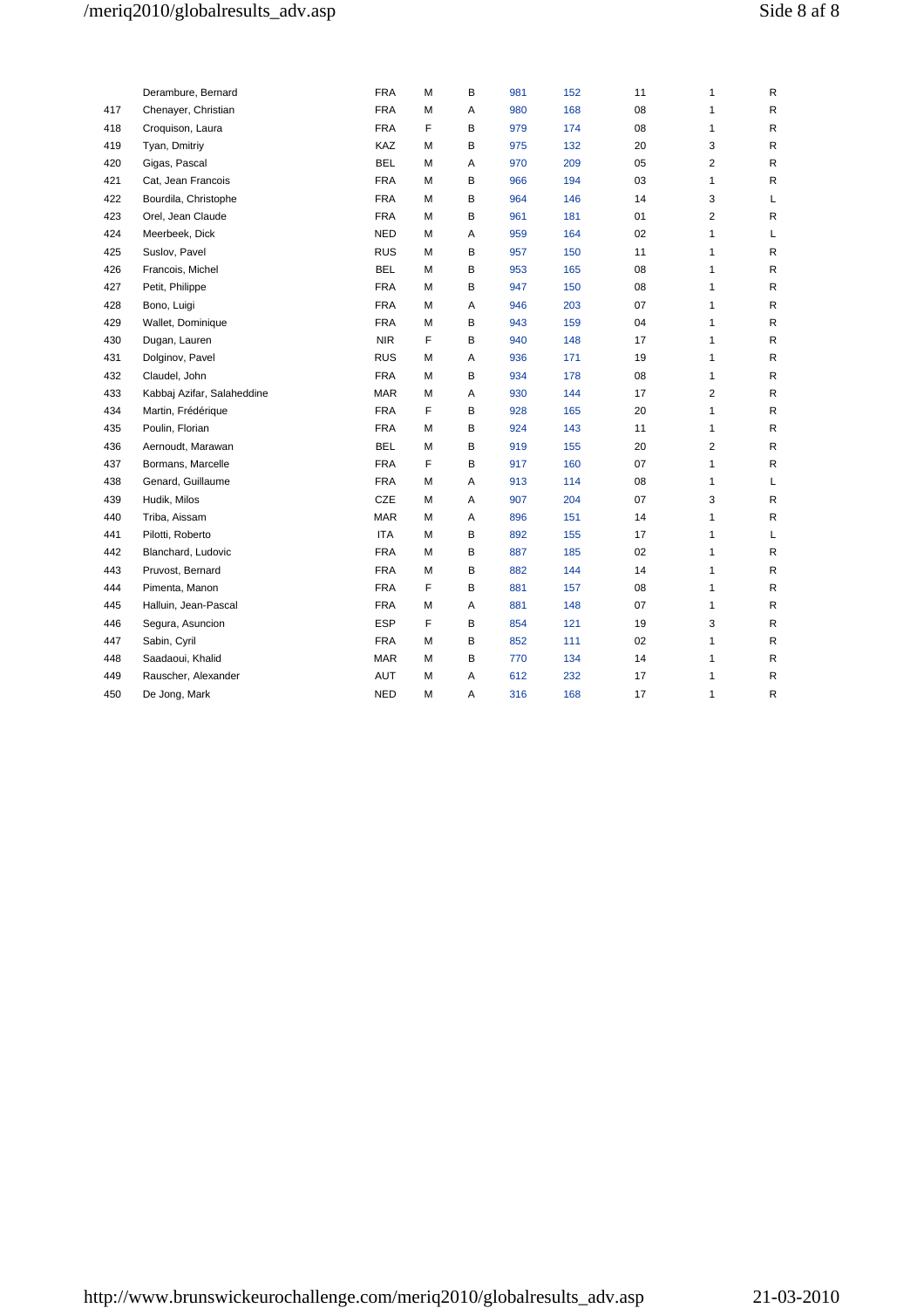### **RESULTS FOR FINAL STEP 1**

Best score this squad: **300** O'Neill, Bill (USA)

 $\leq$  Back  $\leq$  Back Excel with separator:  $\begin{bmatrix} \cdot \\ \cdot \end{bmatrix}$   $\begin{bmatrix} \text{Tab} \end{bmatrix}$ 

**SEED # NAME NAT GEN CAT 1 2 3 4 5 6 HCP SCORE HAND**  17 Öhrgaard, Fredrik DEN M A 245 255 269 276 238 277 0 1560 R 18 Verbruggen, Gery BEL M A 290 237 266 226 256 227 0 1502 L 19 Zulkifli, Zulmazran MAS M A 268 235 278 213 238 248 0 1480 R 20 Ruiz, Ildemaro VEN M A 299 258 279 206 235 196 0 1473 R 21 Larsen, Thomas DEN M A 226 290 237 255 208 256 0 1472 R 22 O'Neill, Bill USA M A **300** 244 279 227 219 203 0 1472 R 23 Haggerty, Pj USA M A 245 229 276 242 206 237 0 1435 R 24 Muth, Jens GER M A 278 290 149 245 273 190 0 1425 R 25 Dorin-Ballard, Carolyn USA F A 195 279 208 244 198 245 48 1417 R 26 Larsen, Martin SWE M A 220 246 245 237 269 195 0 1412 R 27 Jähi, Joonas FIN M A 190 198 246 251 258 267 0 1410 R 28 Glendert, Malin SWE F A 226 234 202 279 225 190 48 1404 R 29 Wendlandt, Steffen GER M A 235 219 190 279 231 245 0 1399 R 30 Stampe, Mik DEN M A 247 264 233 203 247 202 0 1396 R 31 Eklund, Dennis SWE M A 237 245 194 205 245 267 0 1393 R 32 Lebon, Jean Marc BEL M A 231 213 255 279 203 210 0 1391 R Koivuniemi, Mika FIN M A 235 244 238 225 214 226 0 1382 R Buffa, Mark CAN M A 257 201 182 258 226 257 0 1381 R Foley, Barry IRL M A 247 200 176 233 258 256 0 1370 R Andersson, Robert SWE M A 223 225 269 210 221 215 0 1363 R Gross, Thomas AUT M A 213 202 247 258 210 227 0 1357 R Baade, Marco GER M A 246 244 222 233 204 207 0 1356 R Michaels, Adam ENG M A 209 240 220 256 214 213 0 1352 L Zavjalova, Diana LAT F A 200 246 186 237 240 194 48 1351 R Nickel, Jens GER M A 202 204 246 245 227 218 0 1342 R Kong, Aaron MAS M A 213 228 255 214 217 215 0 1342 R Voss, Brian USA M A 234 249 207 194 216 239 0 1339 R Cayez, Vincent FRA M A 230 216 267 257 194 169 0 1333 L Smirnova, Evgeniya RUS F A 174 256 270 209 200 172 48 1329 R Hutchinson, Paul DEN M A 183 230 245 194 214 255 0 1321 R Sarmadi, Mohamade FRA M A 230 176 244 245 163 255 0 1313 L Chai, Wendy MAS F A 223 258 213 190 208 172 48 1312 R Teece, Raymond ENG M A 247 203 191 256 237 178 0 1312 R Penny, Kirsten ENG F A 210 237 204 181 223 202 48 1305 R Williams, Stuart ENG M A 205 217 222 231 229 201 0 1305 R Torgersen, Tore **NOR M** A 187 219 237 213 190 258 0 1304 R Kanold, Mikael SWE M A 249 225 206 212 194 204 0 1290 R Vrabac, Dennis SWE M A 199 258 209 249 214 161 0 1290 R Rauth, Oliver GER M A 204 208 211 216 234 216 0 1289 L Canady, David GER M A 173 232 228 201 211 238 0 1283 R Lagrange, Caroline CAN F A 195 169 215 184 243 214 48 1268 R

Neumann, Norman GER M A 188 256 205 261 141 204 0 1255 R Voelkel, Dirk GER M A 175 216 220 236 225 175 0 1247 R Rolland, Patrick FRA M A 193 234 217 233 191 178 0 1246 L Nathan, Jason Yeong **SIN M A 180 213 224 213 193 211 0 1234** R Jacobs, Mark NED M A 192 231 157 203 178 243 0 1204 R Gauton, Marie FRA F A 175 178 174 163 205 161 48 1104 R Haandrikman, Carmen NED F A 184 176 150 159 144 200 48 1061 R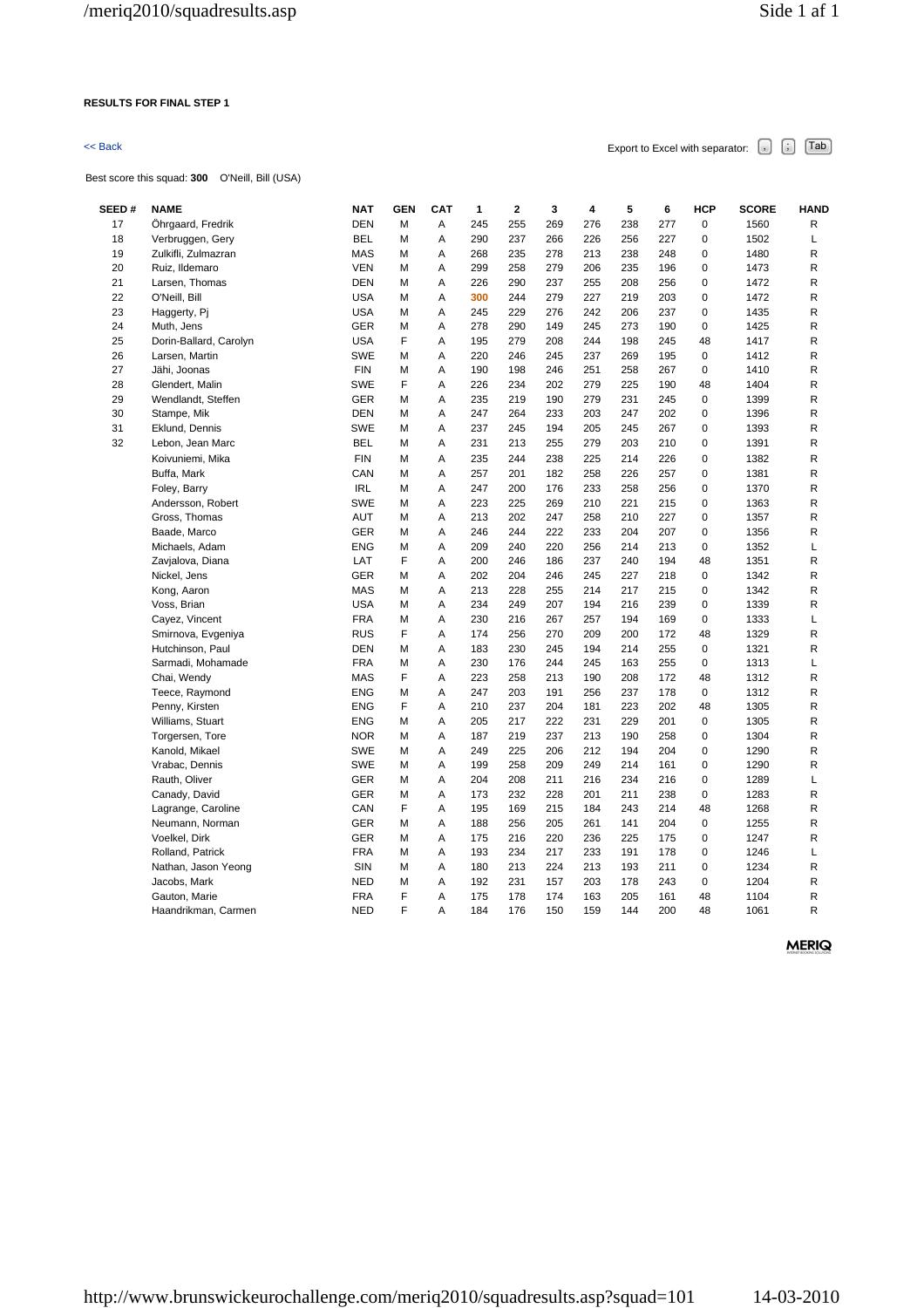## **RESULTS FOR FINAL STEP 2**

| << Back            |                                   |                          |            |            |              |              | Export to Excel with separator: | Tab<br>u,<br>$\cup$         |                  |  |
|--------------------|-----------------------------------|--------------------------|------------|------------|--------------|--------------|---------------------------------|-----------------------------|------------------|--|
| <b>MATCH1</b>      |                                   |                          |            |            |              |              |                                 |                             |                  |  |
| SEED#              | <b>NAME</b>                       | <b>NAT</b><br><b>USA</b> | <b>GEN</b> | <b>CAT</b> | 1            | $\mathbf{2}$ | 3                               | <b>SCORE</b>                | <b>HAND</b>      |  |
| $\mathbf{1}$<br>32 | Pepe, Anthony<br>Lebon, Jean Marc | <b>BEL</b>               | М<br>М     | Α<br>Α     | 198<br>214   | 223<br>204   | 211<br>244                      | $\mathbf{1}$<br>$\sqrt{2}$  | L<br>R           |  |
| <b>MATCH 2</b>     |                                   |                          |            |            |              |              |                                 |                             |                  |  |
| SEED#              | <b>NAME</b>                       | <b>NAT</b>               | <b>GEN</b> | <b>CAT</b> | 1            | 2            | 3                               | <b>SCORE</b>                | <b>HAND</b>      |  |
| $\sqrt{2}$         | Fagan, Mike                       | <b>USA</b>               | М          | Α          | 236          | 238          | 213                             | 2                           | R                |  |
| 31                 | Eklund, Dennis                    | <b>SWE</b>               | М          | Α          | 193          | 248          | 200                             | 1                           | R                |  |
| <b>MATCH3</b>      |                                   |                          |            |            |              |              |                                 |                             |                  |  |
| SEED#              | <b>NAME</b>                       | <b>NAT</b>               | <b>GEN</b> | <b>CAT</b> | 1            | 2            | 3                               | <b>SCORE</b>                | <b>HAND</b>      |  |
| 3                  | Palermaa, Osku                    | <b>FIN</b>               | M          | А          | 217          | 279          |                                 | $\sqrt{2}$                  | R                |  |
| 30                 | Stampe, Mik                       | <b>DEN</b>               | М          | А          | 201          | 275          |                                 | $\pmb{0}$                   | R                |  |
| <b>MATCH 4</b>     |                                   |                          |            |            |              |              |                                 |                             |                  |  |
| SEED#              | <b>NAME</b>                       | <b>NAT</b>               | <b>GEN</b> | <b>CAT</b> | 1            | 2            | 3                               | <b>SCORE</b>                | <b>HAND</b>      |  |
| 4<br>29            | Joris, Nico<br>Wendlandt, Steffen | BEL<br>GER               | М<br>М     | Α<br>А     | 138<br>256   | 214<br>227   |                                 | $\pmb{0}$<br>$\overline{2}$ | $\mathsf R$<br>R |  |
|                    |                                   |                          |            |            |              |              |                                 |                             |                  |  |
| <b>MATCH 5</b>     |                                   |                          |            |            |              |              |                                 |                             |                  |  |
| SEED#              | <b>NAME</b>                       | <b>NAT</b>               | <b>GEN</b> | <b>CAT</b> | 1            | 2            | 3                               | <b>SCORE</b>                | <b>HAND</b>      |  |
| 5                  | Duke, Norm                        | <b>USA</b>               | М          | А          | 249          | 279          |                                 | 2                           | R                |  |
| 28                 | Glendert, Malin                   | SWE                      | F          | Α          | 166          | 202          |                                 | $\pmb{0}$                   | R                |  |
| <b>MATCH 6</b>     |                                   |                          |            |            |              |              |                                 |                             |                  |  |
| SEED#              | <b>NAME</b>                       | <b>NAT</b>               | <b>GEN</b> | <b>CAT</b> | 1            | 2            | 3                               | <b>SCORE</b>                | <b>HAND</b>      |  |
| 6                  | Alix, Yoan                        | <b>FRA</b>               | М          | Α          | 170          | 179          |                                 | 0                           | R                |  |
| 27                 | Jähi, Joonas                      | <b>FIN</b>               | М          | Α          | 278          | 195          |                                 | 2                           | R                |  |
| <b>MATCH 7</b>     |                                   |                          |            |            |              |              |                                 |                             |                  |  |
| SEED#              | <b>NAME</b>                       | <b>NAT</b>               | <b>GEN</b> | <b>CAT</b> | 1            | 2            | 3                               | <b>SCORE</b>                | <b>HAND</b>      |  |
| $\boldsymbol{7}$   | Flack, Nina                       | SWE                      | F          | Α          | 265          | 265          |                                 | $\mathbf 2$                 | R                |  |
| 26                 | Larsen, Martin                    | SWE                      | М          | Α          | 257          | 244          |                                 | 0                           | R                |  |
| <b>MATCH 8</b>     |                                   |                          |            |            |              |              |                                 |                             |                  |  |
| SEED#              | <b>NAME</b>                       | <b>NAT</b>               | <b>GEN</b> | CAT        | 1            | 2            | 3                               | <b>SCORE</b>                | <b>HAND</b>      |  |
| 8                  | Ratia, Jari                       | ${\sf FIN}$              | М          | A          | 236          | 231          |                                 | $\overline{\mathbf{c}}$     | ${\sf R}$        |  |
| 25                 | Dorin-Ballard, Carolyn            | <b>USA</b>               | F          | Α          | 217          | 209          |                                 | $\pmb{0}$                   | R                |  |
| <b>MATCH 9</b>     |                                   |                          |            |            |              |              |                                 |                             |                  |  |
| SEED#              | <b>NAME</b>                       | <b>NAT</b>               | <b>GEN</b> | CAT        | $\mathbf{1}$ | 2            | $\mathbf{3}$                    | <b>SCORE</b>                | <b>HAND</b>      |  |
| 9                  | Lehtonen, Kimmo                   | <b>FIN</b>               | М          | Α          | 223          | 259          |                                 | $\overline{\mathbf{c}}$     | L                |  |
| 24                 | Muth, Jens                        | <b>GER</b>               | М          | Α          | 158          | 147          |                                 | $\pmb{0}$                   | R                |  |
| <b>MATCH 10</b>    |                                   |                          |            |            |              |              |                                 |                             |                  |  |
| SEED#              | <b>NAME</b>                       | <b>NAT</b>               | <b>GEN</b> | CAT        | 1            | $\mathbf 2$  | $\mathbf{3}$                    | <b>SCORE</b>                | <b>HAND</b>      |  |
| 10                 | Ginge Jensen, Mai                 | DEN                      | F          | A          | 215          | 242          |                                 | $\overline{\mathbf{c}}$     | ${\sf R}$        |  |
| 23                 | Haggerty, Pj                      | <b>USA</b>               | М          | Α          | 185          | 237          |                                 | $\pmb{0}$                   | R                |  |
| <b>MATCH 11</b>    |                                   |                          |            |            |              |              |                                 |                             |                  |  |
| SEED#              | <b>NAME</b>                       | <b>NAT</b>               | <b>GEN</b> | CAT        | $\mathbf{1}$ | $\mathbf{2}$ | $\mathbf 3$                     | <b>SCORE</b>                | <b>HAND</b>      |  |
| 11                 | Ang, Adrian                       | MAS                      | М          | Α          | 207          | 198          | 237                             | $\overline{\mathbf{c}}$     | ${\sf R}$        |  |
| 22                 | O'Neill, Bill                     | <b>USA</b>               | М          | A          | 247          | 189          | 185                             | 1                           | R                |  |
| <b>MATCH 12</b>    |                                   |                          |            |            |              |              |                                 |                             |                  |  |
| SEED#              | <b>NAME</b>                       | <b>NAT</b>               | <b>GEN</b> | CAT        | 1            | 2            | 3                               | <b>SCORE</b>                | <b>HAND</b>      |  |

http://www.brunswickeurochallenge.com/meriq2010/matchresults.asp?squad=102 14-03-2010

12 Bohn III, Parker **Network COVID COVID USA** M A 224 229 229 2 R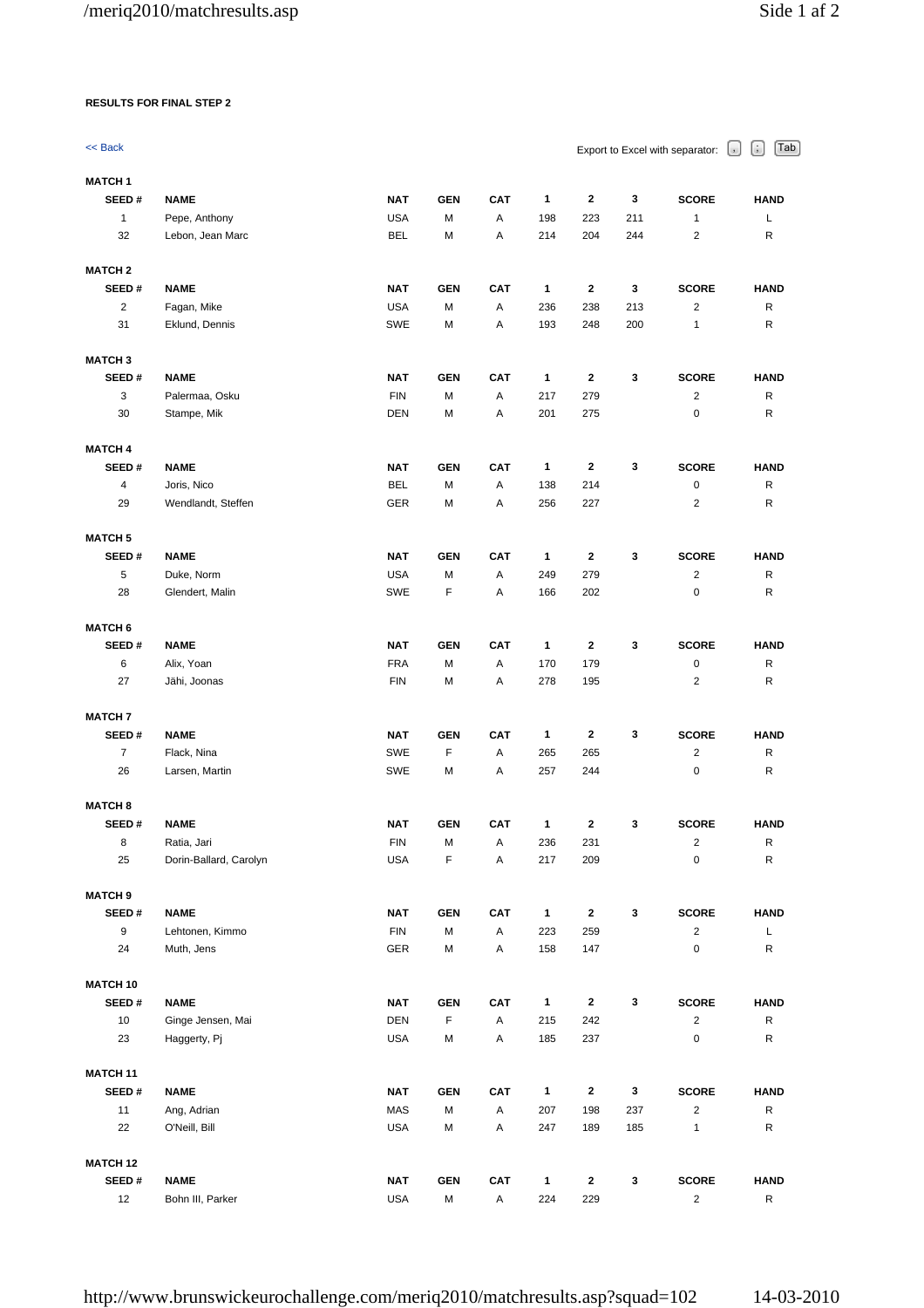# /meriq2010/matchresults.asp

|  | Side 2 af 2 |  |  |  |
|--|-------------|--|--|--|
|--|-------------|--|--|--|

| 21              | Larsen, Thomas      | <b>DEN</b> | M          | Α          | 205 | 195          |     | $\mathbf 0$    | R            |
|-----------------|---------------------|------------|------------|------------|-----|--------------|-----|----------------|--------------|
| <b>MATCH 13</b> |                     |            |            |            |     |              |     |                |              |
| SEED#           | <b>NAME</b>         | <b>NAT</b> | <b>GEN</b> | CAT        | 1   | 2            | 3   | <b>SCORE</b>   | <b>HAND</b>  |
| 13              | Pöllänen, Krista    | <b>FIN</b> | F          | Α          | 179 | 188          |     | $\mathbf 0$    | R            |
| 20              | Ruiz, Ildemaro      | <b>VEN</b> | М          | Α          | 222 | 254          |     | $\overline{c}$ | $\mathsf R$  |
| <b>MATCH 14</b> |                     |            |            |            |     |              |     |                |              |
| SEED#           | <b>NAME</b>         | <b>NAT</b> | <b>GEN</b> | <b>CAT</b> | 1   | 2            | 3   | <b>SCORE</b>   | <b>HAND</b>  |
| 14              | Ranta, Tony         | <b>FIN</b> | M          | A          | 150 | 233          | 203 | 1              | ${\sf R}$    |
| 19              | Zulkifli, Zulmazran | MAS        | M          | Α          | 200 | 224          | 222 | 2              | ${\sf R}$    |
| <b>MATCH 15</b> |                     |            |            |            |     |              |     |                |              |
| SEED#           | <b>NAME</b>         | <b>NAT</b> | <b>GEN</b> | <b>CAT</b> | 1   | $\mathbf{2}$ | 3   | <b>SCORE</b>   | <b>HAND</b>  |
| 15              | Thurlby, Rob        | <b>ENG</b> | M          | Α          | 227 | 239          |     | $\overline{c}$ | R            |
| 18              | Verbruggen, Gery    | <b>BEL</b> | М          | Α          | 209 | 223          |     | 0              | L            |
| <b>MATCH 16</b> |                     |            |            |            |     |              |     |                |              |
| SEED#           | <b>NAME</b>         | <b>NAT</b> | <b>GEN</b> | <b>CAT</b> | 1   | 2            | 3   | <b>SCORE</b>   | <b>HAND</b>  |
| 16              | Arup, Mathias       | SWE        | M          | Α          | 206 | 225          |     | 0              | R            |
| 17              | Öhrgaard, Fredrik   | <b>DEN</b> | M          | A          | 210 | 289          |     | $\overline{2}$ | $\mathsf{R}$ |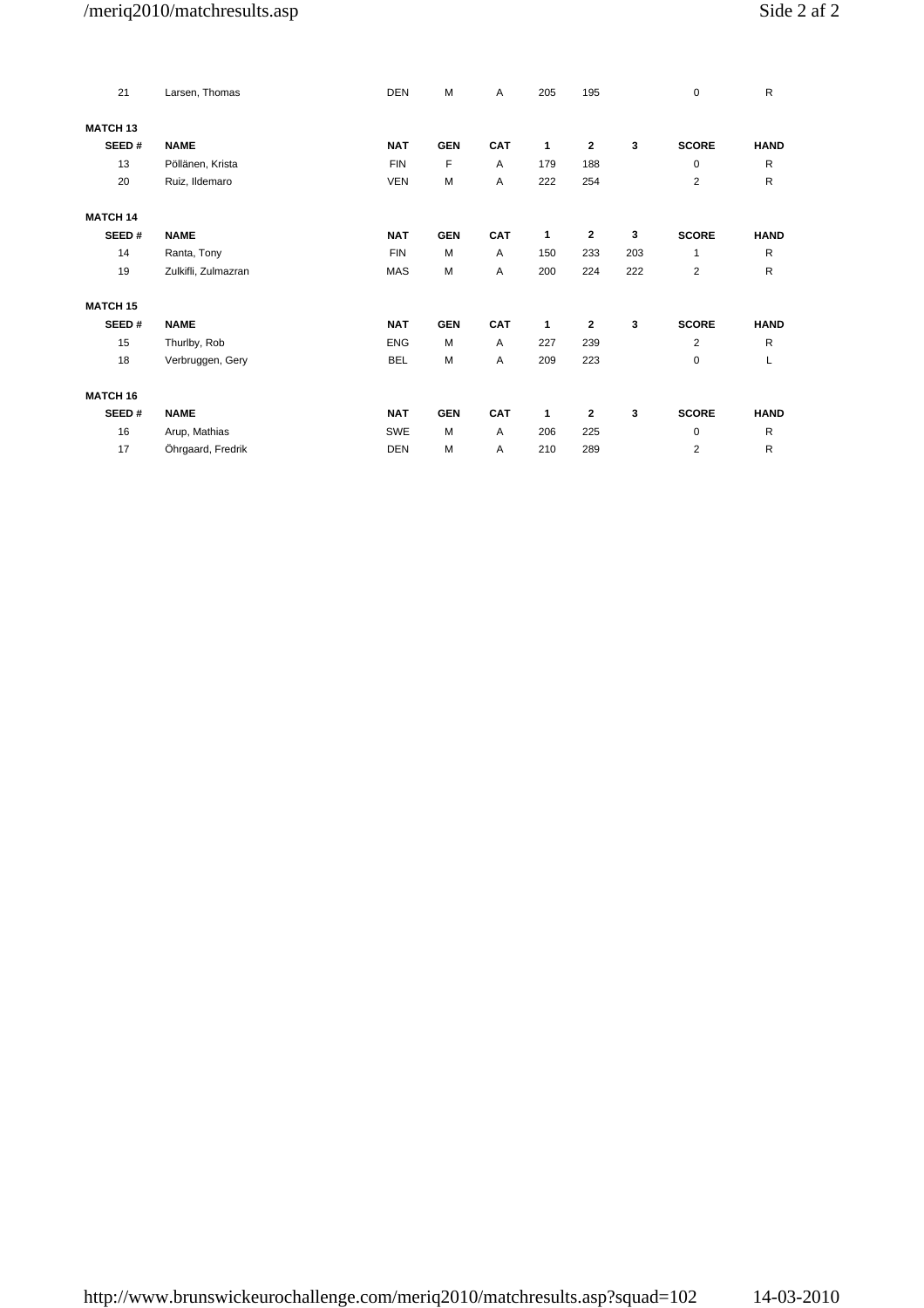## **RESULTS FOR FINAL STEP 3**

| << Back        |                     |            |            |     |              |              |     | Export to Excel with separator: | G<br>Tab<br>$\left\lfloor \cdot \right\rfloor$ |
|----------------|---------------------|------------|------------|-----|--------------|--------------|-----|---------------------------------|------------------------------------------------|
| <b>MATCH1</b>  |                     |            |            |     |              |              |     |                                 |                                                |
| SEED#          | <b>NAME</b>         | <b>NAT</b> | <b>GEN</b> | CAT | 1            | $\mathbf{2}$ | 3   | <b>SCORE</b>                    | <b>HAND</b>                                    |
| $\overline{2}$ | Fagan, Mike         | <b>USA</b> | M          | A   | 204          | 222          | 248 | $\overline{2}$                  | R                                              |
| 32             | Lebon, Jean Marc    | <b>BEL</b> | M          | A   | 189          | 227          | 202 | $\mathbf{1}$                    | R                                              |
| <b>MATCH 2</b> |                     |            |            |     |              |              |     |                                 |                                                |
| SEED#          | <b>NAME</b>         | <b>NAT</b> | <b>GEN</b> | CAT | $\mathbf{1}$ | $\mathbf{2}$ | 3   | <b>SCORE</b>                    | <b>HAND</b>                                    |
| 3              | Palermaa, Osku      | <b>FIN</b> | M          | Α   | 199          | 246          |     | $\overline{2}$                  | R                                              |
| 29             | Wendlandt, Steffen  | <b>GER</b> | M          | A   | 180          | 197          |     | $\mathbf 0$                     | R                                              |
| <b>MATCH 3</b> |                     |            |            |     |              |              |     |                                 |                                                |
| SEED#          | <b>NAME</b>         | <b>NAT</b> | <b>GEN</b> | CAT | 1            | $\mathbf{2}$ | 3   | <b>SCORE</b>                    | <b>HAND</b>                                    |
| 5              | Duke, Norm          | <b>USA</b> | M          | Α   | 245          | 267          |     | $\overline{\mathbf{c}}$         | R                                              |
| 27             | Jähi, Joonas        | <b>FIN</b> | M          | Α   | 191          | 212          |     | $\mathbf 0$                     | R                                              |
| <b>MATCH 4</b> |                     |            |            |     |              |              |     |                                 |                                                |
| SEED#          | <b>NAME</b>         | <b>NAT</b> | <b>GEN</b> | CAT | 1            | $\mathbf{2}$ | 3   | <b>SCORE</b>                    | <b>HAND</b>                                    |
| $\overline{7}$ | Flack, Nina         | <b>SWE</b> | F          | Α   | 187          | 231          |     | $\mathbf 0$                     | R                                              |
| 20             | Ruiz, Ildemaro      | <b>VEN</b> | M          | Α   | 247          | 234          |     | $\overline{2}$                  | R                                              |
| <b>MATCH 5</b> |                     |            |            |     |              |              |     |                                 |                                                |
| SEED#          | <b>NAME</b>         | <b>NAT</b> | <b>GEN</b> | CAT | 1            | $\mathbf 2$  | 3   | <b>SCORE</b>                    | <b>HAND</b>                                    |
| 8              | Ratia, Jari         | <b>FIN</b> | M          | A   | 205          | 188          | 198 | $\mathbf{1}$                    | R                                              |
| 19             | Zulkifli, Zulmazran | <b>MAS</b> | M          | A   | 203          | 237          | 279 | $\overline{2}$                  | R                                              |
| <b>MATCH 6</b> |                     |            |            |     |              |              |     |                                 |                                                |
| SEED#          | <b>NAME</b>         | <b>NAT</b> | <b>GEN</b> | CAT | 1            | $\mathbf{2}$ | 3   | <b>SCORE</b>                    | <b>HAND</b>                                    |
| 9              | Lehtonen, Kimmo     | <b>FIN</b> | M          | Α   | 247          | 279          |     | $\overline{2}$                  | L                                              |
| 17             | Öhrgaard, Fredrik   | <b>DEN</b> | M          | A   | 205          | 203          |     | $\mathbf 0$                     | R                                              |
| <b>MATCH 7</b> |                     |            |            |     |              |              |     |                                 |                                                |
| SEED#          | <b>NAME</b>         | <b>NAT</b> | <b>GEN</b> | CAT | 1            | $\mathbf 2$  | 3   | <b>SCORE</b>                    | <b>HAND</b>                                    |
| 10             | Ginge Jensen, Mai   | <b>DEN</b> | F          | Α   | 212          | 217          |     | $\mathbf 0$                     | R                                              |
| 15             | Thurlby, Rob        | <b>ENG</b> | M          | A   | 248          | 237          |     | $\overline{2}$                  | R                                              |
| <b>MATCH 8</b> |                     |            |            |     |              |              |     |                                 |                                                |
| SEED#          | <b>NAME</b>         | <b>NAT</b> | <b>GEN</b> | CAT | 1            | $\mathbf{2}$ | 3   | <b>SCORE</b>                    | <b>HAND</b>                                    |
| 11             | Ang, Adrian         | <b>MAS</b> | М          | Α   | 245          | 231          | 208 | $\overline{2}$                  | R                                              |
| 12             | Bohn III, Parker    | <b>USA</b> | M          | Α   | 268          | 221          | 205 | $\mathbf{1}$                    | R                                              |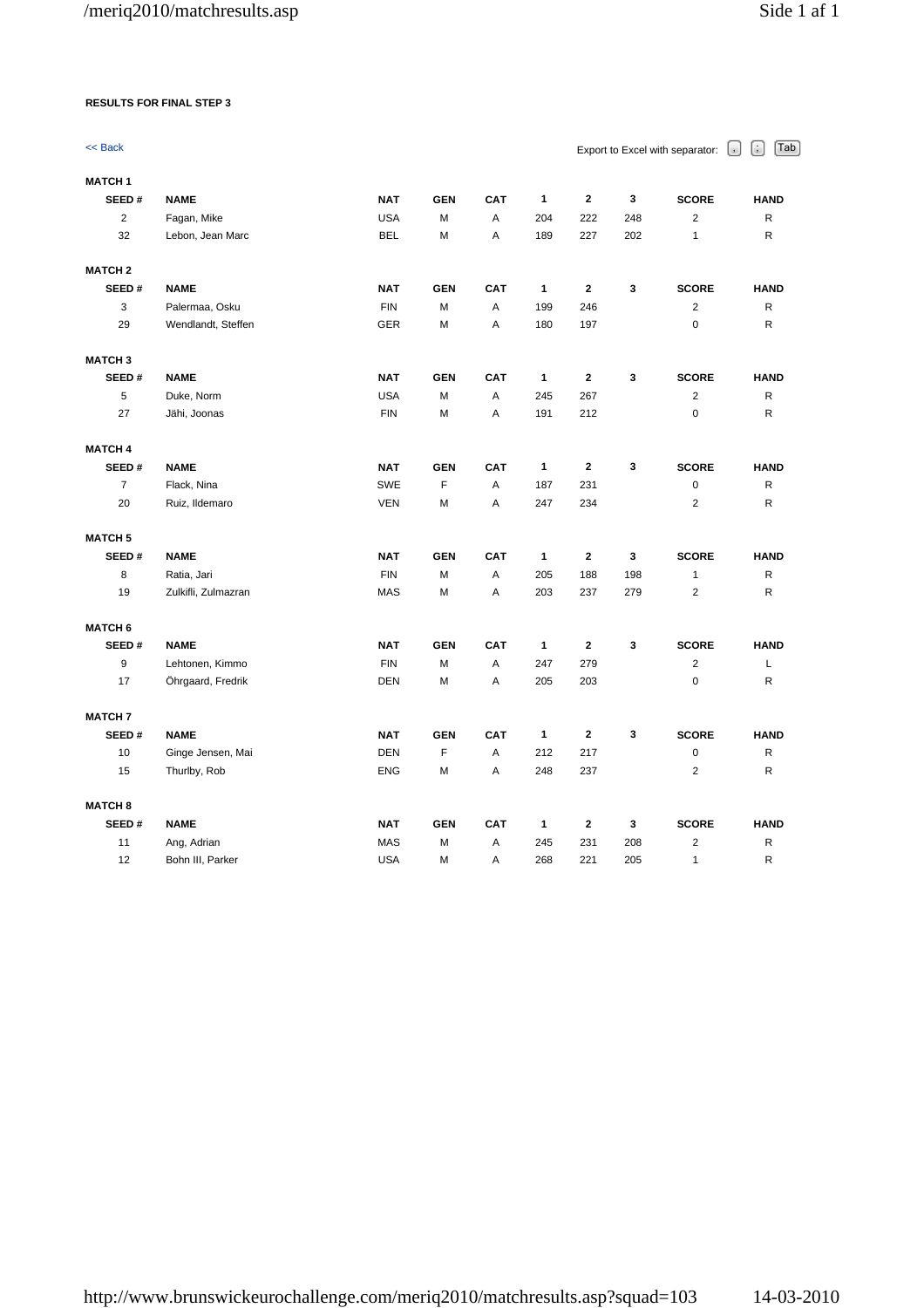# **RESULTS FOR FINAL STEP 4**

| << Back        |                     |            |            |            |     |              | Export to Excel with separator: | $\,$ ,         | Tab<br>$\ddot{ }$ |
|----------------|---------------------|------------|------------|------------|-----|--------------|---------------------------------|----------------|-------------------|
| <b>MATCH1</b>  |                     |            |            |            |     |              |                                 |                |                   |
| SEED#          | <b>NAME</b>         | <b>NAT</b> | <b>GEN</b> | <b>CAT</b> | 1   | $\mathbf 2$  | 3                               | <b>SCORE</b>   | <b>HAND</b>       |
| $\overline{2}$ | Fagan, Mike         | <b>USA</b> | M          | A          | 278 | 218          | 243                             | 1              | $\mathsf{R}$      |
| 20             | Ruiz, Ildemaro      | <b>VEN</b> | M          | Α          | 246 | 231          | 267                             | $\overline{2}$ | R                 |
| <b>MATCH 2</b> |                     |            |            |            |     |              |                                 |                |                   |
| SEED#          | <b>NAME</b>         | <b>NAT</b> | <b>GEN</b> | <b>CAT</b> | 1   | $\mathbf 2$  | 3                               | <b>SCORE</b>   | <b>HAND</b>       |
| 3              | Palermaa, Osku      | <b>FIN</b> | M          | A          | 211 | 193          |                                 | $\mathbf 0$    | $\mathsf{R}$      |
| 19             | Zulkifli, Zulmazran | <b>MAS</b> | M          | A          | 256 | 226          |                                 | 2              | $\mathsf{R}$      |
| <b>MATCH3</b>  |                     |            |            |            |     |              |                                 |                |                   |
| SEED#          | <b>NAME</b>         | <b>NAT</b> | <b>GEN</b> | <b>CAT</b> | 1   | $\mathbf{2}$ | $\mathbf{3}$                    | <b>SCORE</b>   | <b>HAND</b>       |
| 5              | Duke, Norm          | <b>USA</b> | M          | A          | 186 | 190          |                                 | $\mathbf 0$    | $\mathsf{R}$      |
| 15             | Thurlby, Rob        | <b>ENG</b> | M          | Α          | 215 | 279          |                                 | $\overline{2}$ | $\mathsf{R}$      |
| <b>MATCH 4</b> |                     |            |            |            |     |              |                                 |                |                   |
| SEED#          | <b>NAME</b>         | <b>NAT</b> | <b>GEN</b> | <b>CAT</b> | 1   | $\mathbf{2}$ | 3                               | <b>SCORE</b>   | <b>HAND</b>       |
| 9              | Lehtonen, Kimmo     | <b>FIN</b> | M          | A          | 257 | 197          | 196                             | 1              | L                 |
| 11             | Ang, Adrian         | <b>MAS</b> | M          | Α          | 226 | 221          | 199                             | $\overline{2}$ | $\mathsf{R}$      |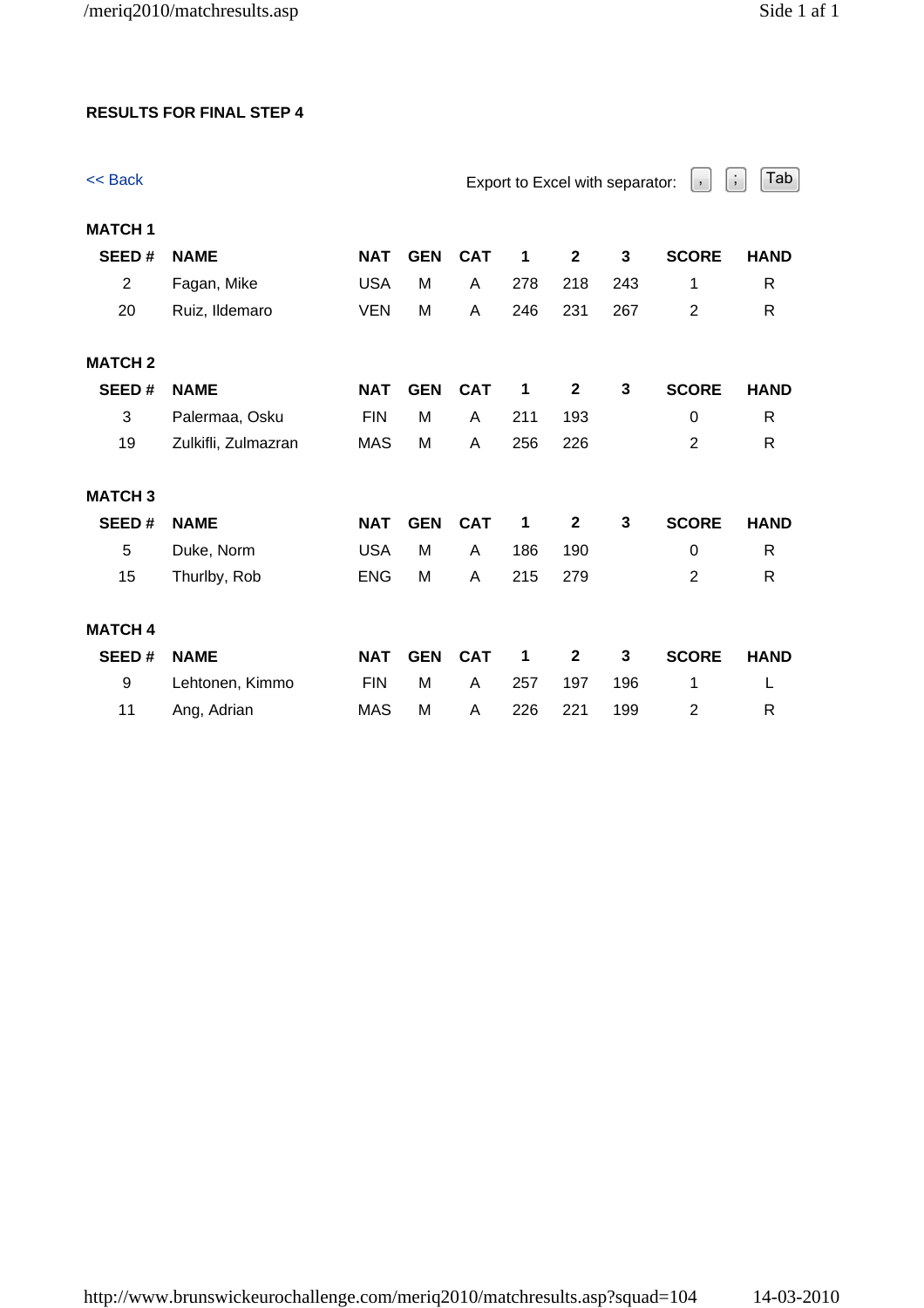## **RESULTS FOR FINAL STEP 5 - STEPLADDER MATCH 1**

| $<<$ Back      |                     |            |            |            |     | Export to Excel with separator: | $\mathsf{Tab}$<br>$\vert \cdot \vert$<br>$\vert \cdot \vert$ |
|----------------|---------------------|------------|------------|------------|-----|---------------------------------|--------------------------------------------------------------|
| <b>MATCH 1</b> |                     |            |            |            |     |                                 |                                                              |
| SEED#          | <b>NAME</b>         | <b>NAT</b> | <b>GEN</b> | <b>CAT</b> |     | <b>SCORE</b>                    | <b>HAND</b>                                                  |
| 19             | Zulkifli, Zulmazran | <b>MAS</b> | M          | A          | 230 |                                 | R                                                            |
| 20             | Ruiz, Ildemaro      | VEN        | M          | A          | 202 |                                 | R                                                            |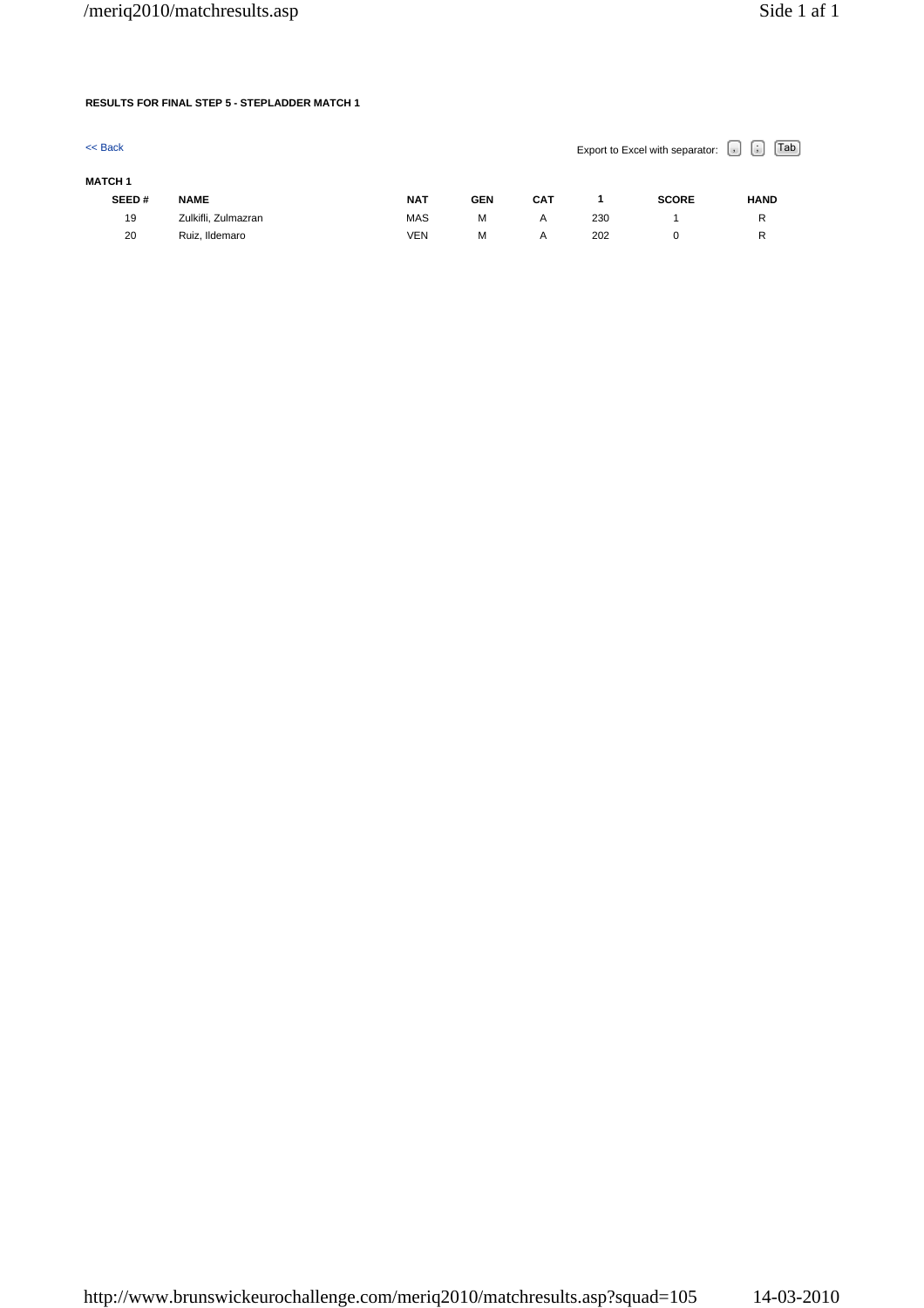## **RESULTS FOR FINAL STEP 5 - STEPLADDER MATCH 2**

| $<<$ Back      |                     |            |            |            |     | Export to Excel with separator: | Tab<br>$\left[ \cdot \right]$<br>$\vert$ , |
|----------------|---------------------|------------|------------|------------|-----|---------------------------------|--------------------------------------------|
| <b>MATCH 1</b> |                     |            |            |            |     |                                 |                                            |
| SEED#          | <b>NAME</b>         | <b>NAT</b> | <b>GEN</b> | <b>CAT</b> |     | <b>SCORE</b>                    | <b>HAND</b>                                |
| 15             | Thurlby, Rob        | <b>ENG</b> | M          | A          | 233 |                                 | R                                          |
| 19             | Zulkifli, Zulmazran | <b>MAS</b> | M          | Α          | 194 |                                 | R                                          |